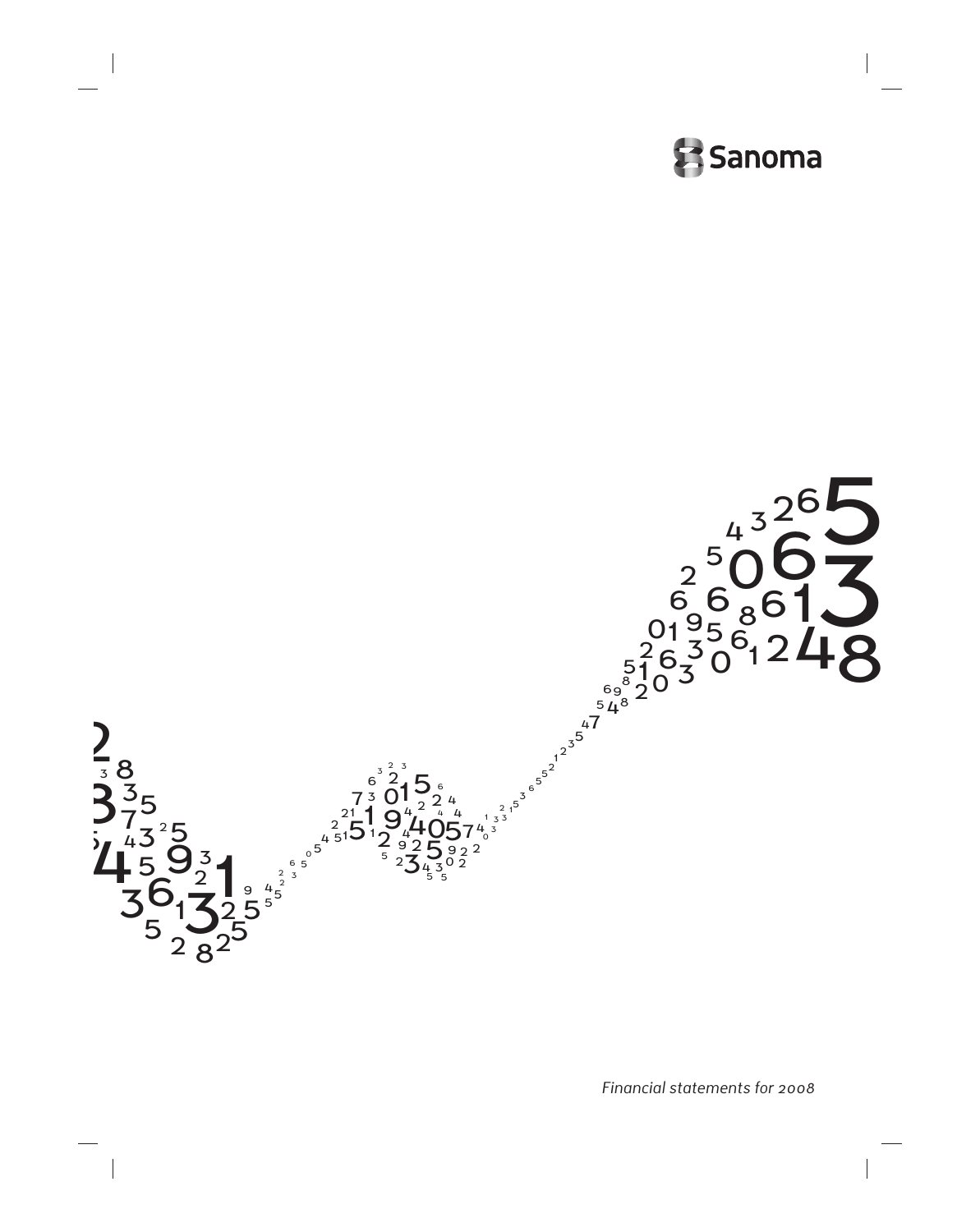## Contents

| 1.  |                                                                    |  |  |  |  |  |
|-----|--------------------------------------------------------------------|--|--|--|--|--|
| 2.  |                                                                    |  |  |  |  |  |
| 3.  |                                                                    |  |  |  |  |  |
| 4.  |                                                                    |  |  |  |  |  |
| 5.  |                                                                    |  |  |  |  |  |
| 6.  |                                                                    |  |  |  |  |  |
| 7.  |                                                                    |  |  |  |  |  |
| 8.  |                                                                    |  |  |  |  |  |
| 9.  |                                                                    |  |  |  |  |  |
| 10. |                                                                    |  |  |  |  |  |
| 11. |                                                                    |  |  |  |  |  |
|     |                                                                    |  |  |  |  |  |
| 12. |                                                                    |  |  |  |  |  |
| 13. |                                                                    |  |  |  |  |  |
| 14. |                                                                    |  |  |  |  |  |
| 15. |                                                                    |  |  |  |  |  |
| 16. |                                                                    |  |  |  |  |  |
| 17. |                                                                    |  |  |  |  |  |
| 18. |                                                                    |  |  |  |  |  |
| 19. |                                                                    |  |  |  |  |  |
| 20. |                                                                    |  |  |  |  |  |
| 21. |                                                                    |  |  |  |  |  |
| 22. |                                                                    |  |  |  |  |  |
| 23. |                                                                    |  |  |  |  |  |
| 24. |                                                                    |  |  |  |  |  |
| 25. |                                                                    |  |  |  |  |  |
| 26. |                                                                    |  |  |  |  |  |
| 27. |                                                                    |  |  |  |  |  |
| 28. |                                                                    |  |  |  |  |  |
| 29. |                                                                    |  |  |  |  |  |
| 30. |                                                                    |  |  |  |  |  |
| 31. |                                                                    |  |  |  |  |  |
| 32. |                                                                    |  |  |  |  |  |
|     |                                                                    |  |  |  |  |  |
|     |                                                                    |  |  |  |  |  |
|     |                                                                    |  |  |  |  |  |
|     |                                                                    |  |  |  |  |  |
|     |                                                                    |  |  |  |  |  |
|     | Parent Company shareholders' equity and contingent liabilities  67 |  |  |  |  |  |
|     |                                                                    |  |  |  |  |  |
|     |                                                                    |  |  |  |  |  |
|     |                                                                    |  |  |  |  |  |
|     |                                                                    |  |  |  |  |  |
|     |                                                                    |  |  |  |  |  |
|     |                                                                    |  |  |  |  |  |
|     |                                                                    |  |  |  |  |  |
|     |                                                                    |  |  |  |  |  |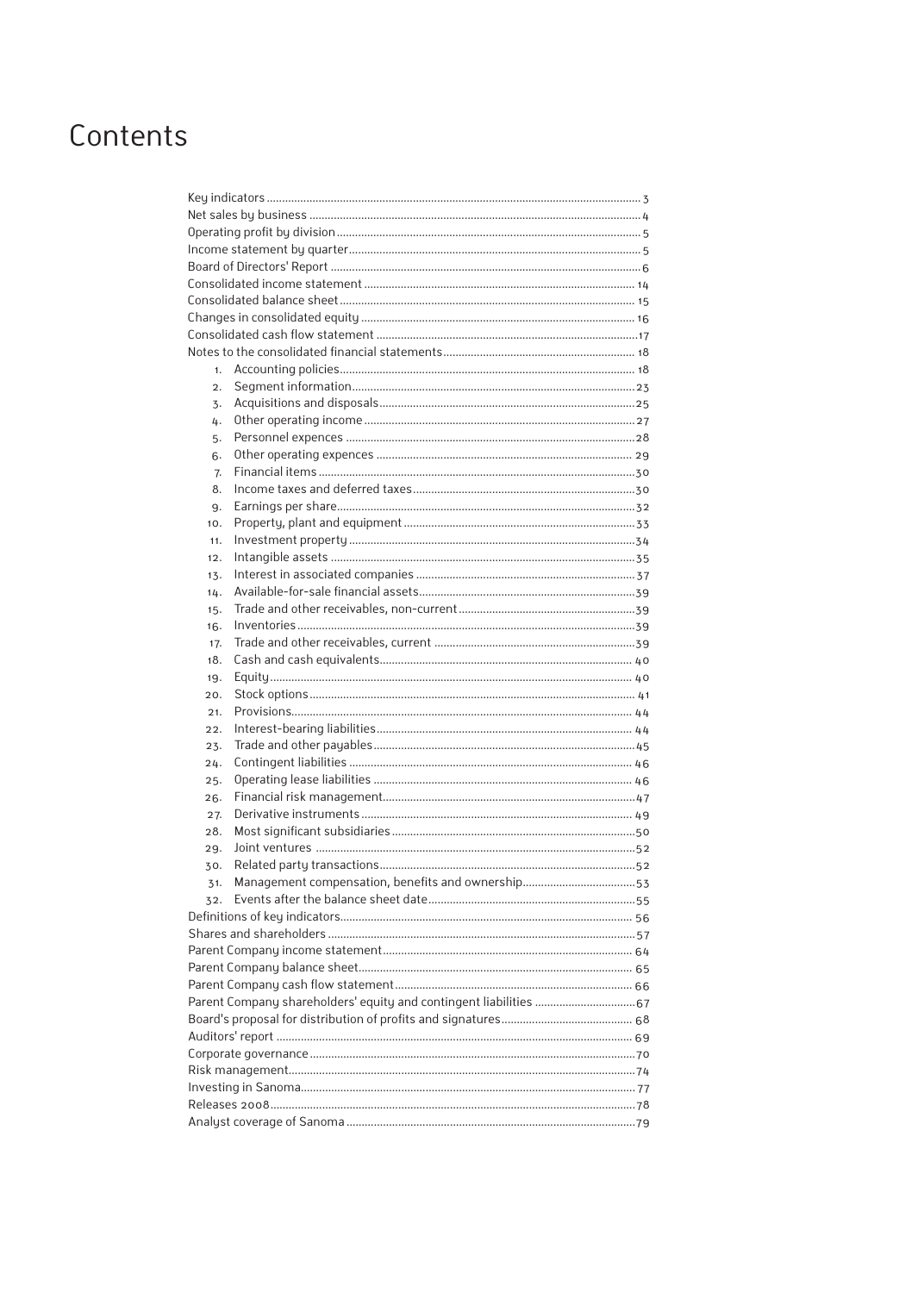## Key indicators

| Key indicators, EUR million                                | 2008        | 2007        | 2006        | 2005        | 2004        |
|------------------------------------------------------------|-------------|-------------|-------------|-------------|-------------|
| Net sales                                                  | 3 0 3 0.1   | 2926.3      | 2742.1      | 2622.3      | 2 5 0 4.6   |
| Operating profit before depreciation and impairment losses | 468.3       | 493.4       | 428.2       | 431.9       | 421.7       |
| % OF NET SALES                                             | 15.5        | 16.9        | 15.6        | 16.5        | 16.8        |
| Operating profit excluding non-recurring items             | 295.7       | 305.2       | 288.2       | 269.1       | 270.9       |
| % OF NET SALES                                             | 9.8         | 10.4        | 10.5        | 10.3        | 10.8        |
| Non-recurring items                                        | $-59.3$     | 38.6        | 4.3         | 32.2        | 25.8        |
| Operating profit                                           | 236.3       | 343.8       | 292.5       | 301.3       | 296.7       |
| % OF NET SALES                                             | 7.8         | 11.7        | 10.7        | 11.5        | 11.8        |
| Result before taxes                                        | 190.3       | 320.4       | 276.3       | 286.0       | 271.6       |
| % OF NET SALES                                             | 6.3         | 11.0        | 10.1        | 10.9        | 10.8        |
| Result for the period                                      | 120.8       | 246.1       | 208.4       | 228.4       | 203.8       |
| % OF NET SALES                                             | 4.0         | 8.4         | 7.6         | 8.7         | 8.1         |
| Balance sheet total                                        | 3 278.7     | 3 1 9 2 . 3 | 3 1 3 2 . 2 | 2972.5      | 2693.6      |
| Capital expenditure                                        | 109.9       | 90.5        | 81.9        | 93.8        | 71.0        |
| % OF NET SALES                                             | 3.6         | 3.1         | 3.0         | 3.6         | 2.8         |
| Return on equity (ROE), %                                  | 9.1         | 18.6        | 17.7        | 22.3        | 22.7        |
| Return on investment (ROI), %                              | 10.7        | 15.9        | 14.3        | 15.4        | 18.0        |
| Equity ratio, %                                            | 40.0        | 45.4        | 45.0        | 41.3        | 38.6        |
| Net gearing, %                                             | 78.5        | 58.2        | 59.2        | 72.9        | 81.6        |
| Interest-bearing liabilities                               | 1 0 8 2.6   | 881.4       | 863.9       | 928.7       | 894.8       |
| Non-interest-bearing liabilities                           | 959.0       | 946.7       | 945.5       | 886.1       | 812.8       |
| Interest-bearing net debt                                  | 971.6       | 793.3       | 782.4       | 843.8       | 804.5       |
| Average number of employees                                | 21 3 29     | 19587       | 18 4 3 4    | 16 885      | 16 209      |
| Average number of employees (full-time equivalents)        | 18 16 8     | 16 701      | 15732       | 14 2 5 6    | 13651       |
| <b>Share indicators</b>                                    |             |             |             |             |             |
| Earnings/share, EUR                                        | 0.72        | 1.47        | 1.32        | 1.45        | 1.31        |
| Earnings/share, diluted, EUR                               | 0.72        | 1.46        | 1.31        | 1.42        | 1.26        |
| Cash flow from operations/share, EUR                       | 1.56        | 1.38        | 1.63        | 1.69        | 1.58        |
| Equity/share, EUR                                          | 7.59        | 8.27        | 7.92        | 7.27        | 6.34        |
| Dividend/share, EUR *                                      | 0.90        | 1.00        | 0.95        | 0.90        | 0.80        |
| Dividend payout ratio, %*                                  | 125.1       | 67.9        | 72.2        | 62.0        | 61.2        |
| Market capitalisation, EUR million ***                     | 1479.7      | 3 1 9 6.2   | 3521.8      | 3 1 2 1 .5  | 2632.2      |
| Effective dividend yield, % *, **                          | $9.8\,$     | $5.1\,$     | 4.4         | 4.6         | 4.7         |
| P/E ratio **                                               | 12.8        | 13.3        | 16.2        | 13.5        | 13.2        |
| Adjusted number of shares at the end of the period **, *** | 160 665 651 | 162 822 889 | 164 957 053 | 156 927 582 | 153 112 152 |
| Adjusted average number of shares **, ***                  | 160 900 511 | 164 827 232 | 159 154 715 | 154 238 909 | 157 294 911 |
| Lowest share price **                                      | 8.31        | 18.32       | 17.80       | 17.07       | 13.70       |
| Highest share price **                                     | 19.87       | 24.51       | 22.45       | 21.60       | 17.77       |
| Average share price **                                     | 14.84       | 21.70       | 20.19       | 19.72       | 15.72       |
| Share price at the end of the period **                    | 9.21        | 19.63       | 21.35       | 19.67       | 17.19       |
| Trading volumes **                                         | 100 271 123 | 92 576 174  | 72 670 001  | 81 239 652  | 29 868 290  |
| % OF SHARE CAPITAL                                         | 62.3        | 56.2        | 45.7        | 52.7        | 19.0        |

\* Year 2008 proposal of the Board of Directors

\*\* Sanoma's share series were combined on 7 April 2006. Share indicators of 2004–2005 are based on the old Series B shares. The number of shares in 2004–2005 includes all share classes. More information can be found in "Shares and shareholders" of the Financial Statements for 2006. \*\*\* The shares on the market, no treasury shares included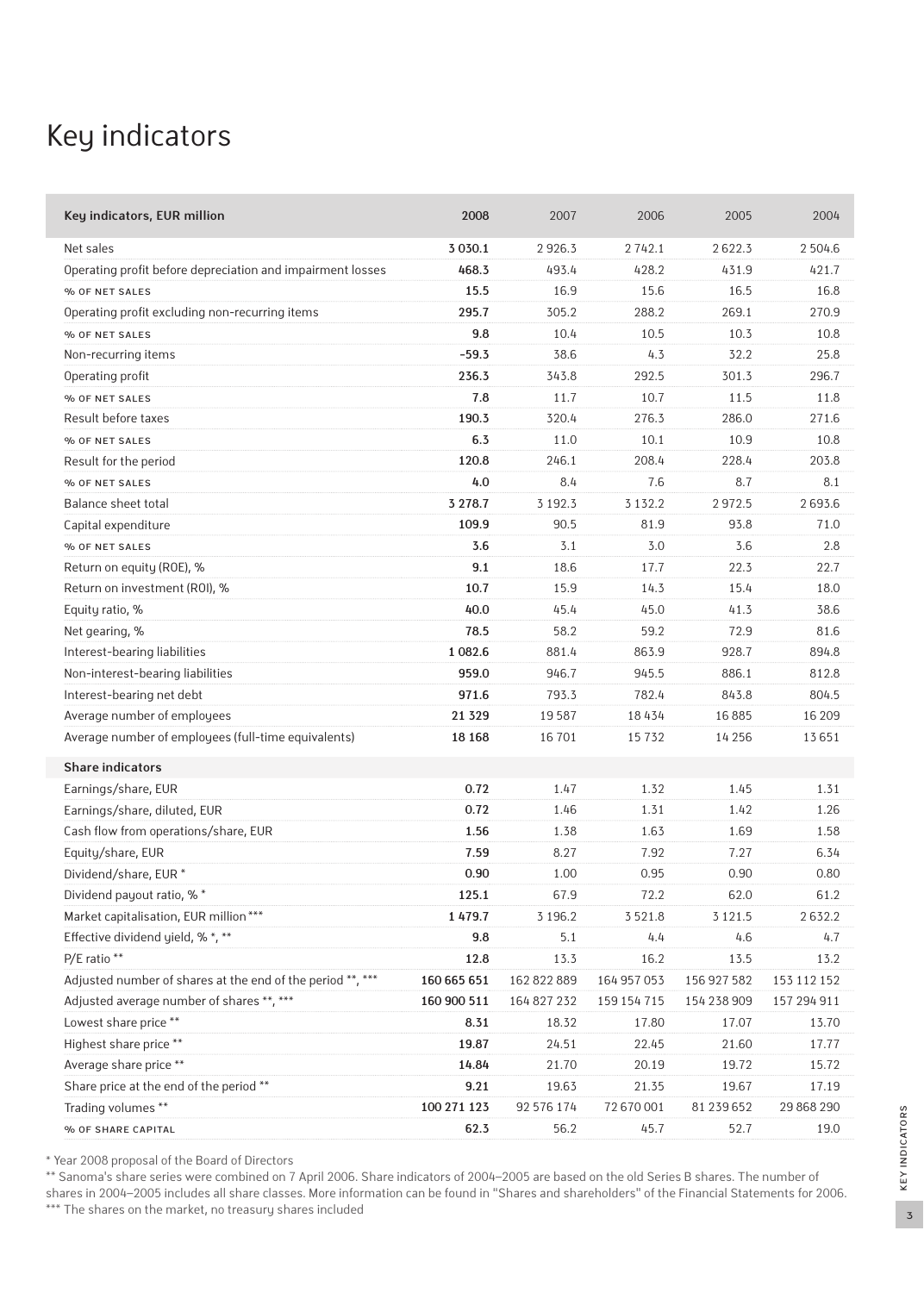## Net sales by business

| <b>EUR million</b>               | $1 - 3/$<br>2008 | $4 - 6/$<br>2008 | $7 - 9/$<br>2008 | $10 - 12/$<br>2008 | $1 - 12/$<br>2008 | $1 - 3/$<br>2007 | $4 - 6/$<br>2007 | $7 - 9/$<br>2007 | $10 - 12/$<br>2007 | $1 - 12/$<br>2007 |
|----------------------------------|------------------|------------------|------------------|--------------------|-------------------|------------------|------------------|------------------|--------------------|-------------------|
| <b>Sanoma Magazines</b>          |                  |                  |                  |                    |                   |                  |                  |                  |                    |                   |
| Sanoma Magazines Netherlands     | 111.7            | 135.2            | 124.8            | 143.9              | 515.7             | 119.8            | 136.6            | 129.2            | 154.2              | 539.8             |
| Sanoma Magazines International   | 70.1             | 76.8             | 77.4             | 82.4               | 306.7             | 65.8             | 68.5             | 66.0             | 83.2               | 283.4             |
| Sanoma Magazines Belgium         | 54.2             | 55.5             | 53.7             | 59.8               | 223.2             | 52.5             | 55.8             | 48.1             | 60.1               | 216.6             |
| Sanoma Magazines Finland         | 50.7             | 51.9             | 49.1             | 53.9               | 205.6             | 50.1             | 48.6             | 48.1             | 56.0               | 202.8             |
| Eliminations                     | $-1.3$           | $-0.9$           | $-1.0$           | $-1.1$             | $-4.3$            | $-1.2$           | $-1.2$           | $-1.0$           | $-1.2$             | $-4.6$            |
| <b>Total</b>                     | 285.5            | 318.5            | 304.0            | 338.9              | 1 246.8           | 287.1            | 308.2            | 290.4            | 352.4              | 1 2 3 8 . 1       |
| <b>Sanoma News</b>               |                  |                  |                  |                    |                   |                  |                  |                  |                    |                   |
| Helsingin Sanomat                | 74.1             | 71.2             | 65.6             | 68.6               | 279.5             | 72.3             | 68.0             | 66.2             | 72.4               | 278.9             |
| Ilta-Sanomat                     | 22.5             | 24.1             | 22.5             | 21.9               | 91.0              | 23.6             | 24.6             | 22.9             | 23.6               | 94.8              |
| Other publishing                 | 22.4             | 23.3             | 22.1             | 24.6               | 92.4              | 24.3             | 24.7             | 22.6             | 25.9               | 97.5              |
| Other businesses                 | 38.5             | 38.1             | 37.1             | 38.9               | 152.5             | 38.5             | 38.0             | 37.0             | 39.1               | 152.6             |
| Eliminations                     | $-36.6$          | $-35.6$          | $-33.7$          | $-34.8$            | $-140.7$          | $-36.4$          | $-35.5$          | $-34.8$          | $-36.4$            | $-143.0$          |
| Total                            | 120.8            | 121.1            | 113.5            | 119.2              | 474.7             | 122.4            | 119.8            | 114.0            | 124.6              | 480.8             |
| Sanoma Entertainment             |                  |                  |                  |                    |                   |                  |                  |                  |                    |                   |
| TV and radio                     | 22.6             | 24.5             | 18.0             | 23.8               | 88.9              | 20.1             | 20.3             | 16.3             | 26.5               | 83.2              |
| Other businesses                 | 18.0             | 16.7             | 16.8             | 17.9               | 69.4              | 15.4             | 15.3             | 16.7             | 16.2               | 63.6              |
| Eliminations                     | $-0.1$           | $-0.3$           | $-0.1$           | $-0.6$             | $-1.1$            | $-0.3$           | $-0.2$           | $-0.2$           | $-0.2$             | $-0.8$            |
| Total                            | 40.5             | 40.9             | 34.7             | 41.0               | 157.1             | 35.2             | 35.4             | 32.8             | 42.5               | 146.0             |
| Sanoma Learning & Literature     |                  |                  |                  |                    |                   |                  |                  |                  |                    |                   |
| Educational publishing           | 24.6             | 83.9             | 102.9            | 48.1               | 259.4             | 20.0             | 78.5             | 68.7             | 30.6               | 197.7             |
| Publishing                       | 27.5             | 20.8             | 22.6             | 33.3               | 104.2             | 26.3             | 20.8             | 20.7             | 29.6               | 97.3              |
| Other businesses                 | 12.0             | 11.3             | 14.1             | 12.3               | 49.8              | 12.0             | 11.0             | 14.2             | 14.0               | 51.1              |
| Eliminations                     | $-5.7$           | $-5.5$           | $-6.4$           | $-5.7$             | $-23.3$           | $-6.0$           | $-5.4$           | $-6.5$           | $-5.7$             | $-23.7$           |
| <b>Total</b>                     | 58.3             | 110.5            | 133.2            | 88.0               | 390.0             | 52.2             | 104.8            | 97.0             | 68.5               | 322.5             |
| Sanoma Trade                     |                  |                  |                  |                    |                   |                  |                  |                  |                    |                   |
| Kiosk operations                 | 94.6             | 102.5            | 103.8            | 108.6              | 409.4             | 86.9             | 99.3             | 95.5             | 103.8              | 385.5             |
| Press distribution               | 58.2             | 60.2             | 61.8             | 61.3               | 241.5             | 56.2             | 61.0             | 61.8             | 66.5               | 245.5             |
| <b>Bookstores</b>                | 31.0             | 24.0             | 36.9             | 47.3               | 139.2             | 29.6             | 23.1             | 37.7             | 50.0               | 140.3             |
| Movie operations                 | 24.4             | 19.4             | 23.8             | 26.7               | 94.3              | 19.5             | 18.8             | 21.8             | 25.5               | 85.5              |
| Other businesses                 | 0.0              | 0.0              | 0.0              | 0.0                | 0.0               | 4.0              | 3.2              | 2.1              | 1.1                | 10.4              |
| Eliminations                     | $-5.5$           | $-3.0$           | $-4.8$           | $-4.5$             | $-17.8$           | $-3.9$           | $-4.0$           | $-4.3$           | $-5.8$             | $-18.0$           |
| Total                            | 202.7            | 203.2            | 221.4            | 239.3              | 866.6             | 192.4            | 201.3            | 214.5            | 241.1              | 849.3             |
| Other companies and eliminations | $-24.8$          | $-24.4$          | $-28.2$          | $-27.9$            | $-105.2$          | $-25.6$          | $-25.1$          | $-30.1$          | $-29.4$            | $-110.3$          |
| Total                            | 683.1            | 769.8            | 778.6            | 798.7              | 3 0 3 0.1         | 663.7            | 744.4            | 718.6            | 799.6              | 2926.3            |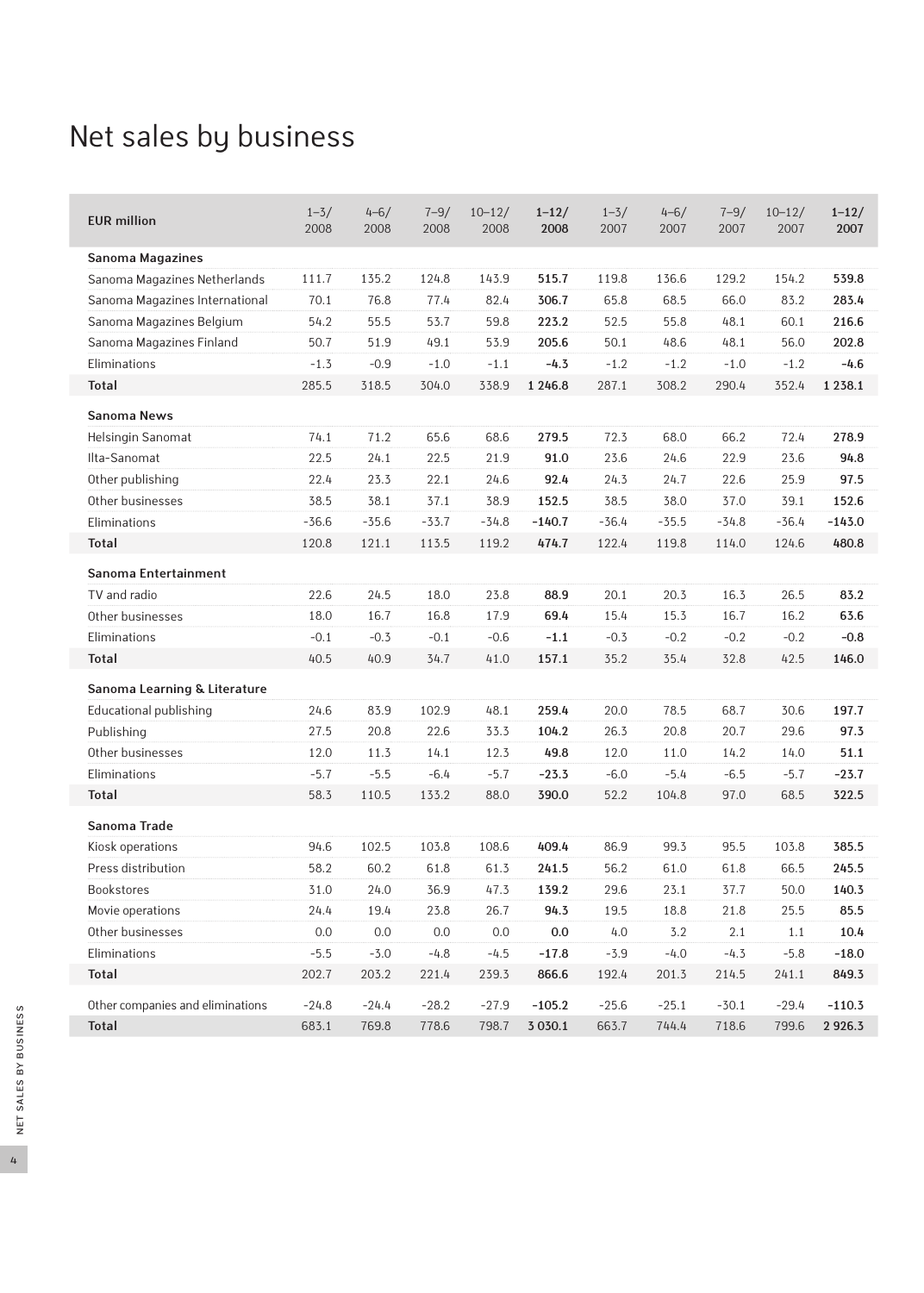## Operating profit by division

| <b>EUR</b> million               | $1 - 3/$<br>2008 | $4 - 6/$<br>2008 | $7 - 9/$<br>2008 | $10 - 12/$<br>2008 | $1 - 12/$<br>2008 | $1 - 3/$<br>2007 | $4 - 6/$<br>2007 | $7 - 9/$<br>2007 | $10 - 12/$<br>2007 | $1 - 12/$<br>2007 |
|----------------------------------|------------------|------------------|------------------|--------------------|-------------------|------------------|------------------|------------------|--------------------|-------------------|
| Sanoma Magazines                 | 48.2             | 46.6             | 31.6             | $-40.6$            | 85.7              | 32.1             | 61.3             | 30.4             | 37.2               | 160.9             |
| Sanoma News                      | 17.9             | 14.7             | 15.2             | 9.4                | 57.3              | 19.6             | 17.3             | 17.2             | 13.6               | 67.6              |
| Sanoma Entertainment             | 4.0              | 6.3              | 2.8              | 4.1                | 17.3              | 2.9              | 4.0              | 3.5              | 5.4                | 15.8              |
| Sanoma Learning & Literature     | $-4.3$           | 26.4             | 36.3             | $-12.7$            | 45.6              | $-6.5$           | 29.8             | 27.9             | $-6.6$             | 44.5              |
| Sanoma Trade                     | 9.9              | 7.4              | 13.0             | 14.7               | 45.1              | 9.0              | 10.6             | 13.0             | 23.1               | 55.6              |
| Other companies and eliminations | $-3.0$           | $-2.9$           | $-5.0$           | $-3.7$             | $-14.6$           | $-3.1$           | 10.1             | $-3.4$           | $-4.3$             | $-0.7$            |
| Total                            | 72.7             | 98.5             | 94.0             | $-28.8$            | 236.3             | 54.0             | 133.0            | 88.5             | 68.3               | 343.8             |

## Income statement by quarter

| <b>EUR million</b>                         | $1 - 3/$<br>2008 | $4 - 6/$<br>2008 | $7 - 9/$<br>2008 | $10 - 12/$<br>2008 | $1 - 12/$<br>2008 | $1 - 3/$<br>2007 | $4 - 6/$<br>2007 | $7 - 9/$<br>2007 | $10 - 12/$<br>2007 | $1 - 12/$<br>2007 |
|--------------------------------------------|------------------|------------------|------------------|--------------------|-------------------|------------------|------------------|------------------|--------------------|-------------------|
| <b>Net sales</b>                           | 683.1            | 769.8            | 778.6            | 798.7              | 3 0 3 0.1         | 663.7            | 744.4            | 718.6            | 799.6              | 2926.3            |
| Other operating income                     | 38.1             | 17.7             | 14.8             | 26.5               | 97.1              | 13.3             | 49.0             | 12.4             | 20.6               | 95.2              |
| Materials and services                     | 309.4            | 333.4            | 352.0            | 372.6              | 1 3 6 7 . 4       | 294.9            | 327.1            | 323.3            | 363.5              | 1 308.9           |
| Personnel expenses                         | 172.2            | 177.5            | 167.8            | 185.2              | 702.8             | 158.4            | 162.2            | 151.8            | 174.2              | 646.5             |
| Other operating expenses                   | 131.1            | 141.5            | 141.9            | 174.3              | 588.8             | 135.0            | 133.9            | 130.3            | 173.5              | 572.7             |
| Depreciation and<br>impairment losses      | 35.8             | 36.6             | 37.7             | 121.9              | 231.9             | 34.6             | 37.3             | 37.1             | 40.7               | 149.7             |
| Operating profit                           | 72.7             | 98.5             | 94.0             | $-28.8$            | 236.3             | 54.0             | 133.0            | 88.5             | 68.3               | 343.8             |
| Share in result of associated<br>companies | 3.0              | 1.6              | 0.4              | $-0.1$             | 4.9               | 1.8              | 2.7              | 2.0              | 5.9                | 12.4              |
| Financial income                           | 3.5              | 3.1              | 6.1              | 6.2                | 18.9              | 4.8              | $-0.2$           | 2.5              | 2.1                | 9.2               |
| Financial expenses                         | 12.7             | 14.5             | 15.3             | 27.4               | 69.9              | 11.9             | 9.4              | 11.2             | 12.4               | 44.9              |
| <b>Result before taxes</b>                 | 66.5             | 88.7             | 85.2             | $-50.1$            | 190.3             | 48.6             | 126.1            | 81.9             | 63.8               | 320.4             |
| Income taxes                               | $-12.2$          | $-23.4$          | $-24.1$          | $-9.8$             | $-69.4$           | $-13.7$          | $-30.6$          | $-20.3$          | $-9.7$             | $-74.4$           |
| Result for the period                      | 54.4             | 65.3             | 61.1             | $-59.9$            | 120.8             | 34.9             | 95.5             | 61.5             | 54.1               | 246.1             |
| Attributable to:                           |                  |                  |                  |                    |                   |                  |                  |                  |                    |                   |
| Equity holders<br>of the Parent Company    | 54.5             | 64.4             | 59.0             | $-62.2$            | 115.7             | 35.5             | 95.8             | 59.7             | 51.8               | 242.8             |
| Minority interest                          | $-0.2$           | 0.9              | 2.1              | 2.3                | 5.1               | $-0.6$           | $-0.3$           | 1.8              | 2.3                | 3.2               |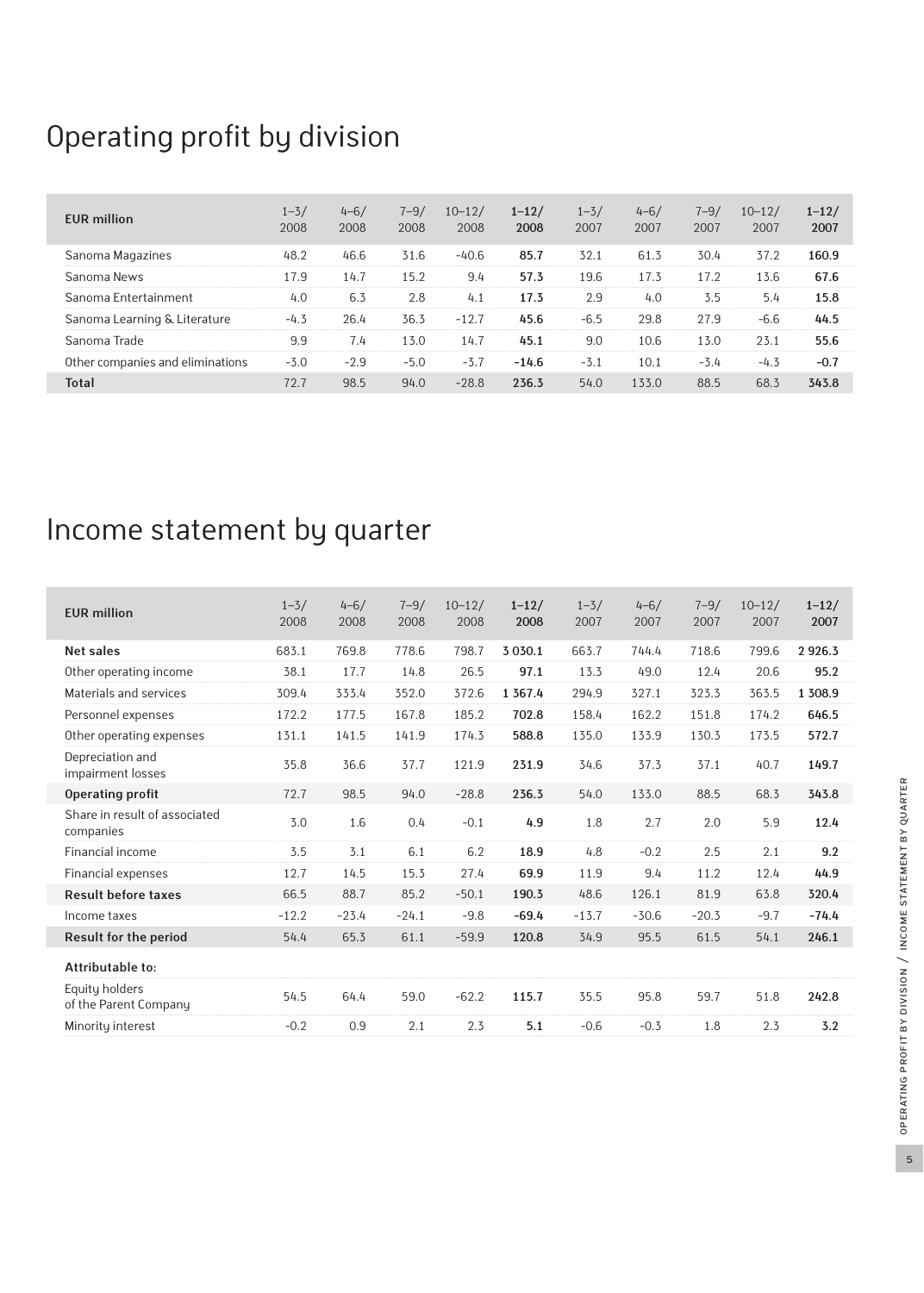## Board of Directors' Report

- **•** Sanoma Group's net sales increased by 3.5% in 2008, totalling EUR 3,030.1 (2,926.3) million.
- **•** Operating profit excluding non-recurring items was EUR 295.7 (305.2) million in 2008. Non-recurring items totalled EUR -59.3  $(38.6)$  million.
- **•** In the fourth quarter, Group net sales were EUR 798.7 (799.6) million and operating profit excluding non-recurring items was EUR 49.0  $(63.4)$  million.
- **•** Fourth quarter earnings per share, including non-recurring items, were EUR -0.39 (0.32). Earnings per share for 2008 were EUR 0.72  $(1.47)$ .
- **•** The proposed dividend is EUR 0.90 per share.

#### **Outlook for 2009**

In 2009, Sanoma's net sales are expected to decrease somewhat. The Group's operating profit excluding non-recurring items is estimated to decline from the previous year. In the comparable year of 2008, operating profit excluding non-recurring items was EUR 295.7 million. The Group's financial expenses are expected to decrease, and as a result, Sanoma's net result for 2009 is expected to decrease less than its operating profit.

In the first quarter of 2009, development is expected to be significantly weaker than during the full-year due especially to decreasing newspaper advertising affecting the Sanoma News division and currency exchange rate fluctuations and the growth of seasonal educational publishing business impacting the Sanoma Learning & Literature division.

The outlook of Sanoma's net sales and operating profit in 2009 is affected by the overall economic development in the Group's countries of operation, and the development of advertising and private consumption in particular. Advertising is expected to decrease in the primary markets in 2009. Sanoma will continue its focus on investing in online media and strengthening its market positions. At the same time, the Group will increase the efficiency of its operations in all markets.

#### **Net sales**

In 2008, Sanoma's net sales grew by 3.5%, totalling EUR 3,030.1 (2007: 2,926.3; 2006: 2,742.1) million. Out of the divisions, Sanoma Magazines, Sanoma Learning & Literature, Sanoma Entertainment and Sanoma Trade increased their net sales. Growth was strongest in Sanoma Learning & Literature. Net sales in Sanoma News were slightly down because of the decline of the advertising market towards the end of the year. Net sales adjusted for changes in the Group structure increased by 2.4%.

Advertising sales accounted for 25% (24%) of the Group's total net sales. Particularly the online advertising grew. In geographical terms, Finland accounted for 49% (49%) of net sales, with other EU countries accounting for 46% (46%) and non-EU countries for 5% (5%).

#### **Result**

Sanoma's operating profit excluding non-recurring items was EUR 295.7 (305.2) million. The operating profit included a total of EUR -59.3 (38.6) million in non-recurring items. During the financial period, non-recurring capital gains were realised from the sale of the movie distribution company R.C.V. Entertainment, as well as real estate. Non-recurring expenses were the result of write-downs of goodwill, immaterial rights and inventories, as well as costs associated with the restructuring of the multi-volume book and yearbook businesses.

The Group's operating profit was EUR 236.3 (2007: 343.8; 2006: 292.5) million or 7.8% (2007: 11.7%; 2006: 10.7%) of net sales. Operating profit increased in Sanoma Learning & Literature, where educational publishing was particularly successful, and Sanoma Entertainment. The recording of a non-recurring impairment loss impacted the operating profit of Sanoma Magazines. The operating profits of Sanoma News and Sanoma Trade decreased.

Sanoma's net financial items totalled EUR -51.0 (-35.7) million. Financial income amounted to EUR 18.9 (9.2) million. Financial expenses amounted to EUR 69.9 (44.9) million and were comprised primarily of interest costs of EUR 56.3 (41.4) million on interest-bearing liabilities. Financial expenses increased due to the rise in reference rates.

The result before taxes was EUR 190.3 (320.4) million and earnings per share were EUR 0.72 (1.47). The Group's effective tax rate rose exceptionally to 36.5% (23.2%) as a result of the impairment recognitions in the fourth quarter. Excluding these impairments, the tax rate would have been 27.5%. The profit for the year totalled EUR 120.8 (246.1) million.

#### **Balance sheet and financial position**

At the end of the year, the consolidated balance sheet totalled EUR 3,278.7 (3,192.3) million. Cash flow from operations was EUR 250.3 (227.9) million and cash flow per share was EUR 1.56 (1.38). Cash flow from operations increased as a result of more effective working capital management by the Group – despite acquisitions, Sanoma's working capital only increased slightly.

At the end of December, Sanoma's equity ratio was 40.0% (45.4%). The equity ratio and other balance sheet items were impacted by the impairment losses recorded in the magazine business, corporate acqui-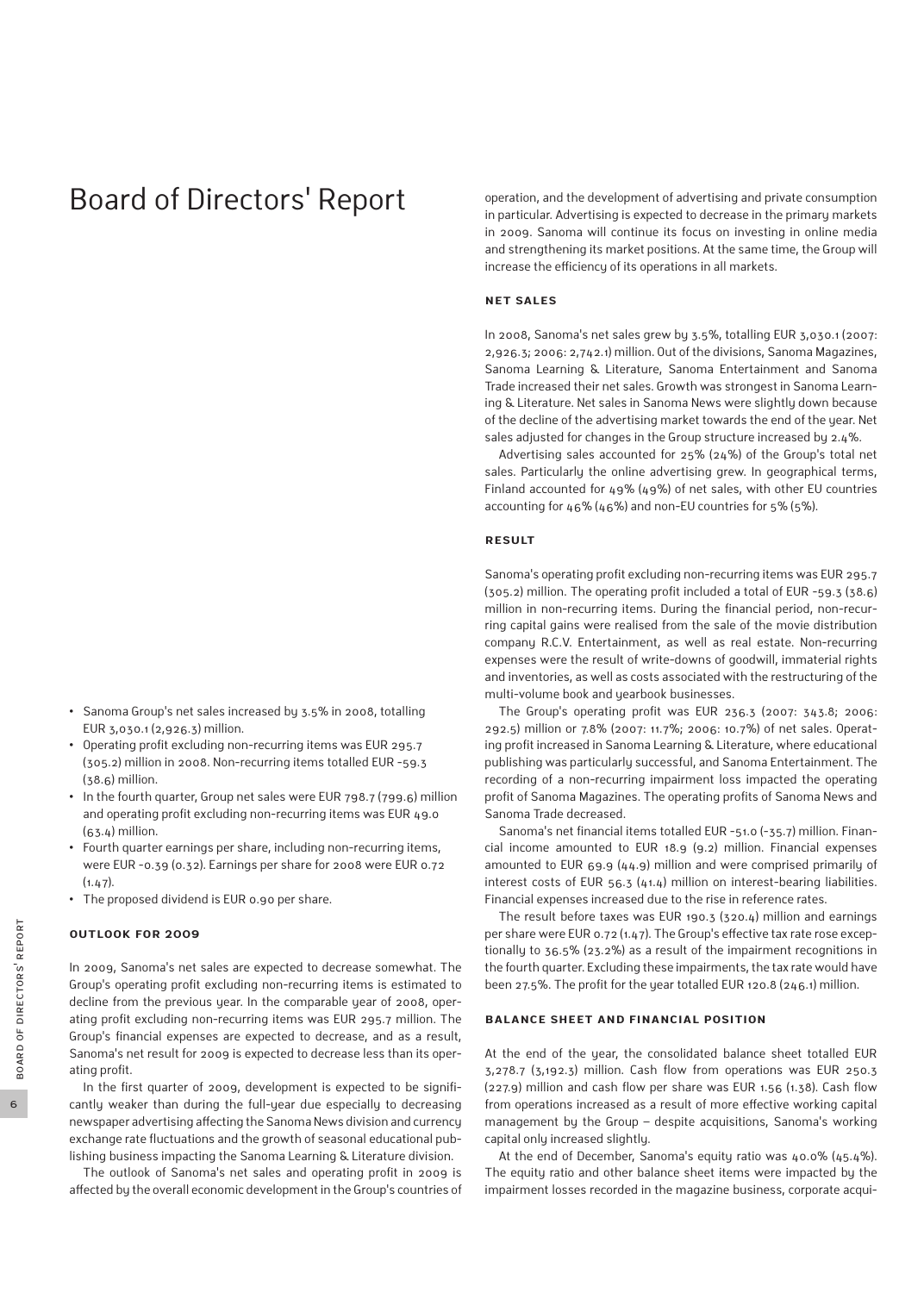sitions and the repurchases of own shares. Net gearing increased to 78.5% (58.2%). Equity totalled EUR 1,237.1 (1,364.2) million. A total of EUR 47.6 million was spent on repurchasing of treasury shares. Return on equity (ROE) was 9.1% (2007: 18.6%; 2006: 17.7%), and the return on investment (ROI) was 10.7% (15.9%). Interest-bearing liabilities increased to EUR 1,082.6 (881.4) million and interest-bearing net debt to EUR 971.6 (793.3) million. The debt was mainly driven by the acquisition of the Polish educational publisher Nowa Era and other acquisitions. At the end of December, the Group's cash and cash equivalents totalled EUR 110.9 (88.1) million. At the end of December, the Group had a net debt/EBITDA ratio of 2.1.

Sanoma's financial position is stable as a result of the Group's strong balance sheet, steady cash flow and a syndicated, long-term credit line. Sanoma has no need for instalments of long-term loans. This credit line agreement worth a total of EUR 802 million is in effect until autumn 2012. Sanoma Corporation does not have any other significant agreements covered by the statutory obligation to disclose. In addition, the Group has, within the scope of normal business operations, agreements or agreements as a whole containing a standard change-of-control clause.

#### **Investments, acquisitions and divestments**

In 2008, investments in tangible and intangible assets totalled EUR 109.9 (90.5) million, and were focused, for example, on ICT systems, replacement investments and improvement of real estate. R&D expenditure was recorded at EUR 4.1 (2.0) million or 0.1% (0.1%) of net sales. Acquisition costs of Sanoma's acquisitions during the year totalled EUR 190.7 (67.5) million.

On 10 January 2008, Sanoma Magazines divested the Dutch movie distribution company R.C.V. Entertainment. In 2007, the company's net sales amounted to EUR 34.2 million and operating profit to about EUR 5 million. Capital gains amounting to EUR 23.5 million were recorded in the first quarter of 2008 for the transaction.

On 11 March 2008, Sanoma Learning & Literature finalised its acquisition of the Polish educational publisher Nowa Era. In 2007, Nowa Era's net sales amounted to about EUR 43 million, and the company's profitability was in line with the general level of good profitability in educational publishing. The acquisition resulted in a significant improvement in Sanoma Learning & Literature's March–September result. Due to the seasonal nature of Nowa Era's business, the first and fourth quarters typically post losses. Goodwill amounting to EUR 54.6 million was recorded for the transaction.

#### **SANOMA MAGAZINES**

*Sanoma Magazines is one of the largest consumer magazine publishers in Europe. The Division publishes more than 300 magazines in 13 different countries. Apart from developing its strong portfolio of magazine brands, Sanoma Magazines is rapidly expanding its business to digital media platforms.*

| Key indicators, EUR million                            | $1 - 12/$<br>2008 | $1 - 12/$<br>2007 |
|--------------------------------------------------------|-------------------|-------------------|
| Net sales                                              | 1 246.8           | 1 2 3 8 . 1       |
| Operating profit excluding non-recurring items         | 138.9             | 139.7             |
| % OF NET SALES                                         | 11.1              | 11.3              |
| Non-recurring items                                    | $-53.2$           | 21.2              |
| Operating profit                                       | 85.7              | 160.9             |
| % OF NET SALES                                         | 6.9               | 13.0              |
| Balance sheet total                                    | 1903.0            | 1937.5            |
| Capital expenditure                                    | 26.8              | 20.6              |
| Return on investment (ROI), %                          | 7.2               | 12.4              |
| Average number of employees                            | 6 280             | 5623              |
| Average number of employees<br>(full-time equivalents) | 5731              | 5169              |

- **•** Sanoma Magazines' net sales increased, with most businesses contributing to growth.
- **•** Advertising sales in 2008 increased by 11% and online advertising sales bu 32%.
- **•** Sanoma Magazines' portfolio was developed actively: a total of over 35 new magazines and 17 online sites were launched or acquired during the year.
- **•** Weakened short-term outlook in CEE countries and Russia caused a significant impairment affecting Sanoma Magazines' operating profit markedly. The operational result was at the previous year's level.

Sanoma Magazines' net sales in 2008 totalled EUR 1,246.8 (1,238.1) million. Net sales grew in all businesses, except in Sanoma Magazines Netherlands where operations were divested both in June 2007 and January 2008. Net sales growth was strongest in Sanoma Magazines International. Adjusted for changes in the Group structure, the Division's net sales grew by 1.8%. Of the Division's net sales, 16% (16%) came from Finland. In October–December, Sanoma Magazines' net sales decreased by 3.8% and amounted to EUR 338.9 (352.4) million. Net sales decreased in all businesses due to structural changes as well as lower sales from line and brand extensions.

The Division's advertising sales in 2008 increased by 11% and represented 33% (30%) of net sales. Most growth during the year came from Sanoma Magazines International and online advertising in the Netherlands. In total, the Division's online advertising sales grew by 32%. Advertising sales growth slowed down at the end of the year.

Circulation sales grew by 1% and represented 55% (55%) of Sanoma Magazines' net sales. Circulation sales in Belgium and Finland developed positively. Single copy sales in the Netherlands and some CEE countries declined.

Sanoma Magazines Netherlands' net sales in 2008 totalled EUR 515.7 (539.8) million. This was mainly due to structural changes. Sanoma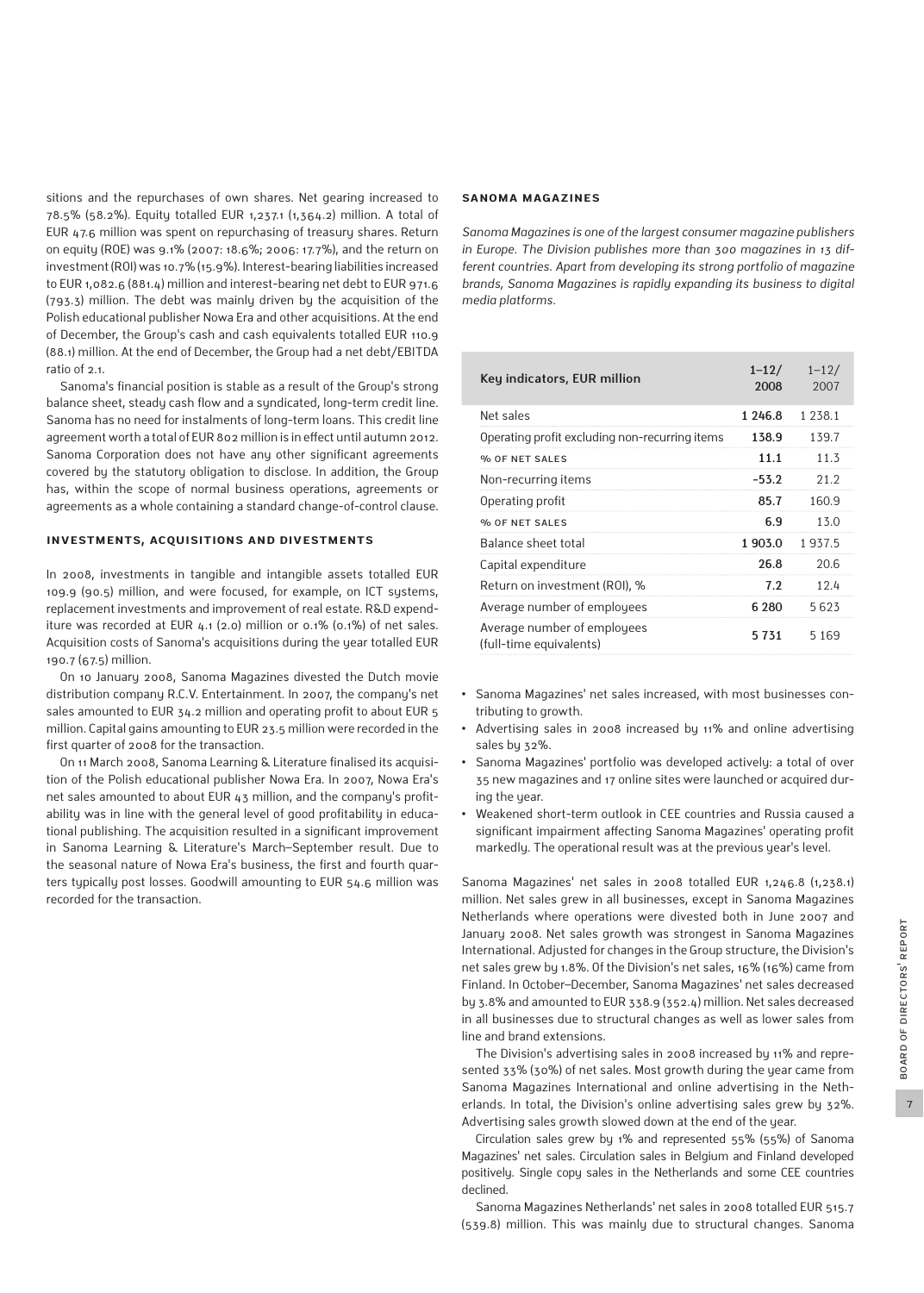Magazines Netherlands has strongly focused its operations, divesting its puzzle portfolio in June 2007. In January 2008, Sanoma Magazines Netherlands consolidated magazine publisher Mood for Magazines and divested movie distributor R.C.V. Entertainment. In 2007, R.C.V. Entertainment's annual net sales totalled EUR 34.2 million.

According to Nielsen Media Research, the consumer magazine advertising market in the Netherlands decreased by 4% in 2008 with magazine advertising's share of the total advertising market decreasing. Sanoma Magazines Netherlands' advertising sales grew due to new operations and online advertising sales. Online advertising grew by 26% and outperformed market growth. In total, advertising sales represented 29% (24%) of Sanoma Magazines Netherlands' net sales. The readers' market in the Netherlands declined in the third quarter of 2008. Subscription sales at Sanoma Magazines Netherlands were on the comparable year's level, but with decreased single copy sales, the total circulation sales decreased slightly. Sanoma Magazines Netherlands developed its product portfolio through acquisitions and launches with over 10 magazines and five online services. Two magazines were sold.

Sanoma Magazines International's net sales grew to EUR 306.7 (283.4) million. Growth came from increased advertising sales. Advertising sales increased in most countries, but especially in Hungary, Russia and Bulgaria, where Sanoma Magazines International's online advertising revenues grew as a result of the acquisition of Netinfo, the leading Bulgarian internet company, in July. In total, online advertising sales of the business increased by 52%. Advertising sales represented 56% (52%) of Sanoma Magazines International's net sales. Circulation sales in Sanoma Magazines International were slightly below the comparable year, with most markets showing some decline in single copy sales. Net sales in Russia, the biggest market of Sanoma Magazines International, grew by 7% despite the negative impact of the exhange rate and amounted to some EUR 109 million. In 2008, Sanoma Magazines International launched or acquired 24 magazines and 12 online sites. Five magazines were discontinued or divested.

Net sales at Sanoma Magazines Belgium increased to EUR 223.2 (216.6) million. The increase in sales came mainly from growing circulation and other sales. In Belgium, the readers' market declined slightly. Sanoma Magazines Belgium increased its circulation sales, through both cover price increases and successful launches. Especially subscription sales developed positively. In Belgium, the total advertising market grew only slightly with magazine advertising's share of the total remaining stable. Sanoma Magazines Belgium's advertising sales were at the previous year's level. Advertising sales represented 27% (28%) of Sanoma Magazines Belgium's net sales. The portfolio in Belgium grew by one title in 2008.

Sanoma Magazines Finland's net sales amounted to EUR 205.6 (202.8) million. Growth came from increased circulation sales. Especially subscription sales grew. Single copy sales and advertising sales were at the comparable year's level. Advertising sales represented 15% (15%) of Sanoma Magazines Finland's net sales. According to TNS Gallup Adex, advertising in consumer magazines in Finland decreased by 7% in 2008. The magazine single copy market increased in volume by 5% in 2008. Sanoma Magazines Finland improved its market share both in advertising and the readers' market, and developed its portfolio by launching two magazines.

Sanoma Magazines' investments in tangible and intangible assets totalled EUR 26.8 (20.6) million and consisted mainly of ICT investments and improvement of real estate. The most significant acquisitions in 2008 were the majority shareholding in magazine publisher Mood for Magazines and the acquisitions of Netinfo and European Auto Trader. In the comparable year, the most significant transaction was the acquisition of *SchoolBANK.nl* and its related online sites.

Sanoma Magazines' operating profit excluding non-recurring items was at the previous year's level at EUR 138.9 (139.7) million. The nonrecurring items included in operating profit totalled EUR -53.2 (21.2) million and consisted of a recognition of impairment and write-offs in the fourth quarter totalling EUR 83.7 million and capital gains of EUR 30.5 million related to the divestments of R.C.V. Entertainment and some online assets. Operating profit in 2008 decreased by 46.8% due to nonrecurring costs and amounted to EUR 85.7 (160.9) million. Operating profit excluding non-recurring items in October–December totalled EUR 36.1 (37.2) million.

Sanoma Magazines Netherlands' operating profit improved. There were significant sales gains in both the reporting and comparable period. The operational result grew due to improved cost efficiency and changes in the product mix. Sanoma Magazines International's operating profit decreased markedly due to the recognition of impairment, but operational result improved due to good development in Russia and Hungary. Sanoma Magazines Belgium's result decreased due to investments in new businesses. Sanoma Magazines Finland's operating profit was below the comparable year due to increased personnel and ICT costs.

Sanoma Magazines continues to develop its magazine portfolio and online businesses and invest in strengthening market positions in all operating countries.

In 2009, Sanoma Magazines' net sales and operating profit excluding non-recurring items are expected to remain somewhat below the previous year's level.

#### **SANOMA NEWS**

*Sanoma News is the leading newspaper publisher in Finland, and its products have a strong presence both in print and digital format in the lives of their readers. In addition to Helsingin Sanomat, the largest daily in the Nordic region, Sanoma News publishes national and regional newspapers and is also investing heavily in digital business.*

| Key indicators, EUR million                            | $1 - 12/$<br>2008 | $1 - 12/$<br>2007 |
|--------------------------------------------------------|-------------------|-------------------|
| Net sales                                              | 474.7             | 480.8             |
| Operating profit excluding non-recurring items         | 57.3              | 67.6              |
| % OF NET SALES                                         | 12.1              | 14.1              |
| Non-recurring items                                    |                   |                   |
| Operating profit                                       | 57.3              | 67.6              |
| % OF NET SALES                                         | 12.1              | 14.1              |
| Balance sheet total                                    | 456.3             | 445.0             |
| Capital expenditure                                    | 19.6              | 17.7              |
| Return on investment (ROI), %                          | 19.2              | 19.7              |
| Average number of employees                            | 2808              | 2716              |
| Average number of employees<br>(full-time equivalents) | 2491              | 2411              |

- **•** Net sales in Sanoma News were slightly down because of the discontinuation of the printed version of Taloussanomat and the severe downturn of the media market towards the end of the year.
- **•** *Ilta-Sanomat*, *Ilta-Sanomat Plus*, *Nyt* (Helsingin Sanomat's weekly supplement) and *Metro* were redesigned.
- **•** Sanoma News online advertising performed extremely well during the year, recording a robust growth of 50%.
- **•** Sanoma News also invested heavily in digital services.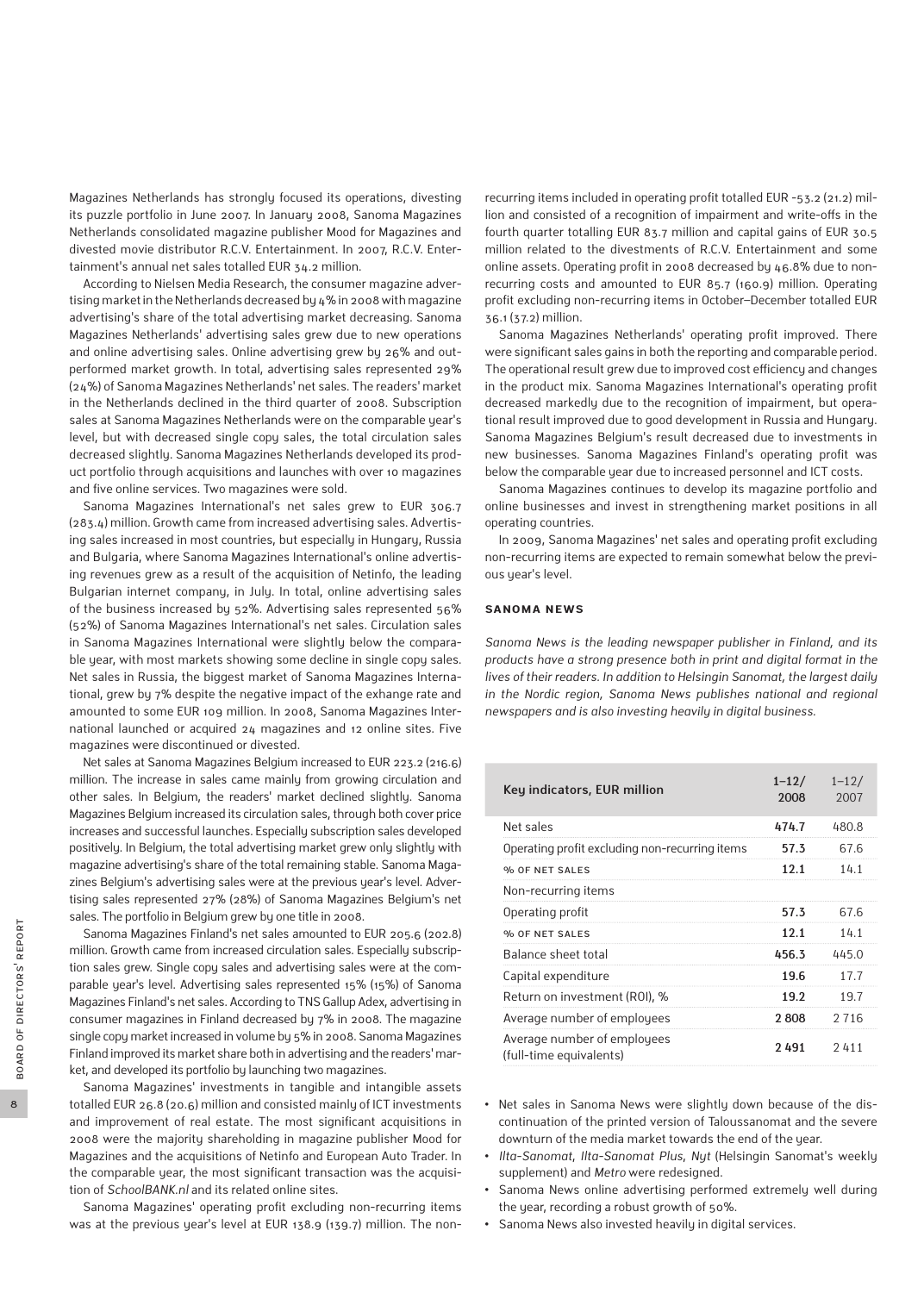In 2008, Sanoma News' net sales decreased by 1.3%, totalling EUR 474.7 (480.8) million. Net sales remained at the previous year's level in Helsingin Sanomat, but decreased in the Ilta-Sanomat and other publishing business units. Net sales adjusted for changes in the Group structure decreased by 1.2%. In the fourth quarter, Sanoma News's net sales decreased by 4.3%, totalling EUR 119.2 (124.6) million. Advertising sales were down significantly in the fourth quarter due to the rapid and severe downturn in the Finnish newspaper advertising in November–December.

According to TNS Gallup Adex, newspaper advertising in Finland decreased by 3% in 2008. Job and real estate advertising were the first to react to the general economic uncertainty, showing a sharp drop towards the end of the year. Job advertising in Finland decreased by 4% and real estate advertising by 1% in 2008. Advertising in free sheets was down by 3%. Online advertising included in statistics developed strongly during the year, growing by 22%. Sanoma News' advertising sales decreased by 2% from the comparable period due to the decline of newspaper advertising. Online advertising was up by 50% during the year. Sanoma News' advertising sales represented 53% (53%) of its net sales.

The shift of tabloid readers to the internet reduced the Finnish printed tabloid market by 8%. Decreased revenues from newsstand sales affected Sanoma News' circulation sales, which were down 4% in 2008. Subscription sales for daily newspapers were at the previous year's level. Circulation sales accounted for 38% (39%) of the Division's net sales.

The Helsingin Sanomat business unit posted net sales of EUR 279.5 (278.9) million. Increased circulation sales and new acquisitions boosted net sales. Advertising sales were down, although online advertising in Helsingin Sanomat developed well. Advertising sales represented 62% (63%) of net sales. Helsingin Sanomat's job and real estate advertising, in particular, has been affected by the overall economic situation. Job advertising in the Helsingin Sanomat business unit decreased by 8% and real estate advertising by 11%. Online products were clearly up. The Helsingin Sanomat product family, especially the *Oikotie.fi* service entity for classified advertisements, was developed in many different ways during the year.

The net sales of the Ilta-Sanomat business unit were EUR 91.0 (94.8) million. The circulation sales of the business unit decreased due to the shrinkage of the tabloid market. *Ilta-Sanomat* commanded a 57.1% (57.6%) share of the tabloid market. The advertising sales of the business unit grew and the overall readership reached a record level due to the strong growth of online business. Online sales were up by a total of 58%. Advertising sales represented 31% (27%) of net sales. Editorial processes were renewed and cost effectiveness increased.

Net sales from other publishing amounted to EUR 92.4 (97.5) million. The decrease from the comparable year was affected by the discontinuation of the printed version of Taloussanomat and the decline of free sheet advertising. The advertising sales of Sanoma Lehtimediat's regional newspapers remained at the previous year's level and circulation sales increased. Sanoma Kaupunkilehdet merged its public transport free sheets *Metro* and *Uutislehti 100*. The renewed *Metro* became Finland's fourth largest newspaper in terms of readership. Sanoma Digital, a company focusing on online business, expanded its product portfolio and increased clearly its advertising sales.

Net sales from other operations, mainly comprising internal services, were EUR 152.5 (152.6) million. At printing house Sanomapaino, outside sales of printed products were up by over 10%.

In 2008, Sanoma News' investments in tangible and intangible assets totalled EUR 19.6 (17.7) million, and consisted mainly of investments in digital business and replacement capital expenditures. The most significant acquisition of 2008 was the acquisition of a majority holding in Suorakanava, whose services include, e.g., the *Rakentaja.fi* website. The most significant acquisition of the comparable year was that of the *Auto24.ee* marketplace.

In 2008, Sanoma News' operating profit decreased by 15.3%, totalling EUR 57.3 (67.6) million. The operating profit did not include non-recurring items. The operating profit of the Helsingin Sanomat business unit decreased from the comparable period due to the decline in job and real estate advertising and increased marketing investments. The operating profit of the Ilta-Sanomat business unit was reduced by the decline of the tabloid market, price competition and investments in digital business. Other publishing improved its result thanks to the discontinuation of the printed version of *Taloussanomat* and other cost-saving measures. Earnings from other operations were down. In October–December, Sanoma News' operating profit totalled EUR 9.4 (13.6) million. The result of the fourth quarter was affected by the rapid decline of newspaper advertising, especially classified advertisements, towards the end of 2008.

In 2009, the media advertising market is challenging and of low predictability. Sanoma News has launched a rationalisation programme to secure its competitive advantage. At the same time, Sanoma News will continue the determined development of its printed products and digital services.

In 2009, net sales and operating profit excluding non-recurring items of Sanoma News are estimated to decline clearly from the previous year due to the decline of the advertising market.

#### **SANOMA ENTERTAINMENT**

*Sanoma Entertainment offers consumers entertaining experiences on television, radio, online and mobile devices. Sanoma Entertainment's business units include Nelonen Media, primarily focused on broadcast operations, and Welho, Finland's largest cable television operator. The Division's latest business area is online casual gaming.*

| Key indicators, EUR million                            | $1 - 12/$<br>2008 | $1 - 12/$<br>2007 |
|--------------------------------------------------------|-------------------|-------------------|
| Net sales                                              | 157.1             | 146.0             |
| Operating profit excluding non-recurring items         | 17.3              | 15.8              |
| % OF NET SALES                                         | 11.0              | 10.8              |
| Non-recurring items                                    |                   |                   |
| Operating profit                                       | 17.3              | 15.8              |
| % OF NET SALES                                         | 11.0              | 10.8              |
| Balance sheet total                                    | 161.9             | 168.2             |
| Capital expenditure                                    | 13.5              | 14.8              |
| Return on investment (ROI), %                          | 15.8              | 14.2              |
| Average number of employees                            | 526               | 501               |
| Average number of employees<br>(full-time equivalents) | 482               | 457               |

- **•** Sanoma Entertainment's operating profit increased clearly.
- **•** Nelonen Media increased its viewing shares; especially Jim has strengthened its position significantly.
- **•** A new TV channel called Liv will be launched in February.

In 2008, Sanoma Entertainment's net sales increased by 7.6%, totalling EUR 157.1 (146.0) million. This clear increase in net sales was brought about in particular by the new TV and radio channels and the growth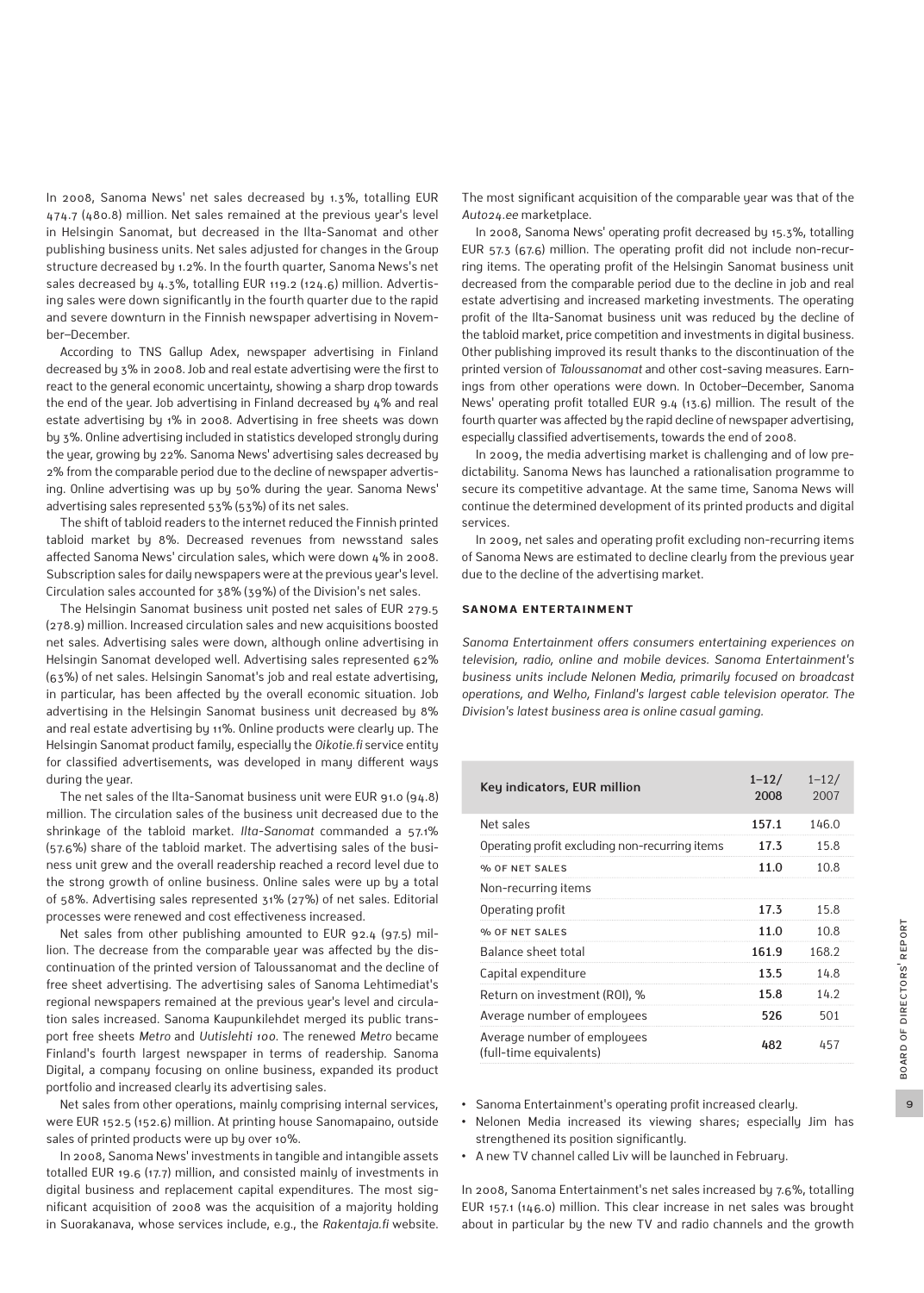of Welho. Adjusted for changes in the Group structure, the Division's net sales grew by 4.2%. Advertising sales accounted for 52% (54%) of Sanoma Entertainment's net sales. Television advertising declined in October–December thus decreasing the net sales of Sanoma Entertainment by 3.6% in the fourth quarter of the year. In October–December, Division's net sales were EUR 41.0 (42.5) million.

Net sales from broadcasting operations in 2008 were EUR 88.9 (83.2) million. The increase was largely due to new channels. According to TNS Gallup Adex, Finnish television advertising grew by 2%. Nelonen Media's combined share of all television advertising was 29.5% (29.3%). The television channels of Nelonen Media increased their viewing shares, with their combined commercial viewing share reaching 29.6% (26.8%) in 2008. The viewing of Jim, launched in February 2007, increased the most. Another free, new television channel called Liv is due to launch in Februaru 2009.

Radio Rock and Radio Aalto have continued to strengthen their market shares. Radio Rock had an average of 750,000 listeners each week. Radio Rock is the market leader among males aged 20–44. According to the Association of Finnish Broadcasters, national radio advertising in 2008 grew by 9.4%, and Nelonen Media's radio stations have increased their market share to 11.8%.

Net sales from other operations increased clearly in 2008 due to Welho's strong pay TV and broadband sales. Pay TV business was boosted by investments focused on offering more High Definition (HD) channels. The range of broadband options also increased. The usage of Sanoma Entertainment's online casual gaming sites increased clearly during the year.

In 2008, Sanoma Entertainment's investments in tangible and intangible assets totalled EUR 13.5 (14.8) million, most of which was allocated to the development of Welho's cable network and services. There were no major acquisitions in 2008. The most significant acquisition of the comparable year was the purchase of the Urheilukanava channels.

In 2008, Sanoma Entertainment's operating profit increased clearly, by 9.6%, totalling EUR 17.3 (15.8) million. This increase was driven by improved profitability due to the growth of broadcast operations and the positive development of Welho. The operating profit did not include nonrecurring items. The operating profit for October–December was EUR 4.1 (5.4) million. Towards the end of the year, the operating profit was impacted by the decline of television advertising sales. Radio advertising continued to increase clearly also during the last months of 2008.

In line with its strategy, Sanoma Entertainment focuses on its core businesses: television, broadband services and consumer entertainment services. Sanoma Entertainment continues to develop its digital content and media solutions business, invest resources in the development of its online services and in its viewing and listening shares.

In 2009, Sanoma Entertainment's net sales and operating profit excluding non-recurring items are expected to be at the previous year's level.

#### **SANOMA LEARNING & LITERATURE**

*Sanoma Learning & Literature is a significant European educational publisher offering a broad range of printed and digital educational materials and services to support the learning processes of children and young people. The Division, operating in nine countries, is also Finland's leading book publisher and has growing international language service operations.*

| Key indicators, EUR million                            | $1 - 12/$<br>2008 | $1 - 12/$<br>2007 |
|--------------------------------------------------------|-------------------|-------------------|
| Net sales                                              | 390.0             | 322.5             |
| Operating profit excluding non-recurring items         | 53.2              | 44.5              |
| % OF NET SALES                                         | 13.6              | 13.8              |
| Non-recurring items                                    | $-7.6$            |                   |
| Operating profit                                       | 45.6              | 44.5              |
| % OF NET SALES                                         | 11.7              | 13.8              |
| Balance sheet total                                    | 661.1             | 585.0             |
| Capital expenditure                                    | 15.6              | 7.7               |
| Return on investment (ROI), %                          | 9.6               | 10.4              |
| Average number of employees                            | 3 2 2 1           | 2769              |
| Average number of employees<br>(full-time equivalents) | 2 737             | 2345              |

- **•** Educational publishing sales increased clearly, with especially the new Nowa Era and e-learning company YDP in Poland performing well.
- **•** Language services expanded through the acquisition of translation company Interverbum.
- **•** General literature performed well, partly as a result of the literature awards won by WSOY's authors.

Sanoma Learning & Literature's net sales in 2008 increased by 20.9% and totalled EUR 390.0 (322.5) million. Both the educational publishing and publishing grew. Net sales adjusted for changes in the Group structure grew by 5.1%. A total of 62% (62%) of the Division's net sales came from outside of Finland. In October–December, the Division's net sales grew by 28.6% to EUR 88.0 (68.5) million. Most growth in the fourth quarter came from Polish e-learning operations of YDP.

Educational publishing's net sales increased to EUR 259.4 (197.7) million. Most growth came from Poland, both from new educational publishing operations of Nowa Era, consolidated at the end of the first quarter as well as from the existing e-learning business of Young Digital Planet, which was able to deliver government tenders in the fourth quarter. In the Netherlands, the net sales were almost at the comparable year's level. Educational materials to primary and secondary schools performed well, but sales of ancillary businesses like the edutainment products decreased sligthly. In Finland, sales of educational materials were almost at the previous year's level and the new edutainment product series *Oppi & Ilo* was received positively in the market. Net sales increased clearly in Belgium, with especially the Flemish market growing. Net sales grew also in Hungary, where both NTK and Perfekt won government contracts.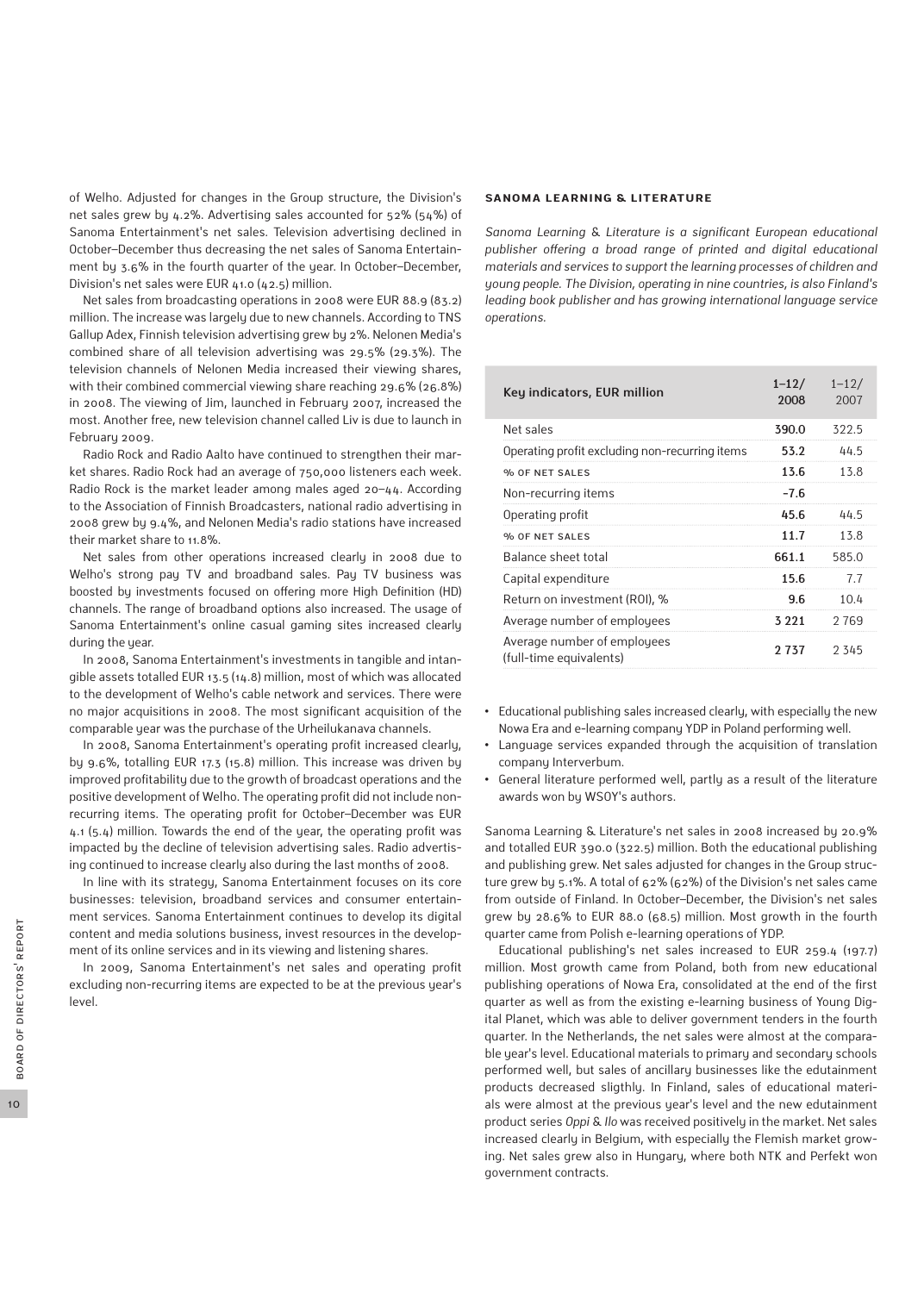Net sales in publishing grew to EUR 104.2 (97.3) million mainly due to increased sales of language services. General literature sales were at the previous year's level. Sales of domestic fiction and non-fiction developed well, boosted by two literature awards, Finlandia Prizes, won by WSOY's authors in the fourth quarter. However, sales through direct channels in all Nordic countries were under pressure and expectations for the future were revised in the third quarter. A restructuring project in Bertmark's and Weilin+Göös' multi-volume book and annual yearbook businesses was started to safeguard the future profitability of the publishing. Business information, especially the language services, performed well. Partly the increase of sales is due to new operations acquired by translation and localisation company AAC Global both in 2007 and 2008. Language services is one of the growth platforms in the Sanoma Group.

Net sales from other operations, mainly printing, totalled EUR 49.8  $(51.1)$  million.

Sanoma Learning & Literature's investments in tangible and intangible assets totalled EUR 15.6 (7.7) million in 2008. They mainly comprised ICT investments and improvement of real estate. The most significant acquisitions were those of the Polish educational publisher Nowa Era and the Swedish language service provider Interverbum. In the comparable year, the most significant transaction was the acquisition of Translation Services Noodi.

The Division's operating profit excluding non-recurring items grew by 19.5%, to EUR 53.2  $(44.5)$  million. Operating profit included EUR 7.6 (0.0) million of non-recurring expenses related to write-offs and other restructuring costs of multi-volume and yearbook operations. Operating profit in 2008 grew by  $2.4\%$  and amounted to EUR  $45.6$  ( $44.5$ ) million. Sanoma Learning & Literature's operating loss excluding non-recurring items in October–December totalled EUR 11.6 (6.6) million due to new educational publishing operations, which strengthened the seasonality of the Division.

In 2008, the educational publishing business improved its operating result significantly with the new Polish operations contributing the most to the growth. In publishing, business information and general literature performed well, but write-offs and restructuring costs in Bertmark's and Weilin+Göös' direct sales decreased operating result in publishing. Results in other operations were below the comparable year.

The Division's business is very seasonal. Profit in educational publishing is mainly accrued in the second and third quarters. The acquisition of Nowa Era adds to growth in the educational publishing business and therefore strengthens seasonality in the Division.

Sanoma Learning & Literature continues to focus on further internationalising its educational business, expanding language services and maintaining market leadership in Finnish general literature publishing.

In 2009, net sales and operating profit excluding non-recurring items of Sanoma Learning & Literature are estimated to decrease slightly from the previous year's level. The development of net sales and operating profit is also strongly affected by the exchange rates of Sanoma Learning & Literature's operating countries.

#### **SANOMA TRADE**

*Sanoma Trade is a retail specialist with operations in seven countries and whose business is based on a thorough understanding of customers' needs and on strong concepts. Sanoma Trade's success is built on over 200 million annual sales contacts, in which the consumer is present at kiosks, bookstores or movie theatres. Sanoma Trade's press distribution operations serve publishers and retailers.*

| Key indicators, EUR million                            | $1 - 12/$<br>2008 | $1 - 12/$<br>2007 |
|--------------------------------------------------------|-------------------|-------------------|
| Net sales                                              | 866.6             | 849.3             |
| Operating profit excluding non-recurring items         | 45.1              | 52.4              |
| % OF NET SALES                                         | 5.2               | 6.2               |
| Non-recurring items                                    |                   | 3.2               |
| Operating profit                                       | 45.1              | 55.6              |
| % OF NET SALES                                         | 5.2               | 6.5               |
| Balance sheet total                                    | 559.2             | 565.0             |
| Capital expenditure                                    | 33.8              | 28.4              |
| Return on investment (ROI), %                          | 16.5              | 20.9              |
| Average number of employees                            | 8396              | 7886              |
| Average number of employees<br>(full-time equivalents) | 6633              | 6 234             |

**•** Net sales from kiosk operations were all-time high; the net sales of the whole Sanoma Trade division also grew.

**•** Movie theatres again attracted a record number of customers.

In 2008, Sanoma Trade's net sales increased by 2.0%, totalling EUR 866.6 (849.3) million. Net sales increased clearly in kiosk operations and movie operations. Net sales adjusted for changes in the Group structure increased by 2.9%. Of Sanoma Trade's net sales, 33% (34%) came from outside Finland. In October–December, Division's net sales of EUR 239.3 (241.1) million were in line with the comparable period. Kiosk and movie operations also enjoyed success in the fourth quarter. However, the decline in press distribution and bookstore sales slowed down the increase in net sales.

Net sales from kiosk operations increased to EUR 409.4 (385.5) million. Finnish R-kiosks had their best year in history. Kiosks increased their net sales and customer numbers as a result of marketing investments. Net sales from kiosks continued to rise in the Baltic countries. The R-kiosk product range was actively developed during the year. In addition, during the year the R-kiosk chain expanded in Russia and also to Romania, where the first R-kiosks opened their doors in July 2008.

Net sales from press distribution were EUR 241.5 (245.5) million. Net sales in Finland increased slightly despite the fall in tabloid sales. Pointof-sale (POS) marketing company Printcenter did extremely well. Press distribution also increased its net sales in Estonia, Lithuania and Russia. In Romania, net sales remained at the previous year's level. The Dutch press distribution market has shrunk, which decreased the net sales of Aldipress. The efficiency improvement programme initiated at Aldipress in the autumn of 2007 is progressing.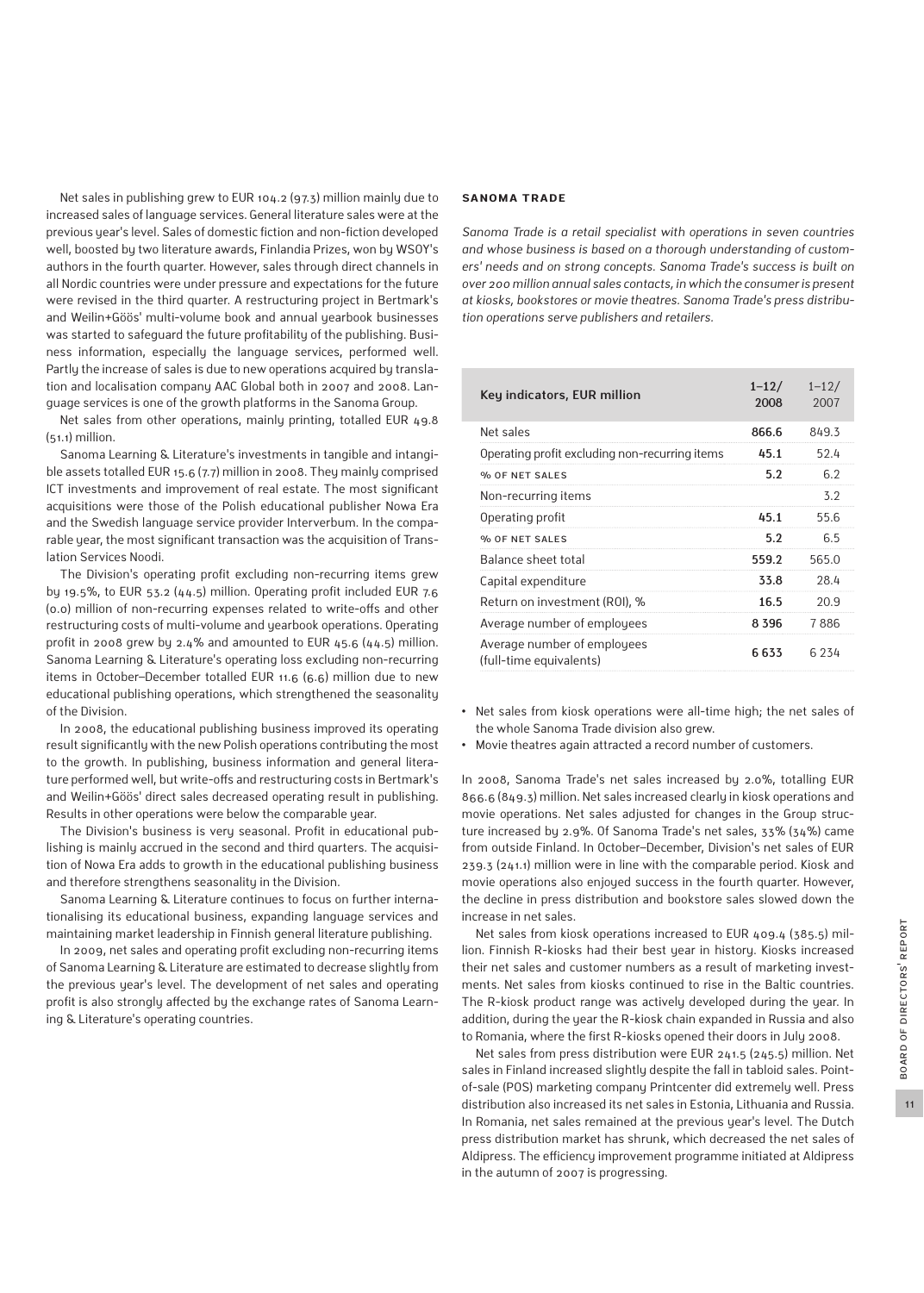The net sales of bookstores were EUR 139.2 (140.3) million. The net sales of the comparable period included the annual volume business divested in May 2008. Bookstore net sales increased in both Finland and Estonia.

The net sales from movie theatres increased to EUR 94.3 (85.5) million. Sales increased in Finland, Latvia and Lithuania, and movie admissions continued to grow. Movie theatres in Finland broke the all-time box office record in November. New multiplex theatres were opened in Finland and Lithuania. The viewing experience was diversified by the latest 3D technology and new alternative content, such as sports and cultural events.

In the comparable period, net sales from other operations totalled EUR 10.4 million, consisting of the multi-purpose arena in Hamburg divested in October 2007.

In 2008, Sanoma Trade's investments in tangible and intangible assets totalled EUR 33.8 (28.4) million, and focused mainly on new multiplexes, ICT projects, as well as the expansion of the dispatch department. The most important acquisitions of the year included minority shares in the Latvian movie theatre operator Forum Cinemas and Lithuanian press distributor Impress Teva, and the acquisition of the Russian kiosk chain KP Roznitsa. In the comparable period, the most important acquisitions were Printcenter in Finland, and the kiosk and press distribution companies Press Point International and HDS CIS in Russia.

In 2008, Sanoma Trade's operating profit excluding non-recurring items decreased by 13.9%, totalling EUR 45.1 (52.4) million. In the comparable period, the operating profit included a total of EUR 3.2 million in non-recurring items from the sale of the multi-purpose arena, other real estate and the restructuring of Dutch press distribution operations. In 2008, operating profit decreased by 18.8%, totalling EUR 45.1 (55.6) million. Operating profit for October-December excluding non-recurring items was EUR 14.7 (18.2) million. Operating profit for the fourth quarter was particularly affected by cost increases in several businesses.

Operating profits from kiosk operations and press distribution were down. The results were above all affected by investments in Russia and Romania. In addition to investments, the operating profit of press distribution was also impacted by smaller distribution volumes in the Netherlands. The result of the bookstores was burdened by the relaunch costs of the online store. Operating profit from movie operations remained at the comparable period's level.

In addition to the home markets of Finland and the Baltic countries, Sanoma Trade's expansion and development efforts will also focus on the emerging economies of Russia and Central Eastern Europe. Sanoma Trade's goal is to achieve a strong position in these countries and participate actively in the development of the local newspaper and magazine markets.

In 2009, Sanoma Trade's net sales and operating profit excluding non-recurring items are expected to be at the previous year's level.

#### **Dividend**

On 31 December 2008, Sanoma Corporation's distributable funds were EUR 656.9 million, of which profit for the year comprised EUR 187.2 million.

The Board of Directors proposes to the Annual General Meeting that:

- **•** A dividend of EUR 0.90 per share, or in total an estimated EUR 146.8 million, shall be paid
- **•** A sum of EUR 0.5 million shall be transferred to the donation reserve and used at the Board's discretion
- **•** The amount left in equity shall be EUR 509.6 million.

In accordance with the Annual General Meeting's decision, Sanoma paid out a per-share dividend of EUR 1.00 for 2007. Sanoma conducts an active dividend policy and primarily distributes over half of the Group result after taxes in dividends.

#### **Shares and holdings**

Trading in Sanoma shares was active in 2008. For more information on Sanoma's shares and shareholders, stock option schemes, treasury shares and management ownership, see the Shares and shareholders section, p. 57–63, as well as Notes 20 and 31. For key indicators, see p. 3.

#### **Personnel**

In 2008, the average number of persons employed by the Sanoma Group was 21,329 (2007: 19,587; 2006: 18,434). In full-time equivalents, the number of Group employees averaged 18,168 (2007: 16,701; 2006: 15,732). Sanoma Magazines had an average of 6,280 (5,623) employees, Sanoma News 2,808 (2,716), Sanoma Entertainment 526 (501), Sanoma Learning & Literature 3,221 (2,769) and Sanoma Trade 8,396 (7,886). The average number of employees in the Parent Company was 99 (92). The number of employees increased, for example, as a result of acquisitions and investments in new businesses.

The total payroll and benefits paid to Sanoma employees in 2008, including the expense recognition of options granted, amounted to EUR 575.5 million (2007: 533.0; 2006: 482.9).

Due to the rapidly declining general economic situation, Sanoma News initiated a rationalisation programme in January 2009. In addition to a variety of cost-saving measures, the Division expects to reduce its workforce by 100–200 employees through voluntary severance packages. Negotiations involving smaller staff reductions have also been initiated in other parts of the Group.

#### **Board of Directors, auditors and management**

The AGM of 1 April 2008 confirmed the number of Sanoma's Board members at ten. Board members Robert Castrén, Jane Erkko and Paavo Hohti were re-elected, and Rafaela Seppälä was elected as a new member to the Board. The Board of Directors of Sanoma consists of: Jaakko Rauramo, Chairman; Sari Baldauf, Vice Chairman; and Robert Castrén, Jane Erkko, Paavo Hohti, Sirkka Hämäläinen-Lindfors, Seppo Kievari, Rafaela Seppälä, Hannu Syrjänen and Sakari Tamminen as members.

The AGM re-appointed Pekka Pajamo, APA, and Sixten Nyman, APA, as his deputy, and chartered accountants KPMG Oy Ab, with Kai Salli, APA, acting as the Auditor in Charge, as the auditors of the Company.

During the year Sanoma experienced many changes in senior management. On 1 January 2009, the Executive Management Group (EMG) comprised Hannu Syrjänen (Chairman), Eija Ailasmaa, Jacques Eijkens, Kim Ignatius, Timo Mänty, Anu Nissinen and Mikael Pentikäinen. Anu Nissinen was appointed President of Sanoma Entertainment and member of the EMG on 25 February 2008, following the retirement of Tapio Kallioja. Kim Ignatius started as the Sanoma Group CFO and member of the EMG on 1 August 2008 following the retirement of Matti Salmi, Senior Vice President, Finance and Administration. Erkki Järvinen, President and CEO of Sanoma Trade, announced on 24 October 2008 he would be pursuing other interests. Timo Mänty was appointed to his position as of 1 January 2009.

In addition to the new CFO, the following people joined Sanoma's Corporate Centre Management Group (CCMG) during the year: Chief Human Resources Officer Ben Tiesnitsch as of 1 June 2008, Chief Legal Officer, Group Legal Affairs, Merja Karhapää as of 1 August 2008, and Chief Strategy Officer (CSO) Sven Heistermann as of 4 August 2008, following the retirement of Senior Vice President, Group Legal Affairs and M&A Kerstin Rinne.

For more information on corporate governance, such as the election of the Board of Directors and provisions of the Articles of Association, see the Corporate governance section, p. 70–73.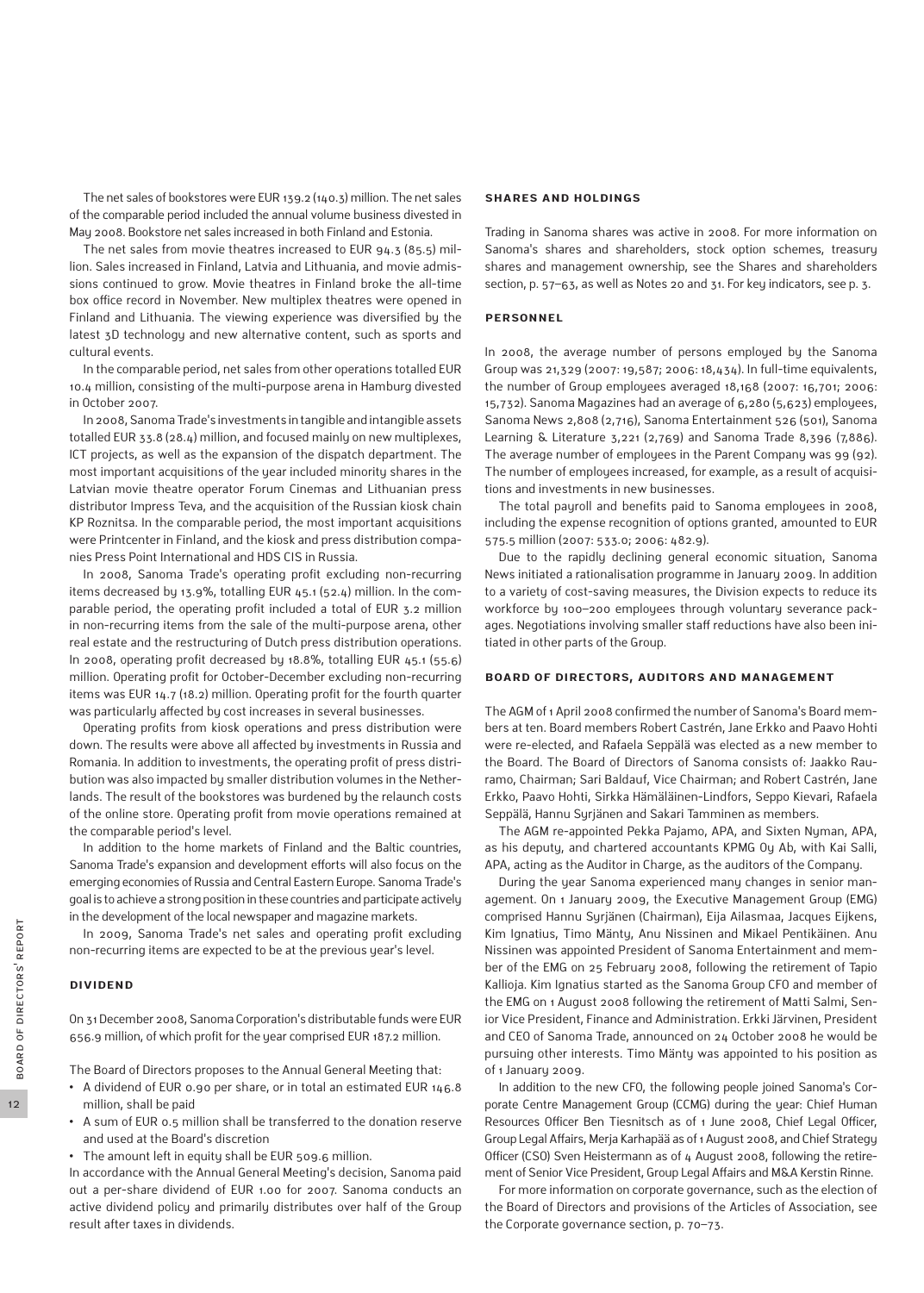#### **Board authorisations**

The AGM held on 1 April 2008 authorised the Board of Sanoma to decide on the repurchase of the Company's own shares. The Board decided on 1 April 2008 to deploy the authorisation and the repurchases of own shares commenced on 12 June 2008. In addition, the Board had a valid authorisation to increase the share capital issued by the AGM on 4 April 2007. Under the authorisation, the Board decided on 19 December 2008 on the issuance of Stock Option Scheme 2008. For more information on board authorisations, see the Shares and shareholders section, p. 57–63.

#### **Other resolutions by the AGM**

The AGM decided to amend Article 1 (the Company's business name and domicile) of Sanoma's Articles of Association as proposed by the Board. The Company's new business name is Sanoma Oyj in Finnish, Sanoma Abp in Swedish, and Sanoma Corporation in English. The Company's registered office continues to be in Helsinki. The new name was adopted on 1 October 2008.

At the same time, the names of divisions were harmonised. The Group now consists of the following divisions and reporting segments: Sanoma Magazines, Sanoma News (formerly Sanoma), Sanoma Entertainment (formerly SWelcom), Sanoma Learning & Literature (formerly SanomaWSOY Education and Books) and Sanoma Trade (formerly Rautakirja).

#### **Seasonal fluctuation**

The net sales and result of Sanoma Magazines, Sanoma News and Sanoma Entertainment are particularly affected by the development of advertising. Advertising sales are influenced, for example, by the number of newspaper and magazine issues published during each quarter, which varies annually. Television advertising in Finland is usually strongest in the second and fourth quarters. The exact date of Easter has an impact on the net sales accumulated from newspapers and distribution when comparing quarters in these businesses on a year-to-year basis.

Educational publishing accrues most of its net sales and results during the second and third quarters.

A major portion of the net sales and results in retail are, on the other hand, generated in the last quarter, particularly from Christmas sales. Of course, the number of shopping days and, for example, the distribution of holidays over different quarters also impact the net retail sales between quarters.

Seasonal business fluctuations influence the Group's net sales and operating profit, with the first quarter traditionally being clearly the lowest.

### **Significant risks and uncertainty factors**

Management of business risks and the opportunities associated with them is included in the daily responsibilities of Sanoma's management. The management takes calculated risks in order to ensure that the Company develops its business as successfully as possible.

The most significant risks and uncertainty factors Sanoma is facing are described in the Financial Statements, p. 74–76, together with the main principles of risk management. The most significant uncertainty factors of the current year are related to the growth of media advertising and consumer spending, as well as the development of currency exchange rates. Due to the general economic uncertainty, reliable estimates on, for example, the development of media advertising in the Group's various markets are not available. Sanoma expects media advertising to decrease in 2009. The rapid decline of media advertising and consumer confidence can affect the Group result.

Sanoma's stable business, strong balance sheet and current loan agreements ensure the Group's financial position, if the uncertainty in the financial markets continues.

Definitions of key indicators are presented on p. 56.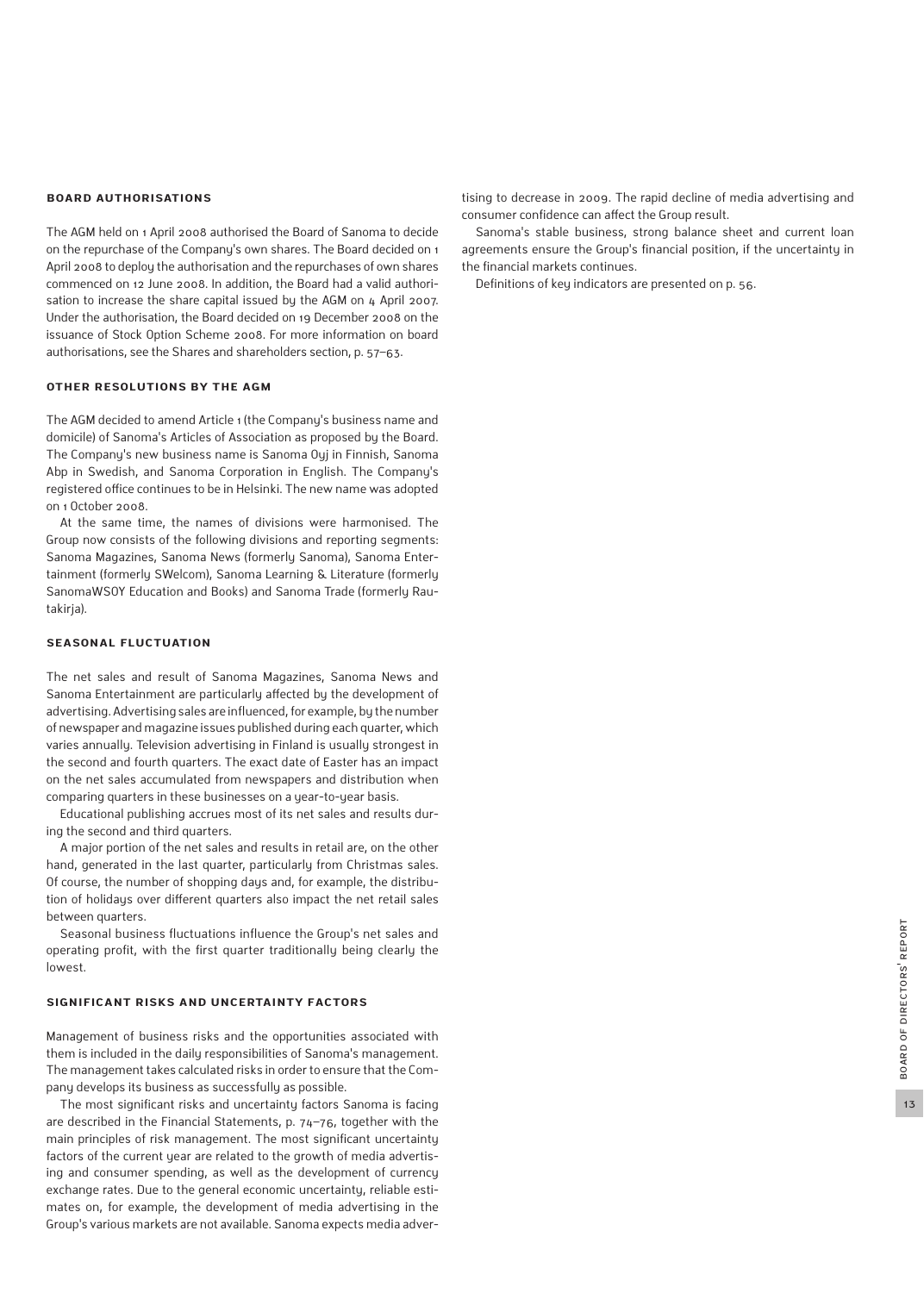## Consolidated income statement

| <b>EUR</b> million                                                                         | <b>Note</b>    | $1.1 - 31.12.2008$ | $1.1 - 31.12.2007$ |
|--------------------------------------------------------------------------------------------|----------------|--------------------|--------------------|
| <b>Net sales</b>                                                                           |                | 3 0 3 0.1          | 2926.3             |
| Other operating income                                                                     | 4              | 97.1               | 95.2               |
| Materials and services                                                                     |                | 1 3 6 7 . 4        | 1 3 0 8 .9         |
| Personnel expenses                                                                         | 5, 31          | 702.8              | 646.5              |
| Other operating expenses                                                                   | 6              | 588.8              | 572.7              |
| Depreciation and impairment losses                                                         | $10 - 12$      | 231.9              | 149.7              |
| Operating profit                                                                           |                | 236.3              | 343.8              |
| Share in result of associated companies                                                    |                | 4.9                | 12.4               |
| Financial income                                                                           | $\overline{7}$ | 18.9               | 9.2                |
| Financial expenses                                                                         | $\overline{7}$ | 69.9               | 44.9               |
| <b>Result before taxes</b>                                                                 |                | 190.3              | 320.4              |
| Income taxes                                                                               | 8              | $-69.4$            | $-74.4$            |
| <b>Result for the period</b>                                                               |                | 120.8              | 246.1              |
| Attributable to:                                                                           |                |                    |                    |
| Equity holders of the Parent Company                                                       |                | 115.7              | 242.8              |
| Minority interest                                                                          |                | 5.1                | 3.2                |
| Earnings per share for result<br>attributable to the equity holders of the Parent Company: | 9              |                    |                    |
| Earnings per share, EUR                                                                    |                | 0.72               | 1.47               |
| Diluted earnings per share, EUR                                                            |                | 0.72               | 1.46               |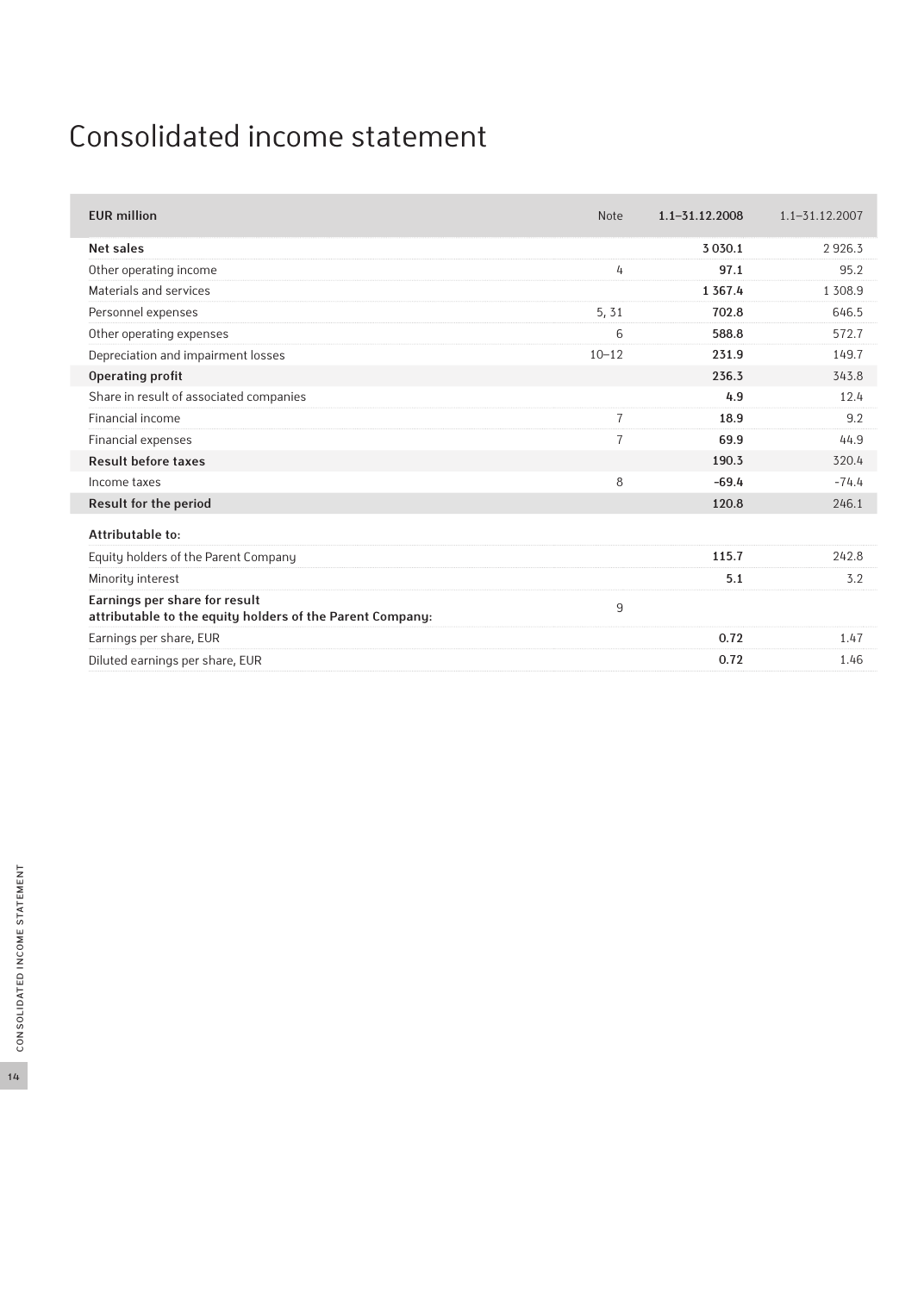## Consolidated balance sheet

| <b>ASSETS</b><br>Non-current assets<br>Tangible assets<br>10<br>510.4<br>498.7<br>10.2<br>Investment property<br>11<br>9.5<br>Goodwill<br>1491.6<br>12<br>1432.8<br>Other intangible assets<br>12<br>379.7<br>379.6<br>Interest in associated companies<br>13<br>69.9<br>75.2<br>Available-for-sale financial assets<br>20.6<br>15.9<br>14<br>Deferred tax receivables<br>8<br>36.6<br>42.4<br>Trade and other receivables<br>5, 15<br>41.0<br>37.9<br>Non-current assets, total<br>2 560.0<br>2492.1<br><b>Current assets</b><br>173.2<br>170.7<br>Inventories<br>16<br>Income tax receivables<br>25.9<br>24.9<br>Trade and other receivables<br>17<br>409.1<br>415.4<br>Available-for-sale financial assets<br>0.5<br>14<br>0.1<br>Cash and cash equivalents<br>88.1<br>110.9<br>18<br>Current assets, total<br>718.7<br>700.2<br>3 2 7 8.7<br>3 1 9 2.3<br><b>ASSETS, TOTAL</b><br><b>EQUITY AND LIABILITIES</b><br>19<br>Equity<br>Equity attributable to the equity holders of the Parent Company<br>71.3<br>Share capital<br>71.3<br>Premium fund<br>187.6<br>Treasury shares<br>$-37.5$<br>$-51.6$<br>Fund for invested unrestricted equity<br>192.7<br>Other reserves<br>0.1<br><b>Translation differences</b><br>$-25.2$<br>11.4<br>Retained earnings<br>1018.9<br>1 1 2 7 . 1<br>1 2 2 0.1<br>1 3 4 5 9<br>Minority interest<br>17.0<br>18.3<br>1 3 6 4 . 2<br>1 2 3 7 . 1<br>Equity, total<br>Non-current liabilities<br>$\,8\,$<br>106.2<br>103.9<br>Deferred tax liabilities<br>5<br>37.9<br>45.2<br>Pension obligations<br>Provisions<br>6.0<br>21<br>8.8<br>Interest-bearing liabilities<br>22<br>449.0<br>328.1<br>23<br>28.3<br>Trade and other payables<br>34.6<br><b>Current liabilities</b><br>Provisions<br>21<br>10.9<br>7.8<br>Interest-bearing liabilities<br>633.6<br>553.4<br>22<br>Income tax liabilities<br>11.7<br>8.4<br>Trade and other payables<br>744.3<br>23<br>751.7<br>Liabilities, total<br>2041.6<br>1828.1<br>3 2 7 8.7<br>3 192.3<br>EQUITY AND LIABILITIES, TOTAL | <b>EUR million</b> | <b>Note</b> | 31.12.2008 | 31.12.2007 |
|------------------------------------------------------------------------------------------------------------------------------------------------------------------------------------------------------------------------------------------------------------------------------------------------------------------------------------------------------------------------------------------------------------------------------------------------------------------------------------------------------------------------------------------------------------------------------------------------------------------------------------------------------------------------------------------------------------------------------------------------------------------------------------------------------------------------------------------------------------------------------------------------------------------------------------------------------------------------------------------------------------------------------------------------------------------------------------------------------------------------------------------------------------------------------------------------------------------------------------------------------------------------------------------------------------------------------------------------------------------------------------------------------------------------------------------------------------------------------------------------------------------------------------------------------------------------------------------------------------------------------------------------------------------------------------------------------------------------------------------------------------------------------------------------------------------------------------------------------------------------------------------------------------------------------------------------------------------------------------------------------------|--------------------|-------------|------------|------------|
|                                                                                                                                                                                                                                                                                                                                                                                                                                                                                                                                                                                                                                                                                                                                                                                                                                                                                                                                                                                                                                                                                                                                                                                                                                                                                                                                                                                                                                                                                                                                                                                                                                                                                                                                                                                                                                                                                                                                                                                                            |                    |             |            |            |
|                                                                                                                                                                                                                                                                                                                                                                                                                                                                                                                                                                                                                                                                                                                                                                                                                                                                                                                                                                                                                                                                                                                                                                                                                                                                                                                                                                                                                                                                                                                                                                                                                                                                                                                                                                                                                                                                                                                                                                                                            |                    |             |            |            |
|                                                                                                                                                                                                                                                                                                                                                                                                                                                                                                                                                                                                                                                                                                                                                                                                                                                                                                                                                                                                                                                                                                                                                                                                                                                                                                                                                                                                                                                                                                                                                                                                                                                                                                                                                                                                                                                                                                                                                                                                            |                    |             |            |            |
|                                                                                                                                                                                                                                                                                                                                                                                                                                                                                                                                                                                                                                                                                                                                                                                                                                                                                                                                                                                                                                                                                                                                                                                                                                                                                                                                                                                                                                                                                                                                                                                                                                                                                                                                                                                                                                                                                                                                                                                                            |                    |             |            |            |
|                                                                                                                                                                                                                                                                                                                                                                                                                                                                                                                                                                                                                                                                                                                                                                                                                                                                                                                                                                                                                                                                                                                                                                                                                                                                                                                                                                                                                                                                                                                                                                                                                                                                                                                                                                                                                                                                                                                                                                                                            |                    |             |            |            |
|                                                                                                                                                                                                                                                                                                                                                                                                                                                                                                                                                                                                                                                                                                                                                                                                                                                                                                                                                                                                                                                                                                                                                                                                                                                                                                                                                                                                                                                                                                                                                                                                                                                                                                                                                                                                                                                                                                                                                                                                            |                    |             |            |            |
|                                                                                                                                                                                                                                                                                                                                                                                                                                                                                                                                                                                                                                                                                                                                                                                                                                                                                                                                                                                                                                                                                                                                                                                                                                                                                                                                                                                                                                                                                                                                                                                                                                                                                                                                                                                                                                                                                                                                                                                                            |                    |             |            |            |
|                                                                                                                                                                                                                                                                                                                                                                                                                                                                                                                                                                                                                                                                                                                                                                                                                                                                                                                                                                                                                                                                                                                                                                                                                                                                                                                                                                                                                                                                                                                                                                                                                                                                                                                                                                                                                                                                                                                                                                                                            |                    |             |            |            |
|                                                                                                                                                                                                                                                                                                                                                                                                                                                                                                                                                                                                                                                                                                                                                                                                                                                                                                                                                                                                                                                                                                                                                                                                                                                                                                                                                                                                                                                                                                                                                                                                                                                                                                                                                                                                                                                                                                                                                                                                            |                    |             |            |            |
|                                                                                                                                                                                                                                                                                                                                                                                                                                                                                                                                                                                                                                                                                                                                                                                                                                                                                                                                                                                                                                                                                                                                                                                                                                                                                                                                                                                                                                                                                                                                                                                                                                                                                                                                                                                                                                                                                                                                                                                                            |                    |             |            |            |
|                                                                                                                                                                                                                                                                                                                                                                                                                                                                                                                                                                                                                                                                                                                                                                                                                                                                                                                                                                                                                                                                                                                                                                                                                                                                                                                                                                                                                                                                                                                                                                                                                                                                                                                                                                                                                                                                                                                                                                                                            |                    |             |            |            |
|                                                                                                                                                                                                                                                                                                                                                                                                                                                                                                                                                                                                                                                                                                                                                                                                                                                                                                                                                                                                                                                                                                                                                                                                                                                                                                                                                                                                                                                                                                                                                                                                                                                                                                                                                                                                                                                                                                                                                                                                            |                    |             |            |            |
|                                                                                                                                                                                                                                                                                                                                                                                                                                                                                                                                                                                                                                                                                                                                                                                                                                                                                                                                                                                                                                                                                                                                                                                                                                                                                                                                                                                                                                                                                                                                                                                                                                                                                                                                                                                                                                                                                                                                                                                                            |                    |             |            |            |
|                                                                                                                                                                                                                                                                                                                                                                                                                                                                                                                                                                                                                                                                                                                                                                                                                                                                                                                                                                                                                                                                                                                                                                                                                                                                                                                                                                                                                                                                                                                                                                                                                                                                                                                                                                                                                                                                                                                                                                                                            |                    |             |            |            |
|                                                                                                                                                                                                                                                                                                                                                                                                                                                                                                                                                                                                                                                                                                                                                                                                                                                                                                                                                                                                                                                                                                                                                                                                                                                                                                                                                                                                                                                                                                                                                                                                                                                                                                                                                                                                                                                                                                                                                                                                            |                    |             |            |            |
|                                                                                                                                                                                                                                                                                                                                                                                                                                                                                                                                                                                                                                                                                                                                                                                                                                                                                                                                                                                                                                                                                                                                                                                                                                                                                                                                                                                                                                                                                                                                                                                                                                                                                                                                                                                                                                                                                                                                                                                                            |                    |             |            |            |
|                                                                                                                                                                                                                                                                                                                                                                                                                                                                                                                                                                                                                                                                                                                                                                                                                                                                                                                                                                                                                                                                                                                                                                                                                                                                                                                                                                                                                                                                                                                                                                                                                                                                                                                                                                                                                                                                                                                                                                                                            |                    |             |            |            |
|                                                                                                                                                                                                                                                                                                                                                                                                                                                                                                                                                                                                                                                                                                                                                                                                                                                                                                                                                                                                                                                                                                                                                                                                                                                                                                                                                                                                                                                                                                                                                                                                                                                                                                                                                                                                                                                                                                                                                                                                            |                    |             |            |            |
|                                                                                                                                                                                                                                                                                                                                                                                                                                                                                                                                                                                                                                                                                                                                                                                                                                                                                                                                                                                                                                                                                                                                                                                                                                                                                                                                                                                                                                                                                                                                                                                                                                                                                                                                                                                                                                                                                                                                                                                                            |                    |             |            |            |
|                                                                                                                                                                                                                                                                                                                                                                                                                                                                                                                                                                                                                                                                                                                                                                                                                                                                                                                                                                                                                                                                                                                                                                                                                                                                                                                                                                                                                                                                                                                                                                                                                                                                                                                                                                                                                                                                                                                                                                                                            |                    |             |            |            |
|                                                                                                                                                                                                                                                                                                                                                                                                                                                                                                                                                                                                                                                                                                                                                                                                                                                                                                                                                                                                                                                                                                                                                                                                                                                                                                                                                                                                                                                                                                                                                                                                                                                                                                                                                                                                                                                                                                                                                                                                            |                    |             |            |            |
|                                                                                                                                                                                                                                                                                                                                                                                                                                                                                                                                                                                                                                                                                                                                                                                                                                                                                                                                                                                                                                                                                                                                                                                                                                                                                                                                                                                                                                                                                                                                                                                                                                                                                                                                                                                                                                                                                                                                                                                                            |                    |             |            |            |
|                                                                                                                                                                                                                                                                                                                                                                                                                                                                                                                                                                                                                                                                                                                                                                                                                                                                                                                                                                                                                                                                                                                                                                                                                                                                                                                                                                                                                                                                                                                                                                                                                                                                                                                                                                                                                                                                                                                                                                                                            |                    |             |            |            |
|                                                                                                                                                                                                                                                                                                                                                                                                                                                                                                                                                                                                                                                                                                                                                                                                                                                                                                                                                                                                                                                                                                                                                                                                                                                                                                                                                                                                                                                                                                                                                                                                                                                                                                                                                                                                                                                                                                                                                                                                            |                    |             |            |            |
|                                                                                                                                                                                                                                                                                                                                                                                                                                                                                                                                                                                                                                                                                                                                                                                                                                                                                                                                                                                                                                                                                                                                                                                                                                                                                                                                                                                                                                                                                                                                                                                                                                                                                                                                                                                                                                                                                                                                                                                                            |                    |             |            |            |
|                                                                                                                                                                                                                                                                                                                                                                                                                                                                                                                                                                                                                                                                                                                                                                                                                                                                                                                                                                                                                                                                                                                                                                                                                                                                                                                                                                                                                                                                                                                                                                                                                                                                                                                                                                                                                                                                                                                                                                                                            |                    |             |            |            |
|                                                                                                                                                                                                                                                                                                                                                                                                                                                                                                                                                                                                                                                                                                                                                                                                                                                                                                                                                                                                                                                                                                                                                                                                                                                                                                                                                                                                                                                                                                                                                                                                                                                                                                                                                                                                                                                                                                                                                                                                            |                    |             |            |            |
|                                                                                                                                                                                                                                                                                                                                                                                                                                                                                                                                                                                                                                                                                                                                                                                                                                                                                                                                                                                                                                                                                                                                                                                                                                                                                                                                                                                                                                                                                                                                                                                                                                                                                                                                                                                                                                                                                                                                                                                                            |                    |             |            |            |
|                                                                                                                                                                                                                                                                                                                                                                                                                                                                                                                                                                                                                                                                                                                                                                                                                                                                                                                                                                                                                                                                                                                                                                                                                                                                                                                                                                                                                                                                                                                                                                                                                                                                                                                                                                                                                                                                                                                                                                                                            |                    |             |            |            |
|                                                                                                                                                                                                                                                                                                                                                                                                                                                                                                                                                                                                                                                                                                                                                                                                                                                                                                                                                                                                                                                                                                                                                                                                                                                                                                                                                                                                                                                                                                                                                                                                                                                                                                                                                                                                                                                                                                                                                                                                            |                    |             |            |            |
|                                                                                                                                                                                                                                                                                                                                                                                                                                                                                                                                                                                                                                                                                                                                                                                                                                                                                                                                                                                                                                                                                                                                                                                                                                                                                                                                                                                                                                                                                                                                                                                                                                                                                                                                                                                                                                                                                                                                                                                                            |                    |             |            |            |
|                                                                                                                                                                                                                                                                                                                                                                                                                                                                                                                                                                                                                                                                                                                                                                                                                                                                                                                                                                                                                                                                                                                                                                                                                                                                                                                                                                                                                                                                                                                                                                                                                                                                                                                                                                                                                                                                                                                                                                                                            |                    |             |            |            |
|                                                                                                                                                                                                                                                                                                                                                                                                                                                                                                                                                                                                                                                                                                                                                                                                                                                                                                                                                                                                                                                                                                                                                                                                                                                                                                                                                                                                                                                                                                                                                                                                                                                                                                                                                                                                                                                                                                                                                                                                            |                    |             |            |            |
|                                                                                                                                                                                                                                                                                                                                                                                                                                                                                                                                                                                                                                                                                                                                                                                                                                                                                                                                                                                                                                                                                                                                                                                                                                                                                                                                                                                                                                                                                                                                                                                                                                                                                                                                                                                                                                                                                                                                                                                                            |                    |             |            |            |
|                                                                                                                                                                                                                                                                                                                                                                                                                                                                                                                                                                                                                                                                                                                                                                                                                                                                                                                                                                                                                                                                                                                                                                                                                                                                                                                                                                                                                                                                                                                                                                                                                                                                                                                                                                                                                                                                                                                                                                                                            |                    |             |            |            |
|                                                                                                                                                                                                                                                                                                                                                                                                                                                                                                                                                                                                                                                                                                                                                                                                                                                                                                                                                                                                                                                                                                                                                                                                                                                                                                                                                                                                                                                                                                                                                                                                                                                                                                                                                                                                                                                                                                                                                                                                            |                    |             |            |            |
|                                                                                                                                                                                                                                                                                                                                                                                                                                                                                                                                                                                                                                                                                                                                                                                                                                                                                                                                                                                                                                                                                                                                                                                                                                                                                                                                                                                                                                                                                                                                                                                                                                                                                                                                                                                                                                                                                                                                                                                                            |                    |             |            |            |
|                                                                                                                                                                                                                                                                                                                                                                                                                                                                                                                                                                                                                                                                                                                                                                                                                                                                                                                                                                                                                                                                                                                                                                                                                                                                                                                                                                                                                                                                                                                                                                                                                                                                                                                                                                                                                                                                                                                                                                                                            |                    |             |            |            |
|                                                                                                                                                                                                                                                                                                                                                                                                                                                                                                                                                                                                                                                                                                                                                                                                                                                                                                                                                                                                                                                                                                                                                                                                                                                                                                                                                                                                                                                                                                                                                                                                                                                                                                                                                                                                                                                                                                                                                                                                            |                    |             |            |            |
|                                                                                                                                                                                                                                                                                                                                                                                                                                                                                                                                                                                                                                                                                                                                                                                                                                                                                                                                                                                                                                                                                                                                                                                                                                                                                                                                                                                                                                                                                                                                                                                                                                                                                                                                                                                                                                                                                                                                                                                                            |                    |             |            |            |
|                                                                                                                                                                                                                                                                                                                                                                                                                                                                                                                                                                                                                                                                                                                                                                                                                                                                                                                                                                                                                                                                                                                                                                                                                                                                                                                                                                                                                                                                                                                                                                                                                                                                                                                                                                                                                                                                                                                                                                                                            |                    |             |            |            |
|                                                                                                                                                                                                                                                                                                                                                                                                                                                                                                                                                                                                                                                                                                                                                                                                                                                                                                                                                                                                                                                                                                                                                                                                                                                                                                                                                                                                                                                                                                                                                                                                                                                                                                                                                                                                                                                                                                                                                                                                            |                    |             |            |            |
|                                                                                                                                                                                                                                                                                                                                                                                                                                                                                                                                                                                                                                                                                                                                                                                                                                                                                                                                                                                                                                                                                                                                                                                                                                                                                                                                                                                                                                                                                                                                                                                                                                                                                                                                                                                                                                                                                                                                                                                                            |                    |             |            |            |
|                                                                                                                                                                                                                                                                                                                                                                                                                                                                                                                                                                                                                                                                                                                                                                                                                                                                                                                                                                                                                                                                                                                                                                                                                                                                                                                                                                                                                                                                                                                                                                                                                                                                                                                                                                                                                                                                                                                                                                                                            |                    |             |            |            |
|                                                                                                                                                                                                                                                                                                                                                                                                                                                                                                                                                                                                                                                                                                                                                                                                                                                                                                                                                                                                                                                                                                                                                                                                                                                                                                                                                                                                                                                                                                                                                                                                                                                                                                                                                                                                                                                                                                                                                                                                            |                    |             |            |            |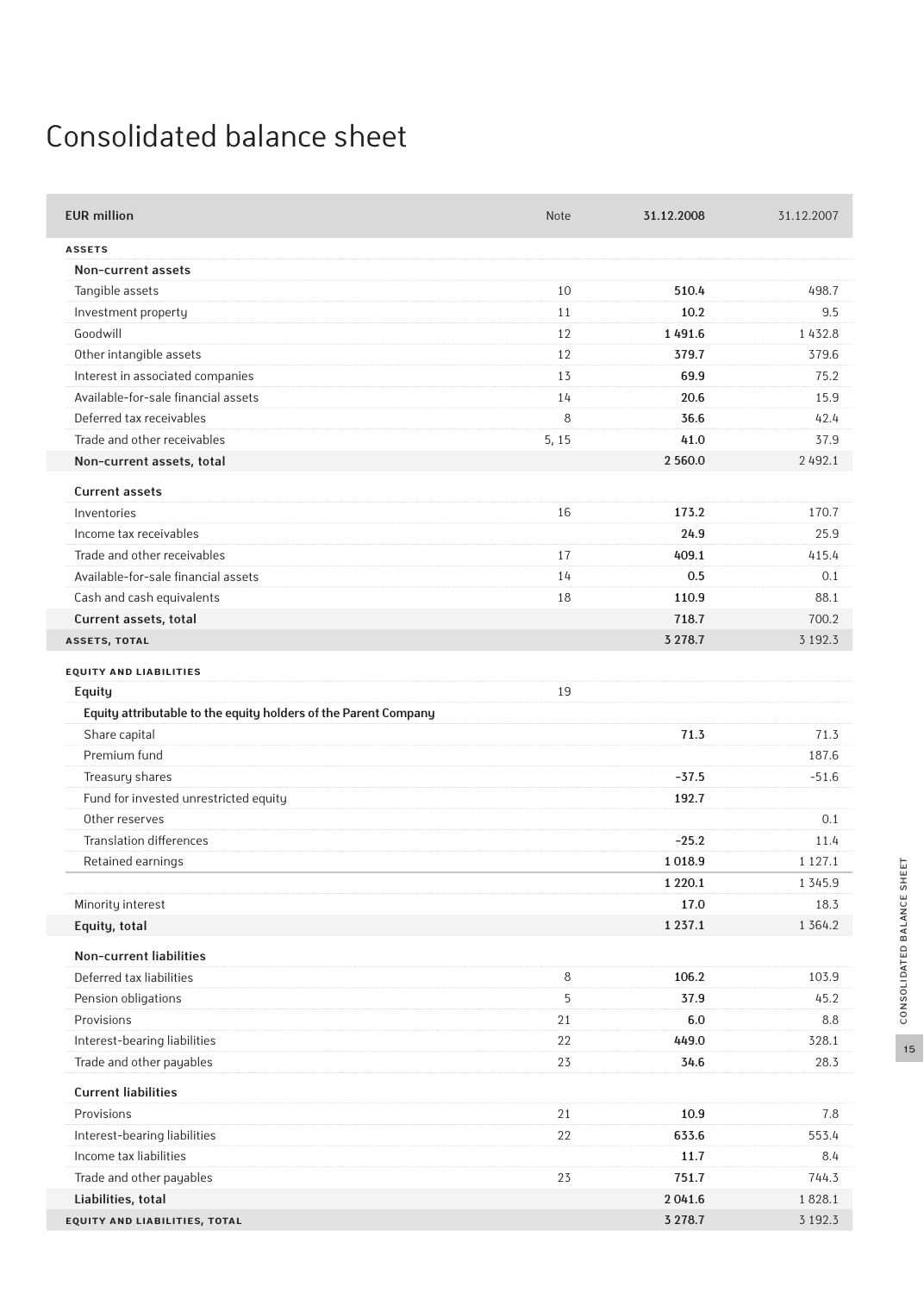# Changes in consolidated equity

| <b>EUR million</b><br>Equity attributable to the equity holders of the Parent Company |         |          |                                                                              |                                 |                                   |                      |             |                             |                  |
|---------------------------------------------------------------------------------------|---------|----------|------------------------------------------------------------------------------|---------------------------------|-----------------------------------|----------------------|-------------|-----------------------------|------------------|
|                                                                                       | capital | fund     | <b>Fund for</b><br>invested<br>Share Premium Treasury unrestricted<br>shares | <b>Other</b><br>equity reserves | <b>Translation</b><br>differences | Retained<br>earnings | Total       | <b>Minority</b><br>interest | Equity,<br>total |
| Equity at 1 Jan 2007                                                                  | 70.9    | 181.0    |                                                                              | 6.9                             | 17.6                              | 1 0 29.3             | 1 3 0 5 . 7 | 17.0                        | 1 3 2 2 . 7      |
| Change in translation<br>differences                                                  |         |          |                                                                              |                                 | $-6.2$                            |                      | $-6.2$      | 0.3                         | $-5.9$           |
| Other items                                                                           |         |          |                                                                              |                                 |                                   | $-0.7$               | $-0.7$      |                             | $-0.7$           |
| Items recognised directly<br>in equity, total                                         |         |          |                                                                              |                                 | $-6.2$                            | $-0.7$               | $-6.9$      | 0.3                         | $-6.6$           |
| Result for the period                                                                 |         |          |                                                                              |                                 |                                   | 242.8                | 242.8       | 3.2                         | 246.1            |
| <b>Total recognised</b><br>income and expenses                                        |         |          |                                                                              |                                 | $-6.2$                            | 242.1                | 235.9       | 3.5                         | 239.4            |
| Unregistered usage<br>of share options                                                | 0.1     | 2.4      |                                                                              |                                 |                                   |                      | 2.6         |                             | 2.6              |
| Conversion of capital notes                                                           | 0.0     | 1.7      |                                                                              |                                 |                                   |                      | 1.7         |                             | 1.7              |
| Acquisition of treasury<br>shares                                                     |         |          | $-51.6$                                                                      |                                 |                                   |                      | $-51.6$     |                             | $-51.6$          |
| Use of share options                                                                  | 0.1     | 2.5      |                                                                              |                                 |                                   |                      | 2.6         |                             | 2.6              |
| Expense recognition of<br>options granted                                             |         |          |                                                                              |                                 |                                   | 5.5                  | 5.5         |                             | 5.5              |
| Dividends paid                                                                        |         |          |                                                                              |                                 |                                   | $-156.7$             | $-156.7$    | $-2.1$                      | $-158.8$         |
| Change in minority<br>interests                                                       |         |          |                                                                              |                                 |                                   |                      |             | 0.0                         | 0.0              |
| Other changes                                                                         |         |          |                                                                              | $-6.9$                          |                                   | 6.9                  |             |                             |                  |
| Equity at 31 Dec 2007                                                                 | 71.3    | 187.6    | $-51.6$                                                                      | 0.1                             | 11.4                              | 1 1 2 7 . 1          | 1 3 4 5 . 9 | 18.3                        | 1 3 6 4 . 2      |
| Equity at 1 Jan 2008                                                                  | 71.3    | 187.6    | $-51.6$                                                                      | 0.1                             | 11.4                              | 1 1 2 7 . 1          | 1 3 4 5 . 9 | 18.3                        | 1 3 6 4 . 2      |
| Change in translation<br>differences                                                  |         |          |                                                                              |                                 | $-36.6$                           |                      | $-36.6$     | $-0.9$                      | $-37.5$          |
| Other items                                                                           |         |          |                                                                              |                                 |                                   | $-1.7$               | $-1.7$      |                             | $-1.7$           |
| Items recognised directly<br>in equity, total                                         |         |          |                                                                              |                                 | $-36.6$                           | $-1.7$               | $-38.3$     | $-0.9$                      | $-39.1$          |
| Result for the period                                                                 |         |          |                                                                              |                                 |                                   | 115.7                | 115.7       | 5.1                         | 120.8            |
| <b>Total recognised income</b><br>and expenses                                        |         |          |                                                                              |                                 | $-36.6$                           | 114.1                | $77.5$      | 4.2                         | 81.7             |
| Unregistered usage of<br>share options                                                |         | $-2.4$   |                                                                              |                                 |                                   |                      | $-2.4$      |                             | $-2.4$           |
| Acquisition of treasury<br>shares                                                     |         |          | $-47.6$                                                                      |                                 |                                   |                      | $-47.6$     |                             | $-47.6$          |
| Cancellation of treasury<br>shares                                                    |         |          | 61.6                                                                         |                                 |                                   | $-61.6$              |             |                             |                  |
| Use of share options                                                                  | $0.0\,$ | 2.4      | 5.1                                                                          |                                 |                                   |                      | 7.5         |                             | 7.5              |
| Expense recognition of<br>options granted                                             |         |          |                                                                              |                                 |                                   | 5.0                  | $5.0\,$     |                             | $5.0\,$          |
| Dividends paid                                                                        |         |          |                                                                              |                                 |                                   | $-160.8$             | $-160.8$    | $-3.5$                      | $-164.3$         |
| Change in minority<br>interests                                                       |         |          |                                                                              |                                 |                                   | $-3.1$               | $-3.1$      | $-2.1$                      | $-5.2$           |
| Donations                                                                             |         |          |                                                                              |                                 |                                   | $-1.7$               | $-1.7$      |                             | $-1.7$           |
| Transfer of premium fund                                                              |         | $-187.6$ | 187.6                                                                        |                                 |                                   |                      |             |                             |                  |
| Other changes                                                                         |         |          |                                                                              | $-0.1$                          |                                   | 0.1                  |             |                             |                  |
| Equity at 31 Dec 2008                                                                 | 71.3    |          | 192.7<br>$-37.5$                                                             |                                 | $-25.2$                           | 1018.9               | 1 2 2 0 . 1 | 17.0                        | 1 2 3 7 . 1      |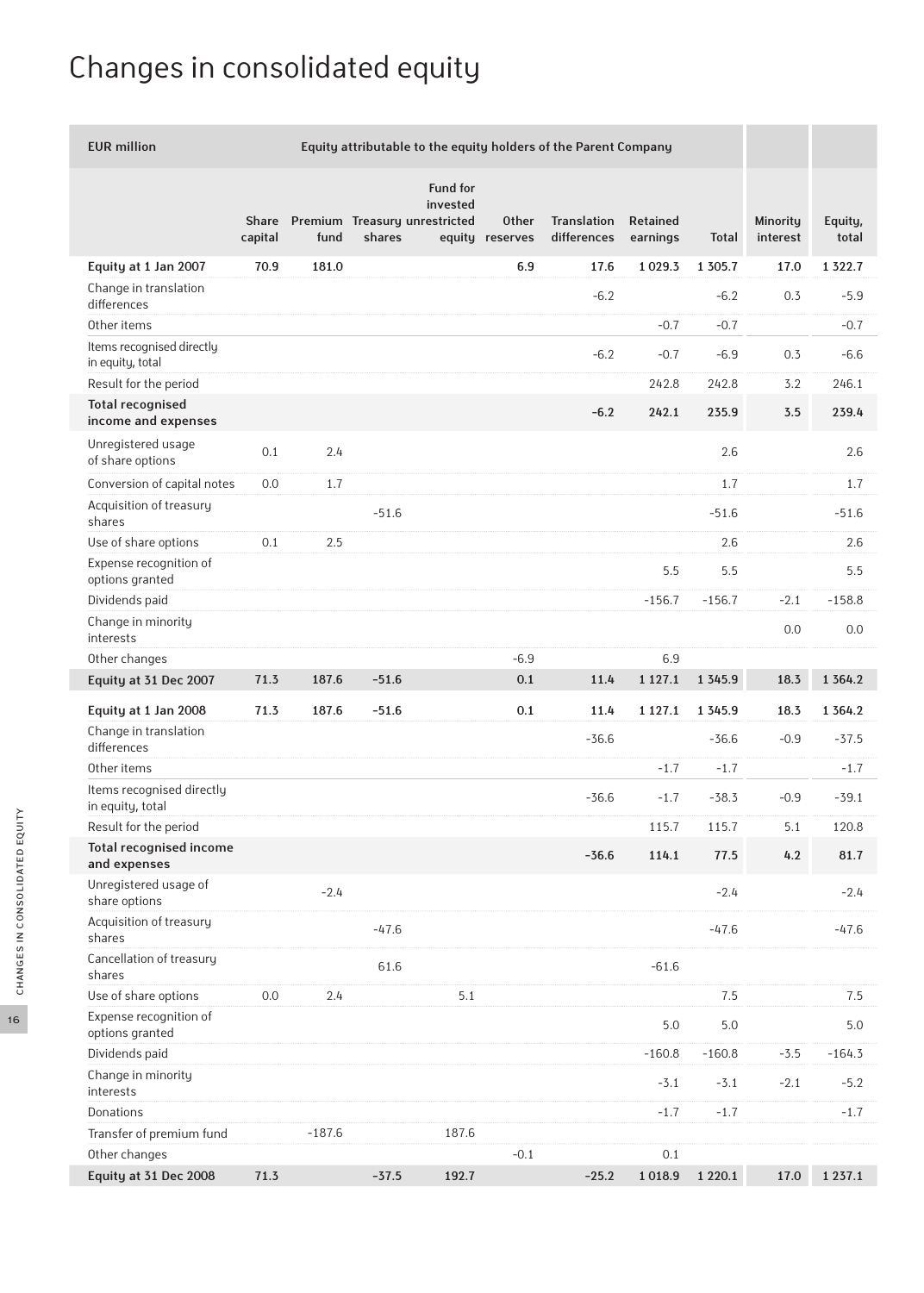## Consolidated cash flow statement

| <b>EUR million</b>                                                   | <b>Note</b>    | 1.1-31.12.2008 | 1.1-31.12.2007 |
|----------------------------------------------------------------------|----------------|----------------|----------------|
| <b>Operations</b>                                                    |                |                |                |
| Result for the period                                                |                | 120.8          | 246.1          |
| Adjustments                                                          |                |                |                |
| Income taxes                                                         |                | 69.4           | 74.4           |
| Financial expenses                                                   | 7              | 69.9           | 44.9           |
| Financial income                                                     | $\overline{7}$ | $-18.9$        | $-9.2$         |
| Share in result of associated companies                              |                | $-4.9$         | $-12.4$        |
| Depreciation and impairment losses                                   |                | 231.9          | 149.7          |
| Profit on sales of non-current assets                                |                | $-34.2$        | $-41.3$        |
| Other adjustments                                                    |                | $-40.1$        | $-44.6$        |
| Change in working capital                                            |                |                |                |
| Change in trade and other receivables                                |                | $-18.5$        | $-38.6$        |
| Change in inventories                                                |                | $-0.5$         | $-19.0$        |
| Change in trade and other payables, and provisions                   |                | 3.6            | 11.9           |
| Interest paid                                                        |                | $-53.4$        | $-38.2$        |
| Other financial items                                                |                | $-4.5$         | $-1.8$         |
| Taxes paid                                                           |                | $-70.2$        | $-93.8$        |
| Cash flow from operations                                            |                | 250.3          | 227.9          |
|                                                                      |                |                |                |
| <b>Investments</b>                                                   |                |                |                |
| Acquisition of tangible and intangible assets                        |                | $-113.3$       | $-88.6$        |
| Operations acquired                                                  | 3              | $-157.0$       | $-49.1$        |
| Associated companies acquired                                        |                | $-0.2$         | $-0.6$         |
| Acquisition of other holdings                                        |                | $-5.1$         | $-0.1$         |
| Sales of tangible and intangible assets                              |                | 12.7           | 23.8           |
| Operations sold                                                      | 3              | 46.0           | 83.7           |
| Associated companies sold                                            |                | 0.7            | 0.3            |
| Sales of other companies                                             |                | 2.5            | 0.9            |
| Loans granted                                                        |                | $-19.8$        | $-4.4$         |
| Repayments of loan receivables                                       |                | 8.8            | 3.9            |
| Sales of short-term investments                                      |                | 0.5            | 0.0            |
| Interest received                                                    |                | 7.4            | 5.5            |
| Dividends received                                                   |                | 7.5            | 7.6            |
| Cash flow from investments                                           |                | $-209.3$       | $-17.2$        |
| Cash flow before financing                                           |                | 41.1           | 210.7          |
| Financing                                                            |                |                |                |
| Proceeds from share subscriptions                                    |                | 5.1            | 5.2            |
| Minority capital investment/repayment of equity                      |                | 1.0            | $-0.1$         |
| Acquisition of treasury shares                                       |                | $-48.2$        | $-51.0$        |
| Change in loans with short maturity                                  |                | $-53.8$        | 101.5          |
| Drawings of other loans                                              |                | 525.1          | 295.5          |
| Repayments of other loans                                            |                | $-264.6$       | $-403.1$       |
| Payment of finance lease liabilities                                 |                | $-2.8$         | $-2.5$         |
| Dividends paid                                                       |                | $-164.3$       | $-158.8$       |
| Donations/other profit sharing                                       |                | $-0.5$         | $-0.4$         |
| Cash flow from financing                                             |                | $-3.1$         | $-213.7$       |
| Change in cash and cash equivalents according to cash flow statement |                | 38.0           | $-3.0$         |
| Effect of exchange rate differences on cash and cash equivalents     |                | 0.1            | $-1.7$         |
| Net increase(+)/decrease(-) in cash and cash equivalents             |                | 38.1           | $-4.7$         |
| Cash and cash equivalents at 1 Jan                                   |                | 72.4           | 77.1           |
| Cash and cash equivalents at 31 Dec                                  | 18             | 110.5          | 72.4           |
|                                                                      |                |                |                |

Cash and cash equivalents in the cash flow statement include cash and cash equivalents less bank overdrafts.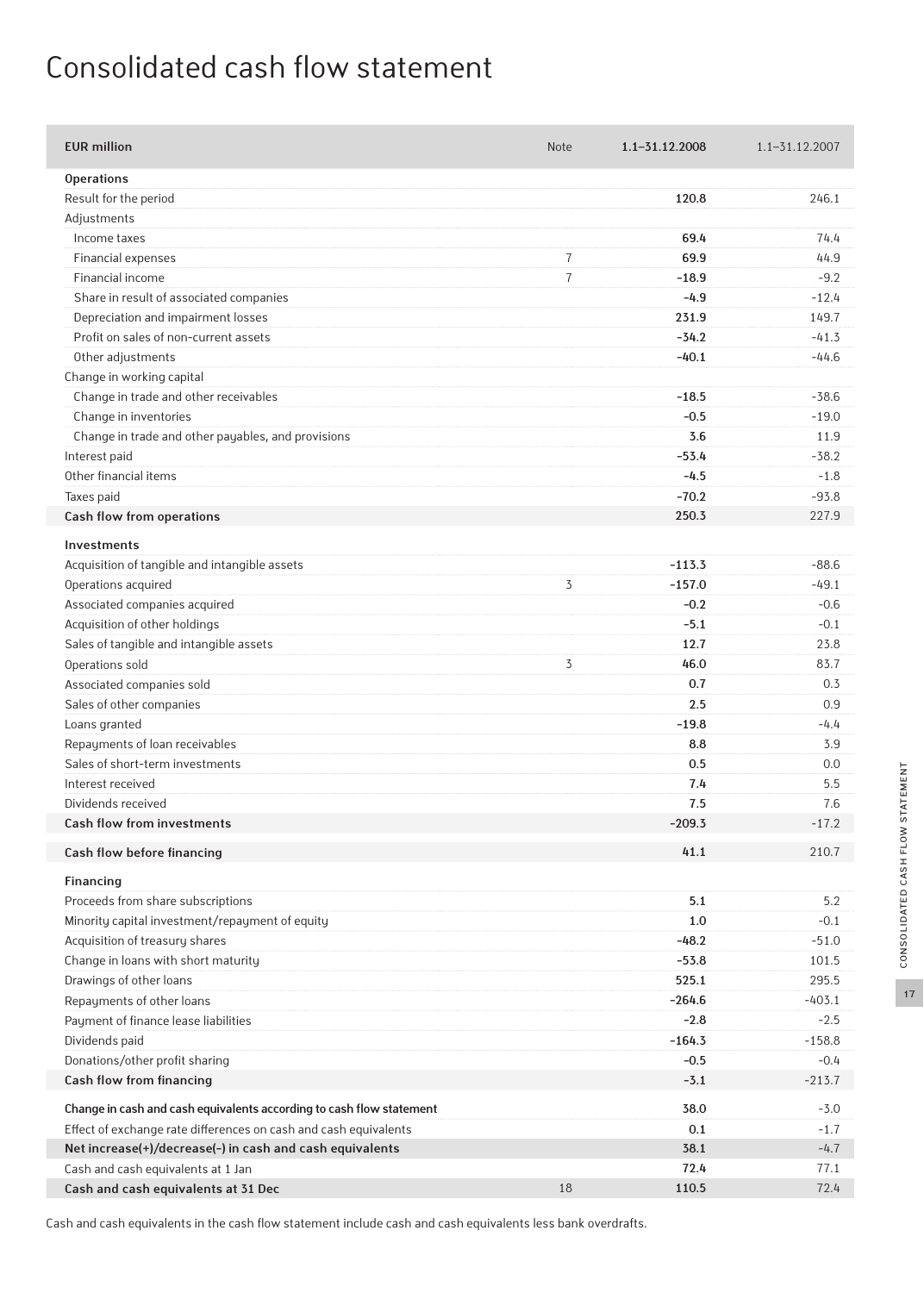## Notes to the consolidated financial statements

### 1. Accounting policies for consolidated financial statements

#### **Corporate information**

Sanoma Group's five divisions operate in versatile fields of media. Sanoma Magazines is one of the leading European magazine publishers, Sanoma News is the leading newspaper publisher in Finland, Sanoma Entertainment is engaged in the field of electronic media, Sanoma Learning & Literature is a significant European educational publisher and Finland's largest book publisher, and Sanoma Trade is the market leader in kiosk operations and press distribution in Finland and the Baltic countries. Sanoma has operations in 20 countries.

The Sanoma Group's Parent Company, Sanoma Corporation, is a Finnish public limited liability company domiciled in Helsinki. The address of the Parent Company's registered office is Ludviginkatu 6–8, FI-00130 Helsinki.

On 10 February 2009, Sanoma's Board of Directors approved these financial statements to be disclosed.

Copies of the consolidated financial statements are available at Sanoma.com or from the Parent Company's head office.

#### **Basis of preparation of consolidated financial statements**

Sanoma has prepared its consolidated financial statements in accordance with the International Financial Reporting Standards (IFRS) while adhering to related IAS and IFRS standards, effective at 31 December 2008, as well as SIC and IFRIC interpretations. IFRS refers to the

approved standards and their interpretations applicable within the EU under the Finnish Accounting Act and its regulations in accordance with European Union Regulation No. 1606/2002. The notes to the consolidated financial statements are also in accordance with Finnish Accounting Standards and company law.

Financial statements are presented in millions of euros, based on historical cost conventions unless otherwise stated in the accounting policies.

#### **New and amended standards**

No new standards became effective during 2008. The following IFRIC interpretation, which became effective in 2008, did not have any material impact on the Group's financial statement:

**•** IFRIC 14 IAS 19 The limit of a Defined Benefit Asset, Minimum Funding Requirements and their Interaction. The interpretation explains how the minimum funding requirements affect the amount of defined benefit assets or liabilities. Additional liability is only to be recognised if the required minimum contributions can not be returned to the entity. Implementation of this interpretation has not had any material impact on the Group's balance sheet.

The following amendments and revised standards and IFRIC interpretations have become effective in 2008 but had no effect on Sanoma's consolidated financial statements:

- **•** IFRIC 11 IFRS 2 Group and Treasury Share Transactions. The interpretation clarifies accounting treatment of transactions that are paid by the company's own equity transactions and the equity instruments are acquired from external parties. The interpretation gives guidance on accounting for transactions involving own equity instruments in the separate financial statements.
- **•** IFRIC 12 Service Concession Arrangements. During the reporting period or the preceding periods the Group did not have any agreements meant by the interpretation. This interpretation has not yet been adopted by the EU.
- **•** Amendments to IAS 39 Financial instruments: Recognition and Measurement and IFRS 7 Financial Instruments: Disclosures – Reclassification of Financial Instruments (the amendment was retrospectively effective from 1 July 2008 to 1 November 2008). The adjustment was targeted at financial institutions and was endorsed by the EU on 15 October 2008. In November the effective date was adjusted by a further amendment to the standard. According to this amendment the reclassification of financial assets that are made after 1 November are effective from that date onwards. The latter amendment has not been endorsed by the EU.

#### **Management judgement in applying the most significant accounting policies and other key sources of estimation uncertainty**

Preparing the financial statements in accordance with IFRS requires the management to make estimates and assumptions that affect the reported amounts of assets and liabilities, disclosure of contingent assets and liabilities at the date of the financial statements, and the reported amounts of income and expenses during the reporting period. During the preparation of the financial statements, such estimates were used when making impairment testing calculations, allocating acquisition cost, and determining the estimated useful lives for tangible and intangible assets, for example. In addition, management judgement is used when determining the valuation of deferred taxes as well as pension assets and pension obligations. Although these estimates are based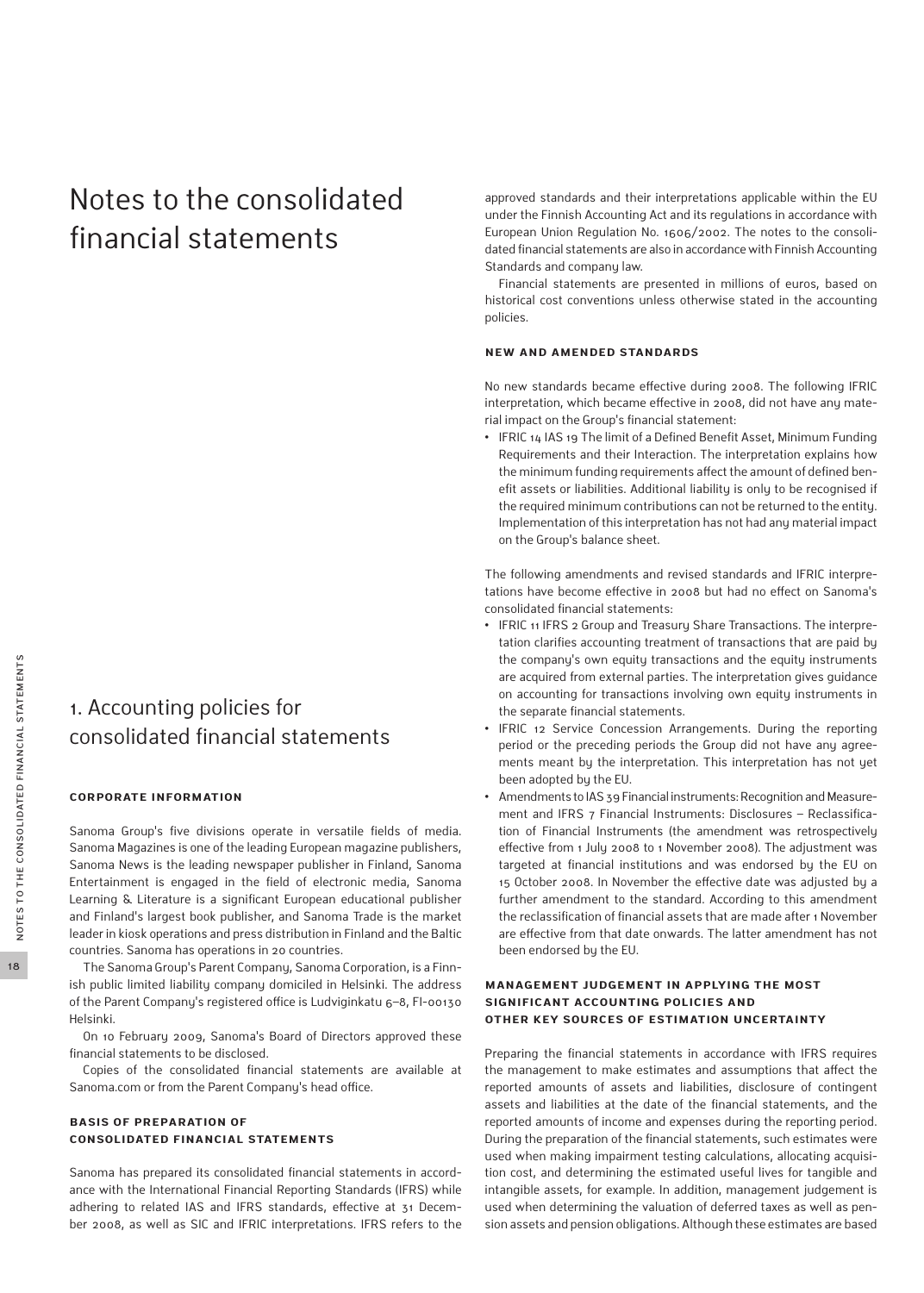on the management's best knowledge of current events and actions, actual results may ultimately differ from these estimates.

Impairment testing is illustrated later in the accounting policies and notes to the financial statements. Other uncertainties related to management judgement are presented, if necessary, in the notes in question.

#### **Consolidation principles**

The consolidated financial statements have been prepared by consolidating the Parent Company's and its subsidiaries' income statements, balance sheets and notes to the financial statements. Prior to consolidation, the Group companies' financial statements were adjusted to ensure consistency with the Group's accounting policies.

The consolidated financial statements include Sanoma Corporation and companies in which the Parent Company has, directly or indirectly, an interest of more than 50% of voting rights, or over which it otherwise has control. Intra-group shareholdings are eliminated using the acquisition cost method. In cases where the Group is committed to increasing ownership in a subsidiary, the consolidation has taken the ownership into account in accordance with the obligation.

Companies acquired during the financial year are included in the consolidated financial statements from the date of their acquisition, or from the date on which control was transferred to the Group, and divested subsidiaries are included in the consolidated income statement until the date on which said control ceased.

Sanoma uses the acquisition cost method when accounting for acquisitions. Acquisitions carried out after 1 January 2004 are measured at fair value on the date of acquisition, but acquisitions prior to that date have not been adjusted retrospectively. On the date of acquisition, the acquisition cost is allocated to the assets and liabilities of the acquired business by recognising them at their fair value.

Associated companies are entities in which the Group has significant influence. Significant influence is based on a holding of over 20% of the voting rights or otherwise obtaining significant influence but not control over the entity. Associated companies are accounted for using the equity method. The Group's share of the associated companies' result is disclosed separately after operating profit. The balance sheet value of associated companies includes the goodwill originated from acquisitions.

Joint ventures controlled jointly by the Group with one or several other owners are accounted for using the line-by-line proportionate consolidation method.

Profit for the period attributable to equity holders of the Parent Company and to minority interest is presented in the income statement and equity attributable to minority interest is presented as a separate item in the balance sheet within equity.

Intra-group transactions, receivables and liabilities, intra-group margins and distribution of profits within the Group are eliminated in the consolidated financial statements.

### **Foreign currency items**

Items of each subsidiary are recognised using the currency that best reflects the economic substance of the underlying events and circumstances relevant to that subsidiary (the functional currency). The consolidated financial statements are presented in euro, which is the Parent Company's functional and presentation currency.

Foreign currency transactions of the group entities are translated to the functional currency at the exchange rate quoted on the transaction date. Assets and liabilities on the balance sheet date are translated into the functional currency at the exchange rate prevailing on the balance sheet date. Any exchange rate differences related to business operations are recognised as adjustments to sales and purchases. Exchange rate differences resulting from the translation of interest-bearing assets and liabilities denominated in foreign currencies are recognised in financial income and expenses.

The income statement items of the non-euro group entities (subsidiaries, associated companies and joint ventures) have been translated into euro using the average exchange rates quoted for the financial period and balance sheets using the exchange rate quoted on the balance sheet date. The profit for the period is translated into euro by separate currency rates in the income statement and balance sheet and the resulting exchange rate difference is recognised as a translation difference under shareholders' equity.

Exchange rate differences resulting from the translation of foreign subsidiaries' and associated companies' balance sheets are recognised under shareholders' equity. When a foreign entity is sold, cumulative translation differences are recognised in the income statement as part of the capital gain or loss.

Translation differences recorded before 1 January 2004 are recognised in retained earnings, as permitted by IFRS 1.

As of 1 January 2004, the goodwill and fair value adjustments arising on an acquisition are presented as assets and liabilities of the acquired entity and are translated into euro using the exchange rate prevailing on the balance sheet date. Goodwill and value adjustments related to acquisitions prior to 1 January 2004 are recognised in euro.

During the reporting year or preceding financial year, the Group did not have subsidiaries in countries with hyperinflation.

#### **Segment reporting**

The business segments are Sanoma's primary segments; geographical areas are secondary segments. Risks and returns related to products and services in one business segment are different from those of other business segments. In a similar manner, the risks and returns of a geographical segment within an economic environment differ from a segment in other economic environments. Segment reporting is based on management control and internal reporting systems.

Segment reporting is described in more detail in Note 2.

#### **Government grants**

Grants from the government or other similar public entities are recognised in the income statement on a systematic basis over the period necessary to match them with the costs they are intended to compensate. Government grants related to the purchase of property, plant and equipment are recognised as a reduction of the asset's book value and credited to the income statement over the asset's useful life.

The nature and extent of government grants are not material within the Sanoma Group.

#### **Goodwill and other intangible assets**

Acquired subsidiaries are consolidated using the acquisition cost method, whereby the acquisition cost is allocated to the acquired assets and liabilities at their fair value on the date of acquisition. Goodwill represents the excess of the acquisition cost over the fair value of the acquired company's net assets. Goodwill reflects e.g. expected future synergies resulting from acquisitions.

Goodwill is not amortised according to plan but it is annually tested for impairment.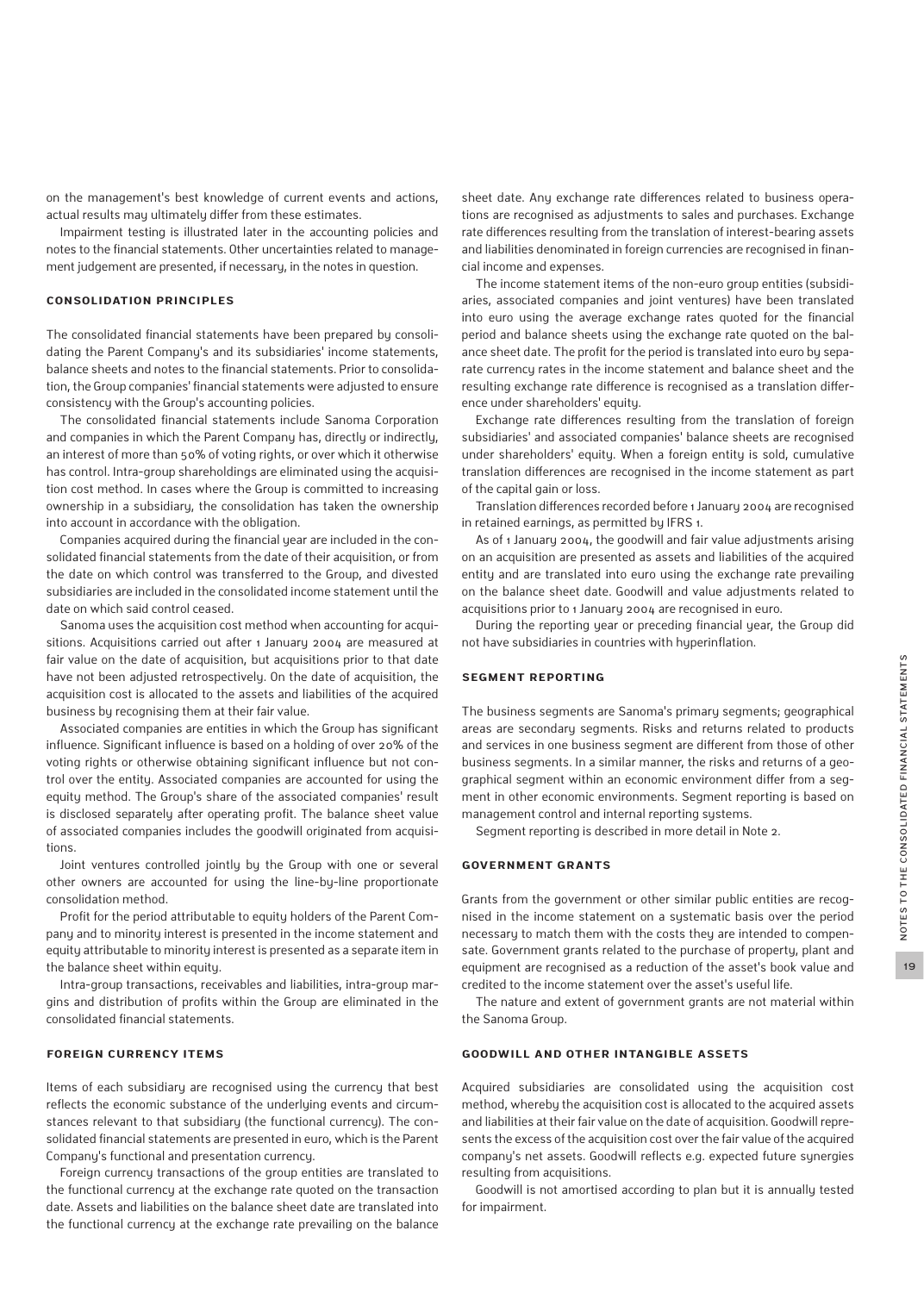Intangible assets acquired in a business combination must be recognised separately from goodwill if the assets fulfil the criteria set for these assets – i.e., they are identifiable, or based on contractual or other legal rights – and if their fair value can be reliably measured. Intangible assets are initially measured at cost and amortised over the asset's expected useful life.

Intangible assets, for which the expected useful lives cannot be determined, are not amortised according to plan but are subject to an annual impairment testing. Although expected useful lives can principally be determined for intangible rights, the useful life cannot be determined for some publishing rights. With regard to the acquisition of new assets, the Group assesses the expected useful life of the intangible right, for example, in light of historical data and market position, and determines the useful life on the basis of the best knowledge available on the assessment date.

The Group recognises the purchase of broadcasting rights to films and TV programmes in intangible assets and their expenditure is recorded as amortisation.

Amortisation periods for intangible assets with finite useful lives are:

- **•** Immaterial rights 2–40 years
- Other intangible assets 3-20 years

Goodwill and other intangible assets are described in more detail in Note 12.

#### **Impairment testing**

The carrying amounts of assets are reviewed whenever there is any indication of impairment. Those cash generating units (CGU) for which goodwill has been allocated are tested for impairment at least once a year. Intangible assets with indefinite useful lives are also tested annually.

The test assesses the asset's recoverable amount, which is the higher of either the asset's net selling price or value in use based on future cash flows. Impairment tests are principally carried out on a cash flow basis by determining the present value of estimated future cash flows and allocating it to the Group's cash generating units.

Previously recognised impairment losses of assets are reversed if this arises from a change in the assumptions used to calculate the recoverable amount. However, impairment losses are not reversed beyond the amount the asset had before recognising impairment losses. Impairment losses recognised for goodwill are not reversed under any circumstances.

Impairment testing is described in more detail in Note 12.

#### **Property, plant and equipment**

Property, plant and equipment (PPE) are measured at cost less accumulated depreciation and any impairment losses. The depreciation periods of PPE are based on the estimated useful lives and are:

- Buildings and structures 10-50 years
- Machinery and equipment 2-20 years
- Other tangible assets 3-10 years

Lease premises' renovation expenses are treated as other tangible assets in the balance sheet.

Major renovations are only included in the assets' carrying amount if it is probable that the Group will derive additional future economic benefits and that the carrying amount can be reliably measured. Ordinary repairs and maintenance costs are expensed as incurred.

#### **Investment property**

Properties are classified as investment property if the Group mainly holds the property to earn rental yields or for capital appreciation. Investment property is initially measured at cost and presented as a separate item in the balance sheet. Investment properties include buildings, land and investment in shares of property and housing companies not in Sanoma's own use. Based on their nature, such shareholdings are divided into land or buildings.

The fair value of investment properties is presented in the notes to the financial statements. Fair values are determined by using the productive value method or on the basis of similar property deals carried out in the market, and they correspond to the properties' market value. The risk of productive value method takes into account e.g. the term of lease period, other conditions of lease contract, the location of premises and the nature of re-rentability as well as the development of environment and area planning. The fair values of investment property are not principally based on the valuations of external certified real estate agents but, when necessary, the views of real estate agents are used to support the Group's own judgement. Investment in shares consists of a number of small properties whose fair value the Group determines internally using the productive value method.

#### **Other investments in property and housing companies**

Investments in property and housing companies that are, for the most part, held by Sanoma for its own use, are classified as land or buildings, depending on which has more relevance. Investments in shares are not subject to depreciation. Properties are measured at cost. Major mutual property companies are consolidated using the proportionate consolidation method.

#### **Leases**

Leases of property, plant and equipment, where the Group substantially has all the rewards and risks of ownership, are classified as finance leases and capitalised as assets and liabilities for the lease period. Finance leases are recorded at the commencement of the lease period based on the estimated present value of the underlying minimum lease payments. The assets are depreciated during the lease term and lease payments are recognised as interest expenses and repayment of financial lease liabilities.

The Group has no leases classified as finance leases in which a Group company is a lessor.

Operational leases are charged to other operating expenses and the total future minimum lease payments are presented as off-balancesheet liabilities in the notes to the financial statements.

#### **Inventories**

Inventories are stated at the lower of cost or net realisable value, using the average cost method. The cost of finished goods and work in progress includes the purchase price, direct production wages, other direct production costs and fixed production overheads to their substantial extent. Net realisable value is the estimated selling price, received as part of the normal course of business, less estimated costs necessary to complete the product and make the sale.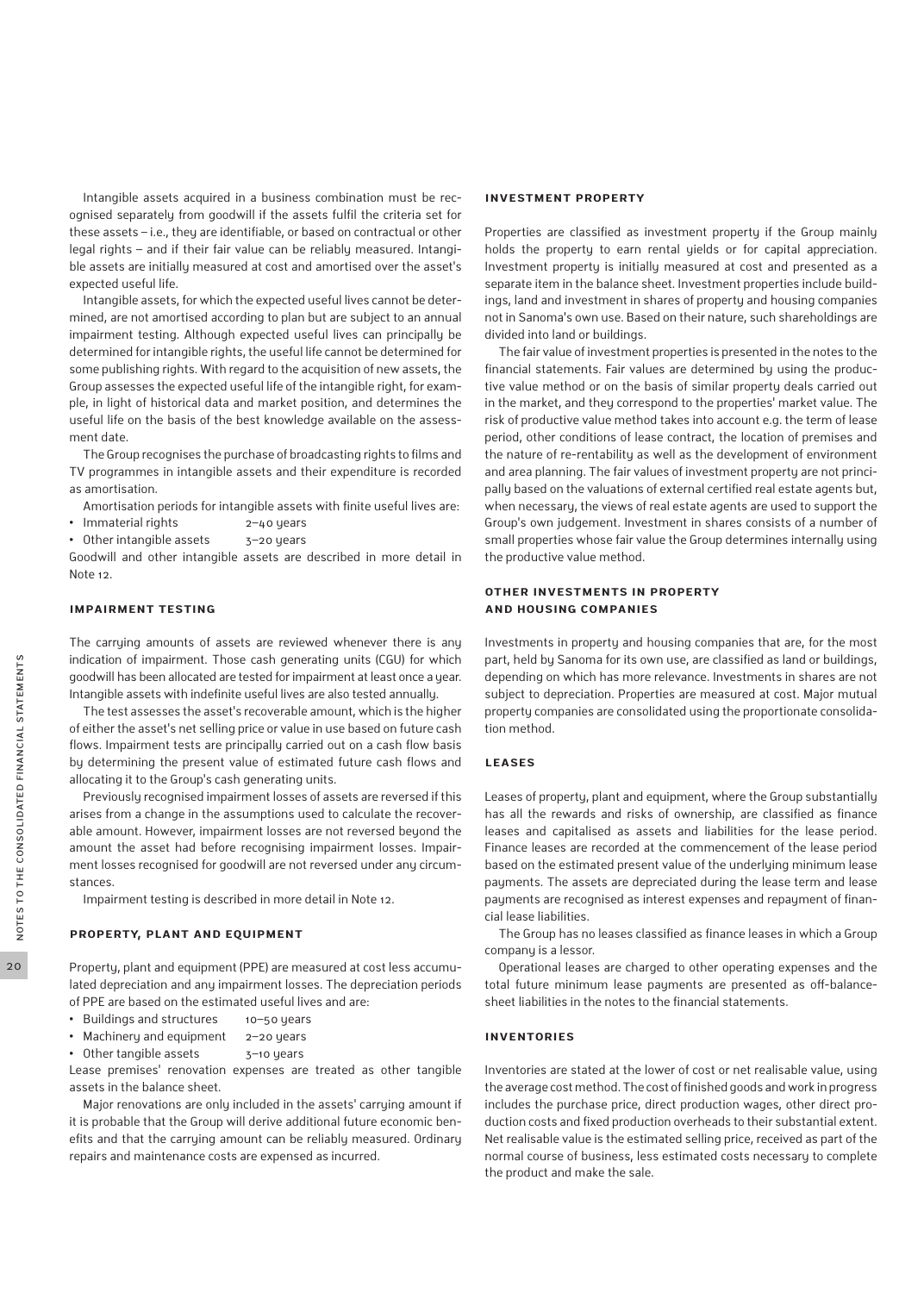#### **Financial instruments**

Financial instruments are classified in accordance with IAS 39. The Group holds loans and other receivables, available-for-sale financial assets and financial liabilities at amortised cost.

Loans and other receivables are assets with a fixed or definite series of payments. These assets are unlisted and not held for trading. Assets are measured at amortised cost. Receivables are presented as current or non-current financial assets. Trade receivables are carried at the expected realisable value. An impairment of trade receivables is recorded when there is justified evidence that the Group will not be able to collect all amounts due according to the original terms of the receivables.

Available-for-sale financial assets are non-derivative assets that are either determined to be available-for-sale or for which other classification is not applicable. These assets are included in non-current assets unless the intention is to hold the investment for less than 12 months from the balance sheet date. All non-current investments held by the Group are classified as available-for-sale and mainly consist of a number of assets not related to business operations. These investments are measured at fair value and any change in fair value is recognised in shareholders' equity if the fair value can be reliably measured. When investments are sold, any change in fair value is derecognised from shareholders' equity and recognised in the income statement.

Available-for-sale financial assets do not contain publicly traded investments, and the fair value of these investments cannot be reliably measured. These assets are thus carried at cost and investments do not have any material effect on the consolidated balance sheet.

Financial liabilities are borrowings that are stated at amortised cost using the effective interest rate method. Financial liabilities comprise both non-current and current liabilities.

#### **Derivatives and hedge accounting**

Sanoma can use derivative instruments, such as forward contracts and interest rate swaps, in order to hedge against fluctuations in exchange rates and interest rates. During the financial years 2008 and 2007, the Group did not have any derivatives in use.

Derivatives are initially recognised at cost and subsequently measured at their fair value. Changes in the fair value of derivatives are recognised as financial items in the income statement. Derivative contracts are shown in other current receivables and liabilities in the balance sheet.

The Sanoma Group does not apply hedge accounting according to the requirements of IAS 39. A more detailed description of the Group's financial risk management principles can be found in Note 26.

#### **Cash and cash equivalents**

Cash and cash equivalents include bank accounts and short-term deposits with a maturity of less than three months. Bank overdrafts are shown under short-term liabilities in the balance sheet.

#### **Income taxes**

The income tax charge presented in the income statement is based on taxable profit for the financial period, adjustments for previous periods' taxes and changes in deferred taxes. Taxable profit for the period is based on the tax rate effective in each country.

Deferred tax assets and liabilities are recorded on temporary differences arising between the tax bases of assets and liabilities and their carrying amounts, using tax rates enacted on the balance sheet date. Changes in the tax rate are recorded as changes in deferred tax in the income statement. Deferred tax assets are recognised to the extent that it appears probable that future taxable profit will be available against which the deductible temporary difference can be utilised. No deferred tax liability on undistributed retained earnings of subsidiaries has been recognised in that respect as such distribution is not probable within the foreseeable future. The most significant temporary differences relate to depreciation differences, defined benefit pension plans, subsidiaries' tax losses carried forward and the fair valuation of assets when acquiring businesses.

#### **Provisions**

Provisions are recognised when the Group has a present legal or constructive obligation as a result of past events and it is probable that an outflow of resources will be required to settle the obligation, and a reliable estimate of the amount of this obligation can be made.

#### **Stock options**

The Sanoma Group has applied IFRS 2 Share based payments standard to all options schemes, in which the options have been granted after 7 November 2002 and not vested prior to 1 January 2005.

Stock options are measured at fair value on the grant date and charged to personnel expenses by division over the instrument's vesting period. Sanoma uses the Black–Scholes option-pricing model to measure stock option fair values. The fair values are based on the estimated total number of stock options outstanding at the end of respective vesting period. The estimate is adjusted when necessary and the final number of outstanding stock options is taken into account when recording the actual expense at the end of the vesting period.

Note 20 provides a more detailed description of the treatment and number of stock options.

#### **Revenue recognition**

Revenue from the sale of goods is recognised when the risks and rewards related to goods ownership have been transferred to the buyer and the seller no longer has possession of, and control over, the goods. Sales of goods subject to subscription (magazines/newspapers) are recognised as revenue at the time of their delivery to customers. Sales of services are recognised once the service has been rendered. Net sales derive from sales net of discounts granted, indirect taxes and salesrelated exchange rate differences. Net sales generated by commission sales include commissions. Press distribution is treated as commission sales and only its commission is recognised in net sales.

#### **Research and development expenses**

R&D expenses are expensed as incurred.

R&D expenditure refers to costs charged to expenses that the company incurs with the aim of developing new products or services for sale, or fundamentally improving the features of its existing products or services, as well as extending its business. R&D expenses are mainly incurred before the company begins to make use of the new product/ service for commercial or profitable purposes.

#### **Pensions**

The Group's pension schemes in different countries are arranged in accordance with local requirements and legislation. Pension schemes are classified into two categories: defined contribution plans and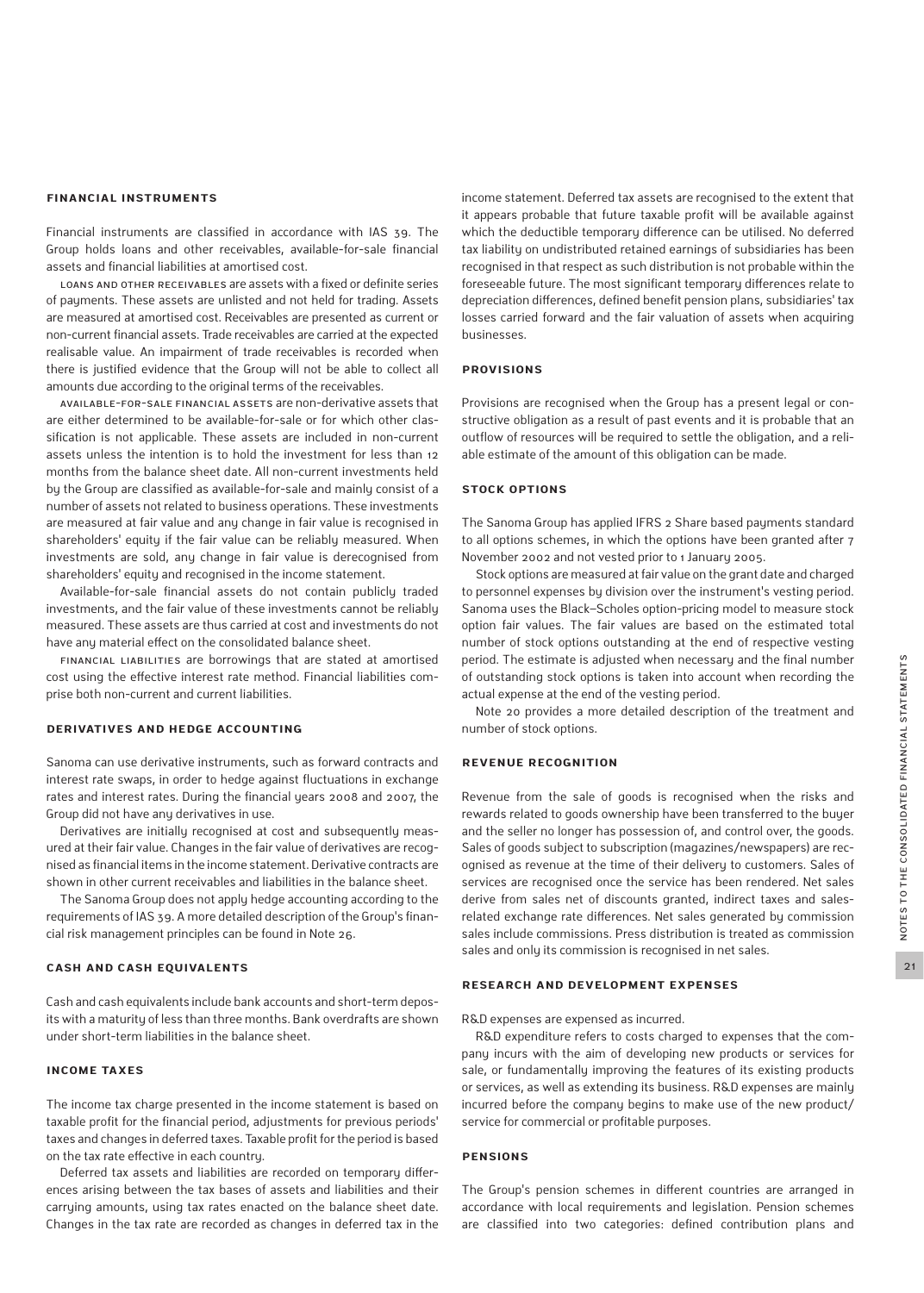defined benefit plans. In addition to TEL insurance policies (based on the Employees' Pensions Act), the Group also has pension funds in Finland responsible for the statutory pension cover for certain Group companies, as well as for supplementary pension schemes. All of the schemes managed by the pension funds are classified as defined benefit plans. The Group's foreign units employ both defined benefit and defined contribution schemes, and the related pension cover is managed by both pension funds and insurance companies.

Contributions under defined contribution plans are expensed as incurred, and once they are paid to insurance companies the Group has no obligation to pay further contributions.

The present value of the Sanoma Group's obligation of defined benefit plans is determined separately for each scheme using the projected unit credit method. Within the defined benefit plan, pension obligations or pension assets represent the present value of future pension payments less the fair value of the plan assets and net of unrecognised actuarial gains or losses as well as potential past service cost. The present value of the defined benefit obligation is determined by using discount interest rates that are based on high-quality corporate bonds or government bonds. Pension expenses under the defined benefit plan are recognised as expenses for the remaining working lives of the employees within the plan based on the calculations of authorised actuaries.

Actuarial gains or losses are recognised in the income statement for the remaining average period of employment to the extent they exceed 10% of the greater of the present value of the pension obligations within the defined benefit plan, and the fair value of the plan assets. The Group has applied the exemption permitted by IFRS 1, whereby all accumulated actuarial gains or losses are recognised in the IFRS transition balance sheet as per 1 January 2004.

#### **New standards and amendments under IFRS**

IASB and IFRIC have issued the following standards and interpretations, but they are not yet effective and the Group has not applied these requirements before the effective date.

- **•** IAS 1 (Revised 2007) Presentation of Financial Statements (effective for annual periods beginning on or after 1 January 2009). The Group estimates that application of this revised standard will mainly impact the presentation of the income statement and changes in consolidated equity.
- **•** IAS 23 (Revised 2007) Borrowing Costs (effective for annual periods beginning on or after 1 January 2009). The amended standard requires an entity to capitalise borrowing costs directly attributable to the acquisition, construction or production of a qualifying asset as part of the cost of that asset. The Group estimates that application of this revised standard has no material impact on the consolidated financial statements.
- **•** IAS 27 (Amended 2008) Consolidated and Separate Financial Statements (effective for annual periods beginning on or after 1 July 2009). The amended standard requires the effects of all transactions with a non-controlling interest to be recorded in equity if the control remains with the parent company. The amendment also specifies that a share of the loss for period can also be allocated to non-controlling interest when the losses exceed the amount of invested capital by the noncontrolling parties. The amendment of the standard has not yet been adopted in the EU.
- **•** IAS 32 (Amended 2008) Financial Instruments: Presentation and IAS 1 (Amended 2008) Presentation of Financial Instruments (effective for annual periods beginning on or after 1 January 2009). The Group estimates that the new amendment has no impact on the consolidated financial statements. The amendment of the standard has not yet been adopted in the EU.
- **•** IAS 39 (Amended 2008) Financial Instruments: Recognition and Measurement (effective for annual periods beginning on or after 1 July 2009). The amendment relates to hedge accounting and the Group estimates that it has no impact on the consolidated financial statements. The amendment of the standard has not yet been adopted in the EU.
- **•** IFRS 1 (Amended 2008) First-time adoption of International Financial reporting standards IAS 27 (Amended 2008) Consolidated and Separate Financial Statements – Cost of an Investment in a subsidiary, Jointly controlled Entity or Associate (effective for annual periods beginning on or after 1 January 2009). The amendments are applicable for first-time adopters and therefore they do not have any effect on the Group's financial statements. The EU has not yet adopted this amendment.
- **•** IFRS 2 (Amended 2008) Share based payments (effective for annual periods beginning on or after 1 January 2009). The Group is currently studying the possible implications of this amendment on the Group's accounts in 2009.
- **•** IFRS 3 (Revised 2008) Business combinations (effective for annual periods beginning on or after 1 July 2009). The Group estimates that the adoption of the revised standard will have an impact on the amount of goodwill from acquisitions and results on disposing businesses. The standard is estimated to have an impact on profit and loss in those periods in which new business is acquired, the deferred purchase price is paid or additional shares are acquired. The EU has not yet adopted this amendment.
- **•** IFRS 8 (Revised 2008) Operational segments (effective for annual periods beginning on or after 1 January 2009). The Group estimates that the adoption of the standard will mainly have an impact on notes to accounts and there will be no structural changes compared to the current primary reporting segment.
- **•** IFRIC 13 Customer Loyalty Programmes (effective for annual periods beginning on or after 1 July 2008). The Group estimates that the new amendment has no material impact on the consolidated financial statements.
- **•** IFRIC 15 Agreements for the Construction of the Real Estate Operation (effective for annual periods beginning on or after 1 January 2009). The Group estimates this interpretation to have no material effect on the Group's future financial statements. The EU has not yet adopted this interpretation.
- **•** IFRIC 16 Hedges of a Net Investment in a Foreign Operation (effective for annual periods beginning on or after 1 January 2009). The Group estimates this interpretation to have no effect on the Group's future financial statements. The EU has not yet adopted this interpretation.
- **•** IFRIC 17 Distributions of Non-cash Assets to Owners (effective for annual periods beginning on or after 1 July 2009). The Group estimates this interpretation to have no effect on the Group's future financial statements. The EU has not yet adopted this interpretation.
- **•** Improvements to IFRS (most of the changes are effective for annual periods beginning on or after 1 January 2009). This annual procedure comprises several minor changes and technical revisions to standards. The Group estimates that these amendments do not have material influence on the Group's financial statements. The EU has not yet adopted these amendments.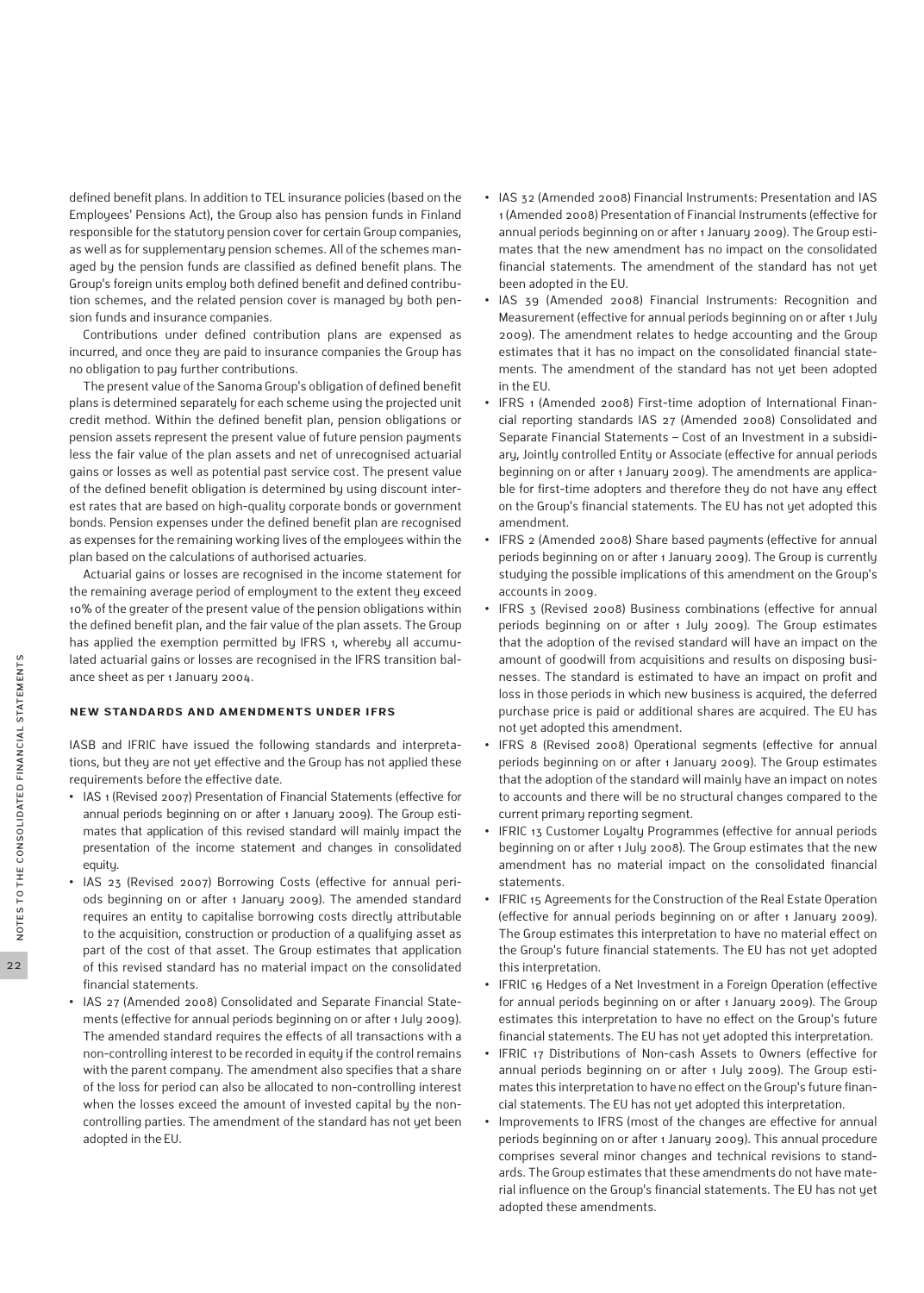### 2. Segment information

#### **Business segments**

The primary segments of the Sanoma Group comprise the Group's five divisions: Sanoma Magazines, Sanoma News, Sanoma Entertainment, Sanoma Learning & Literature and Sanoma Trade. The segmentation is based on business model and product differences. The media business, based on advertising and circulation sales, is divided into three segments: Sanoma Magazines is responsible for magazine products, Sanoma News for newspaper products and Sanoma Entertainment for TV and broadband business. Sanoma Learning & Literature's business is mainly b-2-b business. Sanoma Trade, on the other hand, operates on a retail business model.

#### **Sanoma Magazines**

Sanoma Magazines is one of Europe's largest consumer magazine publishers, operating in 13 countries. The majority of the Division's 344 magazines comprise concepts and titles of its own, but the portfolio also includes licensed, well-known international titles. In addition to publishing its strong portfolio of magazine brands, Sanoma Magazines is rapidly expanding its business to digital media platforms. Sanoma Magazines is a leading online player and content provider in the Netherlands, Hungary and Bulgaria.

#### **Sanoma News**

Sanoma News is the leading newspaper publisher in Finland, and its products in both print and digital format have a strong presence in the lives of their readers. In addition to Helsingin Sanomat, the largest daily in the Nordic region, the Division publishes national and regional daily newspapers and free sheets. Sanoma News also invests in digital business, which includes Finland's leading classified advertising service, among others. In addition, Sanoma News provides its corporate customers with business information, photo agency, news analysis and summary as well as printing services.

#### **Sanoma Entertainment**

Sanoma Entertainment offers consumers entertaining experiences on television, radio, online and mobile devices. Sanoma Entertainment's business units include Nelonen Media, primarily focused on broadcast operations, and Welho, Finland's largest cable television operator. The Division's latest business area is online casual gaming.

#### **Sanoma Learning & Literature**

Sanoma Learning & Literature is a significant European educational publisher that offers a broad range of both print and digital educational materials to support the learning of children and young people in the Netherlands, Finland, Hungary, Belgium and Poland. The Division is also Finland's leading book publisher. In Sanoma Learning & Literature's business services, the fastest growth is seen in language services, which will be strongly developed.

#### **Sanoma Trade**

Sanoma Trade is a retail specialist with operations in seven countries. The Division's business is based on a thorough understanding of the customer's needs and strong concepts. Sanoma Trade's success is built on over 200 million annual sales contacts in which the consumer is present at kiosks, bookstores or movie theatres. Sanoma Trade's press distribution operations serve publishers and retailers.







#### **Unallocated/eliminations**

In addition to the Group eliminations column, unallocated/eliminations includes Sanoma Corporation and real estate companies as well as taxes not allocated to segments.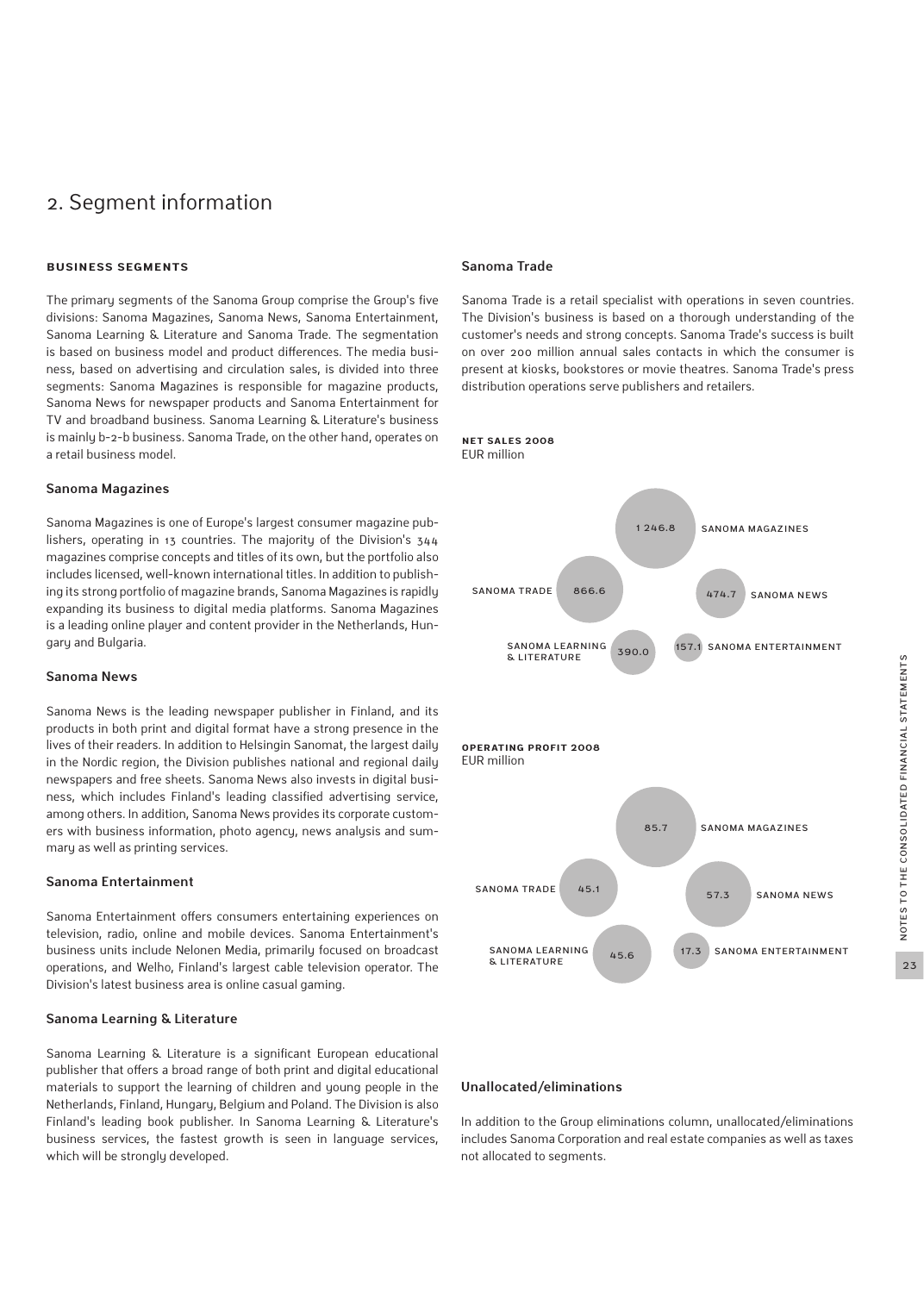#### **Geographical segments**

The Sanoma Group's geographical segments are reported as secondary segments and comprise Finland, other EU countries and non-EU countries. Segment income is stated by customer location, and assets and investments by the location of the assets. Investments in subsidiaries are not allocated to geographical segments. Goodwill is allocated according to the location of the target entity. The intervals of the target entity. The intervals of the target entity.



| Divisions 2008, EUR million                            | <b>Sanoma</b><br><b>Magazines</b> | <b>Sanoma</b> | <b>Sanoma</b><br>News Entertainment | Sanoma<br>Learning &<br>Literature | <b>Sanoma</b><br><b>Trade</b> | Unallocated/ | eliminations Consolidated |
|--------------------------------------------------------|-----------------------------------|---------------|-------------------------------------|------------------------------------|-------------------------------|--------------|---------------------------|
| External net sales                                     | 1 2 4 3 . 8                       | 467.2         | 155.5                               | 372.8                              | 790.9                         | 0.0          | 3 0 3 0.1                 |
| Internal net sales                                     | 3.1                               | 7.5           | 1.6                                 | 17.2                               | 75.8                          | $-105.2$     |                           |
| Depreciation and<br>impairment losses                  | 111.7                             | 30.3          | 42.9                                | 13.4                               | 32.5                          | 1.2          | 231.9                     |
| Operating profit                                       | 85.7                              | 57.3          | 17.3                                | 45.6                               | 45.1                          | $-14.6$      | 236.3                     |
| Share in result of associated<br>companies             | 4.5                               | 0.2           | 0.0                                 | 0.0                                | 0.4                           | $-0.1$       | 4.9                       |
| Capital expenditure                                    | 26.8                              | 19.6          | 13.5                                | 15.6                               | 33.8                          | 0.5          | 109.9                     |
| Goodwill                                               | 1031.6                            | 73.7          | 24.6                                | 272.0                              | 75.8                          | 13.8         | 1491.6                    |
| Interest in associated companies                       | 61.7                              | 1.5           | 0.0                                 | 0.7                                | 6.0                           |              | 69.9                      |
| Total assets                                           | 1882.0                            | 453.1         | 156.8                               | 639.9                              | 556.1                         | $-409.2$     | 3 2 7 8 . 7               |
| Liabilities                                            | 848.7                             | 240.7         | 104.1                               | 312.9                              | 400.7                         | 134.5        | 2041.6                    |
| Cash flow from operations                              | 102.9                             | 84.4          | 19.7                                | 46.4                               | 42.4                          | $-45.4$      | 250.3                     |
| Average number of employees<br>(full-time equivalents) | 5731                              | 2491          | 482                                 | 2737                               | 6633                          | 94           | 18 168                    |

| Divisions 2007, EUR million                            | Sanoma<br><b>Magazines</b> | Sanoma | Sanoma<br><b>News Entertainment</b> | Sanoma<br>Learning &<br>Literature | <b>Sanoma</b><br><b>Trade</b> | Unallocated/<br>eliminations | Consolidated |
|--------------------------------------------------------|----------------------------|--------|-------------------------------------|------------------------------------|-------------------------------|------------------------------|--------------|
| External net sales                                     | 1 2 3 5 . 4                | 473.4  | 142.5                               | 304.5                              | 771.3                         | $-0.7$                       | 2926.3       |
| Internal net sales                                     | 2.7                        | 7.4    | 3.5                                 | 18.0                               | 78.0                          | $-109.6$                     |              |
| Depreciation and impairment<br>losses                  | 34.2                       | 31.3   | 39.5                                | 10.4                               | 33.4                          | 0.9                          | 149.7        |
| Operating profit                                       | 160.9                      | 67.6   | 15.8                                | 44.5                               | 55.6                          | $-0.7$                       | 343.8        |
| Share in result of associated<br>companies             | 8.4                        | 0.4    | 0.1                                 | 0.1                                | 3.5                           | $-0.1$                       | 12.4         |
| Capital expenditure                                    | 20.6                       | 17.7   | 14.8                                | 7.7                                | 28.4                          | 1.3                          | 90.5         |
| Goodwill                                               | 1 0 5 4 . 6                | 65.1   | 24.1                                | 204.2                              | 70.8                          | 13.9                         | 1432.8       |
| Interest in associated companies                       | 67.0                       | 2.2    | 0.9                                 | 0.3                                | 5.7                           | $-1.1$                       | 75.2         |
| Total assets                                           | 1 906.6                    | 443.8  | 157.2                               | 566.5                              | 556.3                         | $-438.2$                     | 3 1 9 2 . 3  |
| Liabilities                                            | 872.6                      | 194.9  | 86.5                                | 237.6                              | 373.4                         | 63.1                         | 1828.1       |
| Cash flow from operations                              | 96.6                       | 92.8   | 20.8                                | 22.8                               | 46.5                          | $-51.6$                      | 227.9        |
| Average number of employees<br>(full-time equivalents) | 5 1 6 9                    | 2411   | 457                                 | 2 3 4 5                            | 6 2 3 4                       | 86                           | 16 701       |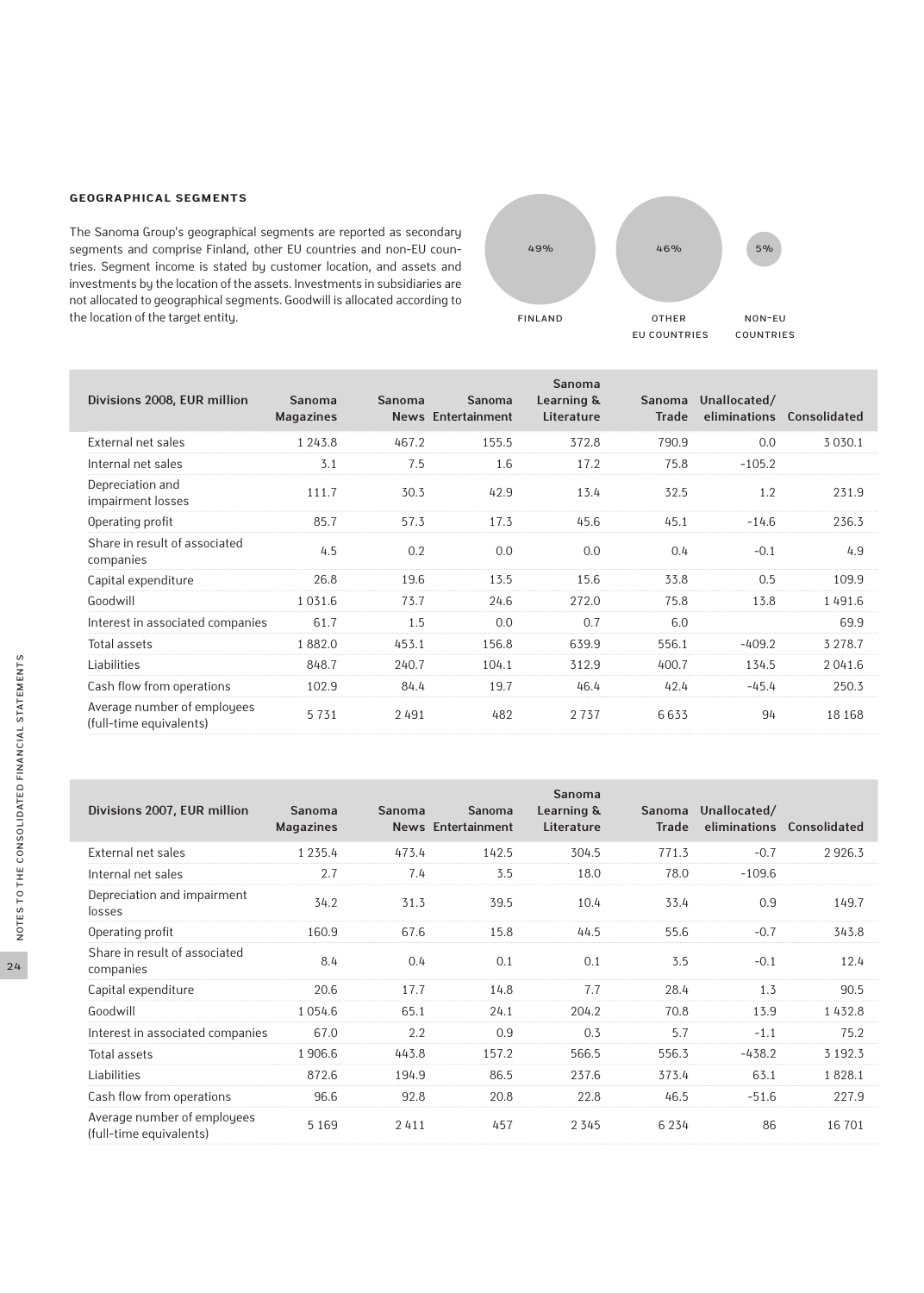| Geographical segments 2008,<br><b>EUR million</b> | ıland | Other EU countries | <b>Non-EU countries</b> |     |
|---------------------------------------------------|-------|--------------------|-------------------------|-----|
| Net sales                                         | 459.5 | 407.7              |                         |     |
| lotal assets                                      | 686 5 | 398.6              |                         | 78. |
| Capital expenditure                               |       | 55.8               |                         |     |

| raphical segments 2007,<br><b>EUR</b> million | Finland | Other EU countries | Non-EU countries | <i>iminations</i> |         |
|-----------------------------------------------|---------|--------------------|------------------|-------------------|---------|
| Net sales                                     | 430.4   | 343.8              | 1522             |                   | 7 926 F |
| Total assets                                  | 614.1   | 2958               | 46.3             |                   | 3 192 3 |
| Capital expenditure                           | 58 9    | 28 L               |                  |                   |         |

### 3. Acquisitions and disposals

| Specification of assets and liabilities<br>acquired at 31 Dec, EUR million | 2008    | 2007    |
|----------------------------------------------------------------------------|---------|---------|
| Tangible assets                                                            | 6.9     | 1.2     |
| Intangible assets                                                          | 72.2    | 22.4    |
| Other non-current assets                                                   | $-2.6$  | $-2.0$  |
| Inventories                                                                | 4.1     | 2.3     |
| Other current assets                                                       | 28.0    | 20.7    |
| Assets, total                                                              | 108.5   | 44.6    |
| Non-current liabilities                                                    | $-33.6$ | $-6.9$  |
| Current liabilities                                                        | $-20.6$ | $-13.8$ |
| Liabilities, total                                                         | $-54.2$ | $-206$  |
| Minority interest                                                          | 6.0     | 0.4     |
| Exchange rate differences and other changes                                | $-12.9$ | 1.1     |
| New goodwill from acquisitions                                             | 143.4   | 42.0    |
| <b>Acquisition cost</b>                                                    | 190.7   | 67.5    |
| Change in acquisition liabilities<br>and advance payments                  | $-22.4$ | $-10.4$ |
| Cash and cash equivalents of operations acquired                           | $-11.3$ | $-8.0$  |
| Cash flow from operations acquired                                         | 157.0   | 49.1    |

#### **Acquisitions in 2008**

In 2008, Sanoma Group's acquisitions totalled EUR 190.7 million (2007: EUR 67.5 million). The largest single transaction, amounting to EUR 62.5 million, was the acquisition of the Polish educational publisher Nowa Era in March. The acquisition cost of each individual acquisition remained under one percent of the Group's total balance sheet, and their combined impact on the Group assets and liabilities was minor. The combined effect of the acquisitions on the Group's net sales since the acquisition date amounted to EUR 101.9 million and on operating profit EUR 13.1 million in 2008. If the acquired entities had been consolidated with the Group's figures from the beginning of the year, the impact on net sales or on operating profit would not have been materially higher than mentioned above.

The acquisition costs of new businesses in Sanoma Magazines division amounted to EUR 94.0 million, and the goodwill recorded on the acquisitions amounted to EUR 48.8 million. Goodwill consists of functional and commercial synergies.

Sanoma Uitgevers, part of the Sanoma Magazines division, increased its share in the Dutch magazine publisher Mood for Magazines by 53% in January. In connection with the acquisition of Mood for Magazines, the company recorded a goodwill of EUR 16.7 million. Before the 53% increase in the ownership, Mood for Magazines was consolidated into the Group result as an associated company. In 2008, the net sales of Mood for Magazines amounted to EUR 16.5 million.

In July, Sanoma Magazines International acquired an 82% share in Net Info.BG AD, Bulgaria's leading internet company. Furthermore, Sanoma Magazines International has agreed to purchase the 18% minority share by the year 2011. Netinfo has been consolidated with the Group according to a 100% ownership share as of 1 July 2008. The company's acquisition cost, EUR 28.6 million, exceeded the fair value of the net assets acquired by EUR 14.9 million, and this amount was recorded in the Group balance sheet as goodwill. The immaterial rights that were indentified in the acquisition, consist of four separate online sites. EUR 13.3 million of the acquisition cost was allocated to these immaterial rights. In July– December 2008, the net sales of Netinfo amounted to EUR 1.6 million. At the end of the year, after a significant worsening of the market situation, an impairment loss of EUR 13.3 million, was recognised on Netinfo's immaterial rights.

In August, Sanoma Uitgevers acquired 100% of European Auto Trader B.V., a publisher of motor magazines in the Benelux countries. The company's website *Autotrader.nl* is one of the largest sites for second-hand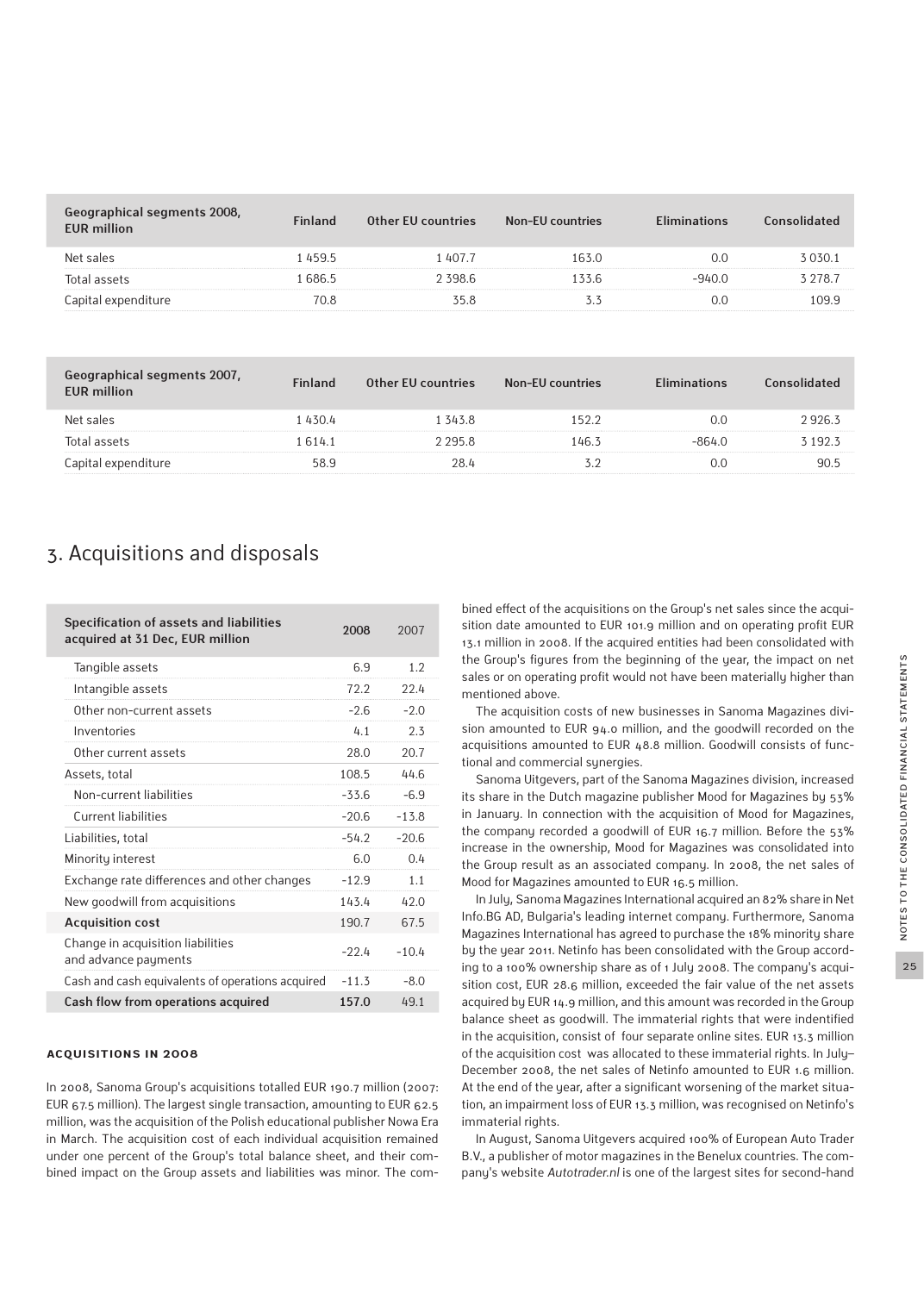cars in the Netherlands. The acquisition cost of European Auto Trader was EUR 24.6 million, and a goodwill of EUR 10.0 million was recorded in connection with the transaction. In August–December 2008, the net sales of the company amounted to EUR 4.2 million.

In June, Sanoma Magazines International acquired OOO Lux Media, a Russian magazine publisher, whose financial statements have been consolidated with the Group financial statement according to a 100% ownership percentage as of 1 June 2008. Some EUR 4 million acquisition cost corresponding to an ownership share of 100% was recorded.

Other acquisitions of lower acquisition cost by the Sanoma Magazines division included, e.g., the purchase of two home and decoration websites, *Leadz.nl* and *Woonwebsite.nl*, as well as purchase of a minority share in the Dutch gaming site Insidegamer B.V. The Division expanded in Croatia by taking over 100% of the shares of the wedding magazine publisher Damjana Vjencanja d.o.o., and in Serbia by acquiring the parenting magazine publisher Mama Media d.o.o. The latter two companies were merged with Adria Media.

The acquisitions of the Sanoma News division totalled EUR 14.4 million, and a corresponding increase in goodwill amounted to EUR 8.6 million. Goodwill from Suorakanava's acquisition consists of the expected synergies with existing online services.

In June, Sanoma News acquired a majority holding in Suorakanava Oy, the leading Finnish provider of online services for home builders and remodelers. The company's best known website is *Rakentaja.fi*. Suorakanava has been consolidated with the Group according to a 100% ownership share. In June–December 2008, the net sales of Suorakanava amounted to EUR 1.8 million. In addition, Sanoma News increased its holding in Netwheels Oy from 20.1% to 55.8%.

The Sanoma Learning & Literature division recorded new business acquisition costs of a total of EUR 75.1 million. After the allocation of acquisition costs, the remaining goodwill was EUR 78.3 million. Goodwill consists mainly of the knowledge of Polish educational market and knowhow of the personnel related to the acquisition of Nowa Era.

In early March, Sanoma Learning & Literature finalised its acquisition of the Polish educational publisher Nowa Era. The acquisition cost was recorded at EUR 62.5 million. Nowa Era employs some 400 people, and in March–December its net sales were EUR 44.5 million. A more detailed specification of the impact of Nowa Era's consolidation on the Group's assets and liabilities is shown in the accompanying table.

| Specification of acquired net<br>assets, Nowa Era, EUR million | <b>Fair value</b> | Carrying<br>amounts in<br>acquired unit |
|----------------------------------------------------------------|-------------------|-----------------------------------------|
| Tangible assets                                                | 2.7               | 2.1                                     |
| Intangible assets                                              | 12.3              | 0.5                                     |
| Other non-current assets                                       | 1.0               | 1.0                                     |
| Inventories                                                    | 5.3               | 3.8                                     |
| Other current assets                                           | 13.0              | 13.0                                    |
| Assets, total                                                  | 34.2              | 20.3                                    |
| Deferred tax liabilities                                       | 2.1               | $-0.5$                                  |
| Other non-current liabilities                                  | $-21.9$           | $-21.9$                                 |
| Current liabilities                                            | $-6.6$            | $-6.6$                                  |
| Liabilities, total                                             | $-26.3$           | $-28.9$                                 |
| Net assets                                                     | 7.8               | $-8.6$                                  |
| Acquisition cost                                               | 62.5              |                                         |
| Goodwill                                                       | 54.6              |                                         |
| Purchase price paid in cash                                    | 61.4              |                                         |
| Costs attributable to the acquisition                          | 0.4               |                                         |
| Cash and cash equivalents<br>of acquired unit                  | 8.2               |                                         |
| Cash flow from the acquisition                                 | 53.5              |                                         |

In August, Sanoma Learning & Literature expanded its language services business through the acquisition of the Swedish translation, localisation and language training company Interverbum AB, Interverbum Localisation AB and Interverbum UK Ltd. In August–December 2008, the combined net sales of the companies were EUR 4.1 million, and they had an average total of about 60 employees. At year end, Sanoma Learning & Literature purchased the remaining 25% minority share in the Hungarian educational publisher Nemzeti Tankönyvkiadó Rt (NTK).

Other 2008 acquisitions of lower acquisition cost included the kiosk company KP Roznitsa in the Rostov region in Southern Russia by Sanoma Trade. Minority buy outs were carried out in the Lithuanian press distributor UAB Impress Teva and in the movie theatre SIA Forum Cinemas in Latvia.

#### **Acquisitions in 2007**

In 2007, Sanoma's acquisitions totalled EUR 67.5 million. The acquisitions during the year were small considering the size of the Group, and the impact of each individual acquisition on the Group assets and liabilities was minor. The acquisition cost of each individual acquisition remained under one per cent of the Group's total balance sheet. The combined effect of the acquisitions since the acquisition date on the Group's net sales amounted to EUR 28.3 million and on operating profit EUR 0.3 million, which includes the amortisation related to the acquisitions. If the acquired entities had been consolidated with the Group's figures from the beginning of the year, the impact on net sales or on operating profit would not have been materially higher than mentioned above.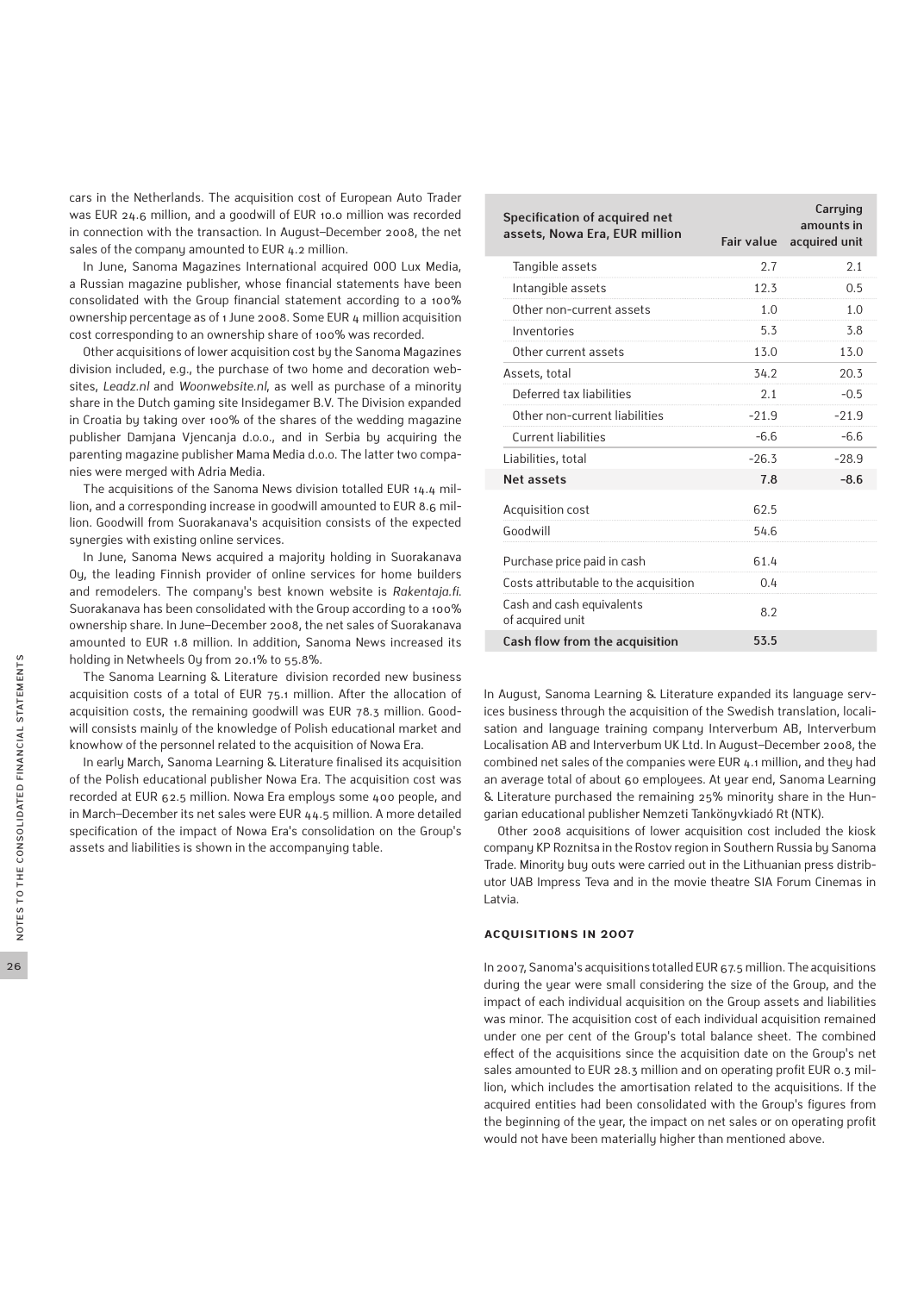In February, Sanoma Trade's press distribution business acquired 100% of Printcenter Oy, which specialises in point-of-sale marketing services and products. The net sales of Printcenter group totalled EUR 12.6 million in 2007, of which EUR 11.2 million was consolidated with Sanoma Trade after the acquisition. At the time of the acquisition, Printcenter group employed 213 people. The most significant assets and liabilities recorded at the acquisition were contract-based intangible assets, goodwill and deferred tax liabilities. Goodwill is based on the estimated synergies in the logistics and merchandising services of press distribution in Finland.

In March, AAC Global, part of the Sanoma Learning & Literature division, acquired 100% of Translation Services Noodi Oy. Noodi is a Finnish technical communications service company providing translations, localisation, documentation and corporate communications. After the acquisition, AAC Global transferred all translation and localisation-related businesses in Finland to the acquired company, which operates under the name of AAC Noodi Oy. The company's net sales in 2007 amounted to EUR 9.3 million, of which EUR 8.5 million was consolidated with Sanoma Learning & Literature after the acquisition. The most significant assets recorded at the acquisition were goodwill. Goodwill represents the capabilities of a well-trained workforce as well as considerable synergies within the sales and marketing operations of language services.

Ilse media, part of the Sanoma Magazines division, acquired 100% of Rosetta Holding B.V. in May. Rosetta manages *SchoolBANK.nl*, a popular meeting place for former schoolmates in the Netherlands. Apart from *SchoolBANK.nl*, Rosetta manages the websites *DienstMAKKERS.nl* and *WorkMATES.nl*. The company's net sales in 2007 totalled EUR 4.2 million, of which EUR 2.4 million was consolidated to Sanoma Magazines after the acquisition. The most significant assets and liabilities recorded on the acquisition were intangible assets, goodwill and deferred tax liabilities. Goodwill represents estimated synergies within the sales and marketing of ilse media's online operations.

In August, Sanoma Entertainment acquired 100% of SportUp Finland Oy. SportUp Finland Oy owns 49.9% of the shares of Suomen Urheilutelevisio Oy, of which Sanoma Entertainment already owned 17.55%. Suomen Urheilutelevisio practises commercial TV business under the names of Urheilukanava and Urheilu+kanava. The channels are national channels focusing on sports. The combined sales of the acquired companies totalled EUR 8.0 million in 2007, of which EUR 4.4 million was consolidated with Sanoma Entertainment in August−December. The most significant assets and liabilities recorded on the acquisition were customer-based intangible assets, trademarks, goodwill and deferred tax liabilities. Goodwill represents estimated synergies within the purchase of broadcasting rights, advertising sales, cross promotion and infrastructure of Sanoma Entertainment's TV operations.

The Ilta-Sanomat business unit, part of the Sanoma News division, increased its holding in Estonian Auto24 to 85% in December. *Auto24.ee* is the leading market place for used and new cars in Estonia. The company employs 14 people. Net sales of the company amounted to EUR 2.0 million in 2007, of which EUR 0.0 million was consolidated to Sanoma News after the acquisition. The most significant assets recorded on the acquisition were technology-based intangible assets, trademark and goodwill. Goodwill is related to expanding the operations to new markets as well as estimated synergies in marketing, call centre operations and other back office functions, among others.

Other acquisitions in 2007 comprised the purchase of the remaining minority of Láng Kiadó és Holding Zrt (acquired in 2006) and smaller acquisitions of Belegger.nl B.V. (the Netherlands), Jok Foe N.V. (Belgium), Websitemaster a.s. (the Czech Republic) and Älypää Oy (Finland), among others.

#### **Disposals**

In January 2008, Sanoma Magazines sold all the shares in the Dutch distributor R.C.V. Entertainment B.V. The Group recognised a gain of EUR 23.5 million on the sale. In December Sanoma Magazines International sold its 65 % holding in the Hungarian online auction site Sanoma Payback Komunikáción and recorded a gain of EUR 7.0 million on this transaction.

The most significant operations divested in 2007 were Dutch puzzle magazines and multi-purpose arena and properties in Hamburg. The combined effect of the disposals on the balance sheet is presented below.

| Specification of disposed assets<br>and liabilities, EUR million | 2008    | 2007       |
|------------------------------------------------------------------|---------|------------|
| Non-current assets                                               | 30.7    | 69.2       |
| Inventories                                                      | 0.1     | 0.8        |
| Other current assets                                             | 9.7     | 16.1       |
| Assets, total                                                    | 40.6    | 86.0       |
| Non-current liabilities                                          | $-0.1$  | $-4.9$     |
| Current liabilities                                              | $-24.1$ | $-6.8$     |
| Liabilities, total                                               | $-24.2$ | $-11.6$    |
| Minority interest and accumulated<br>translation differences     | 0.5     | $\Omega$ 1 |
| Net result from sales of operations                              | 30.3    | 22.0       |
| Sales price                                                      | 47.2    | 96.5       |
| Change in receivables from sales and advance                     |         |            |
| payments                                                         | 0.0     | $-0.4$     |
| Cash and cash equivalents of disposals                           | $-1.2$  | $-12.4$    |
| Cash flow from disposals                                         | 46.0    | 83.7       |

### 4. Other operating income

| Other operating income, EUR million    | 2008 |       |
|----------------------------------------|------|-------|
| Capital gains                          | 36.2 | 432   |
| Rental income from investment property | ០ ឥ  |       |
| Other rental income                    | 136  | 1 ን ዓ |
| <b>Other</b>                           | 46 հ | 38 5  |
| ا د <del>۱</del> ۰                     | 971  |       |

The most significant capital gains were related to the sale of non-core assets. In addition to those, capital gains included ordinary sales of fixed assets.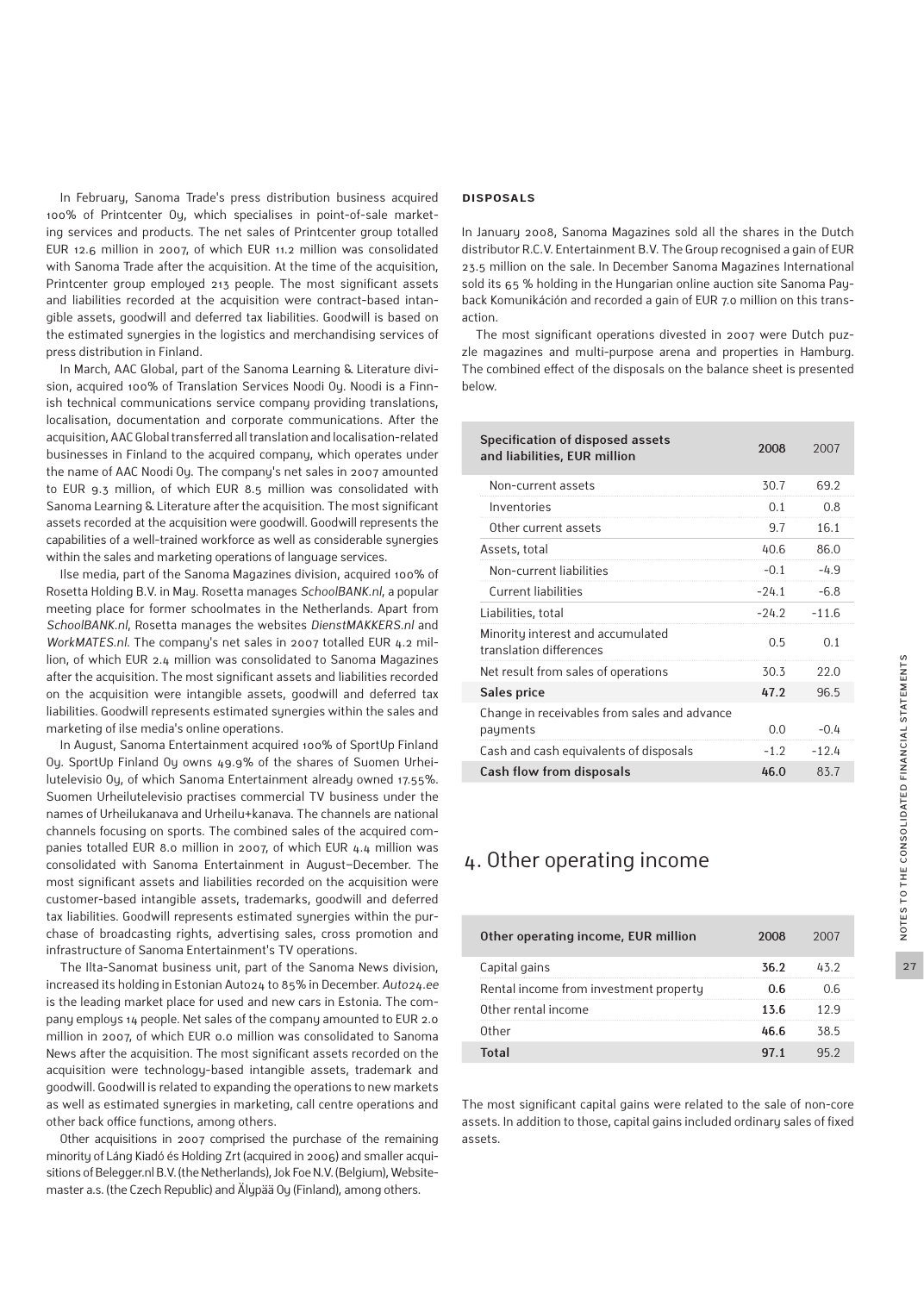### 5. Personnel expenses

| Personnel expenses, EUR million           | 2008  |      |
|-------------------------------------------|-------|------|
| Wages, salaries and fees                  | 570.6 | 5275 |
| Expense recognition of granted options    | 5 O   | 55   |
| Pension costs, defined contribution plans | 545   | 474  |
| Pension costs, defined benefit plans      | 7 L   | ካ ካ  |
| Other social expenses                     | 65 3  | 60 R |
| Total                                     | 702 R | 6465 |
|                                           |       |      |

Wages, salaries and other compensations for key management are presented in Note 31. Share-based payments are described in Note 20.

#### **Employee benefits**

The Sanoma Group has various schemes for personnel's pension cover. Pension schemes are arranged in accordance with local requirements and legislation. In Finland the statutory pension cover is handled both through Finnish TEL system and pension funds. In addition, some voluntary pension cover has been arranged through pension funds or insurance companies. Pension schemes are described in more detail in accounting policies (Note 1).

Defined benefit plans exist both in and outside Finland. The actuarial calculations for the Group's defined benefit pension plans have been prepared by external actuaries. In addition to pension plans, the Sanoma Group has no other defined benefit plans.

The reconciliation of net pension obligations and break-down of pension costs are presented in the following tables. In addition, the most significant actuarial assumptions are presented.

#### **Reconciliation of defined benefit plans**

| Net defined benefit pension obligations in<br>the balance sheet, EUR million | 2008     | 2007     |
|------------------------------------------------------------------------------|----------|----------|
| Present value of funded obligations                                          | 397.7    | 373.0    |
| Fair value of plan assets                                                    | $-558.0$ | $-385.5$ |
| Deficit(+)/surplus(-) in the plan                                            | 39.7     | $-12.5$  |
| Unrecognised actuarial gains(+) and losses(-)                                | -24.8    | 415      |
| Unrecognised past service cost                                               | -94      | $-24$    |
| Total                                                                        | 12 6     | 266      |

| Pension obligations and pension assets<br>in the balance sheet, EUR million | 2008 | 2007 |
|-----------------------------------------------------------------------------|------|------|
| Pension obligations                                                         | 37.9 | 45.2 |
| Pension assets                                                              | 253  | 18.6 |
| Net obligation total                                                        | 12 6 | 266  |

| Pension costs recognised in the income<br>statement, EUR million | 2008          |      |
|------------------------------------------------------------------|---------------|------|
| Current service costs                                            | 11.6          | 1()6 |
| Interest cost                                                    | 20.0          | 177  |
| Expected return on plan assets                                   | $-237 - -217$ |      |
| Actuarial gains(-) and $losses(+)$                               | -16           | -36  |
| Past service cost                                                | 1 9.          | ላ 4  |
| Effect of curtailments and settlements                           | nя            | n a  |
| ัก†อ                                                             |               |      |

The Sanoma Group's estimated contributions to the defined benefit plans for 2009 are about EUR 21 million. With regard to Sanoma's Dutch pension fund, the coverage of any deficit as required by local legislation can have impacts on the level of contributions for 2009, and therefore it can differ from earlier estimates. The exact contribution amount is expected to be available in the first half of 2009.

| Actual return on plan assets, EUR million | 2008  | 2007   |
|-------------------------------------------|-------|--------|
| Expected return on plan assets            | 23.7  | 21.7   |
| Actuarial gains/losses on plan assets     | -62 8 | $-245$ |
| Total                                     | -39.1 | -28    |

| Movements in obligations, EUR million    | 2008    | 2007    |
|------------------------------------------|---------|---------|
| Obligation at 1 Jan                      | 373.0   | 351.1   |
| Current year service cost                | 11.6    | 10.6    |
| Interest cost                            | 20.0    | 17.7    |
| Actuarial gains and losses on obligation | 6.2     | $-29$   |
| Contributions by plan participants       | 2.4     | 3.5     |
| Past service cost                        | 1 9     | 3.4     |
| Effect of curtailments and settlements   | -47     | $-0.4$  |
| Benefits paid from funds                 | $-12.7$ | $-10.0$ |
| <b>Obligations at 31 Dec</b>             | 397.7   | 373.0   |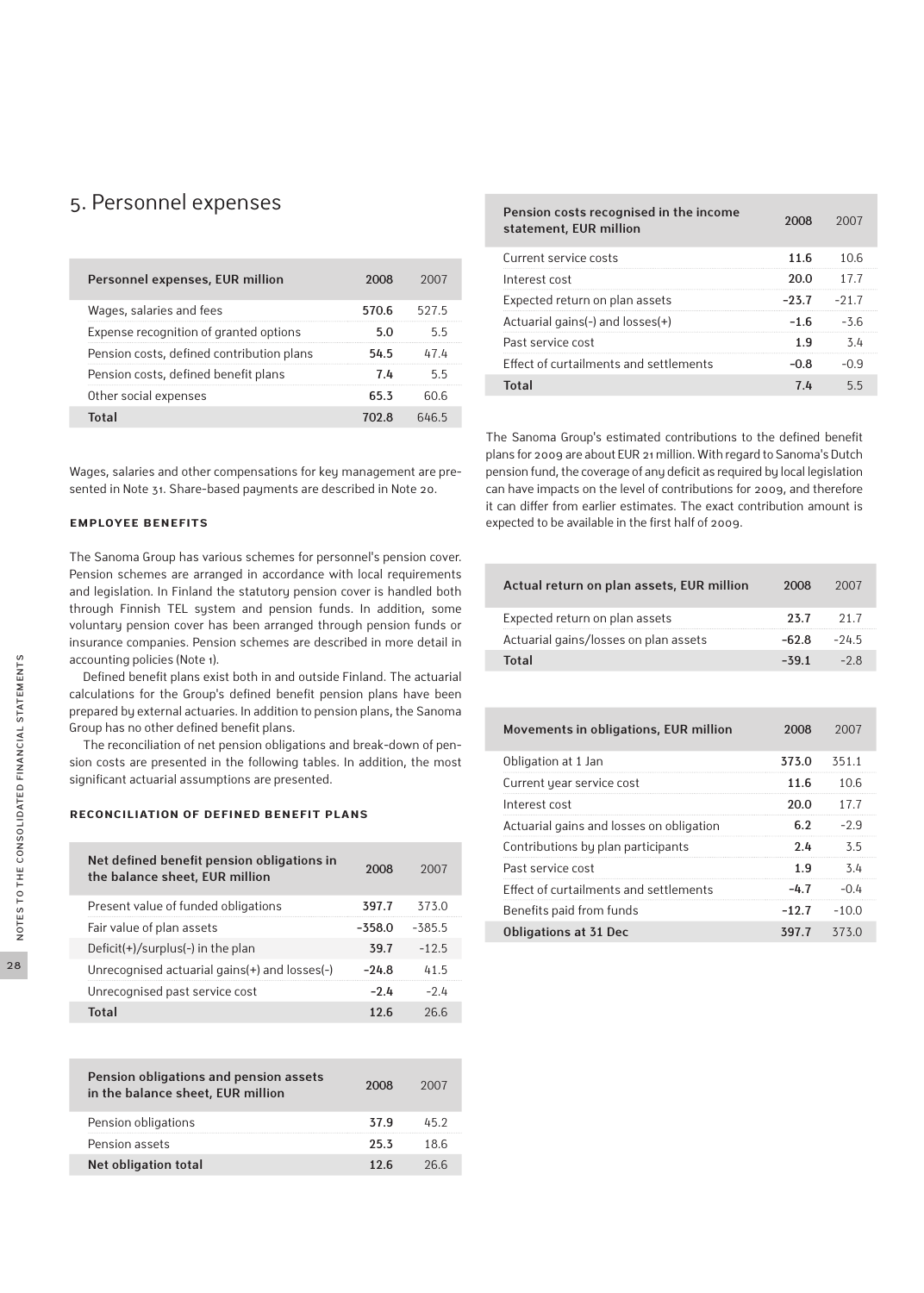| Movements in plan assets,<br><b>FUR million</b> | 2008    | 2007    |
|-------------------------------------------------|---------|---------|
| Fair value of plan assets at 1 Jan              | 385.5   | 375.8   |
| Expected return on plan assets                  | 23.7    | 21.7    |
| Actuarial gains/losses on plan assets           | $-62.8$ | $-24.5$ |
| Contributions to funds by the employer          | 18.4    | 17.5    |
| Contributions by plan participants              | 5.9     | 5.0     |
| Benefits paid from funds                        | $-12.7$ | $-10.0$ |
| Settlements                                     | $-0.1$  | 0 Q     |
| Fair value of plan assets at 31 Dec             | 358.0   | 385.5   |

| Plan assets by major categories, % | 2008 | 2007 |
|------------------------------------|------|------|
| Equity instruments                 | 23.1 | 26.9 |
| Bonds and debentures               | 58.6 | 581  |
| Money market instruments           | 14   | 71   |
| Properties                         | 2.2  | 27   |
| Other items                        | 14.4 | 51   |
| Cash                               | በ ኝ  |      |
| Total                              |      |      |

Fair value of plan assets included investments in Sanoma shares totalling EUR 9.0 million (2007: EUR 19.2 million). None of the properties included on the plan assets are occupied by the Group.

| The amounts for the current<br>and previous annual periods,<br><b>EUR</b> million | 2008     | 2007    | 2006             | 2005     |
|-----------------------------------------------------------------------------------|----------|---------|------------------|----------|
| Present value of unfunded<br>pension obligations                                  |          |         |                  | 0.9      |
| Present value of funded<br>obligations                                            | 397.7    | 373.0   | 351.1            | 341.5    |
| Fair value of plan assets                                                         | $-558.0$ |         | $-385.5 - 375.8$ | $-343.5$ |
| Deficit(+)/surplus(-)<br>in the plan                                              | 39.7     | $-12.5$ | $-24.6$          | $-1.1$   |
| Experience adjustments<br>to obligations                                          | $-4.2$   | 3.6     | 18.7             | 30.9     |
| Experience adjustments<br>to plan assets                                          | -64.8    | $-24.6$ | $-0.8$           | 15.6     |

| Principal actuarial assumptions<br>at 31 Dec            | 2008                    | 2007              |
|---------------------------------------------------------|-------------------------|-------------------|
| Discount rate, %                                        | $5.3 - 5.3$ $5.0 - 5.3$ |                   |
| Expected return on plan assets, %                       | $4.0 - 6.5$ $4.0 - 6.5$ |                   |
| Expected future salary increase, %                      | $2.0 - 9.030 - 9.0$     |                   |
| Expected future pension increases, %                    | $1.3 - 3.0$ $0.0 - 2.1$ |                   |
| Turnover of personnel, %                                | $3 - 20$                | $0 - 20$          |
| Expected remaining working years<br>of personnel, years |                         | $3 - 22$ $4 - 23$ |

The expected return on plan assets is set at the long-term rate estimated to be earned based on the long-term investment strategy of each pension fund and the various classes of the invested funds. For each asset class, a long-term asset return assumption is developed taking into account the long-term level of risk of the asset and historical returns of the asset class. A weighted average expected long-term rate is developed based on long-term returns for each asset class and the target asset allocation of the plan.

### 6. Other operating expenses

| Other operating expenses, EUR million  | 2008  | 2007  |
|----------------------------------------|-------|-------|
| Losses on sales                        | 1.9   | 1 Q   |
| Operating costs of investment property | በ ን   |       |
| Rents                                  | 80 L  | 71 9  |
| Advertising and marketing              | 201.4 | ንበ7 4 |
| Office and ICT expenses                | 857   | 812   |
| Other                                  | 2191  | 210.0 |
| Total                                  | 588 R | 5727  |

Research and development expenditure recorded as expenses amounted to EUR 4.1 million (2007: EUR 2.0 million).

| Audit fees, EUR million     | 2008 |  |
|-----------------------------|------|--|
| Statutory audit             | 1 Lı |  |
| Certificates and statements | በ ን  |  |
| Tax counselling             |      |  |
| Other services              | 11   |  |
|                             |      |  |

In 2008, KPMG Oy Ab, a firm of Authorised Public Accountants, acted as Sanoma's auditor. Other services was paid to auditors for, e.g. circulation audits in countries with no official national circulation audit in place and for consulting services related to matters such as corporate transactions.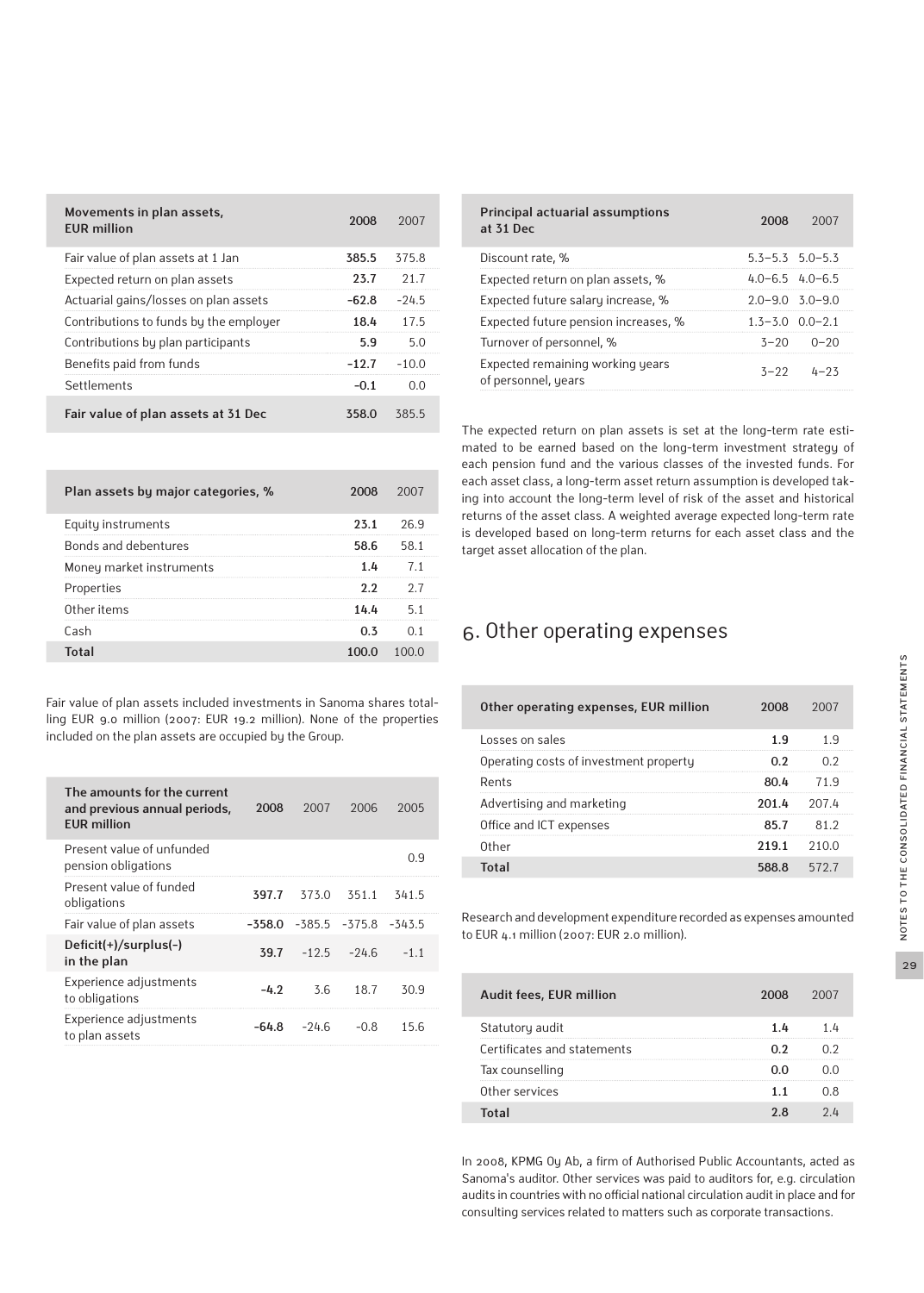| <b>Financial items, EUR million</b>                               | 2008    | 2007    |
|-------------------------------------------------------------------|---------|---------|
| Dividend income from available-for-sale<br>financial assets       | 1.8     | 1.4     |
| Interest income from loans and receivables                        | 7.8     | 5.5     |
| Exchange rate gains                                               | 6.0     | 2.0     |
| Other financial income                                            | 3.3     | 0.3     |
| <b>Financial income total</b>                                     | 18.9    | 9.2     |
| Interest expenses from financial liabilities<br>amortised at cost | 56.3    | 41.4    |
| Exchange rate losses                                              | 12.0    | 2.5     |
| Other financial losses                                            | 1.6     | 1.0     |
| <b>Financial expenses total</b>                                   | 69.9    | 44.9    |
| Total                                                             | $-51.0$ | $-35.7$ |

| <b>Exchange rate gains and losses</b><br>included in operating profit, EUR million | 2008 |  |
|------------------------------------------------------------------------------------|------|--|
| Net sales                                                                          |      |  |
| Other operating income                                                             |      |  |
| Expenses                                                                           |      |  |
| Total                                                                              |      |  |

### 7. Financial items 8. Income taxes and deferred taxes

| Income taxes, EUR million                        |      | 2001 |
|--------------------------------------------------|------|------|
| Income taxes on operational income               | 68 N |      |
| Income taxes from previous periods               |      |      |
| Change in deferred tax due to change in tax rate | -77  |      |
| Other change in deferred tax                     |      |      |
| Tax expense in the income statement              |      |      |

| Income tax reconciliation against local tax<br>rates, EUR million                     | 2008    | 2007   |
|---------------------------------------------------------------------------------------|---------|--------|
| Tax calculated at (Finnish) statutory rate                                            | 49.5    | 83.3   |
| Effect of different tax rates in the operating<br>countries                           | $-0.9$  | $-0.6$ |
| Tax based on tax rate in each operating country                                       | 48.5    | 82.7   |
| Non-taxable income                                                                    | $-17.4$ | $-9.8$ |
| Non-deductible depreciation<br>and impairment losses                                  | 16.2    | 0.8    |
| Other non-deductible expenses                                                         | 21.6    | 5.0    |
| Deductible depreciation                                                               | $-1.1$  | $-0.6$ |
| Loss for the period for which a deferred<br>tax receivable has not been recorded      | 3.7     | 1.0    |
| Adjustment to deferred tax receivables<br>from previously non-recorded taxable losses | $-0.8$  | $-2.9$ |
| Tax relating to previous accounting periods                                           | 1.2     | $-2.0$ |
| Change in deferred tax due to<br>change in tax rate                                   | $-2.7$  | 0.1    |
| Other items                                                                           | 0.0     | 0.2    |
| Income taxes in the income statement                                                  | 69.4    | 74.4   |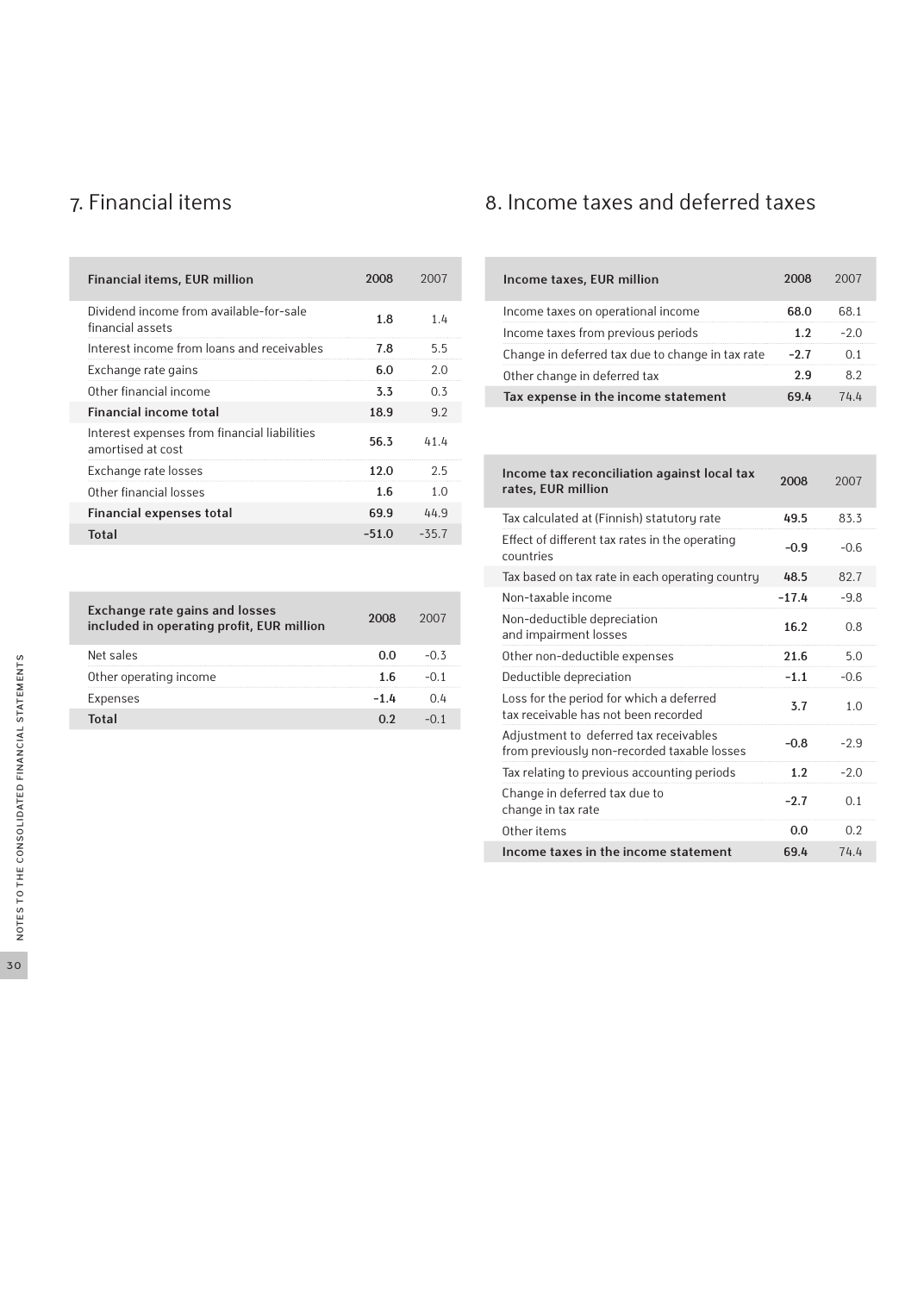| Deferred tax receivables<br>and liabilities 2008, EUR million | At<br>1 Jan | Recorded<br>in the income<br>statement | <b>Operations</b><br>acquired/<br>sold | Change<br>in tax rate | <b>Translation</b><br>and other<br>items | At<br>31 Dec |
|---------------------------------------------------------------|-------------|----------------------------------------|----------------------------------------|-----------------------|------------------------------------------|--------------|
| Deferred tax receivables                                      |             |                                        |                                        |                       |                                          |              |
| Internal margin in inventories                                | 1.7         | $-0.3$                                 |                                        |                       |                                          | 1.5          |
| Provisions                                                    | 2.0         | 0.1                                    | 0.4                                    |                       | $-0.6$                                   | 1.9          |
| Tax losses carried forward                                    | 12.0        | $-6.1$                                 | 0.7                                    |                       | 0.5                                      | 7.1          |
| Impairment losses on<br>tangible non-current assets           | 1.7         | $-0.1$                                 |                                        |                       |                                          | 1.6          |
| Pension obligations, defined benefit plans                    | 12.4        | $-1.7$                                 |                                        |                       |                                          | 10.7         |
| Other items                                                   | 12.7        | 2.0                                    | 0.1                                    | $-0.3$                | $-0.4$                                   | 14.0         |
| <b>Total</b>                                                  | 42.4        | $-6.1$                                 | 1.1                                    | $-0.3$                | $-0.5$                                   | 36.6         |
| Deferred tax liabilities                                      |             |                                        |                                        |                       |                                          |              |
| Fair value adjustments in acquisitions                        | 46.1        | $-6.5$                                 | 10.9                                   | $-3.0$                | $-1.9$                                   | 45.5         |
| Depreciation difference<br>and other untaxed reserves         | 33.6        | $-0.2$                                 | 0.0                                    |                       | $-0.3$                                   | 33.1         |
| Pension assets, defined benefit plans                         | 4.9         | 1.8                                    |                                        |                       |                                          | 6.6          |
| Other items                                                   | 19.4        | 1.7                                    | 0.0                                    | 0.1                   | $-0.2$                                   | 21.0         |
| <b>Total</b>                                                  | 103.9       | $-3.2$                                 | 10.9                                   | $-3.0$                | $-2.5$                                   | 106.2        |

| Deferred tax receivables<br>and liabilities 2007, EUR million | At<br>1 Jan | Recorded<br>in the income<br>statement | <b>Operations</b><br>acquired/<br>sold | Change<br>in tax rate | <b>Translation</b><br>and other<br>items | At<br>31 Dec |
|---------------------------------------------------------------|-------------|----------------------------------------|----------------------------------------|-----------------------|------------------------------------------|--------------|
| Deferred tax receivables                                      |             |                                        |                                        |                       |                                          |              |
| Internal margin in inventories                                | 1.7         | 0.0                                    |                                        |                       |                                          | 1.7          |
| Provisions                                                    | 1.6         | 0.4                                    |                                        |                       |                                          | 2.0          |
| Tax losses carried forward                                    | 19.9        | $-7.9$                                 |                                        |                       |                                          | 12.0         |
| Impairment losses<br>on tangible non-current assets           | 1.9         | $-0.2$                                 |                                        |                       |                                          | 1.7          |
| Pension obligations, defined benefit plans                    | 14.9        | $-2.5$                                 |                                        |                       | 0.0                                      | 12.4         |
| Other items                                                   | 5.2         | 7.4                                    | 0.0                                    |                       | 0.1                                      | 12.7         |
| <b>Total</b>                                                  | 45.2        | $-2.8$                                 | 0.0                                    |                       | 0.1                                      | 42.4         |
| Deferred tax liabilities                                      |             |                                        |                                        |                       |                                          |              |
| Fair value adjustments in acquisitions                        | 47.1        | $-3.2$                                 | 3.4                                    | 0.1                   | $-1.2$                                   | 46.1         |
| Depreciation difference<br>and other untaxed reserves         | 32.9        | 0.5                                    |                                        |                       | 0.1                                      | 33.6         |
| Equity component<br>of convertible capital note               | 0.0         | 0.0                                    |                                        |                       |                                          |              |
| Pension assets, defined benefit plans                         | 4.7         | 0.2                                    |                                        |                       | 0.0                                      | 4.9          |
| Other items                                                   | 11.5        | 7.9                                    |                                        |                       | 0.0                                      | 19.4         |
| <b>Total</b>                                                  | 96.2        | 5.4                                    | 3.4                                    | 0.1                   | $-1.0$                                   | 103.9        |

Due to unlikely use of tax benefits in the coming years, deferred tax receivables of EUR 3.9 million (2007: EUR 9.9 million) have not been recorded in the consolidated balance sheet based on management's judgement. These unrecognised receivables related mainly to tax losses carried forward of subsidiaries.

Г

Г

Deferred tax liability of EUR 4.2 million (2007: EUR 2.6 million) on undistributed retained earnings of subsidiaries has not been recognised in consolidated figures as such distribution is not probable within foreseeable future. These unrecognised deferred tax liabilities were related to earnings, for which tax payment would be realised when distributing dividends.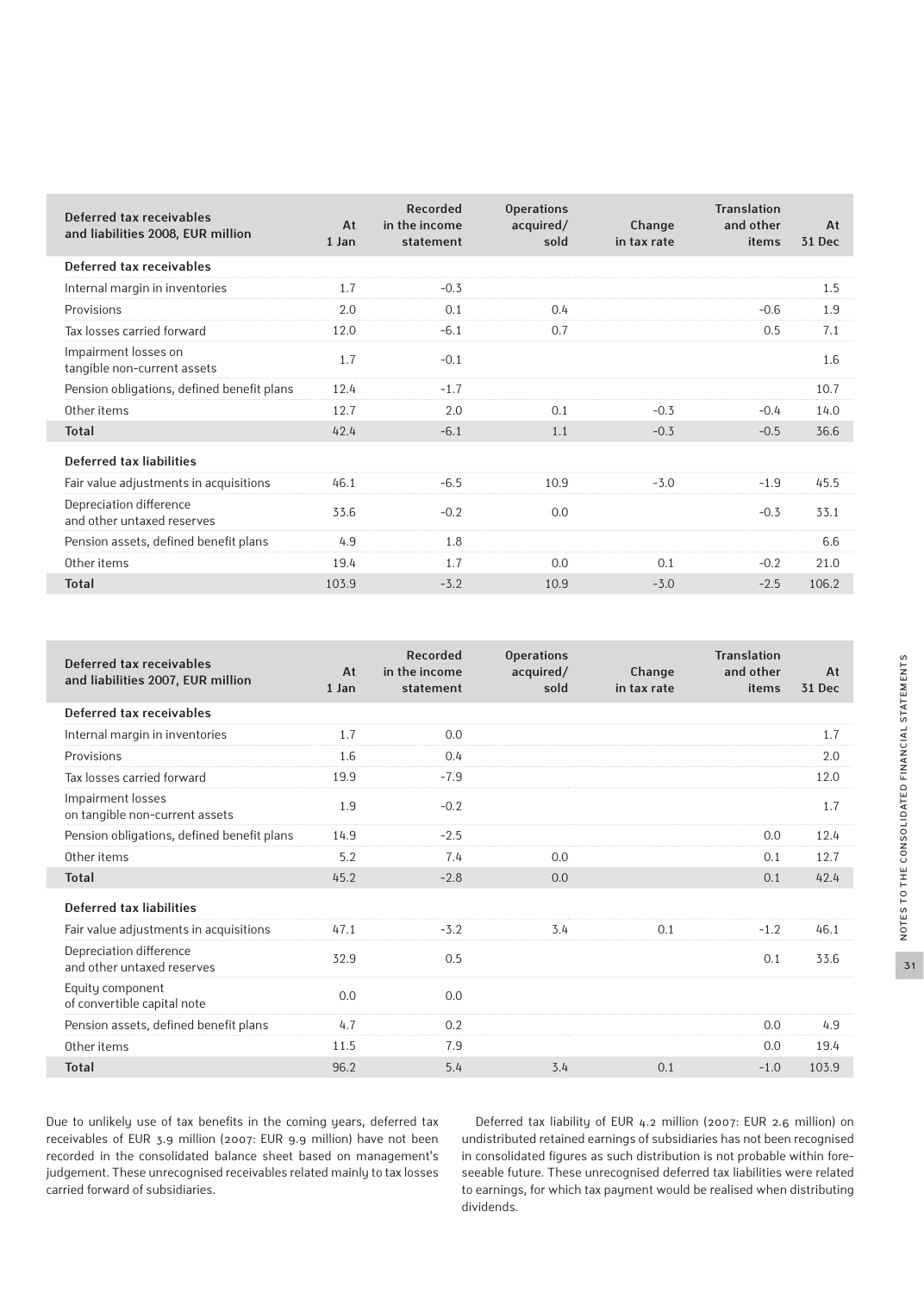### 9. Earnings per share

| Earnings per share                                                              | 2008            |            |
|---------------------------------------------------------------------------------|-----------------|------------|
| Result attributable to the equity holders<br>of the Parent Company, EUR million | 115.7           | 242 S      |
| Weighted average number of shares,<br>thousands                                 | 160 901 164 827 |            |
| Earnings per share, EUR                                                         | በ 72            | $1 \; \mu$ |

Diluted earnings per share is calculated by adjusting the weighted average number of shares so that option schemes are taken into account. Options have a diluting effect when the exercise price is lower than the market value of the share. The diluting effect is the number of gratuitous shares, because the received funds from the exercised options do not cover the issue of new shares at their fair values. The fair value of the share is determined as the average market price of the shares during the period.

| Diluted earnings per share                                          |                 |        |
|---------------------------------------------------------------------|-----------------|--------|
| Profit used to determine diluted<br>earnings per share, EUR million | 1157            | 2428   |
| Weighted average number of shares,<br>thousands                     | 160 901 164 827 |        |
| Effect of options, thousands                                        |                 | 1 በ36  |
| Diluted average number of shares, thousands 160 909                 |                 | 165863 |
| Diluted earnings per share, EUR                                     |                 |        |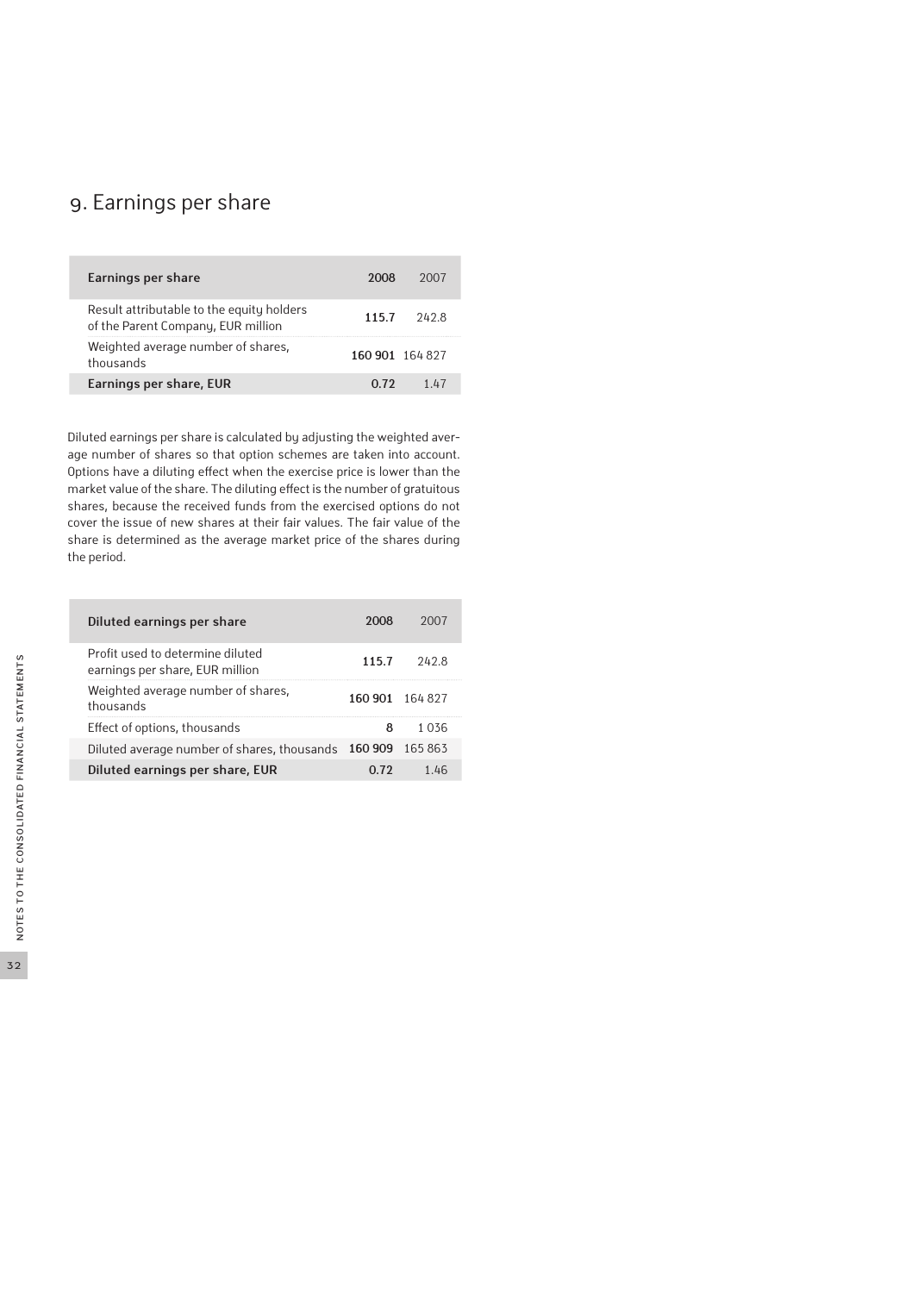### 10. Property, plant and equipment

| Property, plant and equipment 2008,<br><b>EUR</b> million   | Land<br>and water | <b>Buildings and</b><br>structures | Machinery and<br>equipment | <b>Other</b><br>tangible<br>assets | Advance<br>payments | <b>Total</b> |
|-------------------------------------------------------------|-------------------|------------------------------------|----------------------------|------------------------------------|---------------------|--------------|
| Acquisition cost at 1 Jan                                   | 39.9              | 363.0                              | 552.2                      | 99.2                               | 5.8                 | 1 0 6 0 .0   |
| Increases                                                   | 0.4               | 13.3                               | 49.3                       | 15.8                               | 2.4                 | 81.3         |
| Acquisition of operations                                   | 0.5               | 4.4                                | 4.4                        | 3.1                                | 0.1                 | 12.4         |
| Decreases                                                   |                   | $-2.1$                             | $-20.3$                    | $-1.8$                             | $-0.3$              | $-24.5$      |
| Disposal of operations                                      |                   | $-0.1$                             | $-1.6$                     |                                    |                     | $-1.7$       |
| Reclassifications                                           |                   | 0.4                                | 4.6                        | 1.6                                | $-6.5$              | 0.0          |
| Exchange rate differences                                   | $-0.1$            | $-0.7$                             | $-2.7$                     | $-1.3$                             | 0.0                 | $-4.8$       |
| Acquisition cost at 31 Dec                                  | 40.6              | 378.2                              | 586.0                      | 116.7                              | 1.4                 | 1 1 2 2.8    |
| Accumulated depreciation and<br>impairment losses at 1 Jan  |                   | $-112.8$                           | $-392.4$                   | $-56.1$                            |                     | $-561.3$     |
| Decreases, disposals and acquisitions                       |                   | $-0.6$                             | 15.7                       | $-1.2$                             |                     | 13.9         |
| Depreciation for the period                                 |                   | $-12.6$                            | $-43.6$                    | $-10.2$                            |                     | $-66.4$      |
| Impairment losses for the period                            |                   |                                    | $-0.7$                     |                                    |                     | $-0.7$       |
| Reclassifications                                           |                   | 0.3                                | 0.0                        | $-0.7$                             |                     | $-0.4$       |
| Exchange rate differences                                   |                   | 0.1                                | 1.7                        | 0.7                                |                     | 2.5          |
| Accumulated depreciation<br>and impairment losses at 31 Dec |                   | $-125.7$                           | $-419.2$                   | $-67.4$                            |                     | $-612.4$     |
| Carrying amount at 31 Dec 2008                              | 40.6              | 252.5                              | 166.7                      | 49.2                               | 1.4                 | 510.4        |

| Property, plant and equipment 2007,<br><b>EUR</b> million   | Land      |            | Buildings and Machinery and | <b>Other</b><br>tangible | Advance  |              |
|-------------------------------------------------------------|-----------|------------|-----------------------------|--------------------------|----------|--------------|
|                                                             | and water | structures | equipment                   | assets                   | payments | <b>Total</b> |
| Acquisition cost at 1 Jan                                   | 40.2      | 432.8      | 564.3                       | 83.8                     | 2.3      | 1 1 2 3 . 4  |
| Increases                                                   | 0.2       | 9.1        | 31.2                        | 13.1                     | 9.9      | 63.4         |
| Acquisition of operations                                   |           | 0.5        | 1.6                         | 0.1                      | 0.0      | 2.2          |
| Decreases                                                   | 0.0       | $-2.9$     | $-34.5$                     | $-2.2$                   | 0.0      | $-39.6$      |
| Disposal of operations                                      | $-0.1$    | $-74.4$    | $-16.3$                     | $-0.2$                   | 0.0      | $-91.0$      |
| Reclassifications                                           | $-0.3$    | $-2.2$     | 6.2                         | 4.6                      | $-6.4$   | 1.8          |
| Exchange rate differences                                   | 0.0       | 0.1        | $-0.2$                      | $-0.1$                   | 0.0      | $-0.2$       |
| Acquisition cost at 31 Dec                                  | 39.9      | 363.0      | 552.2                       | 99.2                     | 5.8      | 1 060.0      |
| Accumulated depreciation<br>and impairment losses at 1 Jan  |           | $-114.2$   | $-389.9$                    | $-46.9$                  |          | $-551.0$     |
| Decreases, disposals and acquisitions                       |           | 16.3       | 40.0                        | 2.1                      |          | 58.4         |
| Depreciation for the period                                 |           | $-14.6$    | $-42.8$                     | $-8.2$                   |          | $-65.7$      |
| Impairment losses for the period                            |           | $-0.2$     | $-0.1$                      | 0.0                      |          | $-0.3$       |
| Reclassifications                                           |           | $-0.2$     | 0.2                         | $-3.0$                   |          | $-2.9$       |
| Exchange rate differences                                   |           | 0.0        | 0.2                         | 0.0                      |          | 0.2          |
| Accumulated depreciation<br>and impairment losses at 31 Dec |           | $-112.8$   | $-392.4$                    | $-56.0$                  |          | $-561.3$     |
| Carrying amount at 31 Dec 2007                              | 39.9      | 250.1      | 159.8                       | 43.1                     | 5.8      | 498.7        |

33

At the end of the financial period the commitments for acquisitions of tangible assets were EUR 0.0 million (2007: EUR 3.1 million).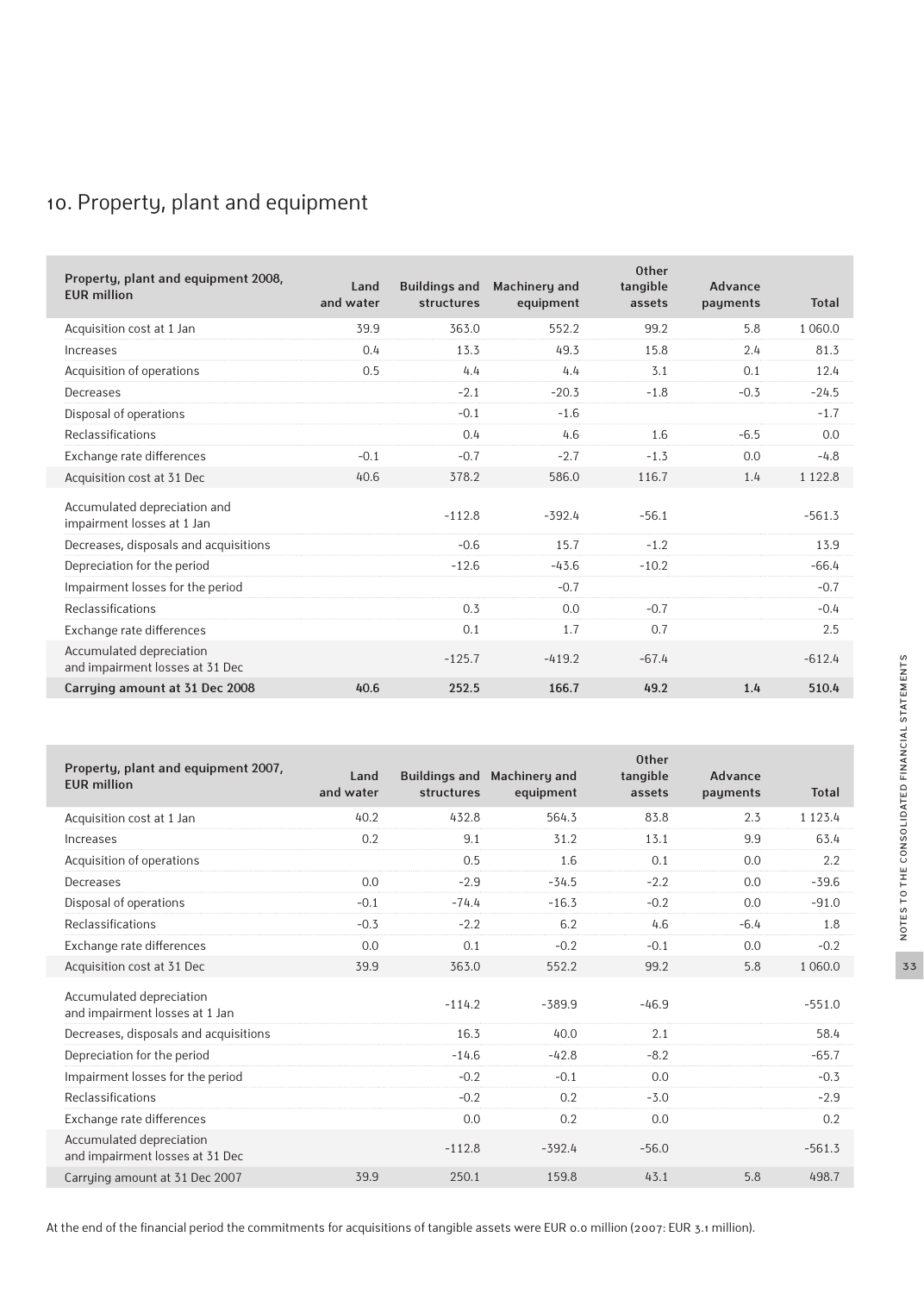| Carrying amount of assets leased by finance lease agreements, EUR million | 2008   | 2007 |
|---------------------------------------------------------------------------|--------|------|
| Buildings and structures                                                  | 36.5   | 30.S |
| Machinery and equipment                                                   |        |      |
|                                                                           | ־ אַ ז |      |

### 11. Investment property

| Investment property 2008, EUR million                       | Land and water | <b>Buildings and structures</b> | <b>Total</b> |
|-------------------------------------------------------------|----------------|---------------------------------|--------------|
| Acquisition cost at 1 Jan                                   | 6.6            | 8.9                             | 15.6         |
| Acquisition of operations                                   | 0.6            | 0.6                             | 1.2          |
| Decreases                                                   | $-0.5$         | $-0.2$                          | $-0.7$       |
| Exchange differences                                        | $-0.1$         | $-0.1$                          | $-0.2$       |
| Acquisition cost at 31 Dec                                  | 6.6            | 9.3                             | 15.8         |
| Accumulated depreciation and impairment<br>losses at 1 Jan  |                | $-6.0$                          | $-6.0$       |
| Decreases                                                   |                | 0.4                             | 0.4          |
| Accumulated depreciation and impairment<br>losses at 31 Dec |                | $-5.6$                          | $-5.6$       |
| Carrying amount at 31 Dec 2008                              | 6.6            | 3.6                             | 10.2         |
| Fair values at 31 Dec 2008                                  | 14.4           | 5.3                             | 19.7         |

| Investment property 2007, EUR million                       | Land and water | <b>Buildings and structures</b> | <b>Total</b> |
|-------------------------------------------------------------|----------------|---------------------------------|--------------|
| Acquisition cost at 1 Jan                                   | 6.8            | 9.3                             | 16.0         |
| Decreases                                                   | $-0.5$         | $-0.3$                          | $-0.8$       |
| Disposal of operations                                      |                |                                 |              |
| Reclassifications *                                         | 0.3            |                                 | 0.3          |
| Acquisition cost at 31 Dec                                  | 6.6            | 8.9                             | 15.6         |
| Accumulated depreciation and impairment<br>losses at 1 Jan  |                | $-6.0$                          | $-6.0$       |
| Decreases                                                   |                |                                 |              |
| Accumulated depreciation and impairment<br>losses at 31 Dec |                | $-6.0$                          | $-6.0$       |
| Carrying amount at 31 Dec 2007                              | 6.6            | 2.9                             | 9.5          |
| Fair values at 31 Dec 2007                                  | 15.1           | 4.9                             | 20.0         |

\* Reclassifications between investment property and owner-occupied property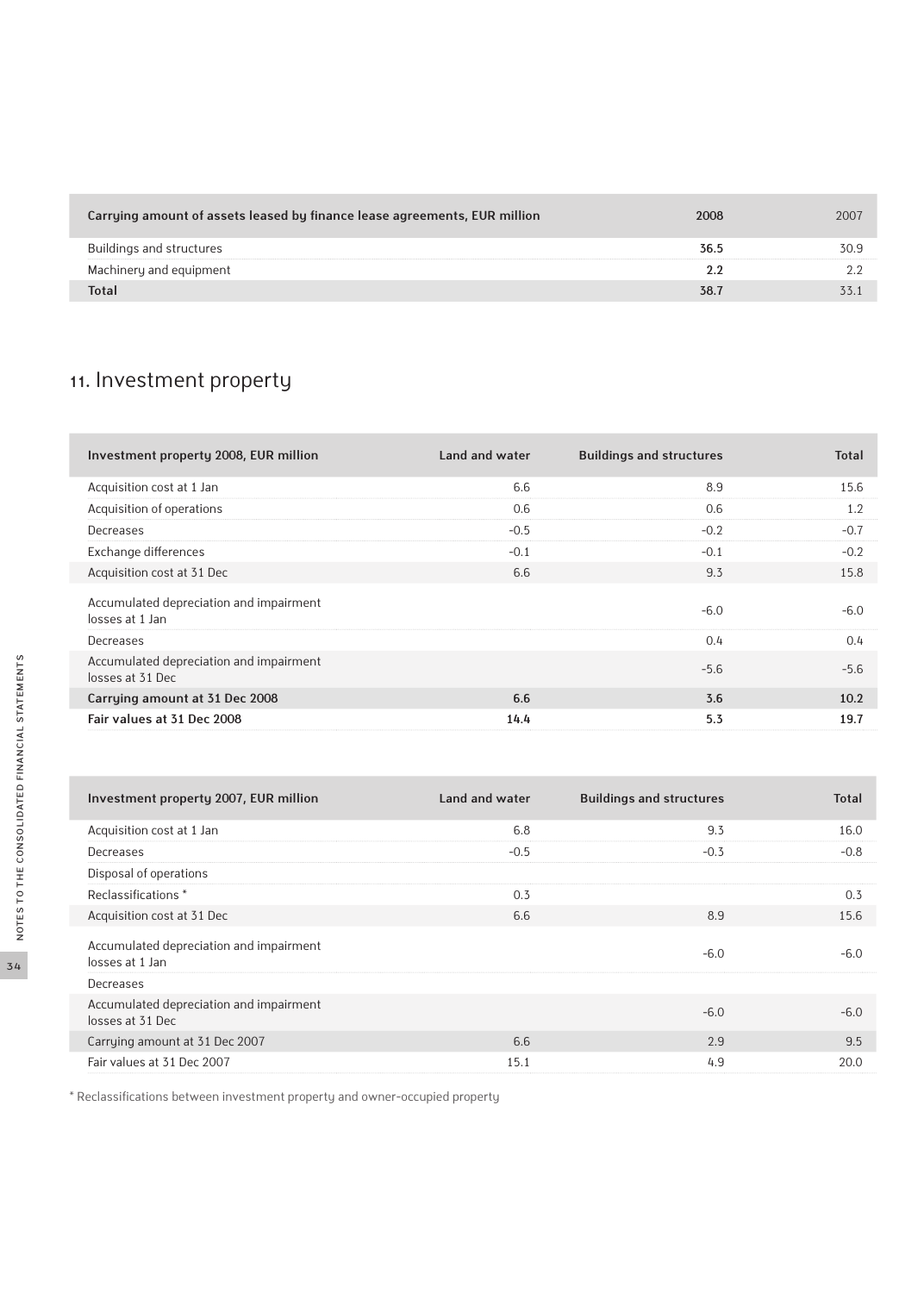The fair values of investment property have been determined by using either the productive value method or using the information on equal real estate business transactions in the market. No outside valuator has been used when determining the fair values. Estimates are equivalent to the real estate market values.

The investment properties include a land area of some 45 hectares in the City of Vantaa, Village of Keimola (Finland). This land area is located in the old motor stadium, most of which has been allocated for residential use in the disposition plan prepared by the City of Vantaa in the 2000's. Sanoma Corporation acquired the land area in the 1980's as a potential site for production facilities.

Sanoma Corporation and the City of Vantaa have jointly drawn up plans designed to facilitate the construction of a residential area in the Keimola Motor Stadium area.

The necessary plans and surveys as well as studies needed for the town plan have been finalised in 2007. The city plan draft prepared by the City of Vantaa was completed in the autumn of 2008, and the Vantaa City Council approved the plan on 19 January 2009. Sanoma Corporation shall convey to the City of Vantaa residential zoned land in the said area in compensation for civil engineering costs. The size of the land area to be conveyed equals 50% of the residential building rights permitted to the land area held by the Company.

The Company estimates that the approval of the city plan will significantly increase the fair market value of the land area in the future.

| Operating expenses of investment<br>property, EUR million | 2008 | 2007 |
|-----------------------------------------------------------|------|------|
| Investment property, rental income                        | O 1  |      |
| Investment property, no rental income                     | O 1  | ሰ ን  |
| Total                                                     | ሰ ን  |      |

### 12. Intangible assets

| Intangible assets 2008, EUR million                         | Goodwill    | <b>Immaterial</b><br>rights | Other intangible<br>assets | Advance<br>payments | <b>Total</b> |
|-------------------------------------------------------------|-------------|-----------------------------|----------------------------|---------------------|--------------|
| Acquisition cost at 1 Jan                                   | 1436.3      | 773.3                       | 82.4                       | 17.0                | 2 309.0      |
| Increases                                                   |             | 54.6                        | 14.3                       | 4.6                 | 73.5         |
| Acquisition of operations                                   | 143.4       | 74.6                        | 5.4                        |                     | 223.3        |
| Decreases                                                   | $-1.4$      | $-2.5$                      | $-0.7$                     | $-1.5$              | $-6.1$       |
| Disposal of operations                                      | $-1.0$      | $-147.3$                    |                            |                     | $-148.3$     |
| Reclassifications                                           |             | $-3.8$                      | 1.7                        | 1.9                 | $-0.4$       |
| Exchange rate differences                                   | $-20.7$     | $-18.7$                     | $-0.6$                     |                     | $-39.9$      |
| Acquisition cost at 31 Dec                                  | 1 5 5 6 . 5 | 730.3                       | 102.2                      | 22.0                | 2411.0       |
| Accumulated depreciation<br>and impairment losses at 1 Jan  | $-3.4$      | $-439.1$                    | $-54.0$                    | 0.0                 | $-496.5$     |
| Decreases, disposals and acquisitions                       |             | 118.4                       | $-2.6$                     |                     | 115.8        |
| Depreciation for the period                                 |             | $-70.5$                     | $-10.2$                    |                     | $-80.7$      |
| Impairment losses for the period                            | $-61.8$     | $-22.0$                     | $-0.3$                     |                     | $-84.1$      |
| Reclassifications                                           |             | 0.4                         | 0.1                        |                     | 0.5          |
| Exchange rate differences                                   | 0.4         | 4.4                         | 0.5                        |                     | 5.3          |
| Accumulated depreciation<br>and impairment losses at 31 Dec | $-64.9$     | $-408.4$                    | $-66.4$                    | 0.0                 | $-539.8$     |
| Carrying amount at 31 Dec 2008                              | 1491.6      | 321.9                       | 35.8                       | 22.0                | 1871.3       |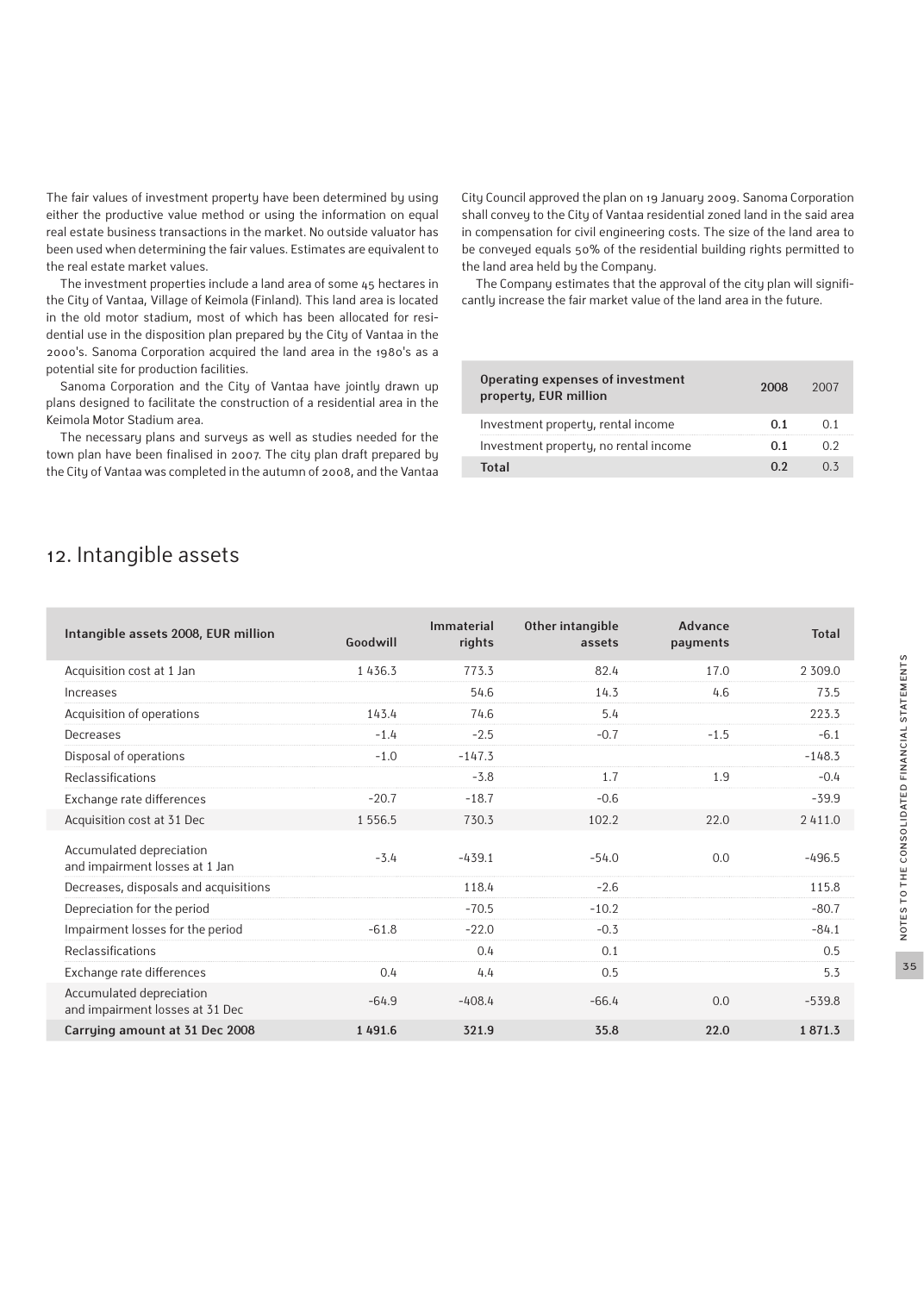| Intangible assets 2007, EUR million                         | Goodwill  | Immaterial<br>rights | Other intangible<br>assets | Advance<br>payments | <b>Total</b> |
|-------------------------------------------------------------|-----------|----------------------|----------------------------|---------------------|--------------|
| Acquisition cost at 1 Jan                                   | 1 3 9 6.0 | 696.5                | 86.4                       | 19.6                | 2 1 9 8.5    |
| Increases                                                   |           | 64.2                 | 10.2                       | 4.4                 | 78.8         |
| Acquisition of operations                                   | 42.0      | 22.3                 | 0.0                        |                     | 64.3         |
| Decreases                                                   | 0.0       | $-6.0$               | $-12.1$                    | $-1.1$              | $-19.2$      |
| Disposal of operations                                      | $-1.3$    | $-3.0$               |                            |                     | $-4.4$       |
| Reclassifications                                           | 2.2       | 3.3                  | $-2.1$                     | $-5.9$              | $-2.4$       |
| Exchange rate differences                                   | $-2.6$    | $-4.0$               | 0.0                        |                     | $-6.7$       |
| Acquisition cost at 31 Dec                                  | 1436.3    | 773.3                | 82.4                       | 17.0                | 2 309.0      |
| Accumulated depreciation and impairment<br>losses at 1 Jan  | $-3.4$    | $-374.0$             | $-60.3$                    | 0.0                 | $-437.8$     |
| Decreases, disposals and acquisitions                       |           | 8.0                  | 12.0                       | 1.1                 | 21.2         |
| Depreciation for the period                                 | 0.0       | $-72.6$              | $-8.3$                     |                     | $-80.9$      |
| Impairment losses for the period                            |           | $-1.3$               | $-1.6$                     | $-1.1$              | $-4.0$       |
| Reclassifications                                           |           | 0.3                  | 4.2                        |                     | 4.5          |
| Exchange rate differences                                   | $-0.1$    | 0.6                  | 0.0                        |                     | 0.5          |
| Accumulated depreciation and impairment<br>losses at 31 Dec | $-3.4$    | $-439.1$             | $-54.0$                    | 0.0                 | $-496.5$     |
| Carrying amount at 31 Dec 2007                              | 1432.8    | 334.2                | 28.5                       | 16.9                | 1812.4       |

Impairment losses of goodwill for the period amounted to EUR 61.8 million (2007: 0.0), of which EUR 58.6 million was recognised due to impairment testing.

At the end of the financial period the commitments for acquisitions of immaterial rights (film rights included) were EUR 16.5 million (2006: EUR 11.3 million).

Of total immaterial rights, the carrying amount of intangible assets with indefinite useful lives was EUR 47.0 million (2006: EUR 57.0 million). All these assets, mainly publishing rights, are related to the Sanoma Magazines division, and no useful life has been determined. Assets with indefinite useful lives are not amortised according to plan but are subject to annual impairment testing. During the financial year impairment losses for the immaterial rights with indefinite useful lives amounted to EUR 6.2 million (2007: EUR 0.2 million).

#### **Goodwill and impairment testing**

Impairment testing of assets is principally carried out on a cash flow basis by determining the present value of future cash flows and allocating it to the Group's cash generating units (CGUs).

Actual cash flows may differ from the estimated cash flows in case key assumptions vary from the estimates.

Calculations of the value in use cover a five-year period. Cash flow estimates are based on strategic plans in line with current operational structure, which are approved by management, as well as on the assumptions used in the strategic plans on the long-term development of the business environment. Estimates on future growth rates, market positions and profitability levels are the most important key assumptions. Price development of a single cost item has no material impact whereas the estimated development of total costs affects the profitability level, which is one of the key assumptions. Capital expenditure is estimated to be comprised of normal replacements. Foreign exchange rates are based on the euro rates at the time of impairment testing.

The terminal growth rate used in the calculations is based on the management's assessment on long-term growth. The growth rate is estimated by taking into account growth projections by country available at external sources of information as well as the characteristics of each division and cash generating unit. The terminal growth rate used varies from 0% to 5%.

The discount rate applied to the cash flow is based on the Group's weighted average cost of capital, in view of country and business risks.

The discount rate used in impairment testing in 2008 was 7.3% for those cash generating units which mainly operate within the euro zone, and 8.7% for cash generating units which mainly operate outside the euro zone.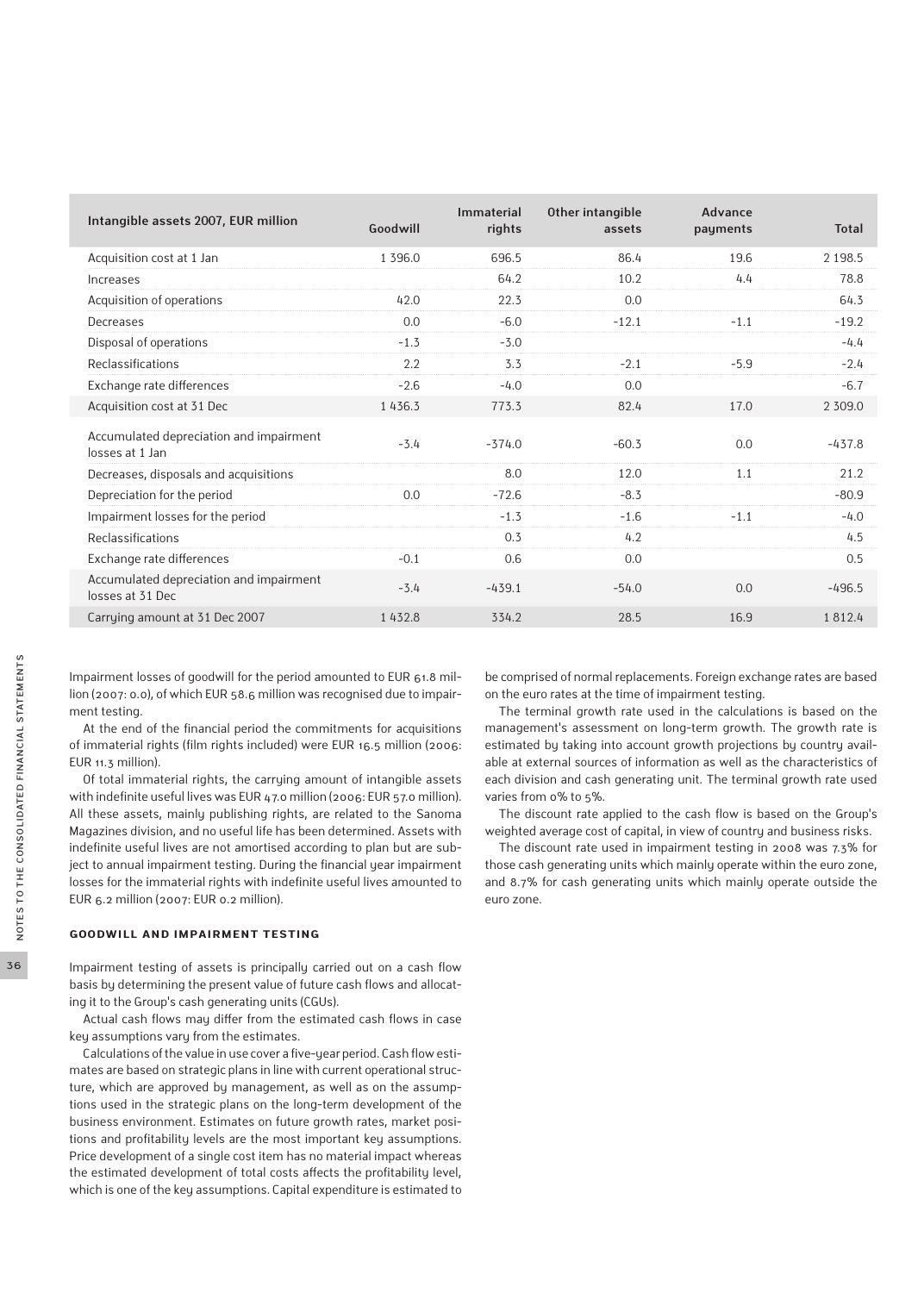| Goodwill and intangible assets with indefinite<br>useful lives of cash generating units with<br>significant carrying amounts 2008, EUR million | Goodwill | Intangible<br>assets <sup>*</sup> | <b>Total</b> |
|------------------------------------------------------------------------------------------------------------------------------------------------|----------|-----------------------------------|--------------|
| Sanoma Magazines Netherlands                                                                                                                   | 770.4    | 3.6                               | 774.0        |
| Sanoma Magazines International                                                                                                                 | 153.1    | 40.9                              | 194.0        |
| Educational publishing                                                                                                                         | 244.6    | O.O                               | 244.6        |
| Sanoma Magazines Belgium                                                                                                                       | 107.5    | 2.6                               | 110.1        |
| Others (10 units)                                                                                                                              | 216.0    | O.O                               | 216.0        |
| <b>Total</b>                                                                                                                                   | 1491.6   | 47.0                              | 15387        |

\* Only intangible assets with indefinite useful lives

Estimates on long-term growth, development of profitability level and discount rate were the key assumptions used in impairment testing of cash generating units with significant carrying amounts of goodwill.

The amount by which the unit's recoverable amount exceeds its carrying amount has been assessed as follows:

- **•** 0% equals
- **•** 1–20% exceeds moderately
- **•** 21–50% exceeds clearly
- **•** over 50% exceeds significantly

#### **Carrying amount in relation to recoverable amount of cash generating units with significant carrying amounts of goodwill 2008**

| Sanoma Magazines Netherlands   | exceeds clearly       |
|--------------------------------|-----------------------|
| Sanoma Magazines International | equals                |
| Educational publishing         | exceeds significantly |
| Sanoma Magazines Belgium       | exceeds significantly |

As for Sanoma Magazines Netherlands, according to management, a reasonably possible change in a key assumption would not cause the unit's carrying amount to exceed its recoverable amount.

Sanoma Magazines International is responsible for the Group's magazine and online business in Central Eastern Europe and Russia. The short-term outlook of these businesses has weakened due to changes in market conditions. The general economic uncertainty has affected especially the advertising income generated in these countries. In addition, the exchange rates used in consolidating the operations in CEE countries and Russia with the Group's financial statements have weakened considerably against the euro in the last months of 2008. Due to the above reasons, there were indications in December 2008 that the goodwill associated with this business area had been impaired. The goodwill impairment test was performed for the cash-generating unit Sanoma Magazines International and separately for the goodwill associated with country-specific Russian and Central Eastern European publishing rights based on management forecasts and future cash flow projections. As the carrying amount of the Sanoma Magazines International business unit had declined below the recoverable amount of the unit, the Group recorded a total of EUR 78.6 million in impairment losses on goodwill and immaterial rights in the Group income statement in December 2008.

Since Sanoma Magazines International's assets and liabilities in the financial statements are recorded at their net fair value, this value is highly sensitive to the potential negative effects of different variables. The key critical assumptions include the development of the determinant factors of profitability, growth, currency exchange rates and discount rate.

As for educational publishing, according to management, a reasonably possible change in a key assumption would not cause the unit's carrying amount to exceed its recoverable amount.

As for Sanoma Magazines Belgium, according to management, a reasonably possible change in a key assumption would not cause the unit's carrying amount to exceed its recoverable amount.

## 13. Interests in associated companies

| Interests in associated companies,<br><b>EUR</b> million | 2008 | 2007   |
|----------------------------------------------------------|------|--------|
| Carrying amount at 1 Jan                                 | 75.2 | 68.2   |
| Share in result                                          | Δq   | 1 2 .R |
| <b>Dividends</b>                                         | -57  |        |
| Increases                                                | በ ን  | ( ) 41 |
| Decreases and other changes                              | -և հ |        |
| Translation differences                                  | -0.1 | () 1   |
| Carrying amount at 31 Dec                                |      |        |

Carrying amount of associated companies included goodwill of EUR 6.6 million (2007: EUR 10.3 million). No losses in associated companies were recognised in the consolidated figures.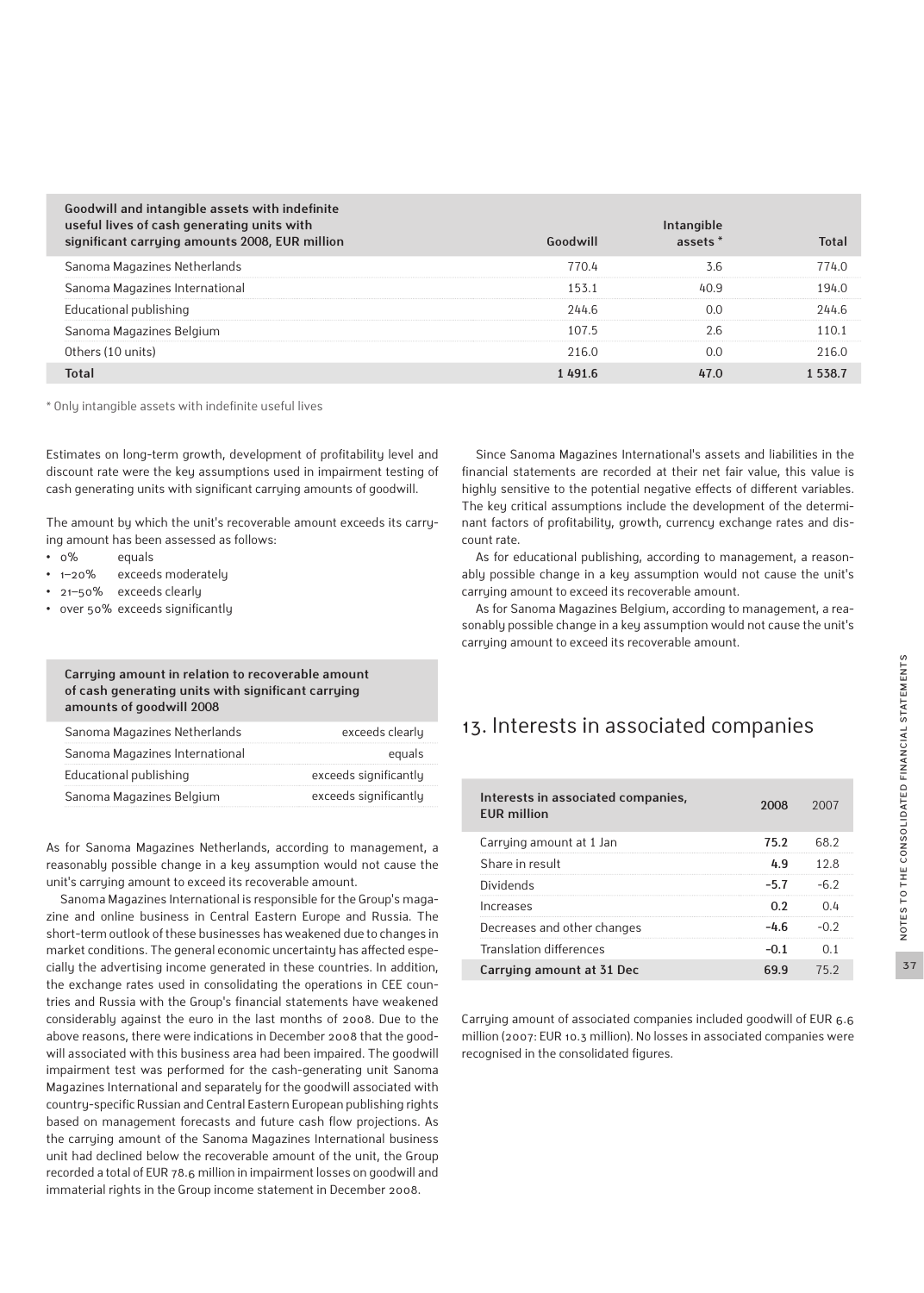| Most significant associated companies 2008,<br><b>EUR</b> million | Participation<br>of the Group, % | <b>Assets</b> | Liabilities | Net sales | Profit/loss |
|-------------------------------------------------------------------|----------------------------------|---------------|-------------|-----------|-------------|
| <b>SANOMA MAGAZINES</b>                                           |                                  |               |             |           |             |
| Sanoma Magazines Finland                                          |                                  |               |             |           |             |
| Hansaprint * (Printing, Finland)                                  | 40.O                             |               |             |           |             |
| Sanoma Magazines International                                    |                                  |               |             |           |             |
| Stratosféra sr.o.<br>(Magazine publishing, the Czech Republic)    | 30.0                             | 3.9           | 1.8         | 14.2      | 1.6         |
| <b>SANOMA TRADE</b>                                               |                                  |               |             |           |             |
| Jokerit HC ** (Sports activity, Finland)                          | 36.4                             | 42.2          | 19.0        | 14.3      | $-04$       |

\* Figures for 2008 not available by the date of completing the financial statements of Sanoma

\*\* Figures from financial year 1.5.2007–30.4.2008

| Most significant associated companies 2007,<br><b>FUR million</b> | Participation<br>of the Group, % | <b>Assets</b> | <b>Liabilities</b> | Net sales | Profit/loss |
|-------------------------------------------------------------------|----------------------------------|---------------|--------------------|-----------|-------------|
| <b>SANOMA MAGAZINES</b>                                           |                                  |               |                    |           |             |
| Sanoma Magazines Finland                                          |                                  |               |                    |           |             |
| Hansaprint * (Printing, Finland)                                  | 40.0                             | 173.1         | 35.9               | 219.8     | 20.2        |
| Sanoma Magazines International                                    |                                  |               |                    |           |             |
| Stratosféra sr.o.<br>(Magazine publishing, the Czech Republic)    | 30.0                             | 4.1           | 1.3                | 12.8      | 0.9         |
| <b>SANOMA TRADE</b>                                               |                                  |               |                    |           |             |
| Jokerit HC * (Sports activity, Finland)                           | 36.4                             | 42.8          | 19.2               | 12.2      | $-0.9$      |

\* Figures from financial year 1.5.2006–30.4.2007

| Associated company transactions,<br><b>FUR million</b>                               | 2008 | 2007 |
|--------------------------------------------------------------------------------------|------|------|
| Sales of goods to associated companies                                               | 0.0  | 0.1  |
| Rendering of services to associated companies                                        | 0.5  | 0.7  |
| Purchases of goods from associated companies                                         | 26.6 | 28.1 |
| Receiving of services from<br>associated companies                                   | 13.7 | 16.1 |
| Outstanding receivables and liabilities<br>against associated companies, EUR million | 2008 | 2007 |
| Non-current receivables from<br>associated companies                                 | 1.5  | 1.8  |
| Current receivables from associated companies                                        | 0.2  | 2.2  |
| Non-current liabilities to associated companies                                      |      | 0.5  |
| Current liabilities to associated companies                                          | 3.4  | 1.8  |

Sales of goods and rendering of services to associated companies are based on the Group's effective market prices, and interest on loans is based on market interest rates. Long-term receivables mainly included loan receivables.

### **Other related party transactions with associated companies**

In 2008 and 2007, there were no other significant transactions or other related party arrangements with associated companies.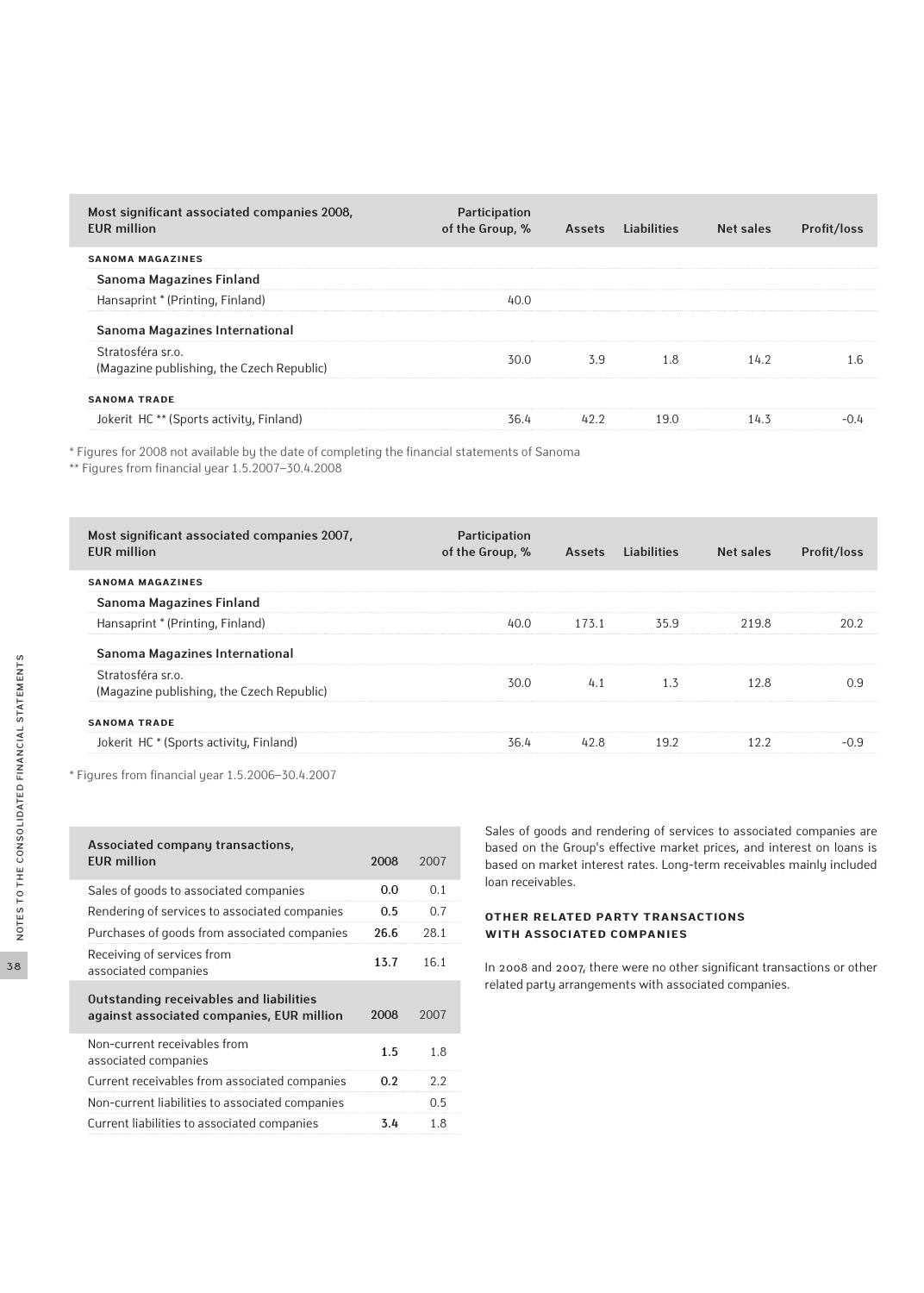## 14. Available-for-sale financial assets 16. Inventories

| Available-for-sale financial assets, EUR million | 2008       | 2007 |
|--------------------------------------------------|------------|------|
| Available-for-sale financial assets, non-current | 20 R       | 15.9 |
| Available-for-sale financial assets, current     | O 5        | O 1  |
| Total                                            | <b>211</b> | 160  |

Available-for-sale financial assets mainly included investments in shares, and the Group does not intend to sell these assets. These assets were non-listed shares for which fair values could not be reliably defined. Assets have been valued at cost less potential impairment losses.

| Inventories, EUR million | 2008  | 2007   |
|--------------------------|-------|--------|
| Materials and supplies   | 12.4  | 13 O   |
| Work in progress         | 39.9  | 355    |
| Finished products/goods  | 119.1 | 1 20 6 |
| Other inventories        |       | ()5    |
| Advance payments         |       |        |
| Total                    | 1732  |        |

EUR 8.9 million (2007: EUR 1.5 million) was recognised as impairment in the financial year. The carrying amount of inventories was written down to reflect its net realisable value.

## 15. Trade and other receivables, non-current

| Trade and other receivables,<br>non-current, EUR million | 2008 | 2007 |
|----------------------------------------------------------|------|------|
| Loans and other receivables                              |      |      |
| Trade receivables *                                      | 1.0  | 0.9  |
| Loan receivables                                         | 3.8  | 6.3  |
| Other receivables                                        | 4.1  | 4.4  |
| Accrued income                                           | 6.7  | 7.2  |
| Advance payments                                         | 0.0  | 0.5  |
| Pension assets **                                        | 25.3 | 18.6 |
| <b>Total</b>                                             | 41.0 | 37.9 |
| Receivables from associated companies                    |      |      |
| Loan receivables                                         | 1.5  | 1.8  |
| Total                                                    | 15   | 18   |

\* Trade receivables, see Note 26

\*\* Pension assets, see Note 5

The fair values of receivables do not significantly differ from the carrying amounts of receivables. The interests on loan receivables are based on the market interest rates and on predetermined repayment plans.

## 17. Trade and other receivables, current

| Trade and other receivables,<br>current, EUR million | 2008  | 2007  |
|------------------------------------------------------|-------|-------|
| Loans and other receivables                          |       |       |
| Trade receivables*                                   | 295.6 | 292.5 |
| Loan receivables                                     | 1.0   | 1.4   |
| Other receivables                                    | 29.6  | 44 1  |
| Accrued income                                       | 60.8  | 53.8  |
| Advance payments                                     | 22.1  | 23.6  |
| Total                                                | 409.1 | 415.4 |
| Receivables from associated companies                |       |       |
| Trade receivables                                    | 0.1   | 0.9   |
| Accrued income                                       | 0.1   | 0.2   |
| Loan receivables                                     | 0.0   | 11    |
| <b>Total</b>                                         | 0.2   | 2.2   |

\* Trade receivables, see Note 26

The Group has recognised a total EUR 10.4 million (2007: EUR 6.7 million) in credit losses as expenses on trade receivables.

The fair values of receivables did not significantly differ from the carrying amounts of receivables.

#### **Accrued income**

Most significant items under accrued income were related to normal business activities and included e.g. agency commissions accruals.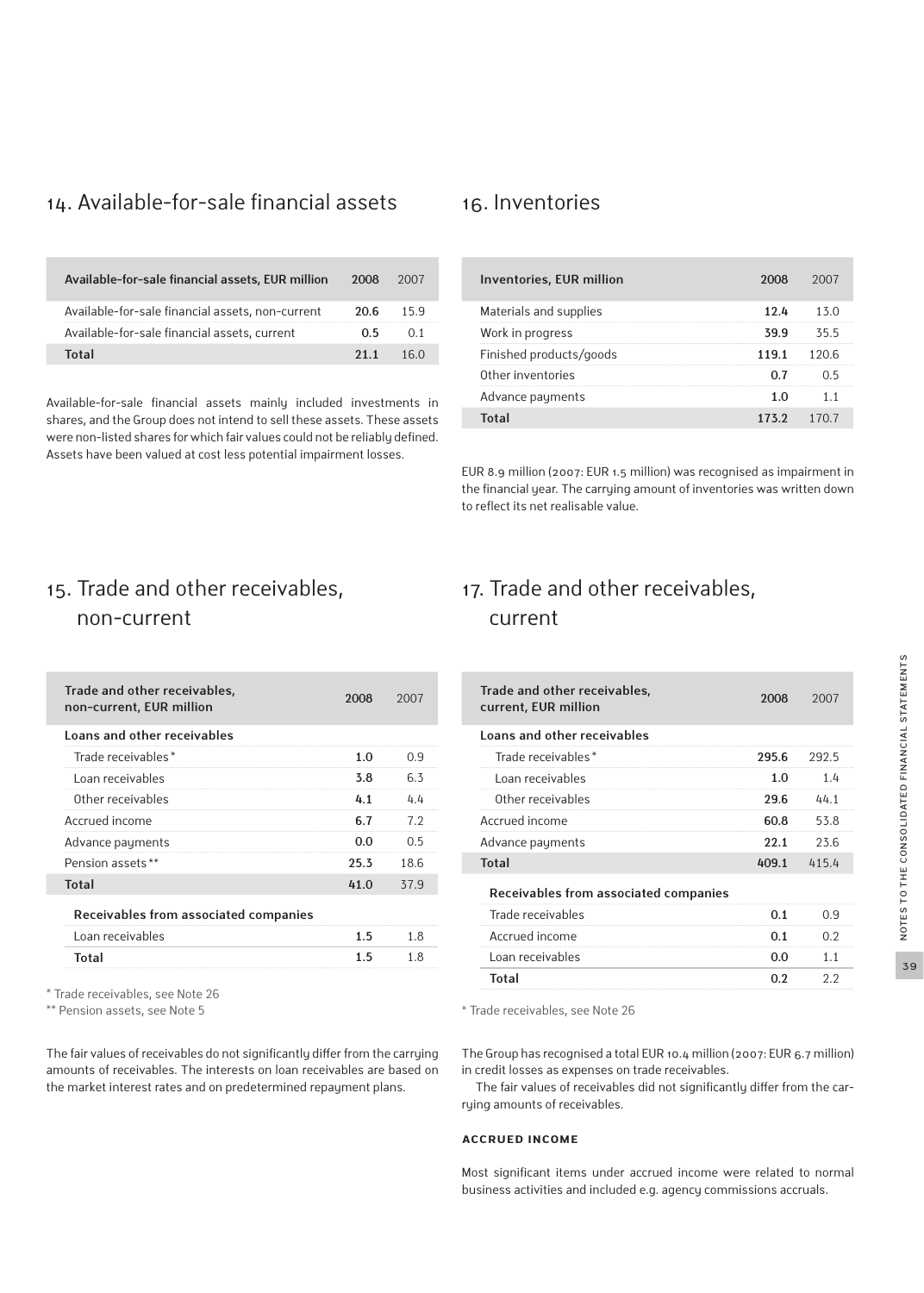## 18. Cash and cash equivalents

| Cash and cash equivalents<br>in the balance sheet, EUR million | 2008 | 2007 |
|----------------------------------------------------------------|------|------|
| Cash in hand and at bank                                       | 953  | 78 7 |
| Deposits                                                       | 15 6 | 95   |
| Total                                                          | 1109 | RR 1 |

Deposits include over-night deposits and money market deposits with maturity under 3 months. Average maturity is very short and the fair values do not differ significantly from the carrying amounts.

## 19. Equity

| Cash and cash equivalents<br>in the cash flow statement, EUR million | 2008  | 2007    |
|----------------------------------------------------------------------|-------|---------|
| Cash and cash equivalents in the balance sheet                       | 110.9 | 88 1    |
| Bank overdrafts                                                      | -0.5  | $-15.7$ |
| Total                                                                | 1105  | 79 L    |

| Share capital                          |            | Number of shares, thousands |              | <b>EUR</b> million |                 |                           |                                                       |              |
|----------------------------------------|------------|-----------------------------|--------------|--------------------|-----------------|---------------------------|-------------------------------------------------------|--------------|
|                                        | All shares | Treasury<br>shares          | <b>Total</b> | Share<br>capital   | Premium<br>fund | <b>Treasury</b><br>shares | <b>Fund for</b><br>invested<br>unrestricted<br>equity | <b>Total</b> |
| At 1 Jan 2007                          | 164 957    |                             | 164 957      | 70.9               | 181.0           |                           |                                                       | 251.9        |
| Unregistered usage of share<br>options | 317        |                             | 317          | 0.1                | 2.4             |                           |                                                       | 2.6          |
| Usage of stock-options                 | 333        |                             | 333          | 0.1                | 2.5             |                           |                                                       | 2.6          |
| Acquisition of treasury shares         |            | $-2577$                     | $-2577$      |                    |                 | $-51.6$                   |                                                       | $-51.6$      |
| Conversion of capital notes            | 109        |                             | 109          | 0.0                | 1.7             |                           |                                                       | 1.7          |
| At 31 Dec 2007                         | 165 717    | $-2577$                     | 163 140      | 71.3               | 187.6           | $-51.6$                   |                                                       | 207.3        |
| Unregistered usage of share<br>options | 278        |                             | 278          | $-0.1$             | $-2.4$          |                           | 1.8                                                   | $-0.8$       |
| Usage of stock-options                 | 232        |                             | 232          | 0.1                | 2.4             |                           | 3.3                                                   | 5.9          |
| Acquisition of treasury shares         |            | $-2984$                     | $-2984$      |                    |                 | $-47.6$                   |                                                       | $-47.6$      |
| Invalidation of shares                 | $-3136$    | 3 1 3 6                     |              |                    |                 | 61.6                      |                                                       | 61.6         |
| Transfer between funds                 |            |                             |              |                    | $-187.6$        |                           | 187.6                                                 |              |
| At 31 Dec 2008                         | 163 091    | $-2425$                     | 160 666      | 71.3               |                 | $-37.5$                   | 192.7                                                 | 226.4        |
|                                        |            |                             |              |                    |                 |                           |                                                       |              |

The maximum amount of share capital cannot exceed EUR 300.0 million (2007: EUR 300.0 million). The shares have no nominal value and no accountable par is in use. The shares have been fully paid.

#### **Treasury shares**

During the financial period the Group has repurchased 2,984,097 shares from stock exchange. The cost of the repurchased treasury shares was EUR 47.6 million and it is disclosed as a deduction from equity. The calculated par value of treasury shares was EUR 1,059,552.10.

#### **Translation differences**

Translation differences include those items that have arisen when consolidating foreign companies.

#### **Fund for invested unrestricted equity**

Fund for invested unrestricted equity includes other equity related investments and that part of share subscription price which is not recognised to share capital according to some specific decision. According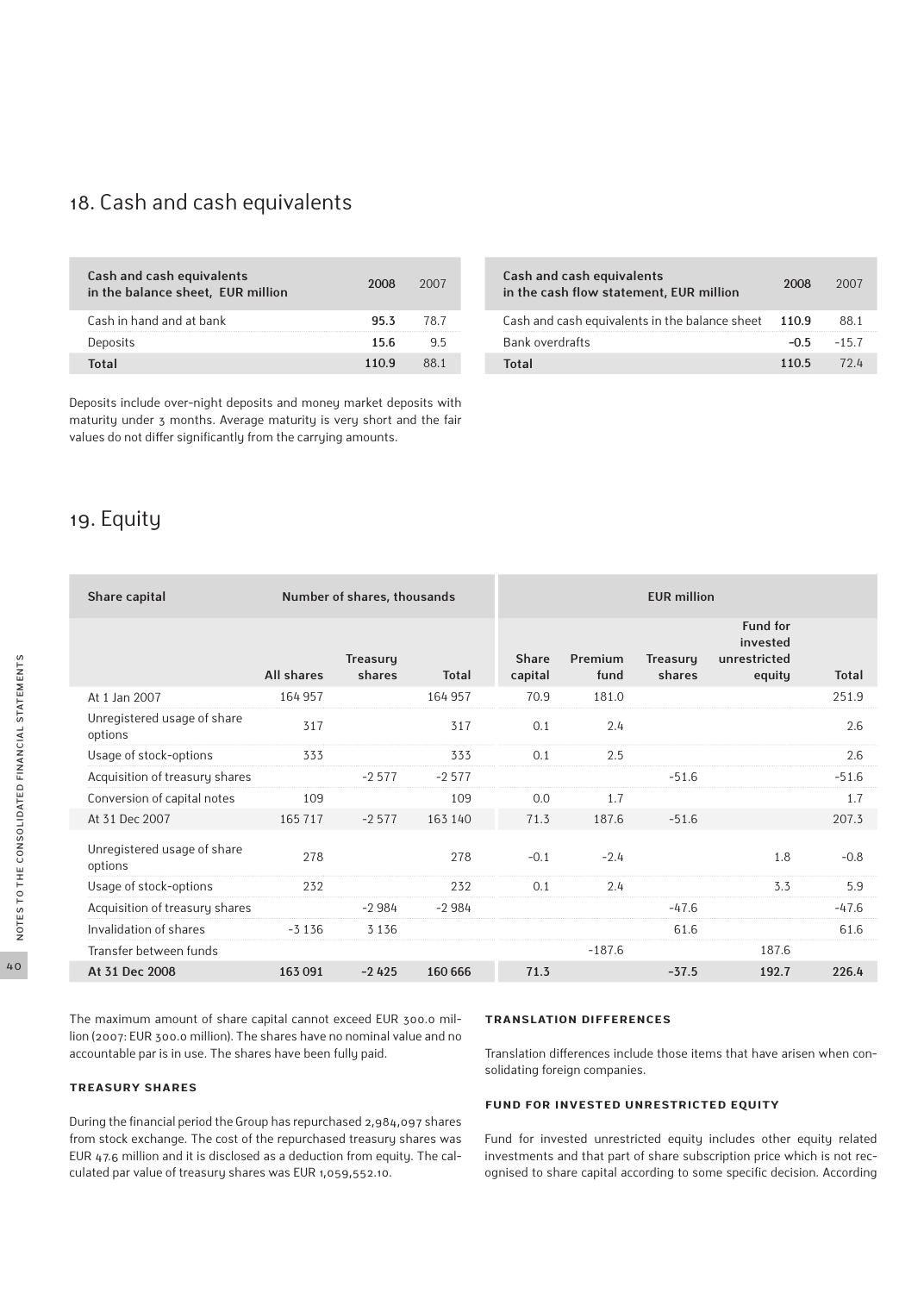to the AGM decision on 1 April 2008, all of the subscription prices from share subscriptions based on the Group's option plans will be recognised as invested unrestricted equity.

According to the AGM decision the Company's premium fund was reduced by transferring all the funds in the premium fund on the AGM date to the Company's fund for invested unrestricted equity. The reduction in the premium fund was taken into effect without compensation, and it did not have any effect on the number of the Company shares, rights carried by the shares, the proportional ownership of the Company, or in the terms and conditions of the Company's stock option schemes.

## 20. Stock options

Sanoma has four option schemes: Warrant Scheme 2001 issued on the basis of an authorisation received at the EGM of 21 August 2001, Stock Option Scheme 2004 issued on the basis of an authorisation received at the AGM of 30 March 2004 and Stock Option Schemes 2007 and 2008 issued on the basis of an authorisation received at the AGM of 4 April 2007. Stock options are granted to the management of the Sanoma Group by a decision of the Board of Directors.

#### **Warrant Scheme 2001 and Stock Option Scheme 2004**

Both schemes comprise a maximum 4,500,000 stock options, each entitling the holder to one Sanoma share. 2001 stock options have been granted in three stages: at the turn of 2001/2002 (2001A stock options), 2002/2003 (2001B) and 2003/2004 (2001C). Correspondingly, 2004 stock options have been granted in three stages: at the turn of 2004/2005 (2004A stock options), 2005/2006 (2004B) and 2006/2007 (2004C). In each stock option category a maximum of 1,500,000 stock options could be issued. The exercise price in all three stages of both option schemes is the average price of Sanoma shares as quoted in November−December of each year with an addition of 20%. The annual dividend is deducted from the exercise price. In accordance with the decision of the AGM of 1 April 2008, the exercise price is recognised in its entirety in fund for invested unrestricted equity.

Trading in 2001A options began on the Main List of the Nasdaq OMX Helsinki on 1 November 2004 and both the trading and share subscription ended on 30 November 2007. A total of 609,450 Sanoma shares were subscribed with 2001A options. Trading with 2001B options began on the Main List of the NASDAQ OMX Helsinki on 1 November 2005, with 2001C options on 1 November 2006, with 2004A options on 1 November 2007 and with 2004B options on 1 November 2008. During the financial period, total of 788 054 Sanoma shares were subscribed with 2001B options and trading with 2001B share options ended on 30 November

#### **Options**

| <b>Basic information</b>                        | 2001A      | 2001B        | 2001C        | 2004A      | 2004B      | 2004C      | 2007       | 2008       |
|-------------------------------------------------|------------|--------------|--------------|------------|------------|------------|------------|------------|
| Maximum number of options                       | 1 500 000  | 1 500 000    | 1 500 000    | 1 500 000  | 1 500 000  | 1 500 000  | 1 500 000  | 1700000    |
| The number of shares exercised<br>by one option |            | $\mathbf{1}$ | $\mathbf{1}$ | 1          | 1          |            |            | 1          |
| Initial exercise price, EUR                     | 12.74      | 11.50        | 19.61        | 19.92      | 23.25      | 25.21      | 24.26      | 12.25      |
| Dividend adjustment                             | Yes        | Yes          | Yes          | Yes        | Yes        | Yes        | Yes        | Yes        |
| Exercise price at 31 Dec 2005, EUR *            | 10.03      | 9.30         | 17.81        | 19.12      | 23.25      |            |            | $- - -$    |
| Exercise price at 31 Dec 2006, EUR *            | 9.13       | 8.40         | 16.91        | 18.22      | 22.35      | 25.21      | $- - -$    | ---        |
| Exercise price at 31 Dec 2007, EUR *            | 8.18       | 7.45         | 15.96        | 17.27      | 21.40      | 24.26      | 24.26      | $---$      |
| Exercise price at 31 Dec 2008, EUR *            |            | 6.45         | 14.96        | 16.27      | 20.40      | 23.26      | 23.26      | 12.25      |
| Beginning of exercise period,<br>date (vesting) | 1.11.2004  | 1.11.2005    | 1.11.2006    | 1.11.2007  | 1.11.2008  | 1.11.2009  | 1.11.2010  | 1.11.2011  |
| End of exercise period,<br>date (expiration)    | 30.11.2007 | 30.11.2008   | 30.11.2009   | 30.11.2010 | 30.11.2011 | 30.11.2012 | 30.11.2013 | 30.11.2014 |
| Remaining expiry time<br>at 31 Dec 2008, years  | Rendered   | Rendered     | 0.9          | 1.9        | 2.9        | 3.9        | 4.9        | 5.9        |
| Number of persons at 31 Dec 2008                | $\Omega$   | $\mathbf{0}$ | 132          | 170        | 177        | 213        | 256        | 287        |

\* The dividend is deducted from the exercise price annually. The dividend for 2007 was 1.00 per share (record date 4 April 2008). The dividend for 2006 was 0.95 per share (record date 11 April 2007).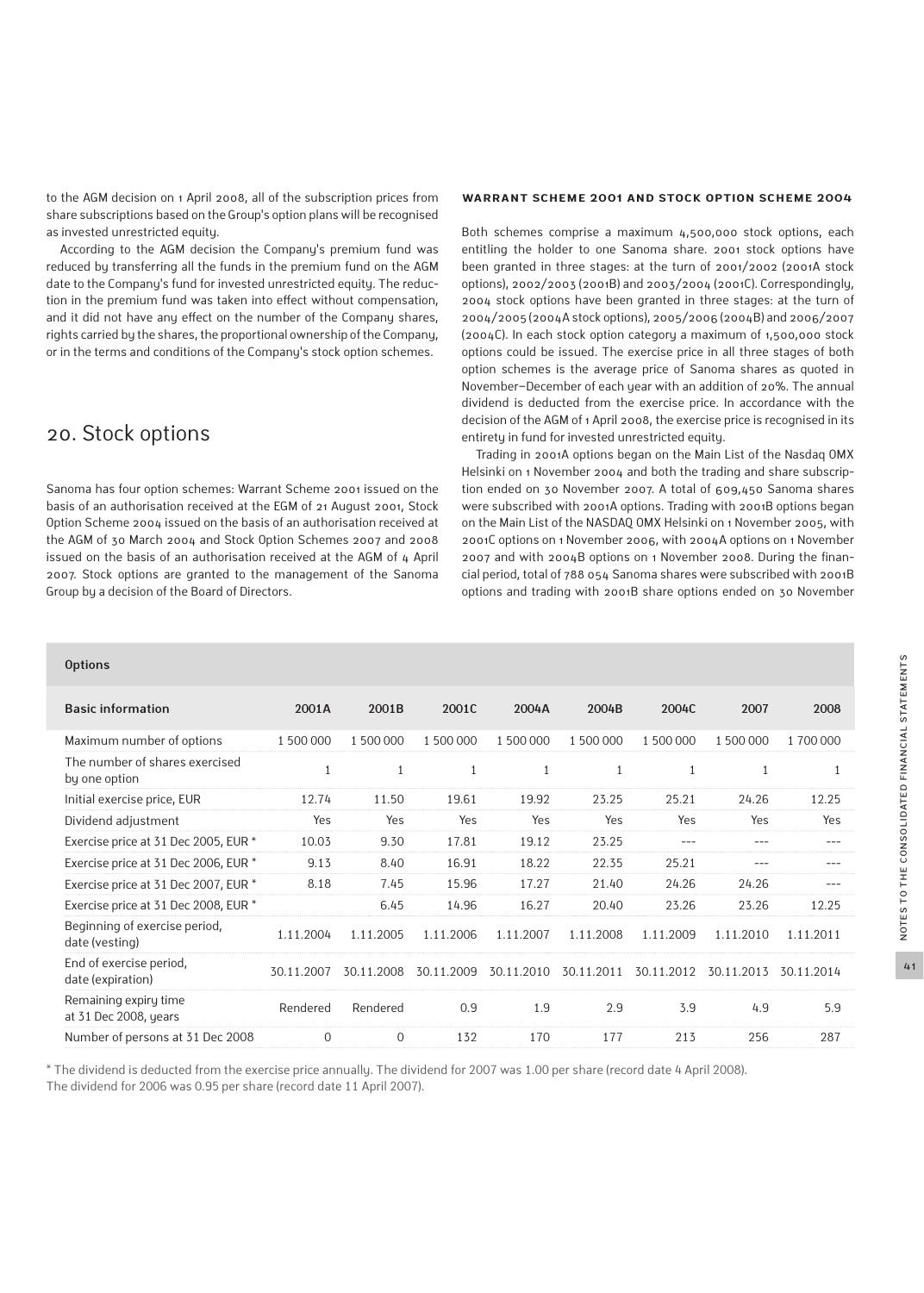2008. By the end of 2008 no shares were subscribed with 2001C share options. The non-distributed and returned options are cancelled or given to Sanoma's fully-owned subsidiary Lastannet Oy to be used according to a future decision of the Board of Directors of Sanoma. The nondistributed and returned 2001A, 2001B and 2001C stock options have been cancelled.

#### **Stock Option Scheme 2007**

The Stock Option Scheme 2007 comprises a maximum of 1,500,000 stock options, which entitle their holders to subscribe for a maximum total of 1,500,000 new or existing shares held by the Company. The original exercise price of 2007 stock options on 19 December 2007, the date of adoption of the option scheme, was EUR 24.26. The annual dividend or other distribution of unrestricted equity is deducted from the exercise price. Thus, the exercise price of a share subscribed for on the basis of a stock option was EUR 23.26 on 31 December 2008. The share subscription period for 2007 stock options will be 1 November 2010−30 November 2013. The exercise price is recognised in reserve for invested unrestricted equity.

#### **Stock Option Scheme 2008**

The Stock Option Scheme 2008 comprises a maximum of 1,700,000 stock options, which entitle their holders to subscribe for a maximum total of 1,700,000 new or existing shares held by the Company. On 19 December 2008 the Board of Directors of Sanoma Corporation decided to distribute 1,335,750 stock options to 287 senior managers of Sanoma Corporation and its subsidiaries. The remaining 364,250 stock options were given to Lastannet Oy, a fully-owned subsidiary of the Company for possible use at a later stage. The exercise price of a 2008 stock option is the volume-weighted average price of a Sanoma share as quoted by NASDAQ OMX Helsinki between 1 November–31 December 2008 with the addition of 20%. Thus, the exercise price of a stock option was EUR 12.25 on 31 December 2008, paid dividends or other distribution of unrestricted equity is deducted from the exercise price. The share subscription period for 2008 stock options will be 1 November 2011–30 November 2014.

More specific information on the options is presented on the following tables. Information on the management ownership is presented in Note 31. Changes in ownership of management during the financial year can be found in Sanoma's insider register at Sanoma.com.

#### **Options**

| Changes in 2008                                                         | 2001A          | 2001B         | 2001C       | 2004A         | 2004B         | 2004C        | 2007          | 2008          | <b>Total</b>  |
|-------------------------------------------------------------------------|----------------|---------------|-------------|---------------|---------------|--------------|---------------|---------------|---------------|
| Granted at 1 Jan                                                        | 691 000        | 1 1 1 2 1 0 0 | 1 172 500   | 1 1 4 5 6 0 0 | 1 1 4 8 3 0 0 | 1 280 900    | 1 3 3 1 4 5 0 | $\Omega$      | 7881850       |
| Returned at 1 Jan                                                       | 76 000         | 59 400        | 88 000      | 93 200        | 84500         | 42 000       | $\Omega$      | $\mathbf{0}$  | 443 100       |
| Cancelled at 1 Jan                                                      | 890 550        | 447 300       | 405 100     | $\mathbf{0}$  | $\mathbf{O}$  | $\mathbf{0}$ | $\Omega$      | 0             | 1742950       |
| Exercised at 1 Jan                                                      | 609 450        | 261926        | $\Omega$    | $\Omega$      | $\Omega$      | $\Omega$     | $\Omega$      | $\Omega$      | 871 376       |
| Outstanding at 1 Jan                                                    | $\Omega$       | 790 774       | 1084500     | 1052400       | 1063800       | 1 238 900    | 1 3 3 1 4 5 0 | $\Omega$      | 6561824       |
| Non-distributed at 1 Jan                                                | $\Omega$       | $\mathbf{0}$  | 10 400      | 447600        | 436 200       | 261 100      | 168 550       | 0             | 1 3 2 3 8 5 0 |
| Granted during the period                                               |                |               |             | 20 000        | 20 000        | 20 000       | 40 000        | 1 3 3 5 7 5 0 | 1 435 750     |
| Returned during the period                                              |                |               |             |               | 56 100        | 77 400       | 138 400       |               | 271900        |
| Cancelled during the period                                             |                |               |             |               |               |              |               |               | $\mathbf{0}$  |
| Exercised during the period                                             |                | 788054        |             |               |               |              |               |               | 788054        |
| Weighted average price of<br>share during the exercise<br>period, EUR * |                | 15.40         | 14.96       | 14.96         | 10.21         |              |               |               |               |
| Expired during the period                                               |                | 2720          |             |               |               |              |               |               | 2720          |
| Granted at 31 Dec                                                       | 691 000        | 1 1 1 2 1 0 0 | 1 172 500   | 1 165 600     | 1 1 68 3 00   | 1 300 900    | 1 3 7 1 4 5 0 | 1 3 3 5 7 5 0 | 9 3 1 7 6 0 0 |
| Returned at 31 Dec                                                      | 76 000         | 59 400        | 88 000      | 93 200        | 140 600       | 119 400      | 138 400       | $\mathbf{0}$  | 715 000       |
| Cancelled at 31 Dec                                                     | 890 550        | 450020        | 405 100     | $\Omega$      | $\mathbf{O}$  | $\Omega$     | $\Omega$      | $\Omega$      | 1745670       |
| Exercised at 31 Dec                                                     | 609 450        | 1049980       | $\mathbf 0$ | $\mathbf 0$   | $\mathbf 0$   | $\Omega$     | $\mathbf{0}$  | $\Omega$      | 1659430       |
| Outstanding at 31 Dec                                                   | $\mathbf{O}$   | $\mathbf{0}$  | 1084500     | 1072400       | 1027700       | 1 181 500    | 1 233 050     | 1 3 3 5 7 5 0 | 6934900       |
| Non-distributed at 31 Dec                                               | $\Omega$       | $\Omega$      | 10 400      | 427 600       | 472 300       | 318 500      | 266 950       | 364 250       | 1860000       |
| The number of unvested<br>options at 31 Dec 2008 **                     | $\overline{0}$ | $\mathbf{0}$  | $\mathbf 0$ | $\mathbf 0$   | $\Omega$      | 1 181 500    | 1 2 3 3 0 5 0 | 1 3 3 5 7 5 0 | 3750300       |

\* The weighted average price of Sanoma share between January and November 2008 (2001B), during the year 2008 (2001C and 2004A) and between November and December 2008 (2004B).

\*\* Vesting period begins at grant date and ends when exercise period begins.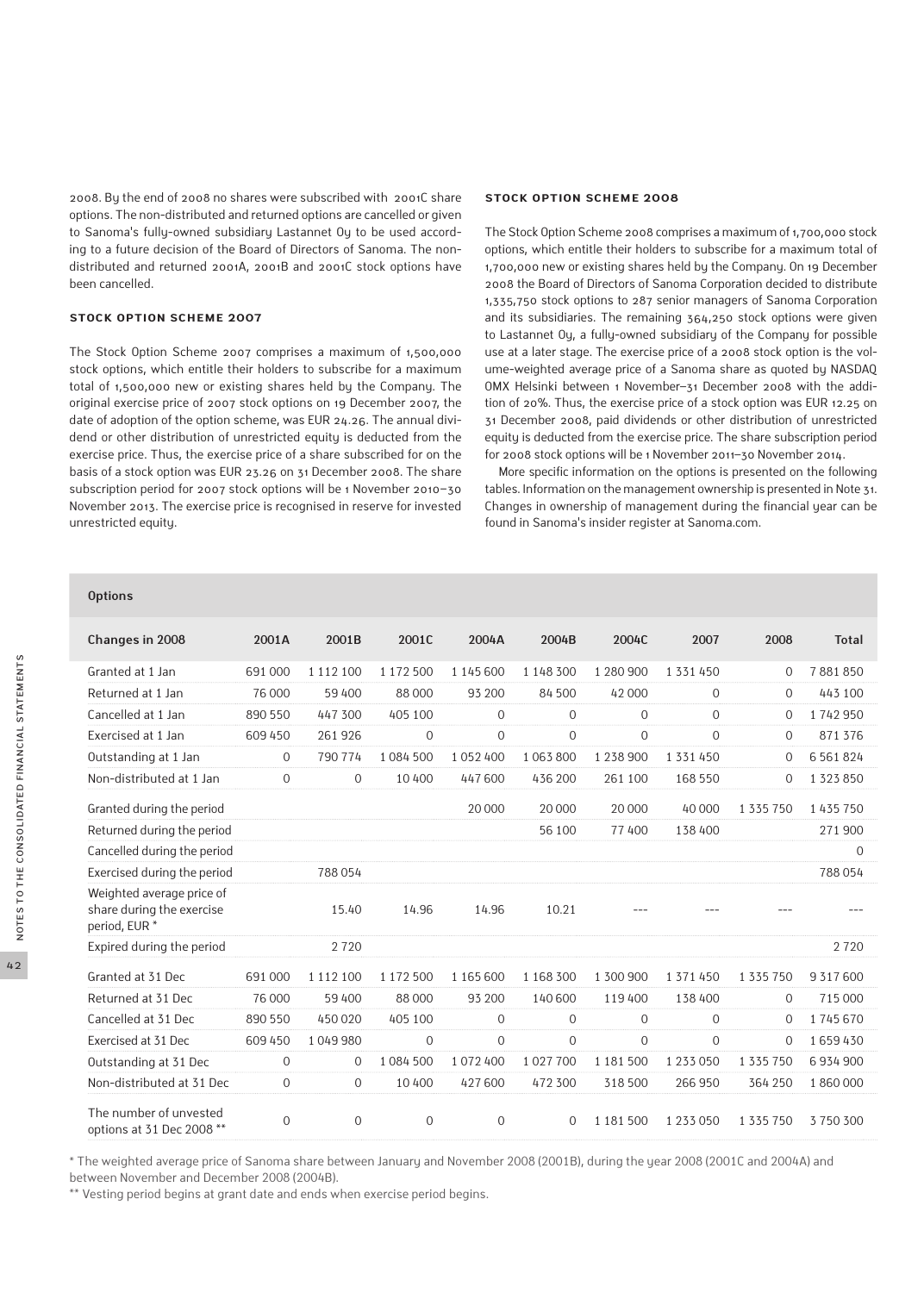| Most significant assumptions in<br><b>Black-Scholes model</b> | 2008      | 2007         |
|---------------------------------------------------------------|-----------|--------------|
| Number of granted options                                     | 1435750   | 1 345 250    |
| Average price of share*                                       | 9.52      | 18.42        |
| Exercise price *                                              | 12.88     | 24.27        |
| Interest rate *                                               | 3.1%      | 4.2%         |
| Maturity, years *                                             | 5.8       | 6.0          |
| Volatilitu *. **                                              | 23.2%     | 21.0%        |
| Probability of returned options *                             | 6.7%      | <u> በ ዓ%</u> |
| Expected dividends                                            |           |              |
| Fair value total, EUR                                         | 2 213 885 | 4413696      |

\* Figures were calculated as weighted average figures.

\*\* Volatility has been estimated on the basis of historical share price fluctuations by using monthly observations during a period comparable with the lifetime of the option period.

#### **Determination of fair value**

The fair value of stock options has been determined using the Black– Scholes valuation model. The fair value of options is determined at the grant date and the fair value is recognised as personnel expenses during the vesting period. The grant date is the date of the decision of the Board of Directors. According to IFRS, those options that have been granted before 7 November 2002, have not been recognised as expenses. Accordingly, no fair value of Sanoma 2001A stock options has been calculated. In 2008 a total of EUR 5.0 million has been recorded as expenses (2007: EUR 5.5 million).

| Changes in options during the period<br>and the weighted average exercise prices |                             | 2008                                |                             | 2007                       |
|----------------------------------------------------------------------------------|-----------------------------|-------------------------------------|-----------------------------|----------------------------|
|                                                                                  | <b>Number</b><br>of options | Exercise price,<br>EUR <sup>*</sup> | <b>Number</b><br>of options | Exercise price,<br>$EUR**$ |
| Granted at 1 Jan                                                                 | 7190850                     | 18.90                               | 6536600                     | 16.48                      |
| Outstanding at 1 Jan                                                             | 6561824                     | 19.44                               | 6022428                     | 16.97                      |
| Granted during the period                                                        | 1435750                     | 12.89                               | 1 345 250                   | 24.26                      |
| Returned during the period                                                       | 271900                      | 22.67                               | 150 100                     | 20.77                      |
| Exercised during the period                                                      | 788054                      | 6.45                                | 650 204                     | 7.99                       |
| Expired during the period                                                        | 2720                        | 0.00                                | 5550                        | 8.18                       |
| Granted at 31 Dec                                                                | 8626600                     | 17.06                               | 7881850                     | 17.81                      |
| Outstanding at 31 Dec                                                            | 6934900                     | 18.49                               | 6561824                     | 19.28                      |

\* The exercise price at the beginning of the period is the status at 31 Dec 2007. Dividend adjustment has been taken into account during the period and the exercise price is based on the status at 31 Dec 2008.

\*\* The exercise price at the beginning of the period is the status at 31 Dec 2006. Dividend adjustment has been taken into account during the period and the exercise price is based on the status at 31 Dec 2007.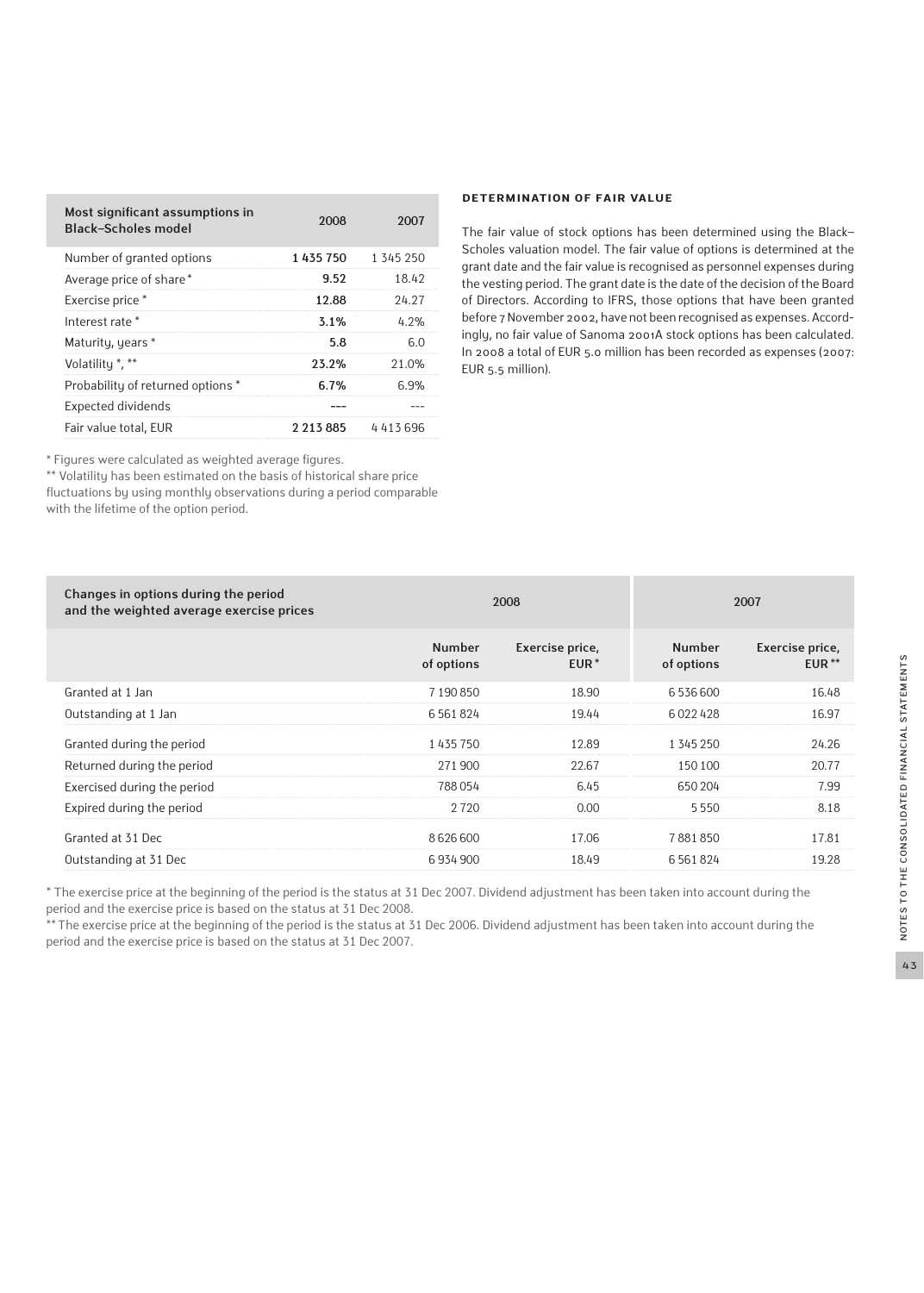| Changes in provisions,<br><b>EUR million</b> | Restructuring<br>provisions provisions | <b>Other</b> | <b>Total</b> |
|----------------------------------------------|----------------------------------------|--------------|--------------|
| At 1 Jan 2008                                | 6.3                                    | 10.3         | 16.6         |
| Translation differences                      | ი ი                                    | $-0.6$       | -0.6         |
| Increases                                    | 5.0                                    | 77           | 127          |
| Amounts used                                 | $-5.8$                                 | $-2.9$       |              |
| Unused amounts<br>reversed                   | $-1.7$                                 | $-4.4$       | -61          |
| Other changes                                | 2.4                                    | -14          | 1 ∩          |
| At 31 Dec 2008                               | 89                                     | 8.7          | 16.8         |

| 2008        | 2007 |
|-------------|------|
| 6 በ         | 88   |
| 10.9        | 7 8  |
| 16 <b>8</b> | 166  |
|             |      |

Provisions were based on best estimates on the balance sheet date. Restructuring provisions were mainly related to normal business restructuring of the Sanoma Magazines division. Other provisions comprised expense provisions for common business activities. Cancellation of provisions was due to re-evaluating realised expenses. Individual provisions are not material at the Group level.

### 21. Provisions 22. Interest-bearing liabilities

| Interest-bearing liabilities,<br><b>FUR million</b>    | 2008    | 2007  |
|--------------------------------------------------------|---------|-------|
| Non-current financial liabilities<br>amortised at cost |         |       |
| Loans from financial institutions                      | 409.4   | 293.5 |
| Pension loans                                          | 0.2     | 0.1   |
| Finance lease liabilities                              | 35.5    | 30.6  |
| Other liabilities                                      | 3.9     | 3.8   |
| <b>Total</b>                                           | 449.0   | 328.1 |
| Current financial liabilities amortised at cost        |         |       |
| Loans from financial institutions                      | 152.4   | 2.5   |
| Pension loans                                          |         | 2.7   |
| Commercial papers                                      | 4744    | 527.8 |
| Finance lease liabilities                              | 3.7     | 3.2   |
| Other liabilities                                      | 3.0     | 17.2  |
| Total                                                  | 633.6   | 553.4 |
| <b>Total</b>                                           | 1.082.6 | 881.4 |

The fair values of interest-bearing liabilities do not differ significantly from the carrying amounts.

#### **Loans from financial institutions**

The Group's loans from financial institutions mainly consist of syndicated revolving credit facility and bilateral facilities granted by banks. The portion of the loans, of which the repayment plan is not defined in advance, is presented in its entirety in non-current liabilities. Loans are valued at nominal values. The transaction costs of facilities are not significant when considering the amortised cost and are mainly recognised as expenses during the loan period.

The average interest rate for loans, excluding finance leases, was 4.6% (2007: 4.2%).

#### **Commercial papers**

Sanoma Corporation has domestic and foreign commercial paper programmes, which are used to arrange the short-term financing. Commercial papers are valued at amortised cost and transaction costs are recognised directly as expenses due to the insignificant influence.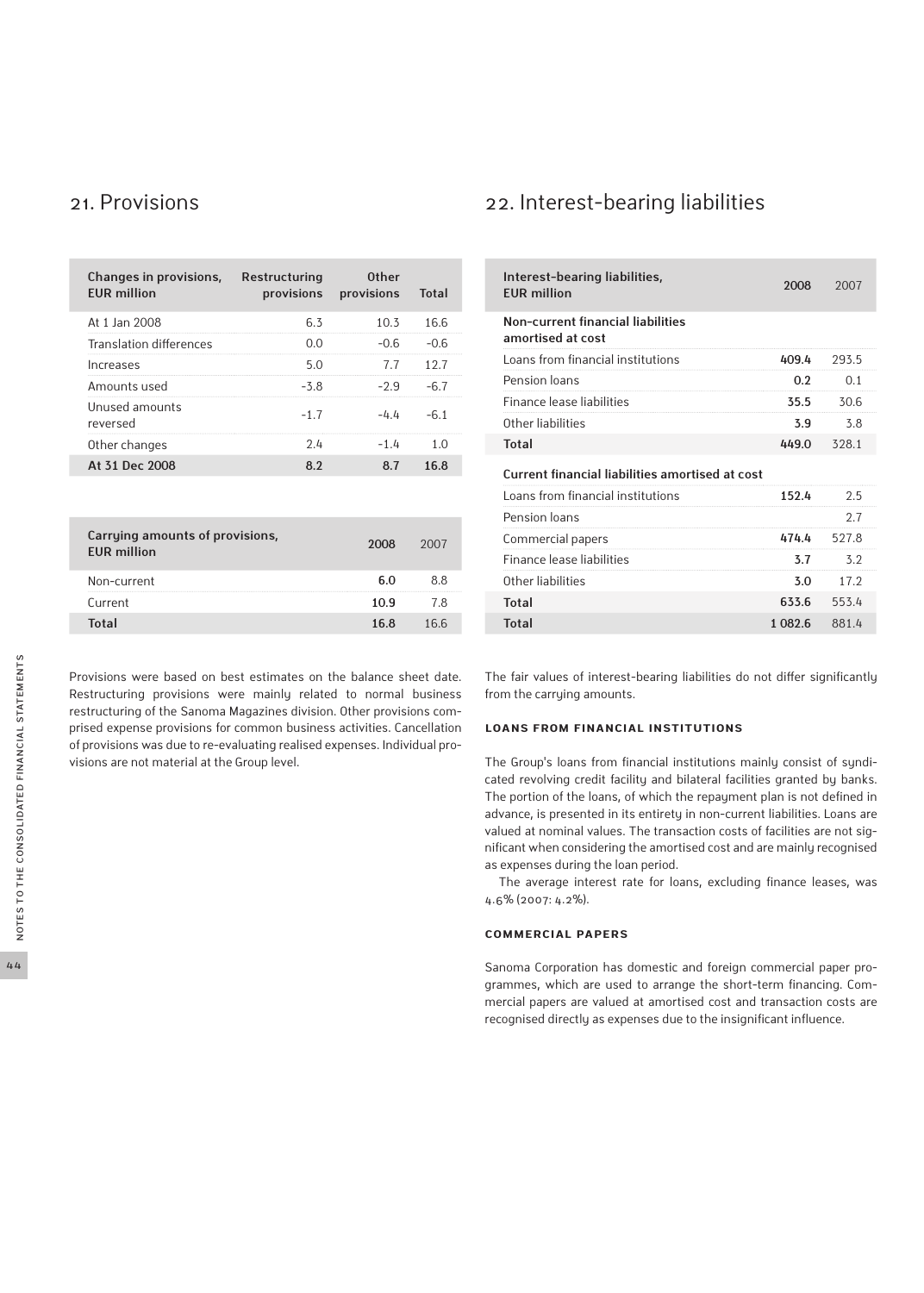#### **Finance lease liabilities**

| Finance lease liabilities, EUR million  | 2008 | 2007 |
|-----------------------------------------|------|------|
| Total minimum lease payments            |      |      |
| Not more than 1 year                    | 5.5  | 45   |
| $1-5$ years                             | 21.0 | 17.8 |
| More than 5 years                       | 27.7 | 23.7 |
| <b>Total</b>                            | 54.3 | 46.0 |
| Present value of minimum lease payments |      |      |
| Not more than 1 year                    | 3.3  | 2.7  |
| $1-5$ years                             | 15.0 | 12.8 |
| More than 5 years                       | 20.9 | 18.4 |
| Total                                   | 39.2 | 33.8 |
| <b>Future finance charges</b>           | 15.1 | 12.2 |

The most significant items under finance leases were related to premises and leased movie theatre premises of the Sanoma Trade division.

## 23. Trade and other payables

| Trade and other payables, EUR million                 | 2008  | 2007  |
|-------------------------------------------------------|-------|-------|
| Non-current                                           |       |       |
| Accrued expenses                                      | 7.2   | 0.9   |
| Advances received                                     | 6.0   | 8.0   |
| Other financial liabilities amortised at cost         | 21.4  | 19.3  |
| <b>Total</b>                                          | 34.6  | 28.3  |
| Non-current to associated companies                   |       |       |
| Other liabilities                                     |       | 0.5   |
| <b>Total</b>                                          |       | 0.5   |
| Current                                               |       |       |
| Short-term financial liabilities<br>amortised at cost |       |       |
| Trade payables                                        | 193.9 | 200.4 |
| Other liabilities                                     | 97.2  | 78.4  |
| Accrued expenses                                      | 277.9 | 283.2 |
| Advances received                                     | 182.7 | 182.3 |
| <b>Total</b>                                          | 751.7 | 744.3 |
| <b>Current to associated companies</b>                |       |       |
| Trade payables                                        | 3.4   | 1.1   |
| Other liabilities                                     | 0.0   | 0.7   |
| <b>Total</b>                                          | 3.4   | 1.8   |
| <b>Total</b>                                          | 786.3 | 772.6 |

### **Accrued expenses**

Г

Accrued expenses mainly consisted of accrued personnel expenses, royalty liabilities and accruals related to normal business activities.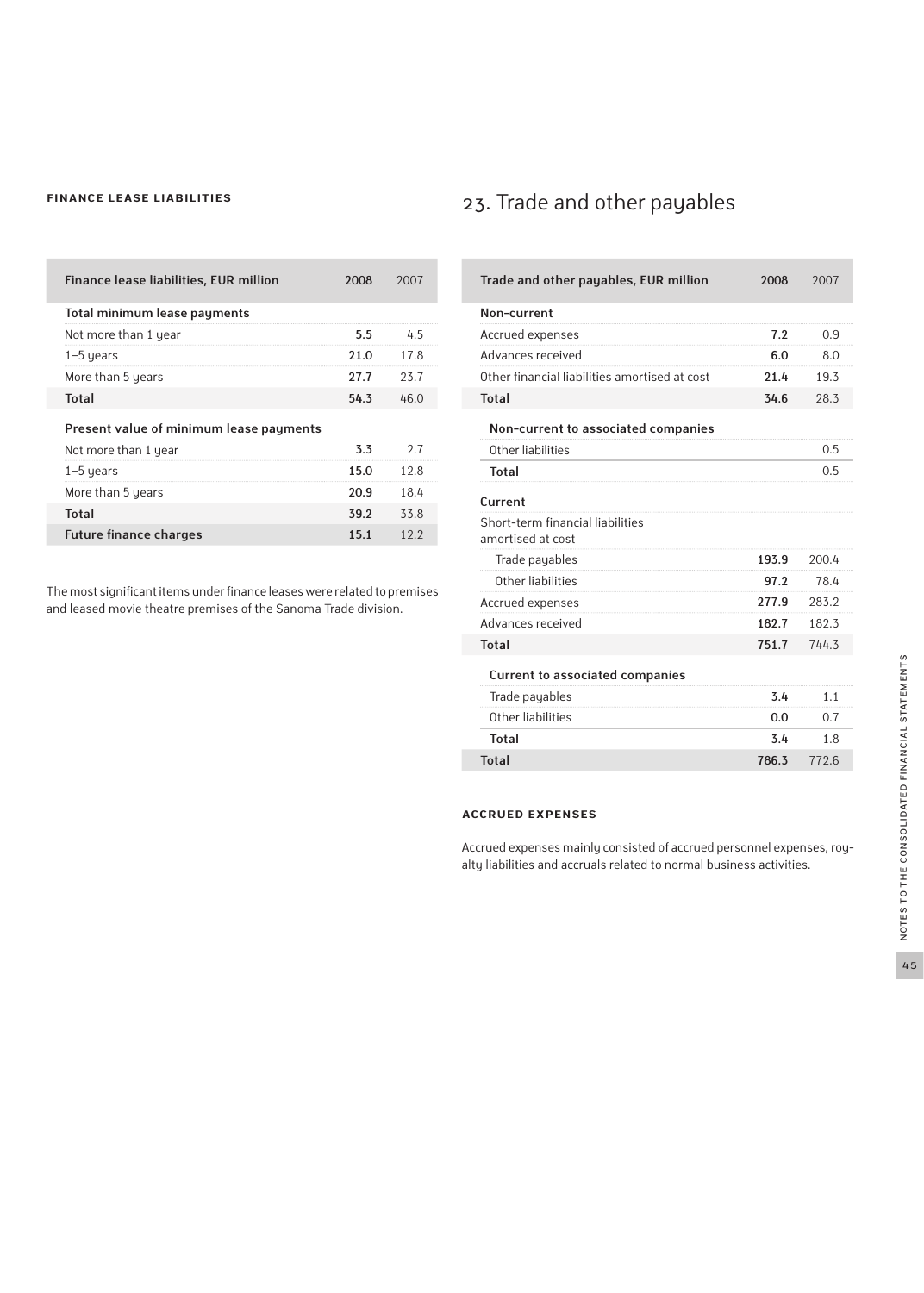| <b>Contingent liabilities, EUR million</b>                  | 2008  | 2007  |
|-------------------------------------------------------------|-------|-------|
| Contingencies for own commitments                           |       |       |
| Mortgages                                                   | 23.7  | 20.2  |
| Pledges                                                     | 6.0   | 5.8   |
| Other items                                                 | 0.4   | 0.4   |
| <b>Total</b>                                                | 30.1  | 26.4  |
| Contingencies incurred on behalf of<br>associated companies |       |       |
| Guarantees                                                  | 10.5  | 7.9   |
| <b>Total</b>                                                | 10.5  | 7.9   |
| Contingencies incurred on behalf of<br>other companies      |       |       |
| Guarantees                                                  | 0.2   | 0.1   |
| <b>Total</b>                                                | 0.2   | 0.1   |
| Other commitments                                           |       |       |
| Operating lease liabilities (Note 25)                       | 263.8 | 275.8 |
| Royalties                                                   | 23.6  | 27.2  |
| Other items                                                 | 38.1  | 42.9  |
| <b>Total</b>                                                | 325.5 | 345.9 |
| <b>Total</b>                                                | 366.2 | 380.4 |

Pledges for own commitments included pledged financial assets EUR 1.4 million (2007: EUR 1.5 million). Pledged financial assets are given as a collateral mainly to local post offices for distribution costs.

Contingent liabilities of joint ventures have been included based on the proportionate consolidation method according to ownership percentage. The Group's total contingent liabilities include EUR 5.4 million (2007: EUR 7.0 million) of joint ventures' contingent liabilities.

#### **Disputes and litigations**

The Sanoma Group had no major ongoing litigation or administrative proceedings during the financial year or previous year. The Group is periodically involved in incidental litigation or administrative proceedings primarily arising in the normal course of our business. Sanoma feels that its gross liability, if any, under any pending or existing incidental litigation or administrative proceedings would not materially affect the Group's financial position or results of operations.

### 24. Contingent liabilities 25. Operating lease liabilities

| Non-cancellable minimum lease liabilities<br>by maturity, EUR million | 2008            | 2007  |
|-----------------------------------------------------------------------|-----------------|-------|
| Not later than 1 year                                                 | 57.9            | 439   |
| $1-5$ years                                                           | $146.1$ $127.8$ |       |
| Later than 5 years                                                    | 59.8            | 1041  |
| <b>Total</b>                                                          | 263 8           | 275 R |

Operating liabilities include both premises and other operating lease liabilities.

| Non-cancellable minimum lease payments<br>to be received by maturity, EUR million | 2008 | 2007 |
|-----------------------------------------------------------------------------------|------|------|
| Not later than 1 year                                                             | つる   | 18   |
| $1-5$ years                                                                       | 45   | 4 q  |
| Later than 5 years                                                                |      | በ ጸ  |
| Total                                                                             | ն Գ  | 7 5  |

Total lease payments to be received included sublease payments of EUR 2.5 million (2007: EUR 3.2 million).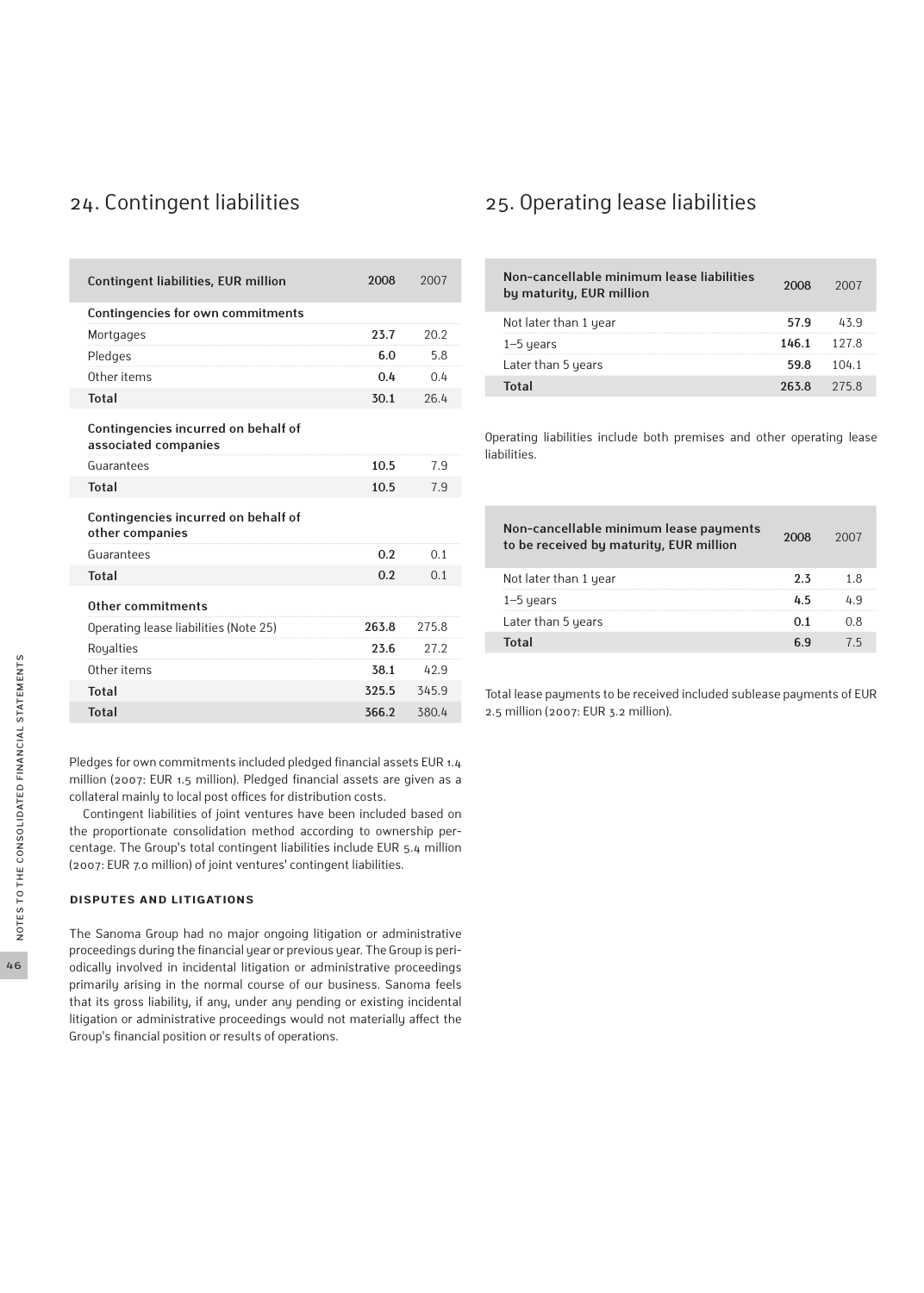### 26. Financial risk management

The Group Treasury unit is responsible for managing Sanoma's treasury on a centralised basis. Operating as a counterparty to the Group divisions, the unit is responsible for the management of external financing, liquidity and external hedging operations. The centralisation of treasury operations is aimed at ensuring external financing on flexible and favourable terms, optimised cash management, cost-effectiveness and efficient financial risk management. Sanoma's Board of Directors has approved the unit's guidelines in the Group's Treasury Policy. Sanoma is exposed to interest rate, currency, liquidity and credit risks. Its risk management aims to hedge the Group against material risks.

The Sanoma Group has a strong, steady and predictable cash flow, which substantially reduces liquidity risks. The Group manages its longterm financial risks by maintaining a financial structure equivalent to a good credit rating with the aim of ensuring sources of low-cost financing. Meeting this aim is based on co-operating closely within the Group, operating with several banks and actively monitoring developments in the financial market.

In its financial risk management, the Group uses various financial instruments whose use, effects and fair values are clearly verifiable.

Consequently, the Group as a whole is exposed to rather low financial risks.

#### **Interest rate risks**

The Group's interest rate risks mainly refer to changes in market rates and loan margins associated with the Group's loan portfolio. The Group manages its exposure to interest rate risks by using a mix of fixedrate and floating-rate loans. Derivatives can also be used for hedging purposes.

| Loan portfolio by interest rate, EUR million | 2008           | 2007 |
|----------------------------------------------|----------------|------|
| Floating-rate loans                          | $10422$ $8432$ |      |
| Fixed-rate loans                             | 40 A           | 38 2 |
| Total                                        | 1 በጸን 6        | 8814 |

| Interest rate sensitivity of<br>floating-rate loans | 2008    | 2007 |
|-----------------------------------------------------|---------|------|
| Value, EUR million                                  | 1 042.2 | 8432 |
| Average duration, years                             | በ ን     | () 4 |
| Average rate, %                                     |         |      |
| Interest sensitivity, EUR million*                  | ጸ հ     |      |

\* Interest rate sensitivity is calculated by assuming a one per cent increase in interest rates. The sensitivity represents the effect on profit before taxes.

#### **Currency risks**

The bulk of the Group's cash flow from operations is denominated in euros. The non-euro area business operations account for about 15% of consolidated net sales, coming mainly from sales denominated in the Russian rouble, the Hungarian forint, Polish zloty and the Czech koruna. Translation risks consist of foreign currency balance sheets in countries mentioned above. The less advanced currency markets in Russia and Eastern Europe restrict hedging opportunities. The Group does not apply specific tools to hedge against economic policy risks associated with business operations. It hedges against material currency risks relevant to its operations. The Group is not currently exposed to any material currency risks concerning operational business due to the relatively high portion of euros in net sales and on the balance sheet. A significant change of exchange rates in Central Eastern Europe and Russia may, however, have an effect on the goodwill of the businesses in the areas in question.

#### **Liquidity risks**

Liquidity risks are associated with debt servicing, investment financing and working capital adequacy. Sanoma aims to minimise its liquidity risks by ensuring sufficient income financing and maintaining adequate credit limits and asset reserves as well as running balanced loan repayment programmes extending over a number of calendar years. Liquidity risks are monitored daily, based on a two-week forecast, and monthly on a 12-month rolling forecast.

In line with the Sanoma Group's Treasury Policy, the Group's cash reserves must account for a minimum of 10% of net sales predicted for the next 12 months. The cash reserves include liquidities and unused credit lines.

| The Group's financing<br>programmes in 2008, EUR million | Amount<br>of limits | <b>Unused</b><br>credit lines |
|----------------------------------------------------------|---------------------|-------------------------------|
| <b>Bilateral committed facilities</b>                    | 802 O               | 402 O                         |
| Bilateral uncommitted facilities                         | 300.0               | 150 Q                         |
| Commercial paper programmes                              | 800 O               | 325 R                         |
| Current account limits                                   | 1177                | ムクク                           |

Out of EUR 802 million of committed facilities, EUR 140 million is maturing in 2012 and EUR 662 million is maturing in 2013. The uncommitted facilities portion is expiring in April 2009. The Group's financing agreements include common covenants relating to the position of creditors, certain key financial indicators and the use of pledges and mortgages, among others.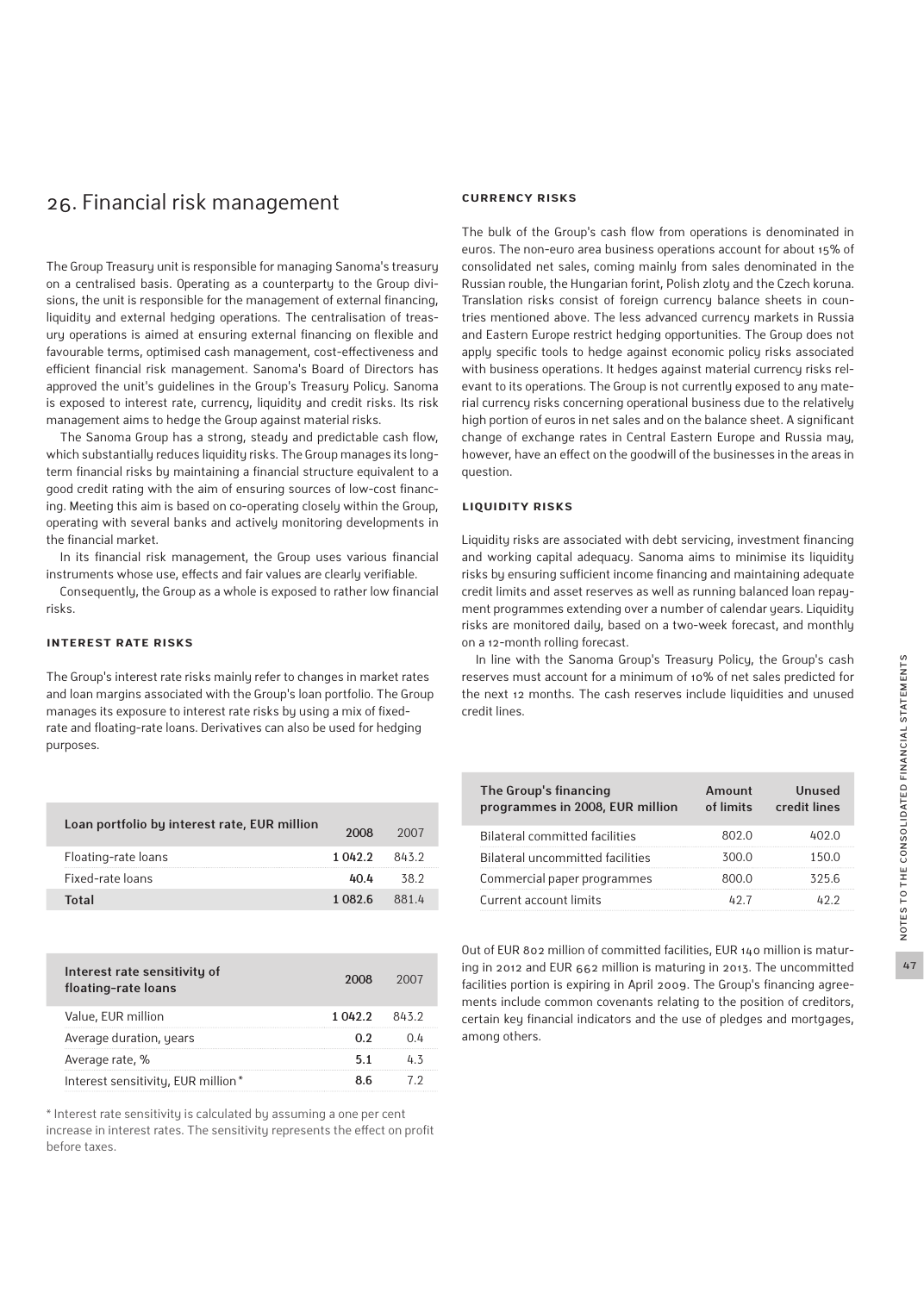| <b>Financial liabilities,</b><br><b>EUR million</b> | 2008       |                          |                        |              |            | 2007                     |                        |              |
|-----------------------------------------------------|------------|--------------------------|------------------------|--------------|------------|--------------------------|------------------------|--------------|
|                                                     | Capital    | Capital with<br>interest | Undrawn<br>from limits | <b>Total</b> | Capital    | Capital with<br>interest | Undrawn<br>from limits | <b>Total</b> |
| Loans from financial institutions                   | 561.8      | 569.8                    | 444.2                  | 1 0 1 4 .0   | 311.7      | 318.5                    | 539.0                  | 857.5        |
| Commercial paper programmes                         | 474.4      | 478.4                    |                        | 478.4        | 527.8      | 537.6                    |                        | 537.6        |
| Finance lease liabilities                           | 39.2       | 39.4                     |                        | 39.4         | 33.8       | 33.9                     |                        | 33.9         |
| Other interest-bearing liabilities                  | 7.2        | 7.2                      |                        | 7.2          | 8.1        | 8.1                      |                        | 8.1          |
| Trade payables and other liabilities                | 312.5      | 312.5                    |                        | 312.5        | 298.1      | 298.1                    |                        | 298.1        |
| <b>Total</b>                                        | 1 3 9 5 .1 | 1 407.3                  | 444.2                  | 1851.5       | 1 1 7 9 .5 | 1 1 9 6 . 2              | 539.0                  | 1 7 3 5 . 2  |

| Maturity of financial liabilities, EUR million | 2009  | 2010 | 2011 | 2012 | 2013 | $2014 -$ | Total |
|------------------------------------------------|-------|------|------|------|------|----------|-------|
| Loans from financial institutions              | 560.4 | 4.5  |      |      | 0.3  | 4.C      | 569.8 |
| Commercial paper programmes                    | 4784  |      |      |      |      |          | 4784  |
| Finance lease liabilities                      | 5.6   | 5.4  | 5.3  |      | 5.0  | 131      | 39.4  |
| Other interest-bearing liabilities             |       | 0.3  | 0.9  | 1.8  | 0.1  | 5.4      |       |
| Trade payables and other liabilities           | 2938  | 5.3  |      | 0.6  | 10.7 |          | 312.5 |
|                                                |       |      | 7.5  |      |      | 21.6     |       |

Sanoma's credit risks are associated with its business operations. The Group's Treasury Policy specifies credit rating requirements for customers and other counterparties to financial transactions, as well as Group policies related to investments. The Sanoma Group has no major credit

risk concentrations because of its wide, global customer base. The Group's operational units assume responsibility for credit risks associated with their businesses.

The carrying amounts best implicate the amount that will be collected. The aging of trade receivables is in the following table.

| The aging of trade receivables, EUR million |       | 2008       |            |       | 2007       |            |
|---------------------------------------------|-------|------------|------------|-------|------------|------------|
|                                             | Gross | Impairment | <b>Net</b> | Gross | Impairment | <b>Net</b> |
| Not due                                     | 187.0 | 0.0        | 187.0      | 200.2 | $-0.1$     | 200.1      |
| Past due 1-30 days                          | 51.3  | $-0.2$     | 51.0       | 61.7  | $-0.3$     | 61.4       |
| Past due 31-120 days                        | 43.1  | $-1.5$     | 41.6       | 22.1  | $-1.0$     | 21.0       |
| Past due 121-360 days                       | 17.5  | $-4.4$     | 13.1       | 10.0  | $-2.5$     | 7.5        |
| More than one year                          | 8.2   | $-4.3$     | 3.9        | 8.4   | $-4.9$     | 3.5        |
| <b>Total</b>                                | 307.1 | $-10.5$    | 296.6      | 302.4 | $-8.9$     | 293.5      |

Collaterals are required from customers in franchising agreements and in certain cases, such as advertising receivables, cable TV and broadband agreements.

For trade receivables and other receivables, see Notes 15 and 17.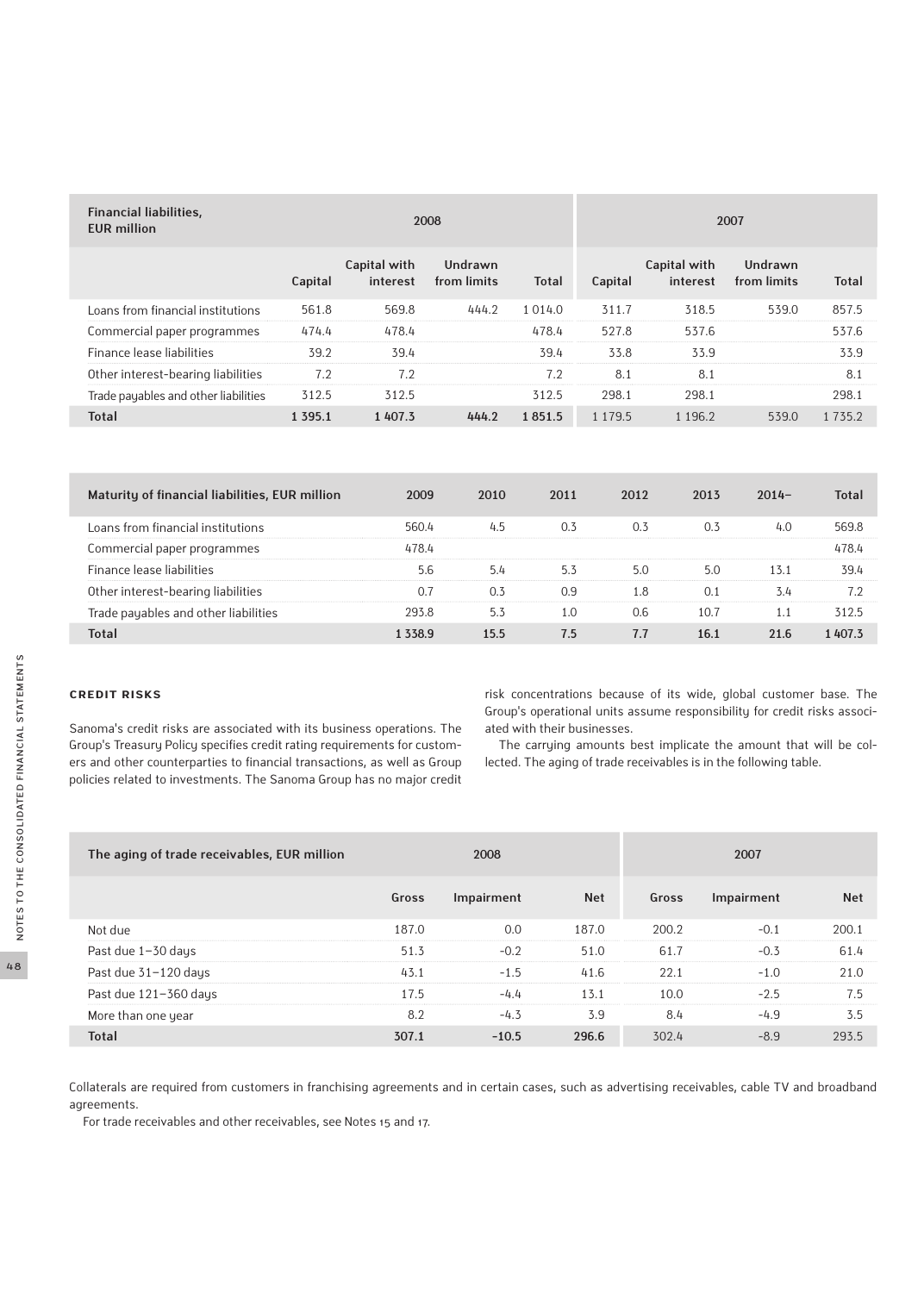#### **Capital risk mana gement**

The Group's long-term objective when managing capital is to maintain a capital structure which represents a good investment grade. The target level for the equity ratio is between 35−45% and for net debt/EBITDA it is less than 3.5. The equity ratio on 31 December 2008 was 40.0% (2007: 45.4%) and net debt/EBITDA 2.1 (2007: 1.6).

| Net debt, EUR million      | 2008    | 2007 |
|----------------------------|---------|------|
| Interest-bearing liability | 1.082.6 | 8814 |
| Cash and cash equivalents  | 110.6   | 88 1 |
| Total                      | 972 O   | 7933 |

The Sanoma Group does not have an official credit rating.

## 27. Derivative instruments

The Sanoma Group had no derivative contracts during the financial year or previous year.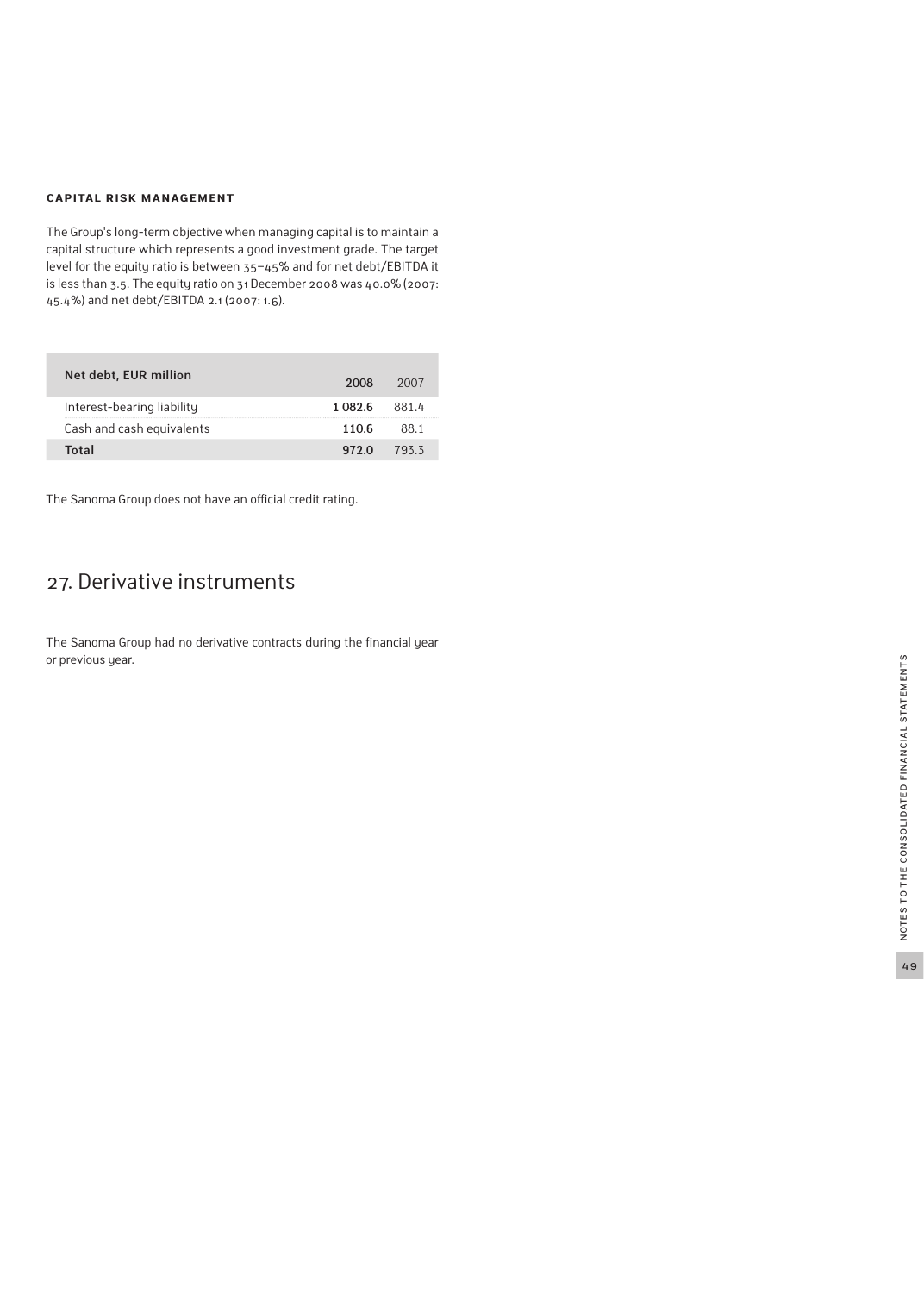## 28. Most significant subsidiaries

| Most significant subsidiaries at 31 Dec 2008         | <b>Parent Company</b><br>holding, % | Sub-Group's parent<br>company holding, % | Group<br>holding, % |
|------------------------------------------------------|-------------------------------------|------------------------------------------|---------------------|
| <b>SANOMA MAGAZINES</b>                              |                                     |                                          |                     |
| Sanoma Magazines B.V., The Netherlands *             | 100.0                               |                                          | 100.0               |
| Independent Media Holding B.V., The Netherlands      |                                     | 100.0                                    | 100.0               |
| <b>Aldipress</b>                                     |                                     |                                          |                     |
| B.V. Aldipress, The Netherlands                      |                                     |                                          | 100.0               |
|                                                      |                                     |                                          |                     |
| Sanoma Magazines Belgium                             |                                     |                                          |                     |
| Sanoma Magazines Belgium N.V., Belgium               |                                     | 100.0                                    | 100.0               |
| JERVI N.V., Belgium                                  |                                     | 100.0                                    | 100.0               |
| N.V. Uitgevers Maatschappij, Belgium                 |                                     |                                          | 100.0               |
| Sanoma Magazines International                       |                                     |                                          |                     |
| Sanoma Magazines International B.V., The Netherlands |                                     | 100.0                                    | 100.0               |
| Independent Media B.V., The Netherlands              |                                     |                                          | 100.0               |
| LLC Lux Media, Russia                                |                                     |                                          | 55.0                |
| Net Info.BG AD, Bulgaria                             |                                     |                                          | 82.0                |
| Sanoma Budapest Kiadói Részvénytársaság, Hungary     |                                     |                                          | 100.0               |
| Sanoma Hearst Prague B.V., The Netherlands           |                                     |                                          | 60.0                |
| Sanoma Hearst Romania s.r.l., Romania                |                                     |                                          | 65.0                |
| Sanoma Magazines Praha s.r.o., The Czech Republic    |                                     |                                          | 100.0               |
| Sanoma Magazines Slovakia s.r.o., Slovakia           |                                     |                                          | 100.0               |
| 000 United Press, Russia                             |                                     |                                          | 100.0               |
| Websitemaster a.s, The Czech Republic                |                                     |                                          | 100.0               |
| Sanoma Magazines Netherlands                         |                                     |                                          |                     |
| Sanoma Uitgevers B.V., The Netherlands               |                                     |                                          | 100.0               |
| ilse media B.V., The Netherlands                     |                                     |                                          | 100.0               |
| Insidegamer B.V., The Netherlands                    |                                     |                                          | 100.0               |
| Kieskeurig B.V., The Netherlands                     |                                     |                                          | 100.0               |
| Leadz B.V., The Netherlands                          |                                     |                                          | 100.0               |
| Mood for Magazines B.V., The Netherlands             |                                     |                                          | 100.0               |
| Sanoma Men's Magazines B.V., The Netherlands         |                                     |                                          | 100.0               |
| Sanoma Magazines Finland                             |                                     |                                          |                     |
| Sanoma Magazines Finland Ltd, Helsinki*              | 100.0                               |                                          | 100.0               |
| Suomen Rakennuslehti Oy, Helsinki                    |                                     | 60.0                                     | 60.0                |
|                                                      |                                     |                                          |                     |
| <b>SANOMA NEWS</b>                                   | 100.0                               |                                          | 100.0               |
| Sanoma News Ltd, Helsinki*                           |                                     |                                          | 85.0                |
| AÜ Autoportaal, Estonia<br>Esmerk Oy, Helsinki       |                                     |                                          | 90.0                |
| Helsingin Sanomat Oy, Helsinki                       |                                     | 100.0                                    | 100.0               |
| Ilta-Sanomat Oy, Helsinki                            |                                     | 100.0                                    | 100.0               |
| Lehtikanta Oy, Kouvola                               |                                     |                                          | 100.0               |
| Lehtikuva Oy, Helsinki                               |                                     | 100.0                                    | 100.0               |
| Netwheels Oy, Helsinki                               |                                     |                                          | 55.8                |
| Oikotie Oy, Helsinki                                 |                                     |                                          | 100.0               |
| AS Sanoma Baltics, Estonia                           |                                     |                                          | 100.0               |
| Sanoma Data Oy, Helsinki                             |                                     | 100.0                                    | 100.0               |
| Sanoma Digital Oy, Helsinki                          |                                     | 100.0                                    | 100.0               |
| Sanoma Kaupunkilehdet Oy, Helsinki                   |                                     | 100.0                                    | 100.0               |
| Sanoma Lehtimedia Oy, Anjalankoski                   |                                     | 100.0                                    | 100.0               |
| Sanomapaino Oy, Helsinki                             |                                     | 100.0                                    | 100.0               |
| Skillnet Oy, Jyväskylä                               |                                     |                                          | 51.0                |
| Suorakanava Oy, Pori                                 |                                     |                                          | 51.0                |
| Taloussanomat Oy, Helsinki                           |                                     |                                          | 90.0                |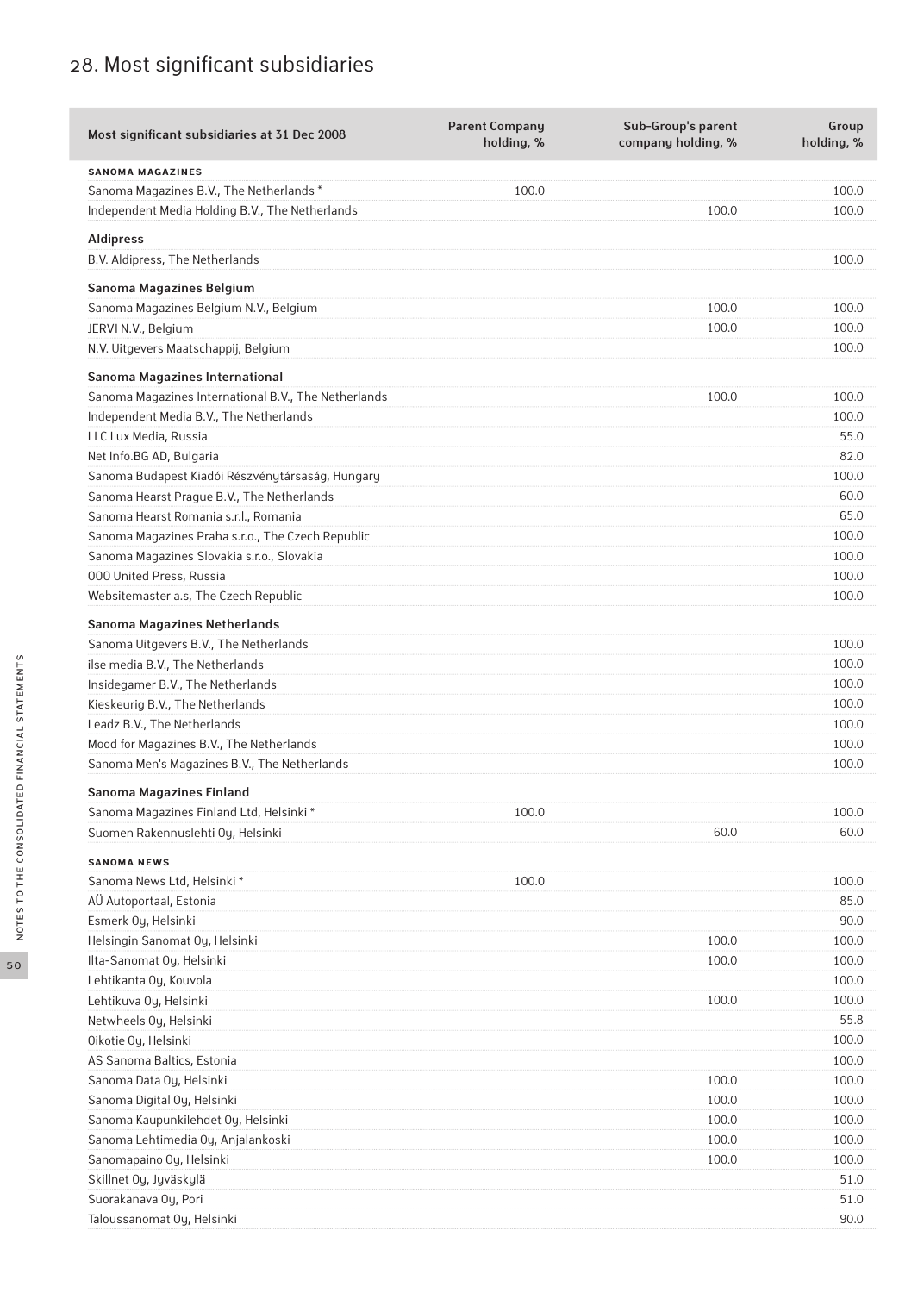| Most significant subsidiaries at 31 Dec 2008               | <b>Parent Company</b><br>holding, % | Sub-Group's parent<br>company holding, % | Group<br>holding, % |
|------------------------------------------------------------|-------------------------------------|------------------------------------------|---------------------|
| <b>SANOMA ENTERTAINMENT</b>                                |                                     |                                          |                     |
| Sanoma Entertainment Ltd, Helsinki *                       | 100.0                               |                                          | 100.0               |
| Sanoma Television Ltd, Helsinki                            |                                     | 95.3                                     | 95.3                |
| Suomen Urheilutelevisio Oy, Helsinki                       |                                     | 67.5                                     | 67.5                |
| Älypää Oy, Espoo                                           |                                     | 100.0                                    | 100.0               |
| <b>SANOMA LEARNING &amp; LITERATURE</b>                    |                                     |                                          |                     |
| Werner Söderström Ltd, Helsinki                            | 100.0                               |                                          | 100.0               |
| Sanoma Invest B.V., The Netherlands                        | 100.0                               |                                          | 100.0               |
| AAC Global Oy, Helsinki                                    |                                     | 51.0                                     | 51.0                |
| Interverbum AB, Sweden                                     |                                     |                                          | 51.0                |
| Interverbum Localization Aktiebolag, Sweden                |                                     |                                          | 51.0                |
| Interverbum UK Limited, The United Kingdom                 |                                     |                                          | 51.0                |
| L.C.G. Malmberg B.V., The Netherlands                      |                                     |                                          | 100.0               |
| Nemzeti Tankönyvkiádo Rt, Hungary                          |                                     |                                          | 96.0                |
| Nowa Era Sp. z.o.o., Poland                                |                                     | 100.0                                    | 100.0               |
| NTK-Perfekt Zrt, Hungary                                   |                                     | 100.0                                    | 100.0               |
| Perfekt Gazdasági Tanácsadó, Oktató és Kiadó Zrt., Hungary |                                     |                                          | 100.0               |
| Suomalainen.com Oy, Helsinki                               |                                     | 50.0                                     | 100.0               |
| Tankönyvmester Kft, Hungary                                |                                     |                                          | 52.5                |
| Uitgeverij Van In N.V., Belgium                            |                                     |                                          | 100.0               |
| Vulcan SP. z.o.o., Poland                                  |                                     |                                          | 80.0                |
| Weilin+Göös Oy, Helsinki                                   |                                     | 100.0                                    | 100.0               |
| WS Bookwell Oy, Porvoo                                     |                                     | 100.0                                    | 100.0               |
| WSOY Oppimateriaalit Oy, Helsinki                          |                                     | 100.0                                    | 100.0               |
| Young Digital Planet S.A., Poland                          |                                     | 55.1                                     | 55.1                |
| <b>SANOMA TRADE</b>                                        |                                     |                                          |                     |
| Rautakirja Ltd, Vantaa*                                    | 100.0                               |                                          | 100.0               |
| Apollo Raamatud AS, Estonia                                |                                     |                                          | 100.0               |
| Finnkino Oy, Vantaa                                        |                                     | 100.0                                    | 100.0               |
| AS Forum Cinemas, Estonia                                  |                                     |                                          | 100.0               |
| AS Forum Cinemas Home Entertainment, Estonia               |                                     |                                          | 100.0               |
| Forum Cinemas Ltd, Ukraine                                 |                                     |                                          | 90.0                |
| SIA Forum Cinemas, Latvia                                  |                                     |                                          | 100.0               |
| SIA Forum Cinemas Home Entertainment, Latvia               |                                     |                                          | 100.0               |
| UAB Forum Cinemas, Lithuania                               |                                     |                                          | 90.0                |
| UAB Forum Cinemas Home Entertainment, Lithuania            |                                     |                                          | 100.0               |
| 000 HDS CIS, Russia                                        |                                     | 100.0                                    | 100.0               |
| Hiparion Distribution S.A., Romania                        |                                     | 98.8                                     | 100.0               |
| UAB Impress Teva, Lithuania                                |                                     | 100.0                                    | 100.0               |
| 000 KP Roznitsa, Russia                                    |                                     | 100.0                                    | 100.0               |
| AS Lehepunkt, Estonia                                      |                                     | 100.0                                    | 100.0               |
| AB Lietuvos Spauda, Lithuania                              |                                     |                                          | 90.7                |
| UAB Lietuvos Spaudos Vilniaus Agentura, Lithuania          |                                     | 100.0                                    | 100.0               |
| 000 Press Point International, Russia                      |                                     | 100.0                                    | 100.0               |
| Printcenter Oy, Helsinki                                   |                                     | 100.0                                    | 100.0               |
| 000 R-Kiosk, Russia                                        |                                     | 70.0                                     | 70.0                |
| R Kiosk Eesti AS, Estonia                                  |                                     | 100.0                                    | 100.0               |
| R-Kiosk Romania S.A., Romania                              |                                     | 99.0                                     | 100.0               |
| Suomalainen.com Oy, Helsinki                               |                                     | 50.0                                     | 100.0               |
| Suomalainen Kirjakauppa Oy, Helsinki                       |                                     | 100.0                                    | 100.0               |
| 000 TK Pressexpo, Russia                                   |                                     | 99.0                                     | 100.0               |
|                                                            |                                     |                                          |                     |

NOTES TO THE CONSOLIDATED FINANCIAL STATEMENTS Notes to the consolidated financial statements 51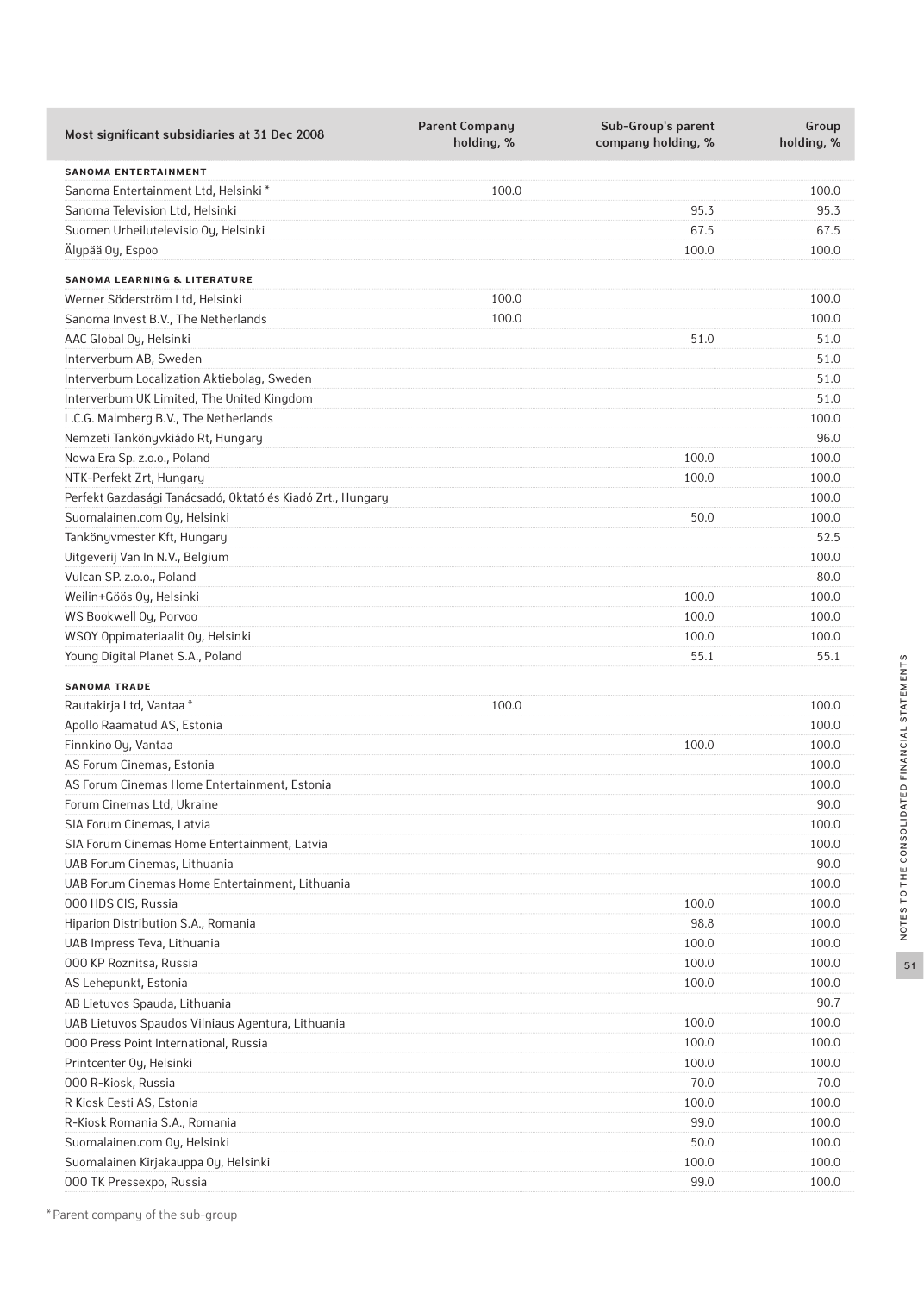Joint ventures have been consolidated using the proportionate consolidation method. Aggregate assets, liabilities, net sales and net result are presented in the following table as consolidated with proportionate ownership. Personnel figures include the total figure for the companies.

| Joint ventures, EUR million                            | 2008  | 2007    |
|--------------------------------------------------------|-------|---------|
| Non-current assets                                     | 13.4  | 11.4    |
| Current assets                                         | 57.5  | 60.3    |
| Non-current liabilities                                | 4.6   | 3.6     |
| Current liabilities                                    | 39.9  | 41.4    |
| Net assets                                             | 26.5  | 26.7    |
| Income                                                 | 160.9 | 152.5   |
| <b>Expenses</b>                                        | 144.6 | 135.8   |
| Net result for the period                              | 16.3  | 16.6    |
| Average number of employees<br>(full-time equivalents) | 2.993 | 2 2 7 8 |

| Most significant joint ventures<br>at 31 Dec 2008 | Participation of<br>the Group % |
|---------------------------------------------------|---------------------------------|
| <b>SANOMA MAGAZINES</b>                           |                                 |
| Independent Media Holding B.V.                    |                                 |
| 000 Alpina Business Books, Russia                 | 50.0                            |
| ZAO Business News Media, Russia                   | 33.3                            |
| 000 Fashion Press, Russia                         | 50.0                            |
| 000 Publishing House Independent Media, Ukraine   | 50.0                            |
| Sanoma Magazines International                    |                                 |
| Adria Media Holding GmbH, Austria                 | 50.0                            |
| Hearst-Sanoma Budapest Kft, Hungary               | 50.0                            |
| Sanoma Bliasak Bulgaria A.D., Bulgaria            | 50.0                            |
| Magyar Elöfizetöi Kft., Hungary                   | 30.0                            |
| <b>Sanoma Uitgevers</b>                           |                                 |
| AKN CV, The Netherlands                           | 25.0                            |
| Sanoma Magazines Finland                          |                                 |
| Egmont Kustannus Oy Ab, Tampere                   | 50.0                            |
| <b>SANOMA TRADE</b>                               |                                 |
| Narvesen Baltija SIA, Latvia                      | 50.0                            |
| SIA Preses Apvieniba, Latvia                      | 49.3                            |
| SIA Preses Serviss, Latvia                        | 49.3                            |

## 29. Joint ventures and the 30. Related party transactions

The Sanoma Group's related parties include subsidiaries, associated companies and joint ventures as well as members of the Board, President and CEO, Presidents of the divisions and Corporate Centre management. Remuneration for key management is presented in Note 31. Transactions with associated companies are presented in Note 13. Transactions within the Sanoma Group and joint ventures are not presented as related party transactions because they are eliminated in the consolidated figures. Joint ventures have been included using the proportionate consolidation method. The transactions of the other shareholders' of joint ventures are not presented as related party transactions because those shareholders are not considered to be related parties on the basis of the joint control agreement. The most significant subsidiaries are presented in Note 28 and the most significant joint ventures in Note 29. In addition, the Sanoma Group's related parties include pension funds, sickness fund and employees' profit-sharing funds. Besides pension plans, transactions with those parties are not material. Pension funds are described in more detail in accounting policies (Note 1) and pension calculations in Note 5.

The Sanoma Group had no other significant related parties, which indicate related party definitions or with which significant related party transactions exist during the financial year.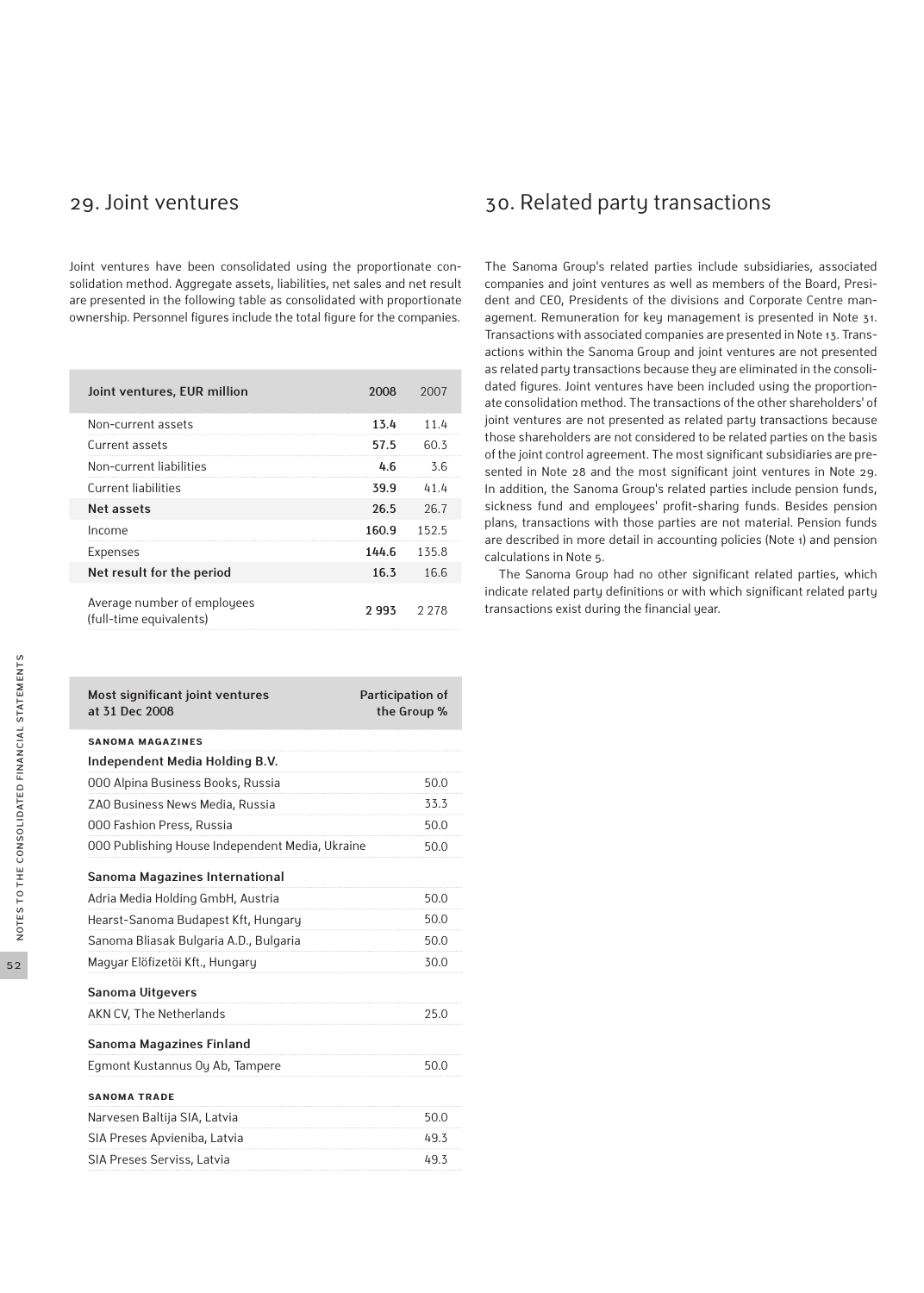## 31. Management compensation, benefits and ownership

| Management<br>remuneration and          | Remuneration | Number of  |                             |         |         |         | Number of stock options |         |        |
|-----------------------------------------|--------------|------------|-----------------------------|---------|---------|---------|-------------------------|---------|--------|
| ownership, 2008                         | (EUR 1 000)  | shares     | Option costs<br>(EUR 1 000) | 2001C   | 2004A   | 2004B   | 2004C                   | 2007    | 2008   |
| <b>President and CEO</b>                |              |            |                             |         |         |         |                         |         |        |
| Hannu Syrjänen                          | 948          | 23 142     |                             | 50 000  | 50 000  | 50 000  | 50 000                  | 60 000  | 60 000 |
| <b>Board of Directors</b>               |              |            |                             |         |         |         |                         |         |        |
| Jaakko Rauramo, Chairman                | 107          | 131 302    |                             | 100 000 |         |         |                         |         |        |
| Sari Baldauf, Vice Chairman             | 87           | 7000       |                             |         |         |         |                         |         |        |
| Robert Castrén                          | 68           | 127845     |                             |         |         |         |                         |         |        |
| Jane Erkko                              | 67           | 248 213    |                             |         |         |         |                         |         |        |
| Paavo Hohti                             | 68           | 824        |                             |         |         |         |                         |         |        |
| Sirkka Hämäläinen-Lindfors              | 68           | 700        |                             |         |         |         |                         |         |        |
| Seppo Kievari                           | 68           | 10000      |                             | 20 000  |         |         |                         |         |        |
| Robin Langenskiöld (until 1 April 2008) | 15           | 12 273 371 |                             |         |         |         |                         |         |        |
| Rafaela Seppälä (as of 1 April 2008)    | 54           | 11673370   |                             |         |         |         |                         |         |        |
| Sakari Tamminen                         | 68           | 1 200      |                             |         |         |         |                         |         |        |
| Total <sup>*</sup>                      | 1616         |            | 207                         |         |         |         |                         |         |        |
| <b>Group Management</b>                 |              |            |                             |         |         |         |                         |         |        |
| Eija Ailasmaa                           |              | 21 088     |                             | 30 000  | 37 000  | 37 000  | 37 000                  | 37 000  | 40 000 |
| Jacques Eijkens                         |              |            |                             |         | 10 000  | 10 000  | 34 000                  | 34 000  | 34 000 |
| Sven Heistermann (as of 4 August 2008)  |              |            |                             |         |         |         |                         | 10 000  | 10 000 |
| Kim Ignatius (as of 1 August 2008)      |              |            |                             |         | 20 000  | 20 000  | 20 000                  | 30 000  | 30 000 |
| Nils Ittonen                            |              | 50 000     |                             | 30 000  | 30 000  | 30 000  | 30 000                  | 30 000  | 15 000 |
| Erkki Järvinen                          |              |            |                             | 30 000  | 37 000  | 37 000  | 37 000                  | 37 000  |        |
| Tapio Kallioja (until 31 March 2008)    |              | 1600       |                             | 30 000  | 34 000  | 34 000  | 34 000                  |         |        |
| Merja Karhapää (as of 1 August 2008)    |              |            |                             | 5 0 0 0 | 5 0 0 0 | 5 0 0 0 | 5 0 0 0                 | 6 0 0 0 | 15 000 |
| Anu Nissinen (as of 25 February 2008)   |              | 280        |                             |         | 6 0 0 0 | 6 0 0 0 | 7000                    | 30 000  | 30 000 |
| Mikael Pentikäinen                      |              |            |                             | 30 000  | 37 000  | 37 000  | 37000                   | 37 000  | 34 000 |
| Kerstin Rinne (until 31 August 2008)    |              | 1 1 9 9    |                             | 30 000  | 30 000  | 30 000  | 30 000                  |         |        |
| Matti Salmi (until 31 July 2008)        |              |            |                             | 30 000  | 30 000  | 30 000  | 30 000                  |         |        |
| Ben Tiesnitsch (as of 1 June 2008)      |              |            |                             | 4 0 0 0 | 5 0 0 0 | 6 0 0 0 | 6 0 0 0                 | 15 000  | 15 000 |
| Total*                                  | 3 3 0 1      |            | 991                         |         |         |         |                         |         |        |

\* Figures include the remuneration that has been paid for assignments handled by those persons during the period. Remuneration includes fringe benefits. Option costs include costs during membership. The Group had no outstanding receivables or loans from the management.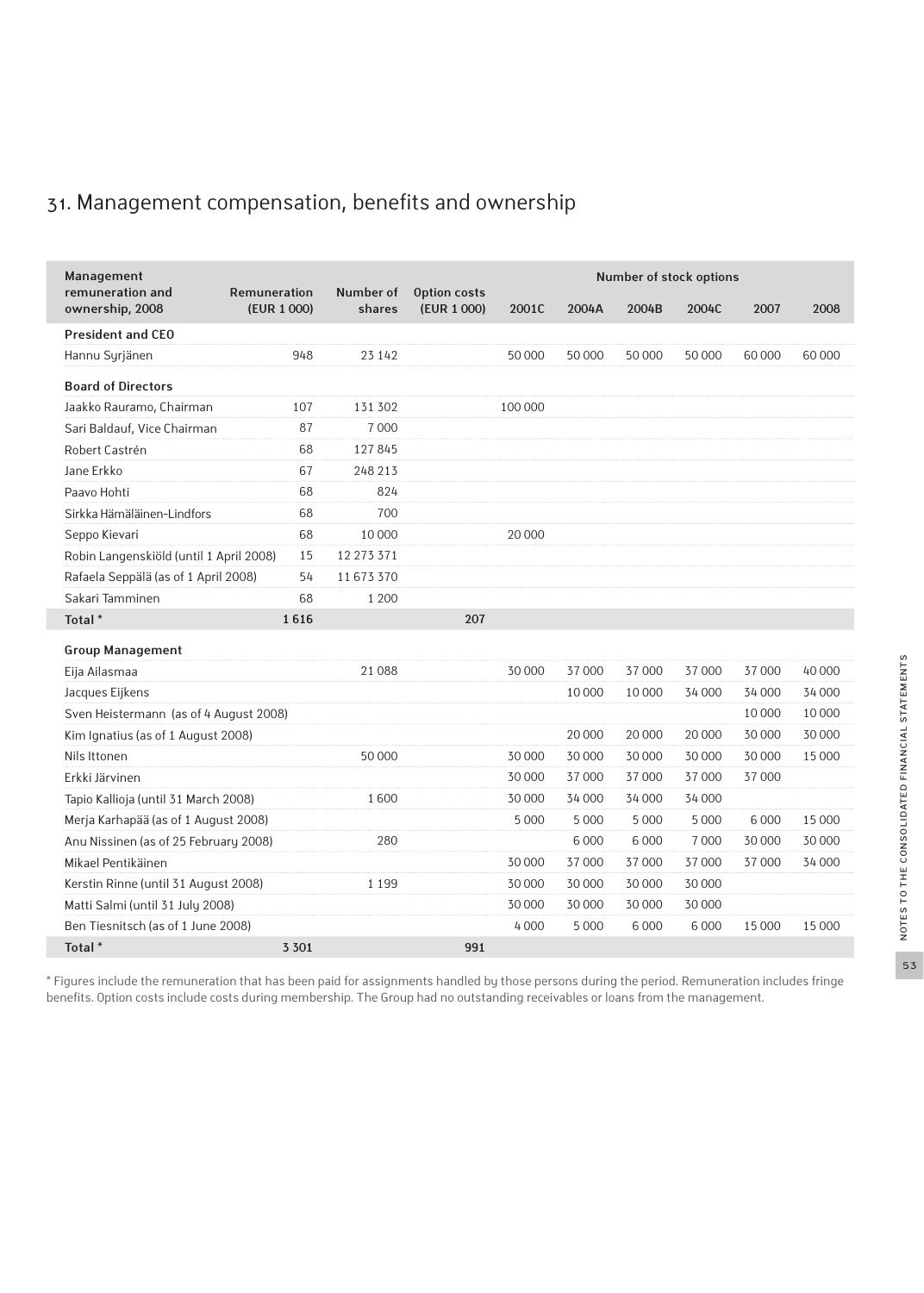| Management<br>remuneration and | Remuneration | Number of  | <b>Option costs</b> |         |         |        | Number of stock options |        |        |
|--------------------------------|--------------|------------|---------------------|---------|---------|--------|-------------------------|--------|--------|
| ownership, 2007                | (EUR 1 000)  | shares     | (EUR 1 000)         | 2001B   | 2001C   | 2004A  | 2004B                   | 2004C  | 2007   |
| <b>President and CEO</b>       |              |            |                     |         |         |        |                         |        |        |
| Hannu Syrjänen                 | 870          | 23 142     |                     |         | 50 000  | 50 000 | 50 000                  | 50 000 | 60 000 |
| <b>Board of Directors</b>      |              |            |                     |         |         |        |                         |        |        |
| Jaakko Rauramo, Chairman       | 78           | 51 3 22    |                     | 80 000  | 100 000 |        |                         |        |        |
| Sari Baldauf, Vice Chairman    | 73           | 7000       |                     |         |         |        |                         |        |        |
| Robert Castrén                 | 58           | 127845     |                     |         |         |        |                         |        |        |
| Jane Erkko                     | 57           | 248 213    |                     |         |         |        |                         |        |        |
| Paavo Hohti                    | 59           | 824        |                     |         |         |        |                         |        |        |
| Sirkka Hämäläinen-Lindfors     | 61           | 200        |                     |         |         |        |                         |        |        |
| Seppo Kievari                  | 59           | 5 0 0 0    |                     | 15 000  | 20 000  |        |                         |        |        |
| Robin Langenskiöld             | 58           | 12 273 371 |                     |         |         |        |                         |        |        |
| Sakari Tamminen                | 58           | 1 200      |                     |         |         |        |                         |        |        |
| Total*                         | 1431         |            | 231                 |         |         |        |                         |        |        |
| <b>Group Management</b>        |              |            |                     |         |         |        |                         |        |        |
| Eija Ailasmaa                  |              | 6088       |                     | 15 000  | 30 000  | 37 000 | 37 000                  | 37 000 | 37 000 |
| Jacques Eijkens                |              |            |                     |         |         | 10 000 | 10 000                  | 34 000 | 34 000 |
| Nils Ittonen                   |              | 50 000     |                     | 15 000  | 30 000  | 30 000 | 30 000                  | 30 000 | 30 000 |
| Erkki Järvinen                 |              |            |                     |         | 30 000  | 37 000 | 37 000                  | 37000  | 37 000 |
| Tapio Kallioja                 |              | 1600       |                     | 12500   | 30 000  | 34 000 | 34 000                  | 34 000 |        |
| Mikael Pentikäinen             |              |            |                     |         | 30 000  | 37 000 | 37 000                  | 37000  | 37 000 |
| <b>Kerstin Rinne</b>           |              | 1 1 9 9    |                     | 15 000  | 30 000  | 30 000 | 30 000                  | 30 000 |        |
| Matti Salmi                    |              |            |                     | 3 0 0 0 | 30 000  | 30 000 | 30 000                  | 30 000 |        |
| Total*                         | 2 7 9 4      |            | 1 1 6 8             |         |         |        |                         |        |        |

\* The figures include the remuneration that has been paid for the duties performed by the persons responsible for them during the period. The remuneration includes fringe benefits. Option costs include costs for the membership period. The Group had no outstanding liabilities or debts to the management.

Changes in ownership of shares and stock options during the financial year can be found in the Sanoma's insider register at Sanoma.com.

### **Other benefits of the management**

According to his executive contract, Hannu Syrjänen will retire at the age of 60, unless it is specifically agreed otherwise, and his pension will amount to some 60% of his average salary from the last ten full calendar years. The President and CEO's service is subject to a six-month period of notice (both from the President and the Company), and his severance pay equals 18 months of his salary, unless the agreement is ended because of gross procedure by the President and CEO. If the agreement ends due to a takeover bid, severance pay is the equivalent of 30 months' salary. The severance pay is subject to a fixed-term noncompetition clause.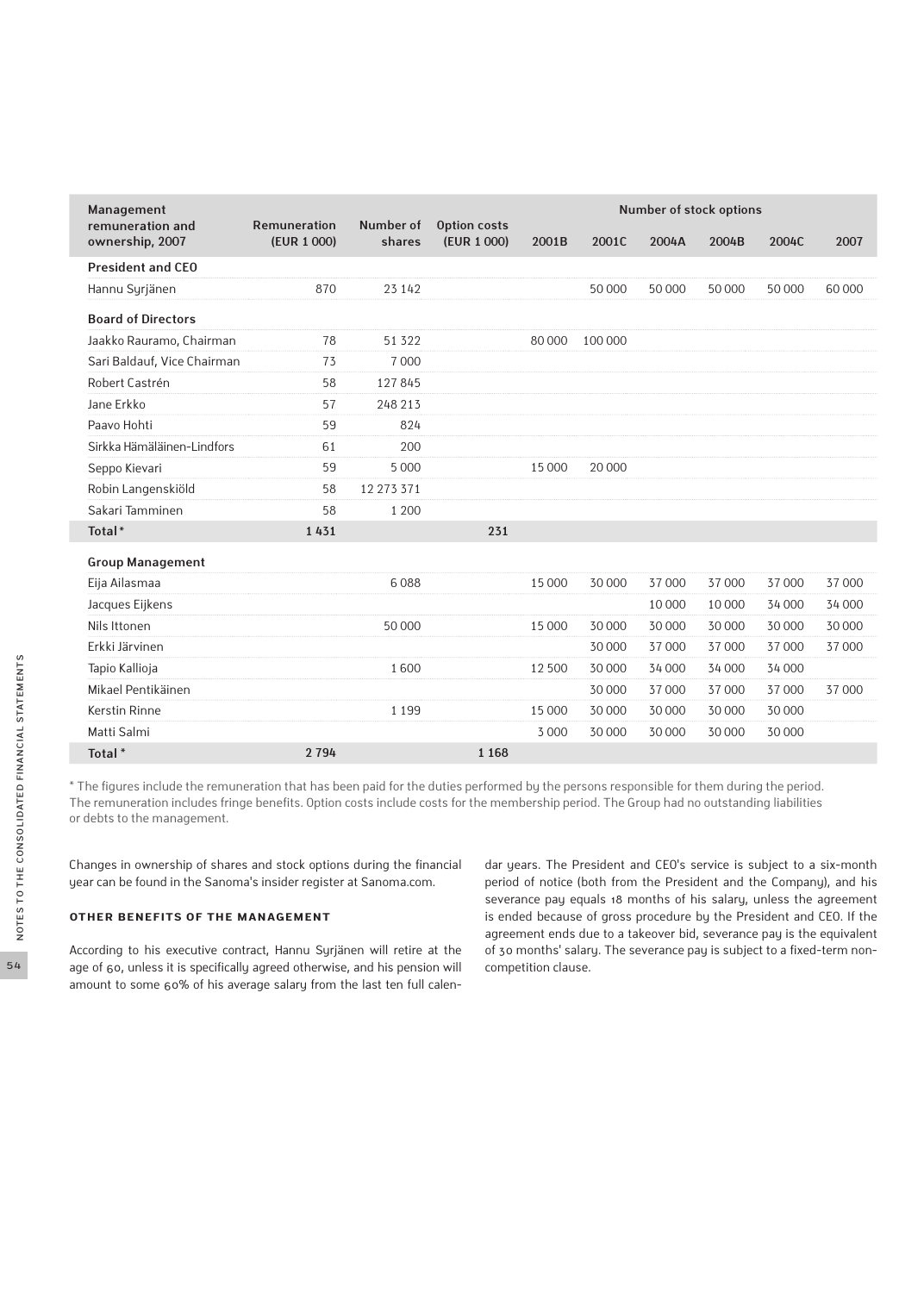## 32. Events after the balance sheet date

Sanoma management does not have knowledge of any significant events for which adjustments for the period would have had any material impact on the financial statements.

No such events have arisen after the balance sheet date that would have a significant impact on the Group's financial position.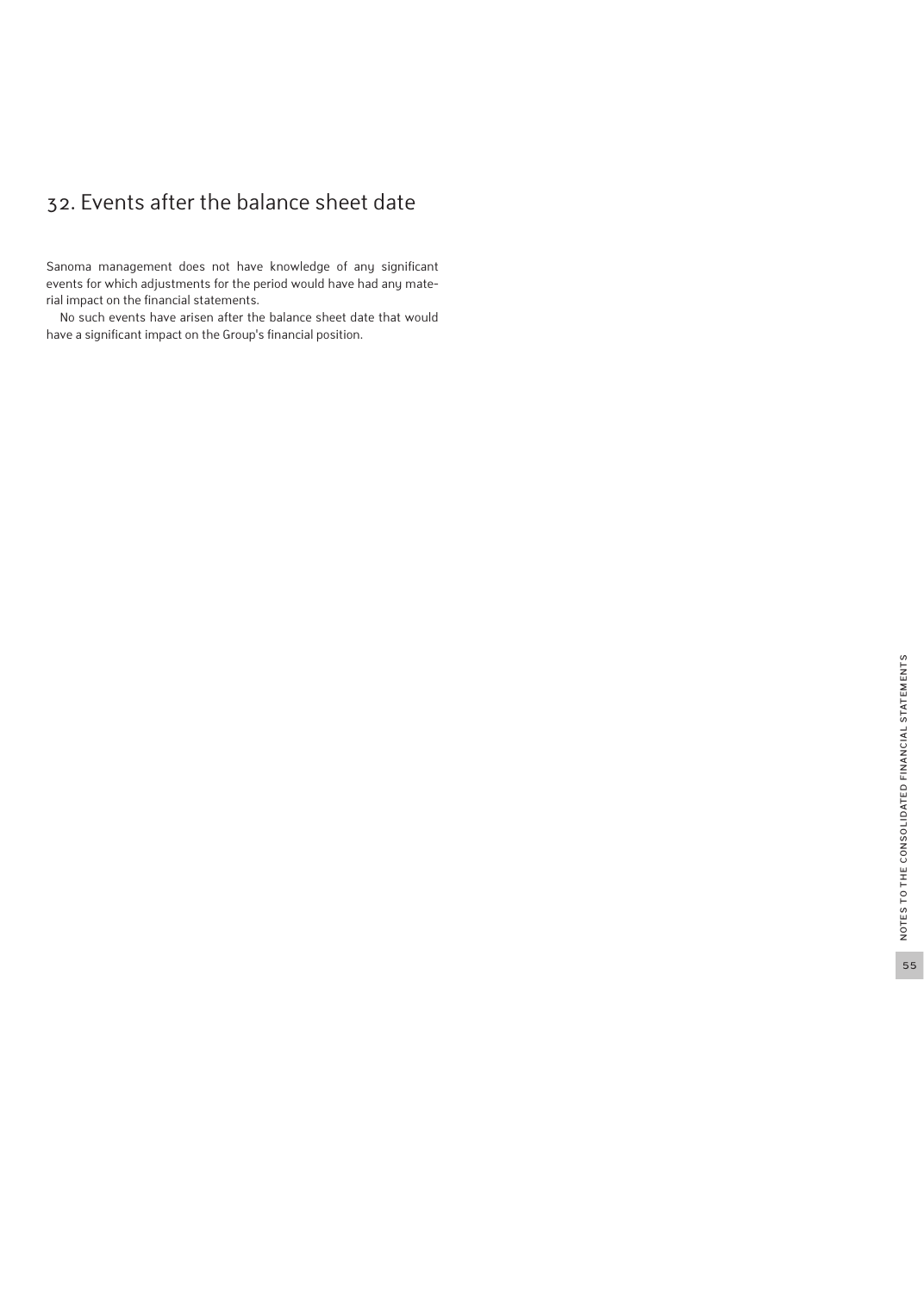# Definitions of key indicators

| Return on equity (ROE), %     |     | Result for the period<br>- x 100<br>Equity total (average of monthly balances)                                                                              |
|-------------------------------|-----|-------------------------------------------------------------------------------------------------------------------------------------------------------------|
| Return on investment (ROI), % | $=$ | Result before taxes + interest and other financial expenses<br>x100<br>Balance sheet total - non-interest-bearing liabilities (average of monthly balances) |
| Equity ratio, %               | =   | Equity total<br>- x 100<br>Balance sheet total - advances received                                                                                          |
| Net gearing, %                | $=$ | Interest-bearing liabilities - cash and cash equivalents<br>x 100<br>Equity total                                                                           |
| Earnings/share (EPS)          | $=$ | Result for the period attributable to the equity holders of the Parent Company<br>Adjusted average number of shares on the market                           |
| Cash flow/share               | =   | Cash flow from operations<br>Adjusted average number of shares on the market                                                                                |
| Equity/share                  | $=$ | Equity attributable to the equity holders of the Parent Company<br>Adjusted number of shares on the market at the balance sheet date                        |
| Dividend payout ratio, %      | $=$ | Dividend/share $\times 100$<br>Result/share                                                                                                                 |
| Market capitalisation         | $=$ | Number of shares on the market at the balance sheet date x<br>share price on the last trading day of the year                                               |
| Effective dividend yield, %   | $=$ | Dividend/share<br>$- x 100$<br>Share price on the last trading day of the year                                                                              |
| $P/E$ ratio                   |     | Share price on the last trading day of the year<br>Result/share                                                                                             |
| Interest-bearing net debt     |     | Interest-bearing liabilities - cash and cash equivalents                                                                                                    |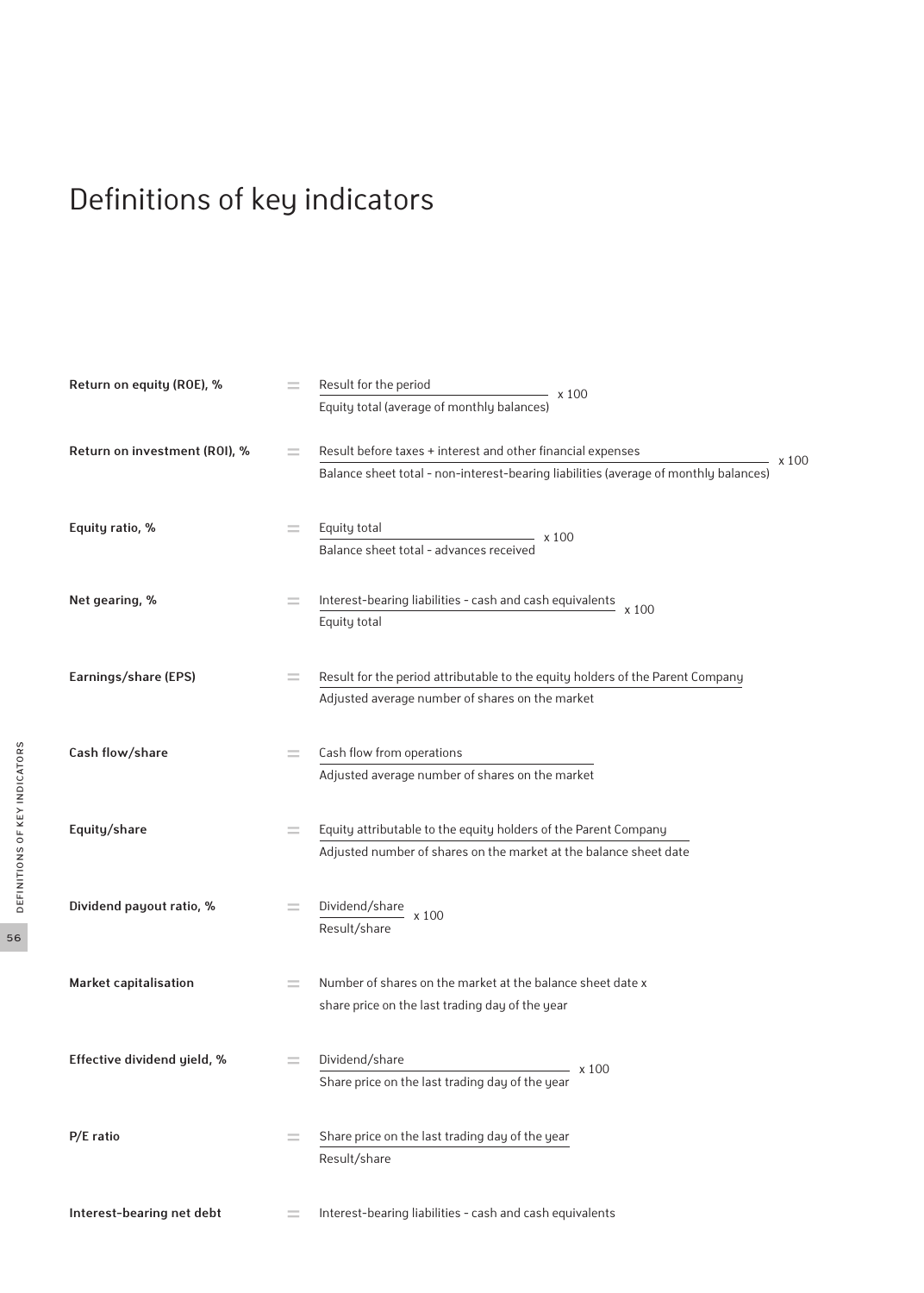## Shares and shareholders

#### **Share information**

According to Sanoma's Articles of Association, the Company's minimum share capital is EUR 50,000,000 and the maximum is EUR 300,000,000, within which limits the share capital may be increased or reduced without amendment of the Articles of Association.

On 31 December 2008, Sanoma's registered share capital amounted to EUR 71,258,986.82 and the number of shares was 163,090,651. During 2008, Sanoma's share capital increased by EUR 137,146.26 due to share subscriptions with stock options. Changes in share capital can be found at Sanoma.com.

Sanoma has one share series, with all shares entitling the holders to equal voting and shareholder rights. Shares in Sanoma or securities entitling one to said shares do not have any redemption or approval clauses, or other transfer restrictions.

#### **Listing of share and options**

Sanoma's share (SAA1V) and the Company's 2001C, 2004A and 2004B stock options are listed on NASDAQ OMX Helsinki (Large Cap, Consumer Discretionary Sector).

Sanoma is included in the Consumer Discretionary sector index of NASDAQ OMX Helsinki, as well as in the OMX Helsinki Cap, OMX Helsinki and OMXH25 indices. In addition, the share is included in several Dow Jones STOXX indices (e.g., Total Market Index, Media, Nordic, Global and 600). For a complete list of the STOXX indices in which the Sanoma share is included, see Stoxx.com.

Sanoma's share has been listed since 1 May 1999. The shares are entered in the book-entry securities system operated by Euroclear Finland Ltd.

#### **Treasury shares**

At the end of the year 2008, the Company held a total of 2,425,000 Sanoma shares, representing 1.49% of the Company's shares and votes. The shares held by Sanoma have no accountable par; however, the calculated par value of the treasury shares held by the Company was EUR 1,059,552.10.

Sanoma began repurchasing its shares on 10 August 2007 under the 2007 AGM authorisation. On 1 April 2008, the AGM issued a new authorisation to repurchase the Company's own shares and the share buybacks under this authorisation started on 12 June 2008. In 2008, Sanoma repurchased, under these authorisations, a total of 2,984,097 of the Company's own shares.

On 7 February 2008, Sanoma's Board decided to cancel all treasury shares held by the Company, a total of 3,136,000 shares, equal to 1.9% of the Company's shares and votes. The cancellation did not affect the Company's share capital. The cancellation was entered into the Trade Register on 18 February 2008.

After the review period, on 10 February 2009, Sanoma's Board of Directors decided to cancel all treasury shares held by the Company. The cancellation did not affect the Company's share capital. It was entered into the Trade Register on 19 February 2009. After the cancellation, Sanoma retains the authority to repurchase a further 7,620,000 of its own shares under the current AGM authorisation.

#### **Board authorisations**

The AGM held on 1 April 2008 authorised the Board of Sanoma to decide on the repurchase of the Company's own shares, valid until the AGM of 2009. A maximum of 8,285,000 shares could be repurchased, corresponding to 5.1% of the Company's shares and voting rights at the end of March 2008. These treasury shares will not be repurchased in proportion to the shareholdings of the existing shareholders. They will be repurchased with the Company's unrestricted equity at the market price at the time of repurchase on NASDAQ OMX Helsinki. However, the minimum repurchase price of a share is the lowest market price in public trading and the maximum repurchase price is the highest price quoted in public trading during the authorisation period. The Board decided on 1 April 2008 to deploy the authorisation and the repurchase of own shares commenced on 12 June 2008.

| <b>Trading codes</b> | Sanoma share | 2001C stock options | 2004A stock options | 2004B stock options |
|----------------------|--------------|---------------------|---------------------|---------------------|
| NASDAQ OMX Helsinki  | SAA1V        | SAA1VEW301          | SAA1VFW104          | SAA1VEW204          |
| Startel              | SAA1V        | SAA1VFW301          | SAA1VFW104          | SAA1VFW204          |
| Bloomberg            | SAA1V FH     | SAA1V301 FH         | SAA1V104 FH         | SAA1V204 FH         |
| Reuters              | SAA1V.HF     | SAA1VFW301.HF       | SAA1VFW104 HF       | SAA1VFW204 HF       |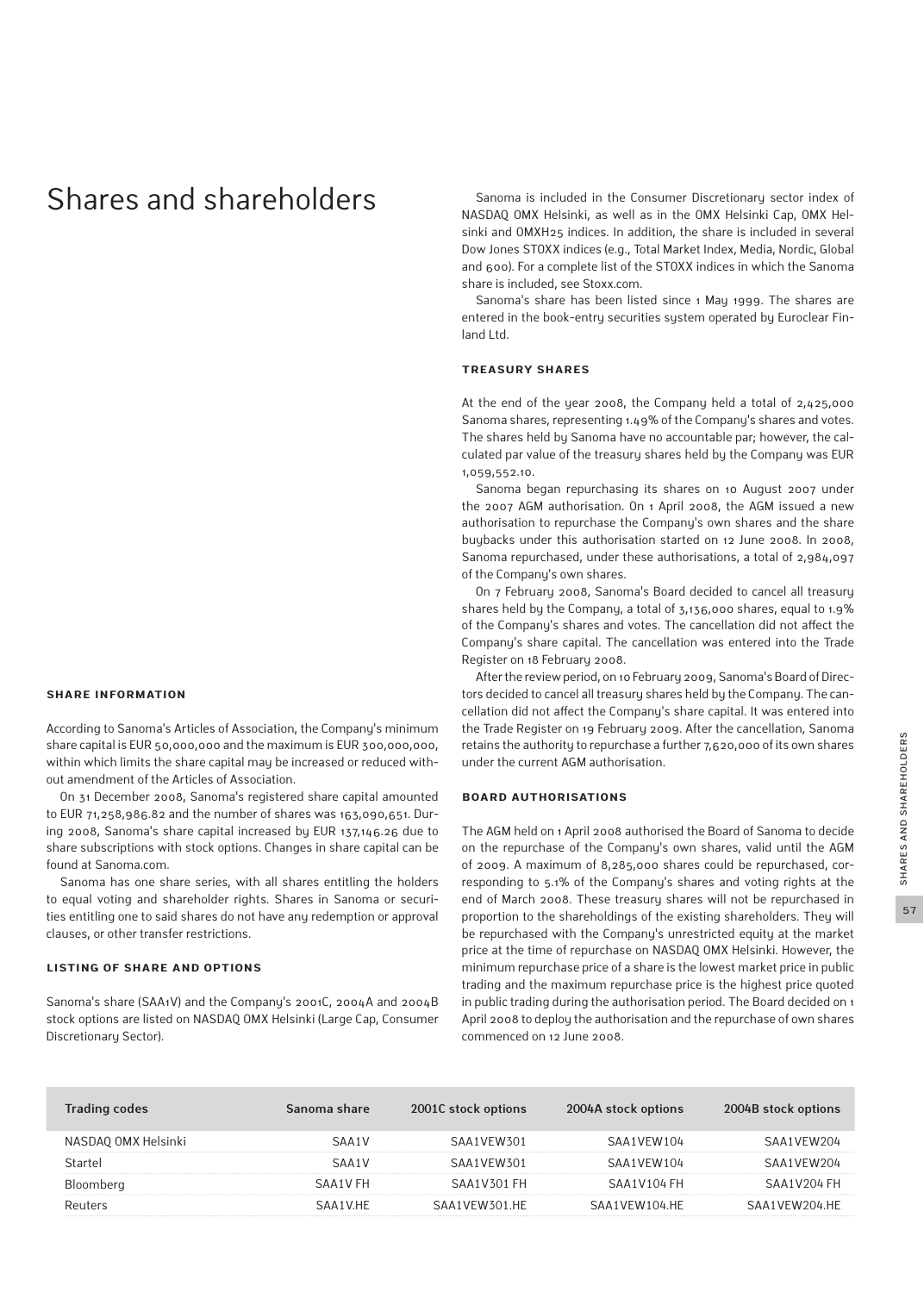In addition, the Board has a valid authorisation to increase the share capital. According to the authorisation issued by the AGM on 4 April 2007, the Board may decide, until the AGM of 2010, on the issue of new shares, the transfer of treasury shares and the granting of special rights entitling to shares. The authorisation does not exclude the right of the Board of Directors to decide on a directed share issue. With this authorisation, and as a result of the use of special rights, the Board is authorised to decide on the issuance of a maximum of 82,000,000 new shares and the transfer of a maximum of 5,000,000 treasury shares. In a directed share issue, a maximum of 41,000,000 shares may be issued or transferred. With this authorisation, the Board is authorised to issue a maximum of 5,000,000 stock options as part of an incentive programme within the Company. Under this authorisation, Sanoma's Board decided on 19 December 2008 to issue the stock option scheme 2008.

 During the review period, the authorisation by the AGM of 4 April 2007 for repurchase own shares was in force. The authorisation allowed the repurchase of a maximum of 8,200,000 Company shares. These shares were not to be repurchased in relation to the holdings of existing shareholders. They were repurchased with the Company's unrestricted equity at the market price at the moment of repurchase - however, in such a way that the minimum repurchase price of a share was the lowest market price in public trading and the maximum repurchase price was the highest price noted in public trading during the authorisation period. The share repurchases commenced on 10 August 2007, and the authorisation remained valid until 1 April 2008.

#### **Number of shares and options**

| Number of shares at 31 Dec 2008   |             |
|-----------------------------------|-------------|
| Number of shares at 31 Dec 2008   | 163 090 651 |
| Adjusted average number of shares | 160 900 511 |
| Total number of treasury shares   | 2425000     |
| Number of outstanding shares*     | 160 665 651 |

**Number of shares if all stock options issued were converted into shares**

| Number of outstanding shares at<br>31 December 2008           | 160 665 651 |
|---------------------------------------------------------------|-------------|
| 2001C stock options                                           | 1084500     |
| 2004A stock options                                           | 1 072 400   |
| 2004B stock options                                           | 1 027 700   |
| 2004C stock options                                           | 1 181 500   |
| 2007 stock options                                            | 1 233 050   |
| 2008 stock options                                            | 1 335 750   |
| Number of outstanding shares, diluted,<br>at 31 December 2008 | 167 600 551 |

\* Does not include treasury shares held by the Company.

Shares to be subscribed for on the basis of the stock options issued would account for 4.1% of all Sanoma's shares and votes, if all of these stock options were exercised.

Including the non-distributed or returned 2001C, 2004A, 2004B, 2004C, 2007 and 2008 stock options held by Sanoma subsidiary Lastannet Oy, the potential combined dilution effect of the stock option schemes on 31 December 2008 would be 9,200,000 shares, accounting for 5.3% of the post-conversion shares and votes.

#### **Stock options**

Sanoma has four stock option schemes in place:

- **•** Warrant Scheme 2001, authorised by the EGM of 21 August 2001.
- **•** Stock Option Scheme 2004, authorised by the AGM of 30 March 2004.
- **•** Stock Option Scheme 2007, authorised by the AGM of 4 April 2007.
- **•** Stock Option Scheme 2008, authorised by the AGM of 4 April 2007.

The stock option schemes cover all of Sanoma's divisions and the Group's Parent Company. Stock options have been and will be distributed to the management of the Sanoma Group in accordance with the decisions of the Board of Directors. On 31 December 2008, under Warrant Scheme 2001 there were, in total, 1,084,500 stock options outstanding and 138 senior managers at Sanoma held these 2001 options. The number of outstanding 2004 stock options was 3,281,600, and they were held by 251 senior managers. The number of options outstanding under Stock Option Scheme 2007 was 1,233,050, held by 257 senior managers. The number of options outstanding under Stock Option Scheme 2008 was 1,335,750, held by 287 senior managers. The remaining 2001C, 2004A, 2004B, 2004C, 2007 and 2008 stock options have been allocated to fully-owned Sanoma subsidiary Lastannet Oy, and the Sanoma Board of Directors will decide on their issuance at a later date.

The Board of Directors may extend the group of parties entitled to stock options, or decide on the issuance of stock options in connection with corporate transactions or recruitment. In the event the stock option holder's contract of employment or service terminates before the beginning of the share subscription period, he or she will be required to offer the stock options back to the Company, without receiving compensation for any value increment related to these stock options. However, this does not apply to those whose employment or service contract is rendered no longer effective for reason of retirement or death.

The 2001C tranche of Warrant Scheme 2001 as well as the 2004A and 2004B tranches of Stock Option Scheme 2004 are listed on NASDAQ OMX Helsinki. The subscription period for 2001B stock options ended on 30 November 2008, and their listing on NASDAQ OMX Helsinki was ended on 24 November 2008. In 2008, there were a total of 826,859 new shares subscribed with stock options, of which 292,462 with 2001A stock options and 534,397 with 2001B stock options. New shares subscribed for with stock options entitle the subscribers to all shareholder rights from the date of entry of the increase in share capital into the Trade Register.

Information on stock options held by Sanoma's Board of Directors and Group Management can be found in Note 31. A daily update on insider holdings in traded stock options can be found at Sanoma.com. More detailed information on the terms and conditions for these schemes (e.g., subscription prices and periods) can be found in Note 20.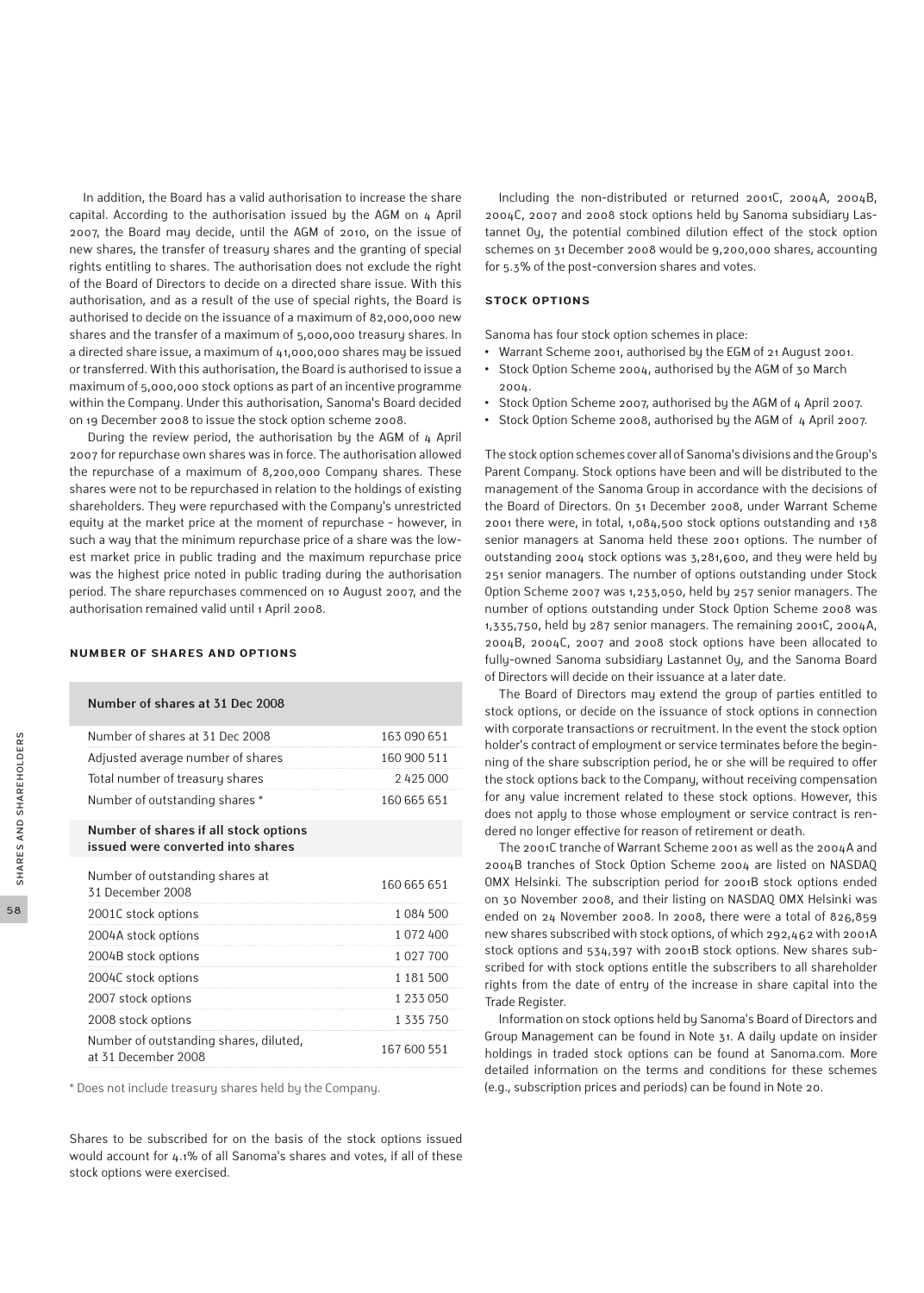#### **Share performance**

Trading in Sanoma shares was active in 2008. The number of Sanoma shares traded totalled 100,271,123 (92,576,174) in 2008. Traded shares accounted for 62% (56%) of the average number of shares in issue during the year. Sanoma's total stock exchange turnover was EUR 1,500.2 (2,014.5) million.

In 2008, the volume-weighted average price of a share was EUR 14.84, with a low of EUR 8.31 and a high of EUR 19.87. On 31 December 2008, Sanoma's market capitalisation, excluding treasury shares held by the Company was EUR 1,479.7 (3,196.2) million, with Sanoma's share closing at EUR 9.21 (19.63).

**AVERAGE SHARE PRICE AND TURNOVER, 2008**



#### **AVERAGE SHARE PRICE AND TURNOVER, 2004–2008 \***



#### **SANOMA SHARE AGAINST INDICES, 2004–2008 \***



\* Prior to the share series combination in 2006, Sanoma had two share series. The graph includes the development of Series B shares. The latest share prices and information on trading can be found at Sanoma.com.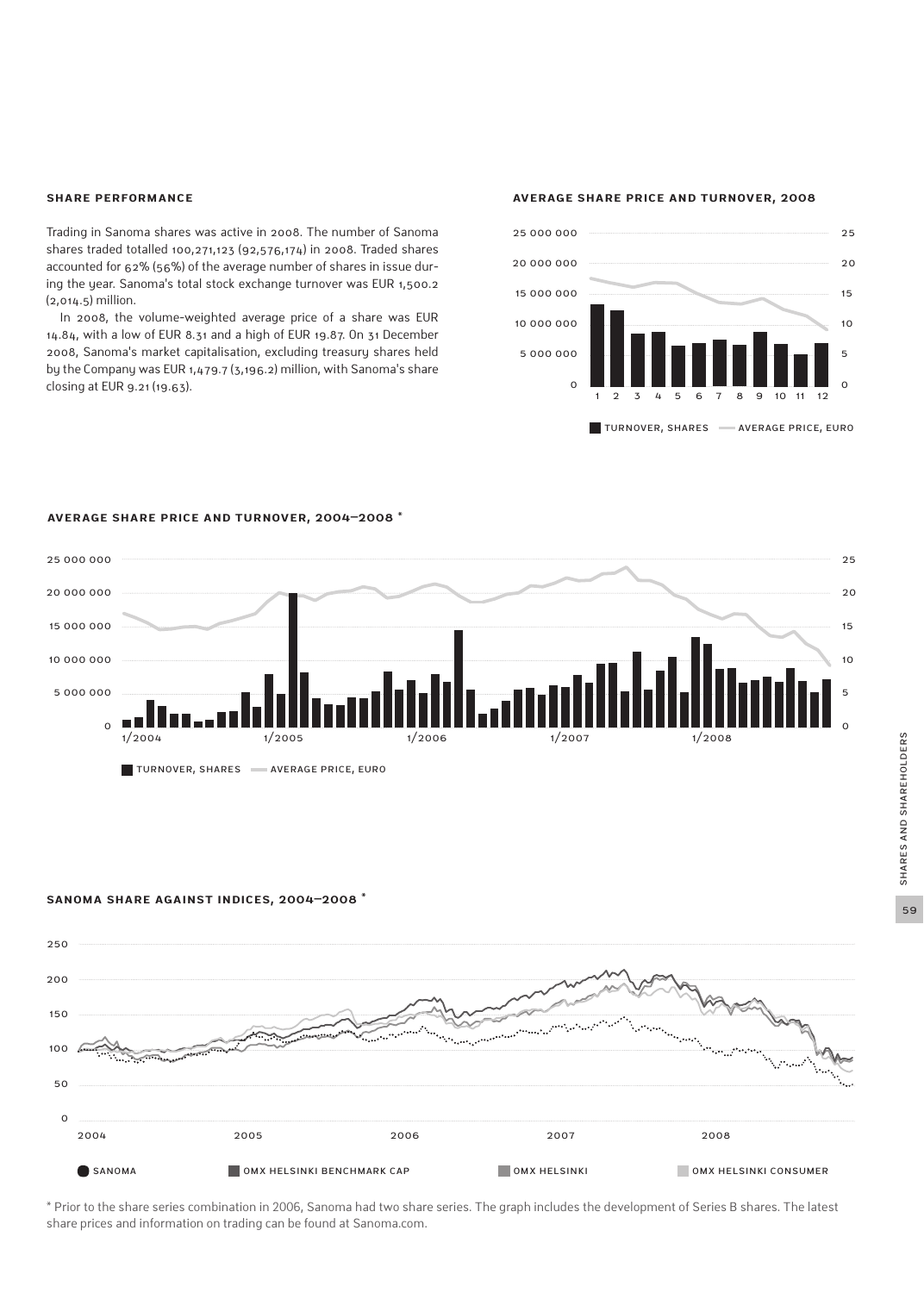#### **DIVIDEND/SHARE**



eur

eur

#### **EARNINGS/SHARE**



#### **CASH FLOW FROM OPERATIONS / SHARE**



**EQUITY/SHARE**



#### **Dividend policy**

Sanoma follows an active dividend policy and primarily pays out over half of the Group's result after taxes in the form of dividends.

The Board of Directors proposes a dividend of EUR 0.90 (EUR 1.00) per share for 2008.

#### **Shareholders**

On 31 December 2008, the Company had 18,753 shareholders, with foreign holdings accounting for 10.9% (11.4%) of all shares and votes.

#### **Shareholder agreements**

The Board of Directors is unaware of any effective agreements related to holdings in Sanoma shares and the exercise of voting rights.

#### **Management shareholdings**

On 31 December 2008, the combined holdings in the Company shares of members of the Board of Directors, the President and CEO, and the bodies they control (as referred to in Chapter 1, Section 5 of the Finnish Securities Market Act) accounted for 7.49% (7.70%) of all shares and votes. If all outstanding, non-distributed and returned stock options were to be converted into shares through subscriptions and the Board members exercised all of their subscription rights, the combined holdings of the Board members and President and CEO (including the bodies they control) would account for 7.28% of the total post-conversion number of shares and votes, provided that no other changes occur.

More detailed information on the holdings of the Board of Directors and Group Management can be found in Note 31 and on the Group's website.

Sanoma's guidelines on insider trading can be found on page 73 and on the Group's website.

#### **Major changes in shareholdings**

There were no major changes in share ownership in 2008, and Sanoma did not issue any flagging announcements.

60

\* Proposal of the Board of Directors to the AGM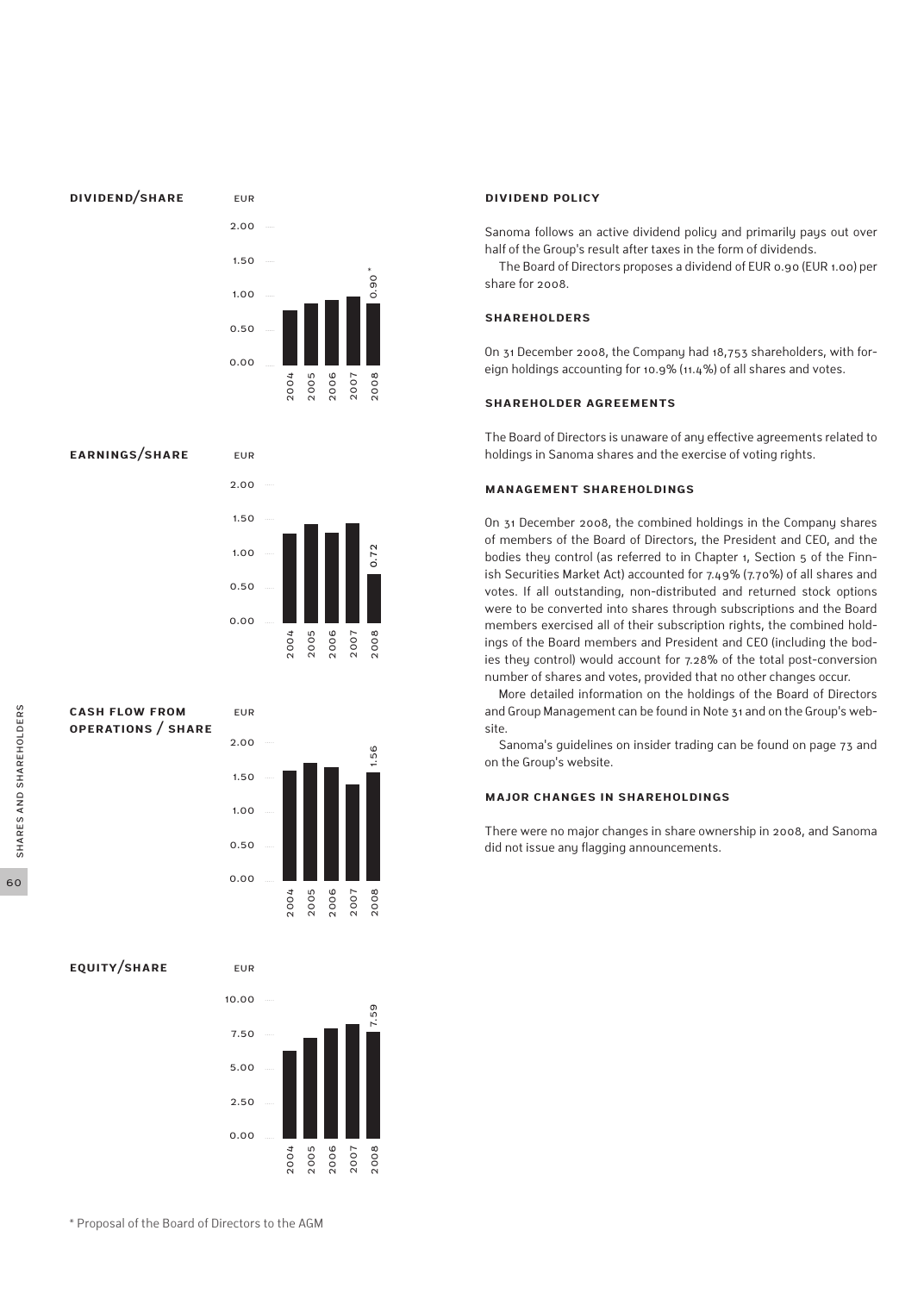#### **Major shareholders at 31 December 2008**

|                | Shareholder                                 | Shares, total | Of shares and votes, % |
|----------------|---------------------------------------------|---------------|------------------------|
| $\mathbf{1}$   | <b>Erkko Aatos</b>                          | 37 483 619    | 22.98                  |
|                | Erkko Aatos                                 | 25 680 076    | 15.75                  |
|                | Oy Asipex Ab                                | 11803543      | 7.24                   |
| $\overline{2}$ | Langenskiöld Robin                          | 12 273 371    | 7.53                   |
| 3              | Seppälä Rafaela                             | 11673370      | 7.16                   |
| 4              | <b>Helsingin Sanomat Foundation</b>         | 6 0 0 1 5 7 0 | 3.68                   |
| 5              | Ilmarinen Mutual Pension Insurance Company  | 3669295       | 2.25                   |
| 6              | <b>Alfred Kordelin Foundation</b>           | 3615325       | 2.22                   |
| $\overline{7}$ | Mandatum Life Insurance Company Limited     | 2710945       | 1.66                   |
| 8              | Varma Mutual Pension Insurance Company      | 2576925       | 1.58                   |
| 9              | <b>Sanoma Corporation</b>                   | 2425000       | 1.49                   |
| 10             | Foundation for Actors' Old-Age Home         | 2 2 4 9 3 5 7 | 1.38                   |
| 11             | The WSOY's Literature Foundation            | 2075000       | 1.27                   |
| 12             | Svenska litteratursällskapet i Finland r.f. | 2054000       | 1.26                   |
| 13             | <b>The State Pension Fund</b>               | 2 000 000     | 1.23                   |
| 14             | The Finnish Literature Society (SKS)        | 1915318       | 1.17                   |
| 15             | The Finnish Cultural Foundation             | 1654690       | 1.01                   |
| 16             | Aubouin Lorna                               | 1 268 970     | 0.78                   |
| 17             | <b>Noyer Alex</b>                           | 1 268 965     | 0.78                   |
| 18             | Oy Premiere Holding Ab                      | 1 210 000     | 0.74                   |
| 19             | <b>OP-Delta Fund</b>                        | 1 157 254     | 0.71                   |
| 20             | Kaleva Mutual Insurance Company             | 988026        | 0.61                   |
|                | <b>Total</b>                                | 100 271 000   | 84.48                  |
|                | Nominee registrations, total                | 14 035 153    | 8.61                   |

Shareholders are grouped according to the direct holdings of individual shareholders and the shares held by their investment companies and are stated as aggregate amounts and specified by category. The shareholdings of companies belonging to the same group are both stated as aggregate amounts and specified by category. A list of the major shareholders (updated monthly) can be found at Sanoma.com.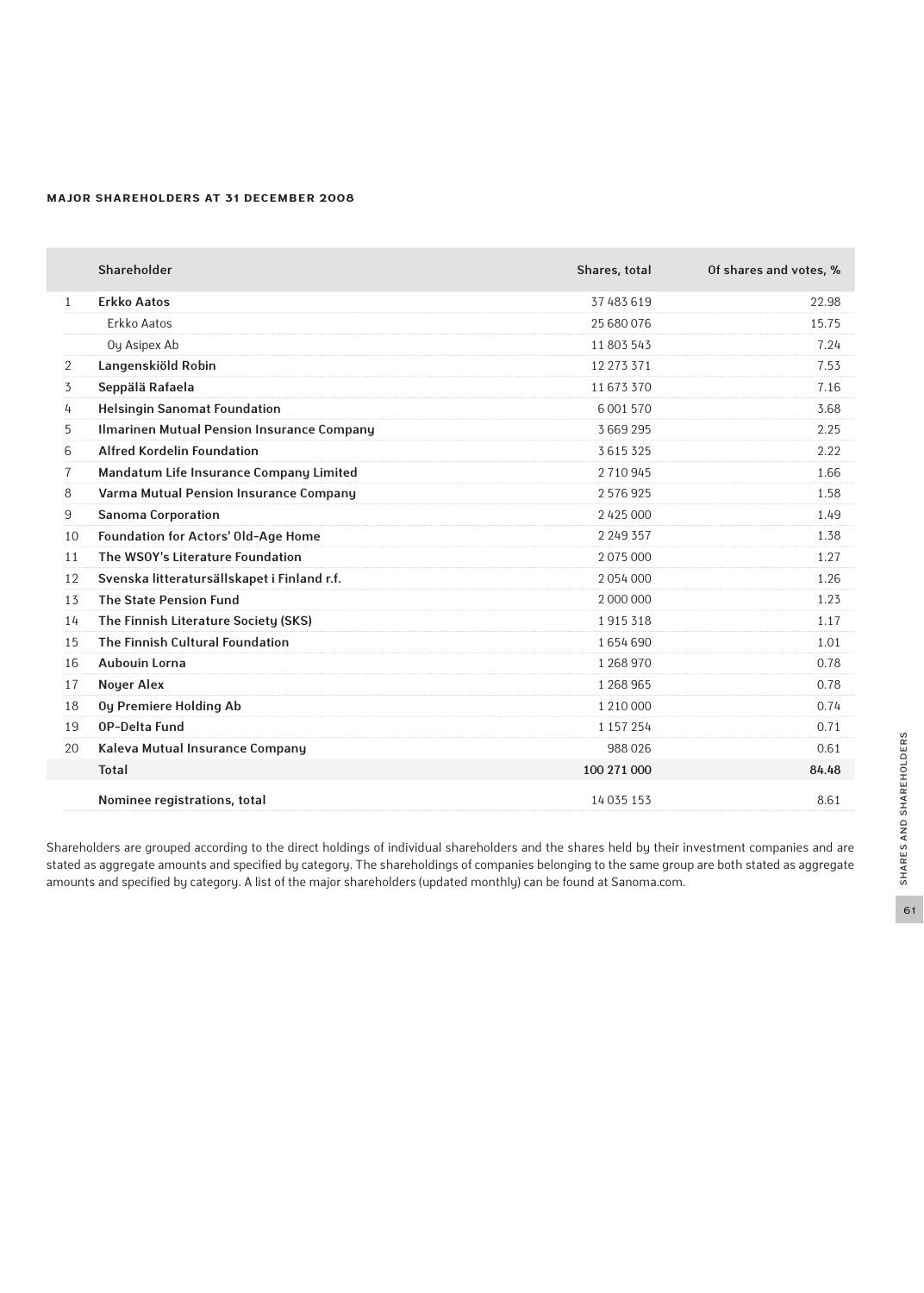#### **Shareholders by sector at 31 Dec 2008**

| <b>Sector</b>                        | Number of shareholders | $\%$  | Number of shares | $\frac{9}{6}$ |
|--------------------------------------|------------------------|-------|------------------|---------------|
| Companies                            | 1 1 7 6                | 6.27  | 21 296 674       | 13.06         |
| Financial and insurance institutions | 102                    | 0.54  | 10 236 295       | 6.28          |
| Public entities                      | 55                     | 0.29  | 11 920 015       | 7.31          |
| Households                           | 16725                  | 89.18 | 71 180 705       | 43.64         |
| Non-profit organisations             | 570                    | 3.04  | 28 109 164       | 17.24         |
| Foreign registrations                | 112                    | 0.60  | 3800410          | 2.33          |
| Nominee registrations                | 13                     | 0.07  | 14 035 153       | 8.61          |
| <b>Total</b>                         | 18753                  | 99.99 | 160 578 416      | 98.46         |
| On Sanoma ownership                  |                        | 0.01  | 2425000          | 1.49          |
| On joint account                     |                        |       | 87 235           | 0.05          |
| Number of shares on the market       |                        |       | 163 090 651      | 100.00        |

**Shareholders by sector (% of shares and votes)**

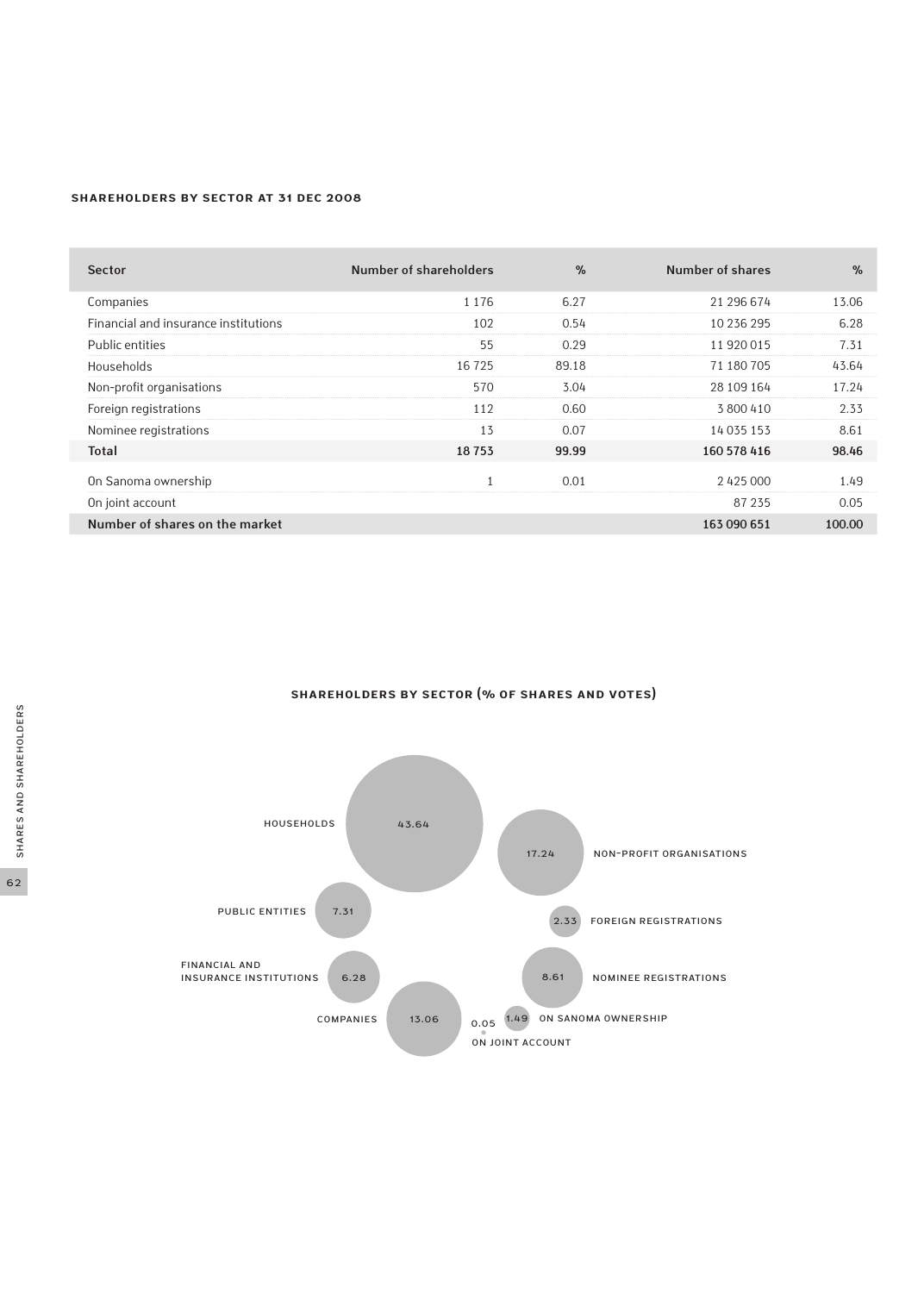#### **Shareholders by number of shares owned at 31 Dec 2008**

| Number of shares               | Number of shareholders | $\%$  | Number of shares | $\%$   |
|--------------------------------|------------------------|-------|------------------|--------|
| $1 - 100$                      | 4412                   | 23.53 | 281 367          | 0.17   |
| $101 - 1000$                   | 10609                  | 56.57 | 4410725          | 2.70   |
| $1001 - 10000$                 | 3 1 9 8                | 17.05 | 9 2 9 0 6 4 3    | 5.70   |
| 10 001-100 000                 | 429                    | 2.29  | 12577935         | 7.71   |
| $100001 -$                     | 105                    | 0.56  | 134 017 746      | 82.17  |
| Total                          | 18753                  | 99.99 | 160 578 416      | 98.46  |
| On Sanoma ownership            |                        |       | 2425000          | 1.49   |
| On joint account               |                        |       | 87 235           | 0.05   |
| Number of shares on the market |                        |       | 163 090 651      | 100.00 |

### **Shareholders by number of shares owned (% of shares and votes)**

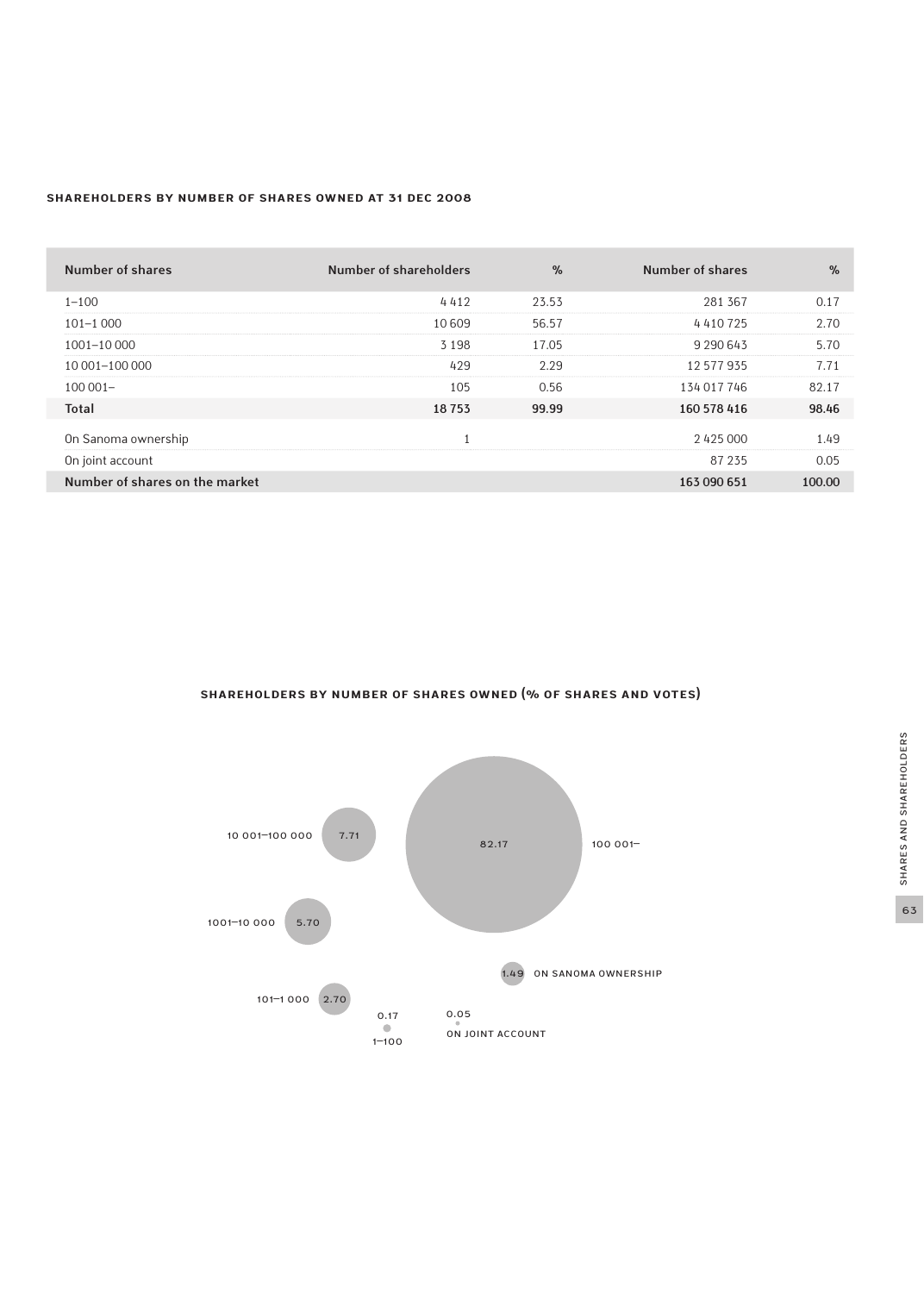# Parent Company income statement, FAS

| <b>EUR million</b>                     | $1.1 - 31.12.2008$ | $1.1 - 31.12.2007$ |
|----------------------------------------|--------------------|--------------------|
| Other operating income                 | 14.7               | 4.4                |
| Personnel expenses                     | 11.9               | 7.2                |
| Depreciation and impairment losses     | 1.3                | 0.9                |
| Other operating expenses               | 13.6               | 11.2               |
| Operating profit (loss)                | $-12.1$            | $-14.9$            |
| Financial income and expenses          | 106.9              | 172.0              |
| Result before extraordinary items      | 94.8               | 157.1              |
| Extraordinary items                    | 80.6               | 99.1               |
| Result before appropriations and taxes | 175.4              | 256.2              |
| Appropriations                         | $-0.1$             | 0.0                |
| Income taxes                           | 11.9               | 10.6               |
| Result for the year                    | 187.2              | 266.8              |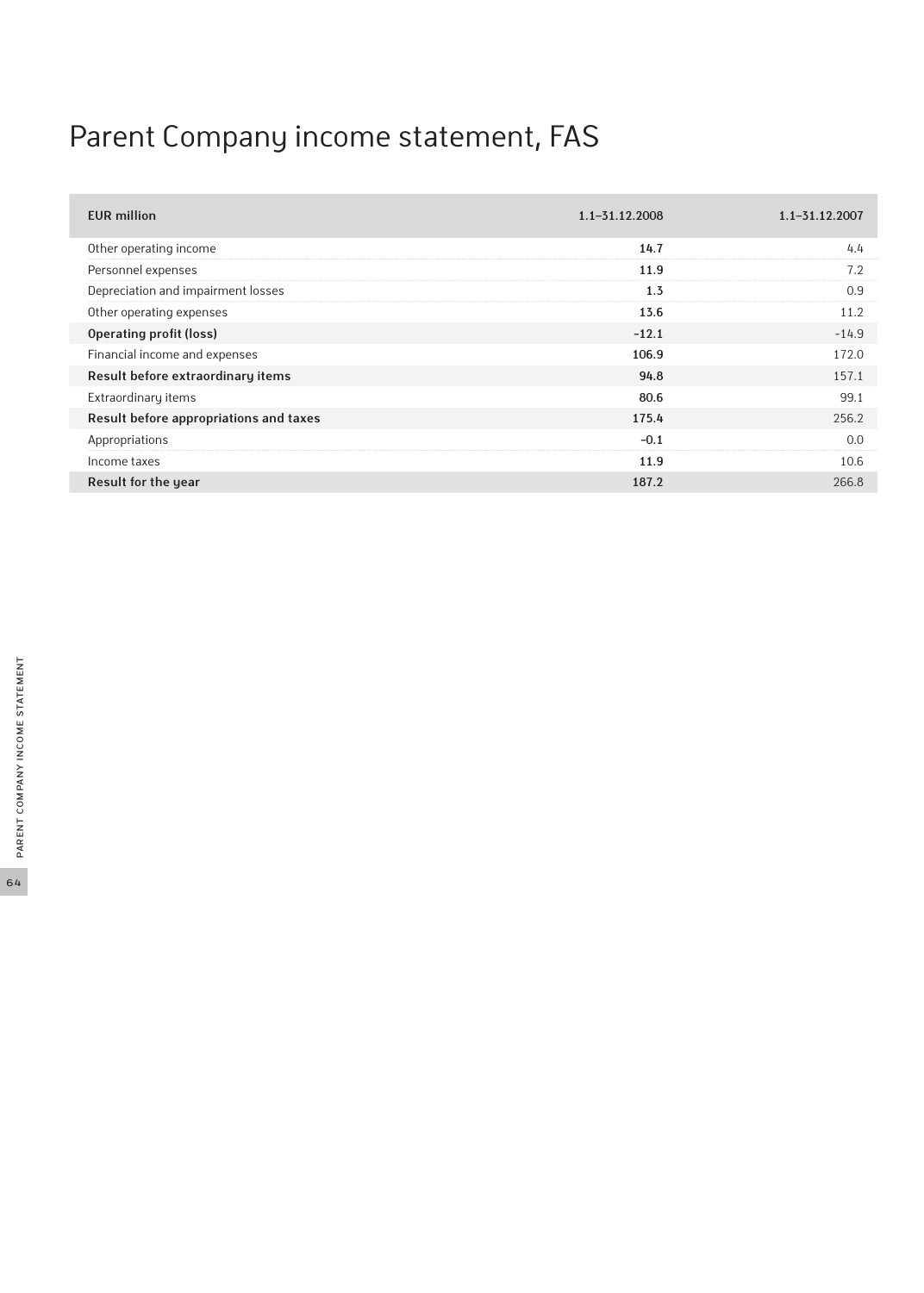# Parent Company balance sheet, fas

| <b>EUR million</b>                    | 31.12.2008  | 31.12.2007  |
|---------------------------------------|-------------|-------------|
| <b>ASSETS</b>                         |             |             |
| Non-current assets                    |             |             |
| Intangible assets                     | 3.0         | 3.4         |
| Tangible assets                       | 9.2         | 11.0        |
| Investments                           | 1 7 7 9 . 1 | 1765.9      |
| Non-current assets, total             | 1791.2      | 1780.3      |
| <b>Current assets</b>                 |             |             |
| Long-term receivables                 | 1.3         | 0.7         |
| Short-term receivables                | 499.0       | 348.0       |
| <b>Securities</b>                     | 0.1         | 1.6         |
| Cash and cash equivalents             | 49.1        | 17.0        |
| Current assets, total                 | 549.5       | 367.3       |
| <b>ASSETS, TOTAL</b>                  | 2 3 4 0.7   | 2 147.6     |
| <b>EQUITY AND LIABILITIES</b>         |             |             |
| Shareholders' equity                  |             |             |
| Share capital                         | 71.3        | 71.3        |
| Premium fund                          |             | 171.5       |
| Treasury shares                       | $-37.5$     | $-51.6$     |
| Fund for invested unrestricted equity | 176.6       |             |
| Retained earnings                     | 330.7       | 288.1       |
| Profit for the year                   | 187.2       | 266.8       |
| Shareholders' equity, total           | 728.2       | 746.0       |
| <b>Appropriations</b>                 | 0.3         | 0.2         |
| <b>Provisions</b>                     | 3.6         |             |
| <b>Liabilities</b>                    |             |             |
| Non-current liabilities               | 400.0       | 290.0       |
| <b>Current liabilities</b>            | 1 208.6     | 1 1 1 1 . 4 |
| EQUITY AND LIABILITIES, TOTAL         | 2 3 4 0.7   | 2 147.6     |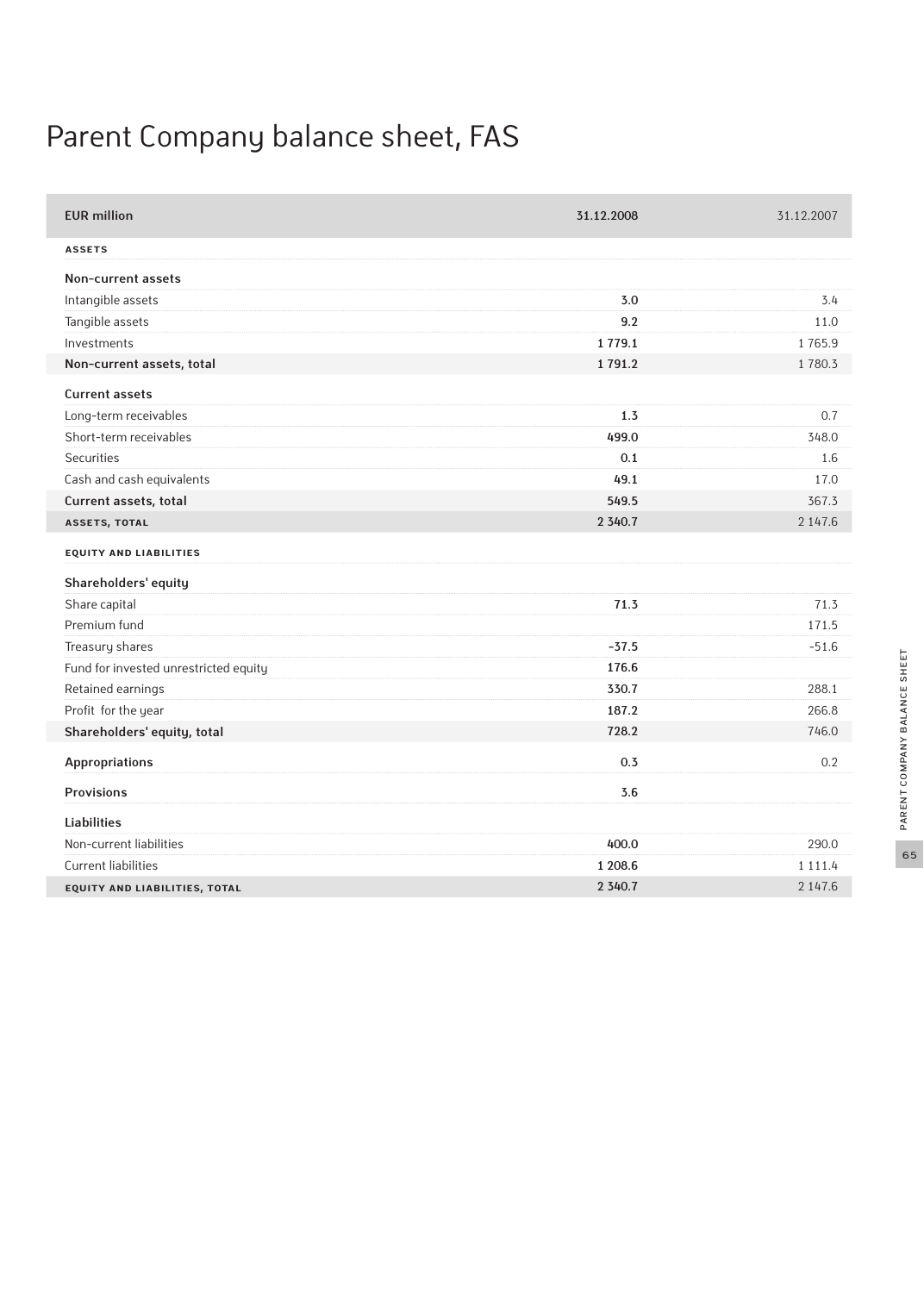# Parent Company cash flow statement, FAS

| <b>EUR million</b>                                                   | $1.1 - 31.12.2008$ | $1.1 - 31.12.2007$ |
|----------------------------------------------------------------------|--------------------|--------------------|
| <b>Operations</b>                                                    |                    |                    |
| Result for the period                                                | 187.2              | 266.8              |
| Adjustments                                                          |                    |                    |
| Income taxes                                                         | $-11.9$            | $-10.6$            |
| Appropriations                                                       | 0.1                | 0.0                |
| Extraordinary items                                                  | $-80.6$            | $-99.1$            |
| Financial income and expenses                                        | $-106.9$           | $-172.0$           |
| Depreciation and decrease in value                                   | 1.3                | 0.9                |
| Profit on sales of non-current assets                                | $-1.5$             | $-0.4$             |
| Profit of mergers                                                    | $-7.3$             |                    |
| Change in working capital                                            |                    |                    |
| Change in trade and other receivables                                | 0.0                | $-2.0$             |
| Change in trade and other payables, and provisions                   | 3.3                | 0.0                |
| Interest paid                                                        | $-74.6$            | $-60.5$            |
| Other financial items                                                | $-2.5$             | $-0.2$             |
| Group contributions                                                  | 133.9              | 130.1              |
| Dividends received                                                   | 134.8              | 195.0              |
| Taxes paid                                                           | $-25.6$            | $-38.6$            |
| Cash flow from operations                                            | 149.7              | 209.4              |
| Investments                                                          |                    |                    |
| Acquisition of tangible and intangible assets                        | $-0,7$             | $-2.0$             |
| Acquisition of other holdings                                        | $-5,1$             | $-0.4$             |
| Sales of tangible and intangible assets                              | 2,2                | 0.4                |
| Sales of other investments                                           | 2,4                |                    |
| Loans granted                                                        | $-251,0$           | $-75.0$            |
| Repayments of loan receivables                                       | 63,5               | 106.1              |
| Interest received                                                    | 50,2               | 39.9               |
| <b>Cash flow from investments</b>                                    | $-138,5$           | 69.1               |
| Cash flow before financing                                           | 11,2               | 278.5              |
| Financing                                                            |                    |                    |
| Proceeds from share subscriptions                                    | 5.1                | 5.2                |
| Purchase of treasury shares                                          | $-48.2$            | $-51.0$            |
| Change in loans with short maturity                                  | $-43.4$            | 64.8               |
| Drawings of other loans                                              | 655.4              | 450.5              |
| Repayments of other loans                                            | $-373.0$           | $-630.8$           |
| Dividends paid                                                       | $-160.8$           | $-156.7$           |
| Donations/other profit sharing                                       | $-0.5$             | $-0.4$             |
| Cash flow from financing                                             | 34.6               | $-318.5$           |
| Change in cash and cash equivalents according to cash flow statement | 45.9               | $-40.0$            |
| Net increase(+)/decrease(-) in cash and cash equivalents             | 45.9               | $-40.0$            |
| Cash and cash equivalents at 1 Jan                                   | 2.9                | 42.9               |
| Cash and cash equivalents at 31 Dec                                  | 48.7               | 2.9                |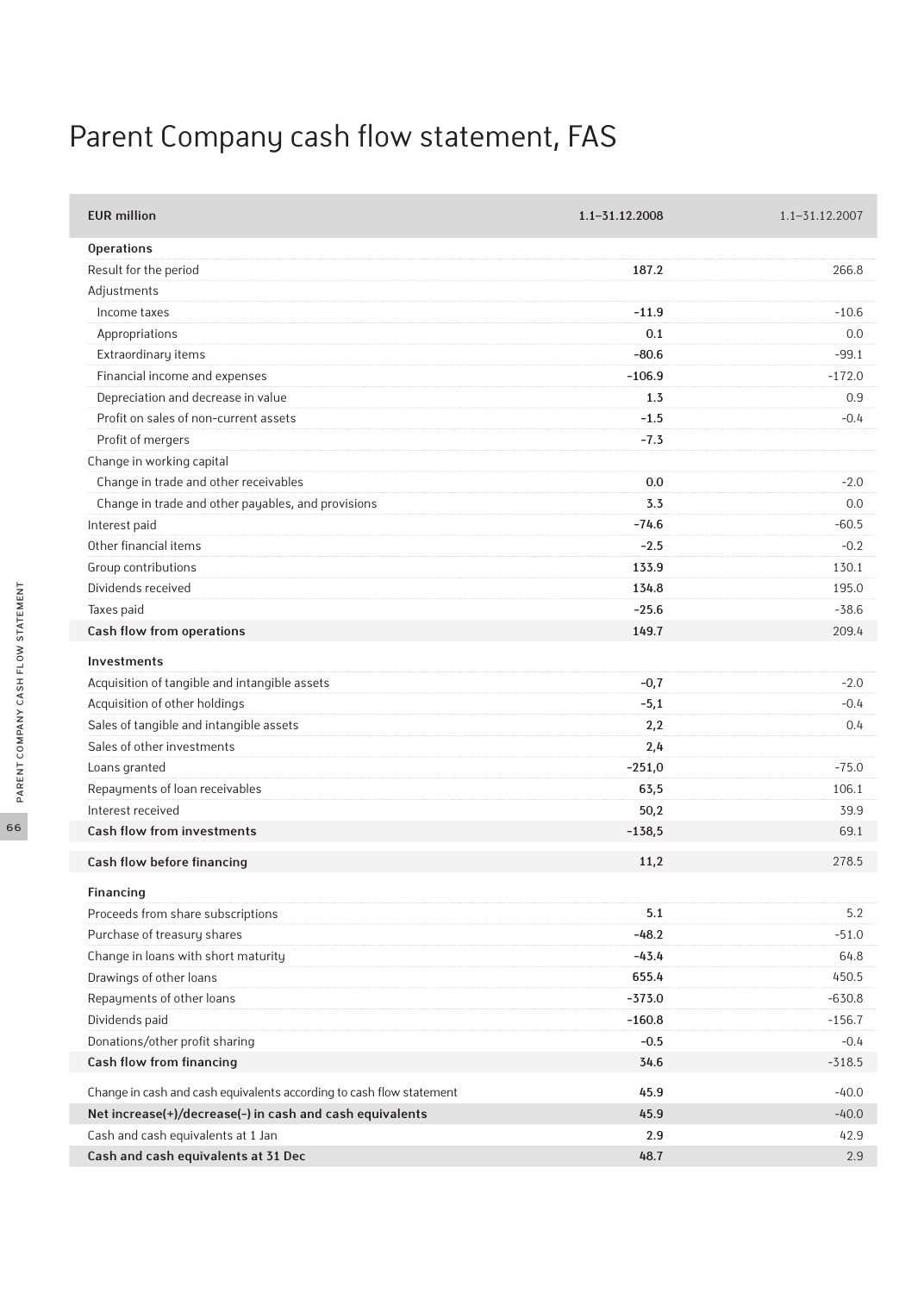## Parent Company shareholders' equity

| Shareholders' equity, EUR million                    | 2008     | 2007     |
|------------------------------------------------------|----------|----------|
| <b>Restricted equity</b>                             |          |          |
| Share capital at 1 Jan                               | 71.3     | 70.9     |
| Increase in share capital                            |          | 0.2      |
| Unregistered use of stock options                    |          | 0.1      |
| Share capital at 31 Dec                              | 71.3     | 71.3     |
| Premium fund at 1 Jan                                | 171.5    | 164.9    |
| Increase in share premium                            |          | 6.6      |
| Transfer to other funds                              | $-171.5$ |          |
| Premium fund at 31 Dec                               |          | 171.5    |
| <b>Restricted equity 31 Dec</b>                      | 71.3     | 242.7    |
| Unrestricted equity                                  |          |          |
| Treasury shares at 1 Jan                             | $-51.6$  |          |
| Purchase of treasury shares                          | $-47.6$  | $-51.6$  |
| Cancellation of treasury shares                      | 61.6     |          |
| Treasury shares at 31 Dec                            | $-37.5$  | $-51.6$  |
| Fund for invested unrestricted equity<br>at 1 Jan    |          |          |
| Transfer to other funds                              | 174.8    |          |
| Increase in fund for invested<br>unrestricted equity | 1.8      |          |
| Fund for invested unrestricted equity<br>at 31 Dec   | 176.6    |          |
| Retained earnings at 1 Jan                           | 554.8    | 445.2    |
| <b>Dividends</b>                                     | $-160.8$ | $-156.7$ |
| Cancellation of treasury shares                      | $-61.6$  |          |
| Other changes                                        | $-1.7$   | $-0.4$   |
| Retained earnings at 31 Dec                          | 330.7    | 288.1    |
| Profit (loss) for the year                           | 187.2    | 266.8    |
| Unrestricted equity 31 Dec                           | 656.9    | 503.3    |
| Total                                                | 728.2    | 746.0    |

Further information on share capital is presented in Note 19 to the Financial Statements.

| Distributable earnings, EUR million   | 2008         | 2007  |
|---------------------------------------|--------------|-------|
| Treasury shares                       | $-37.5$      | -51.6 |
| Fund for invested unrestricted equity | 176.6        |       |
| Retained earnings                     | 330.7        | 288.1 |
| Profit (loss) for the year            | 187.2        | 266.8 |
| Total                                 | <b>656 ዓ</b> | 503.3 |

## Parent Company contingent liabilities

| <b>Contingent liabilities, EUR million</b>                  | 2008  | 2007  |
|-------------------------------------------------------------|-------|-------|
| Contingencies incurred on behalf<br>of Group companies      |       |       |
| Guarantees                                                  | 107.8 | 93.7  |
| Total                                                       | 107.8 | 93.7  |
| Contingencies incurred on behalf<br>of associated companies |       |       |
| Guarantees                                                  | 10.5  | 7.9   |
| Total                                                       | 10.5  | 7 9   |
| Total                                                       | 118.2 | 1()16 |

Sanoma Corporation had no derivative contracts during the financial year or previous year.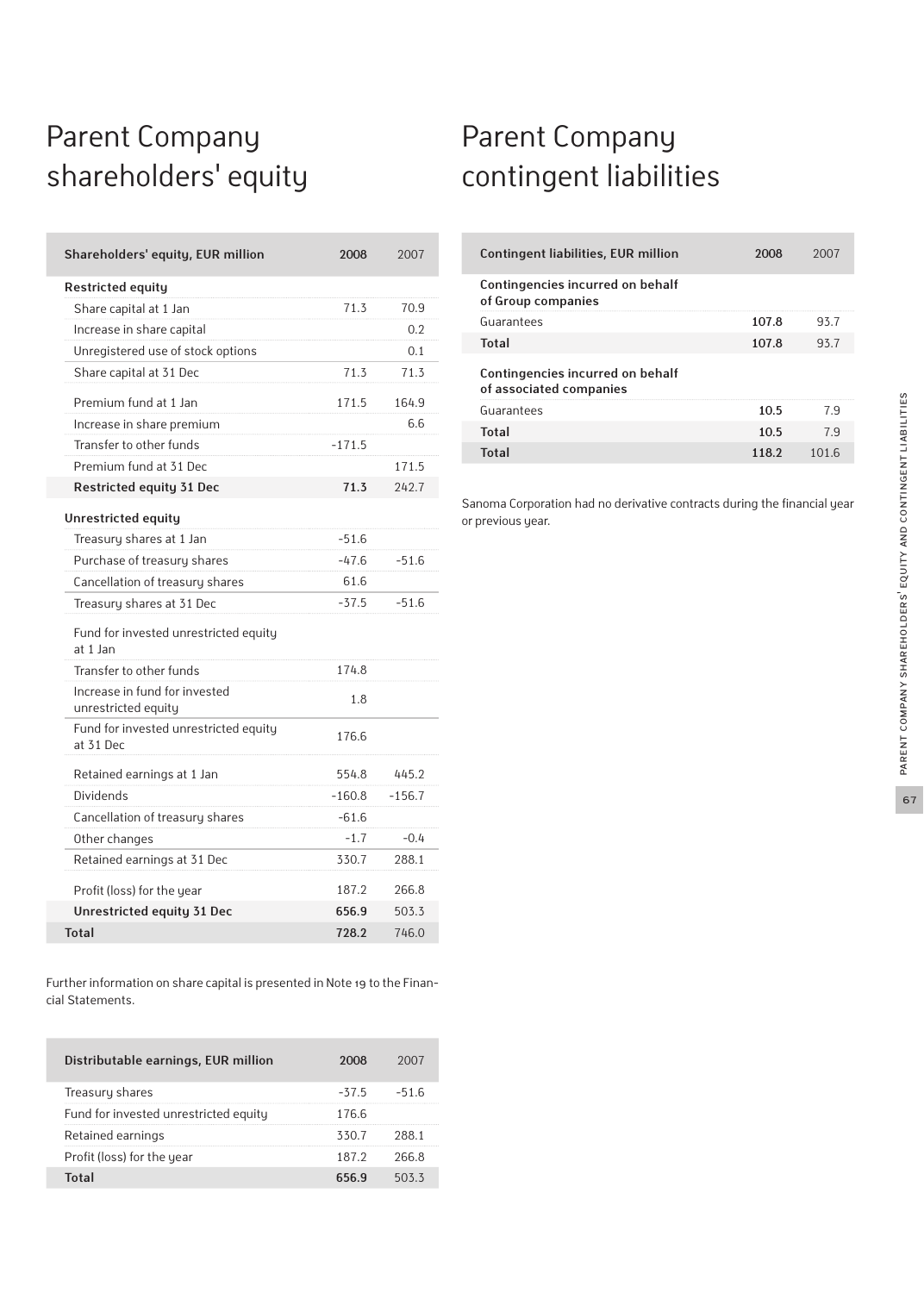## Board's proposal for distribution of profits and signatures

At 31 December 2008, Sanoma Corporation's distributable earnings total EUR 656,898,620.11, of which the profit for the year is EUR 187.215.196.47.

The Board of Directors will propose to the Annual General Meeting that

- a dividend of EUR 0.90 per share shall be paid **EUR 146,781,585.90** \*
- **•** the following amount shall be transferred to the donation reserve and used at the Board's discretion EUR 500,000.00
- shareholders' equity shall be set at EUR 509,617,034.21

No essential changes have taken place in the financial status of the Company after the financial year. The Company's liquidity is good and according to the Board of Directors the proposed dividend will not compromise the Company's liquidity.

\* The dividend will be paid to shareholders registered with the Shareholder Register maintained by Euroclear Finland Ltd on the record date set by the Board for payment of the dividend, Monday 6 April 2009. The Board will propose to the Annual General Meeting that the dividend will be paid on Wednesday 15 April 2009.

#### **Signatures to the Financial Statements and the Board of Directors' Report**

Helsinki, 10 February 2009

Jaakko Rauramo Sari Baldauf *Chairman Vice Chairman*

Robert Castrén Jane Erkko Paavo Hohti

Sirkka Hämäläinen-Lindfors Seppo Kievari Rafaela Seppälä

Hannu Syrjänen Sakari Tamminen

BOARD'S PROPOSAL FOR DISTRIBUTION OF PROFITS AND SIGNATURES Board's proposal for distribution of profits and signatures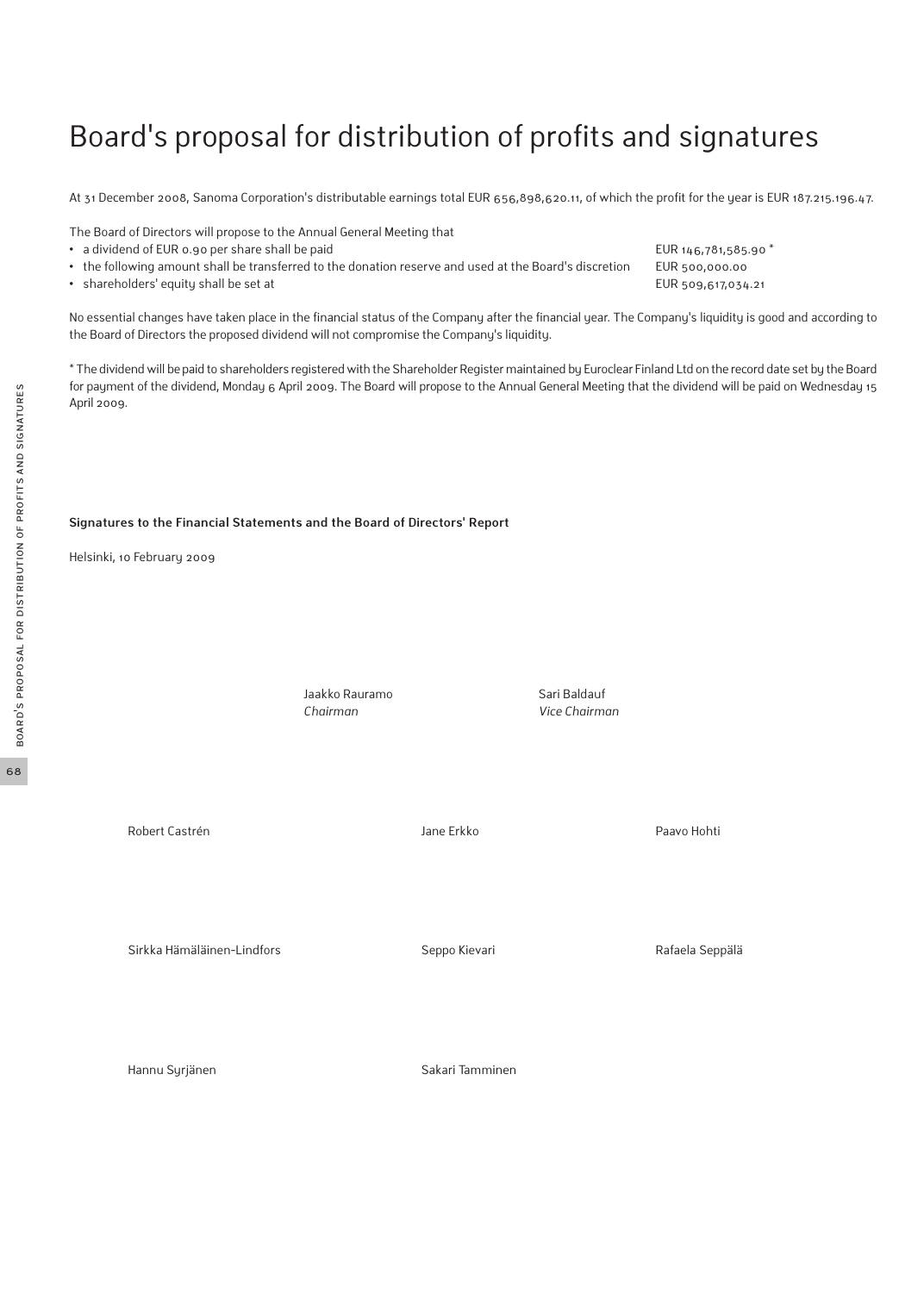## Auditors' report

#### **To the Annual General Meeting of Sanoma Corporation**

We have audited the accounting records, the financial statements, the report of the Board of Directors, and the administration of Sanoma Corporation for the year ended on 31 December 2008. The financial statements comprise the consolidated balance sheet, income statement, cash flow statement, statement of changes in equity and notes to the consolidated financial statements, as well as the Parent Company's balance sheet, income statement, cash flow statement and notes to the financial statements.

### **The responsibility of the Board of Directors and the President and CEO**

The Board of Directors and the President and CEO are responsible for the preparation of the financial statements and the report of the Board of Directors and for the fair presentation of the consolidated financial statements in accordance with International Financial Reporting Standards (IFRS) as adopted by the EU, as well as for the fair presentation of the Parent Company's financial statements and the report of the Board of Directors in accordance with laws and regulations governing the preparation of the financial statements and the report of the Board of Directors in Finland. The Board of Directors is responsible for the appropriate arrangement of the control of the company's accounts and finances, and the President and CEO shall see to it that the accounts of the company are in compliance with the law and that its financial affairs have been arranged in a reliable manner.

#### **Auditors' responsibility**

Our responsibility is to perform an audit in accordance with good auditing practice in Finland, and to express an opinion on the Parent Company's financial statements, on the consolidated financial statements and on the report of the Board of Directors based on our audit. Good auditing practice requires that we comply with professional ethical requirements and plan and perform the audit to obtain reasonable assurance whether the financial statements and the report of the Board of Directors are free from material misstatement and whether the members of the Board of Directors and the President and CEO have complied with the Finnish Limited Liability Companies Act.

An audit involves performing procedures to obtain audit evidence about the amounts and disclosures in the financial statements and the report of the Board of Directors. The procedures selected depend on the auditor's judgment, including the assessment of the risks of material misstatement of the financial statements, whether due to fraud or error. In making those risk assessments, the auditor considers internal controls relevant to the entity's preparation and fair presentation of the financial statements in order to design audit procedures that are appropriate in the circumstances. An audit also includes evaluating the appropriateness of accounting policies used and the reasonableness of accounting estimates made by management, as well as evaluating the overall presentation of the financial statements and the report of the Board of Directors.

The audit has been performed in accordance with good auditing practice in Finland. We believe that the audit evidence we have obtained is sufficient and appropriate to provide a basis for our audit opinion.

#### **Opinion on the consolidated financial statements**

In our opinion, the consolidated financial statements give a true and fair view of the financial position, financial performance, and cash flows of the Group in accordance with International Financial Reporting Standards (IFRS) as adopted by the EU.

#### **Opinion on the company's financial statements and the report of the Board of Directors**

In our opinion, the financial statements, together with the consolidated financial statements included therein, and the report of the Board of Directors give a true and fair view of the financial performance and financial position of the company in accordance with the laws and regulations governing the preparation of the financial statements and the report of the Board of Directors in Finland. The information in the report of the Board of Directors is consistent with the information in the financial statements.

#### **Opinion on the discharge from liability and disposal of distributable funds**

The consolidated financial statements and the Parent Company's financial statements can be adopted and the members of the Board of Directors and the President and CEO of the Parent Company can be discharged from liability for the period audited by us. The proposal by the Board of Directors regarding the disposal of distributable funds is in compliance with the Finnish Limited Liability Companies Act.

Helsinki, 10 February 2009

**KPMG OY AB**

Pekka Pajamo Kai Salli

*Authorised Public Accountant Authorised Public Accountant*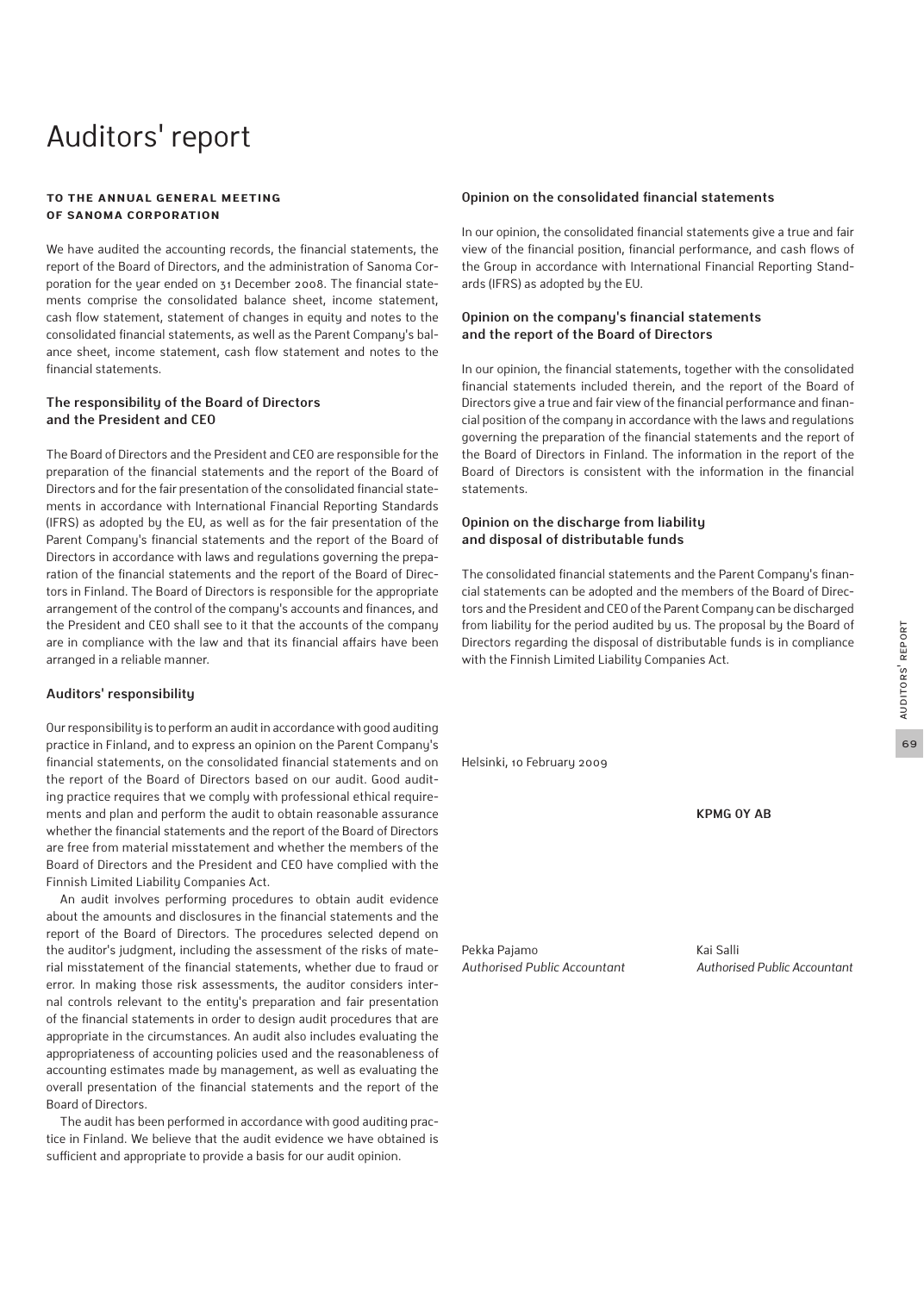## Corporate governance

Sanoma adheres to the new Finnish Corporate Governance Code issued by the Securities Market Association, with the exception of Recommendation 10 governing the term of Board members.

Sanoma's Corporate Governance Principles are determined by the Parent Company's Board of Directors. Some of the recommendations in the new Code, in force since January 2009, require Sanoma to redefine certain corporate governance policies (such as the policy on the Audit Committee responsibilities). These policies will be discussed and decided upon in the Sanoma Board and its committees. After the policies are approved, they will be updated at Sanoma.com during 2009.

Risk management section (p. 74–76) contains information about the organisation of the Group's risk management, internal control systems, internal audit activity and external audit. Other information relevant to an investor (e.g. articles of association, releases, events and share information) can be found on the Group's website.

More information about the new Finnish Corporate Governance Code is available on the Securities Market Association's website at Cgcode.fi.

#### **Corporate structure**

The Sanoma Group comprises five divisions: Sanoma Magazines, Sanoma News, Sanoma Entertainment, Sanoma Learning & Literature and Sanoma Trade. Sanoma Corporation, the Parent Company, is responsible for the Group's strategic control, corporate functions and Group-wide co-operation projects.

Management of the Group and its businesses is based on a clear organisational structure, well-defined areas of authority and responsibility, common planning and reporting systems, and policy guidelines. Sanoma's divisions operate within the scope of strategies, goals and corporate governance principles and operational policies defined at the Group level.

#### **Administrative bodies**

Sanoma's administrative bodies comprise the Shareholders' meeting, the Board of Directors, and the President and CEO.

#### **Shareholders' Meeting**

The Shareholders' meeting is Sanoma's highest decision-making body, convening at least once a year in accordance with the Articles of Association.

The Annual General Meeting (AGM) convenes within six months of the end of the financial year at a time stipulated by the Board of Directors. Notice of the Shareholders' meeting is published in at least one widely circulated newspaper specified by the Board, no earlier than three months and no later than 17 days before the meeting.

Matters decided upon by the AGM include:

- **•** adopting the financial statements
- **•** using the profit shown on the balance sheet
- **•** discharging the members of the Board of Directors and the President and CEO from liability
- **•** determining the number of Sanoma's Board members
- **•** deciding on amendments to the Articles of Association
- **•** electing the Board's Chairman, Vice Chairman and Board members to replace outgoing members, as well as deciding on Board remuneration
- **•** electing auditors and determining their remuneration.

The Sanoma Board of Directors calls the Shareholders' meeting, prepares matters to be discussed there and implements decisions made therein.

Under the Finnish Limited Liability Companies Act, a shareholder may also, in writing to the company's Board of Directors, request that his or her proposal, in matters that fall within the competence of the General Meetings according to the Act, be dealt with by the next Shareholders' meeting. The request, together with a statement of the reasons or proposal for the decision, should be sent well in advance by email to yhtiokokous@sanoma.com.

Details about AGMs, such as notices for the meetings and Board's proposals, can be found on the Group's website.

#### **Board of Directors**

In accordance with Sanoma's Articles of Association, the Board of Directors comprises 5–11 members elected by the Shareholders' meeting. In addition, a maximum of two employee representatives may be elected as Board members. The Board meeting constitutes a quorum when more than half of its members are present. In the event of a tied vote, the Chairman shall have the casting vote.

A Board member's term begins at the conclusion of the AGM making the election and ends after the third AGM following his or her election. If a Board member's seat becomes vacant before the end of this threeyear term, a new member shall be elected for the remaining portion of the term. In accordance with the Articles of Association, no person over the age of 75, or who will turn 75 during his or her prospective term, may be elected to the Board of Directors.

According to the Finnish Corporate Governance Code, the term of a Board member should be one year. That of a Sanoma Board member is three years. The Company holds the view that the nature of its business makes it necessary for Board members to sit on the Board for a term longer than one year in order to familiarise themselves with and commit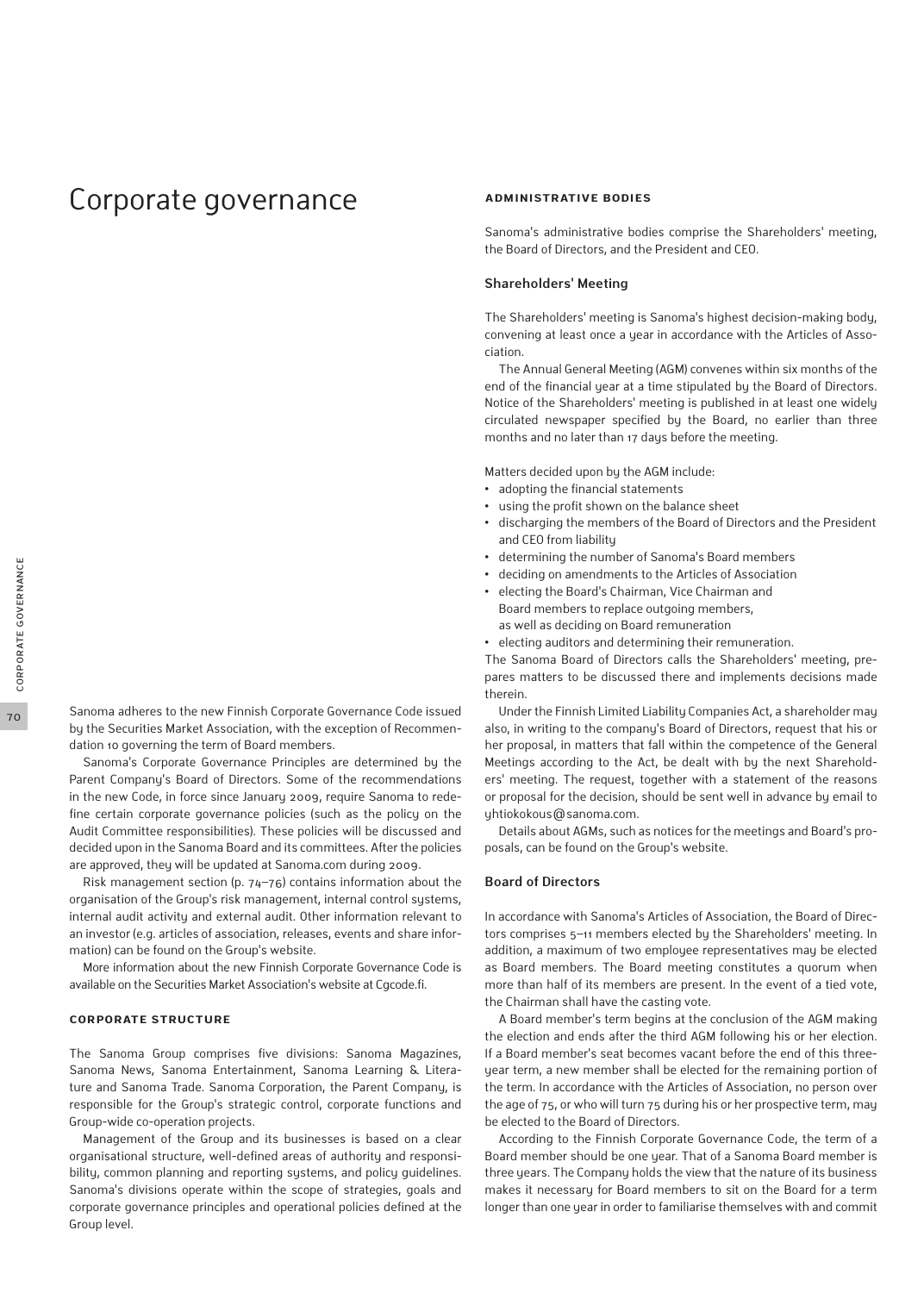to the Group's operations. In order to secure the continuity, Sanoma has adopted a practice whereby approximately one-third of its Board members are elected every year.

The current Board, elected by the AGM of 1 April 2008, comprises ten members. The term of Jaakko Rauramo, Sari Baldauf and Sakari Tamminen will expire upon the 2009 AGM; that of Sirkka Hämäläinen-Lindfors, Seppo Kievari and Hannu Syrjänen upon the AGM in 2010; and that of Robert Castrén, Jane Erkko, Paavo Hohti and Rafaela Seppälä upon the AGM in 2011. Jaakko Rauramo is the Chairman of the Board and Sari Baldauf the Vice Chairman. The Board members' details can be found in the Annual Report, p. 46–47 and details of their holdings in the Company can be found in the Note 31.

Over half of the Board members (Sari Baldauf, Robert Castrén, Paavo Hohti, Sirkka Hämäläinen-Lindfors, Seppo Kievari and Sakari Tamminen) are non-executive directors independent of the Company and its major shareholders, as stipulated in the Finnish Corporate Governance Code. Jane Erkko and Rafaela Seppälä are also non-executive directors independent of the Company. Consequently, the majority of the Board members are independent of the Company. Of the Board members, Jaakko Rauramo and Hannu Syrjänen are not directors independent of the Company as stipulated in the code: Chairman Rauramo was in the Company's service in the three years prior to his membership of the Board and President and CEO Syrjänen is currently in the Company's service.

Sanoma's Board of Directors:

- **•** is, by virtue of the Finnish Limited Liability Companies Act, responsible for the Group's administration and for the appropriate organisation of its operations
- **•** appoints the Group's President and CEO, his or her deputy, divisions' presidents and their deputies, the Parent Company executives who are Executive Management Group members, members of the Corporate Centre Management Group and the Senior Editors-in-Chief of Helsingin Sanomat
- **•** determines their remuneration
- **•** decides on the major strategic direction of the Group and its divisions
- **•** confirms and controls the strategic goals and budgets of the Group and its divisions
- **•** decides on major investments

**•** confirms the Group's general principles by issuing policy guidelines. In order to develop its performance, the Board employs a self-assessment process on a regular basis. In 2008, the Board of Directors met eight times, with an average attendance rate of 98%.

#### **Duties and composition of Board Committees**

The Executive Committee prepares matters for discussion at Board meetings, in accordance with the Articles of Association. The Board is authorised to appoint other committees as it deems appropriate. In addition to the Executive Committee, Sanoma's Board committees include the Audit Committee, the Compensation Committee and the Editorial Committee, all of whose policies and responsibilities have been confirmed by the Board of Directors. The Audit committee policy will be redefined during 2009 to better reflect the new corporate governance code. The committees regularly report to the Board of Directors.

The Executive Committee, which prepares matters to be discussed at Board meetings, comprises Jaakko Rauramo (Chairman), Sari Baldauf (Vice Chairman) and Hannu Syrjänen.

The Committee convened seven times in 2008, with all members present at all meetings.

THE AUDIT COMMITTEE prepares, controls and assesses the Group's risk management, financial reporting procedures, reliability of internal control systems, compliance with Sanoma's Corporate Governance Principles and internal audit work as well as the work of independent audit within the limits of the governing laws. The Audit Committee comprises Sakari Tamminen (Chairman), Robert Castrén (Vice Chairman), Sirkka Hämäläinen-Lindfors and Rafaela Seppälä, all independent of the Company.

In 2008 the committee met five times with an average attendance rate of 95%.

The Compensation Committee, which is responsible for preparing matters related to management remuneration and the Group's remuneration policy, comprises Sari Baldauf (Chairman), Paavo Hohti (Vice Chairman), Jane Erkko, Seppo Kievari and Jaakko Rauramo.

In 2008 it convened three times, with an average attendance rate of  $93%$ 

THE EDITORIAL COMMITTEE has the duty of monitoring the editorial policies of Helsingin Sanomat. It also prepares changes in these policies, the appointment of Senior Editors-in-Chief and any other policy recommendations. The Editorial Committee comprises Seppo Kievari (Chairman), Jane Erkko (Vice Chairman), Paavo Hohti and Sirkka Hämäläinen-Lindfors.

In 2008 the committee convened once, with all members present at the meeting.

#### **Duties of the Chairman of the Board of Directors**

The duties of the Chairman of the Board of Directors are mainly governed by the Finnish Limited Liability Companies Act and include, among others:

- **•** ensuring that the Board follows general corporate governance principles in its duties
- **•** developing the working methods of the Board of Directors
- **•** organising evaluation of the Board's activities
- **•** supervising the strategy process
- **•** preparing matters to be discussed at the Board meetings, in co-operation with the President and CEO

**•** chairing the Board and Executive Committee meetings. Jaakko Rauramo is the part-time Chairman of the Board.

#### **Duties of the President and CEO**

The duties of the President and CEO are also primarily governed by the Finnish Limited Liability Companies Act. Sanoma's President and CEO assumes independent responsibility for the Group's daily operations, in line with strategic goals and budgets approved by the Board of Directors and in accordance with general principles confirmed by the Board of Directors.

The person holding this office is in charge of:

- **•** the management of the Group's daily operations
- **•** preparing matters for discussion at Board meetings (together with the Chairman of the Board of Directors) as well as presenting these matters to the Board and its committees
- **•** chairing Sanoma's Executive Management Group and the Corporate Centre Management Group
- **•** chairing the Board of Directors of the parent companies of the Company's divisions, unless otherwise agreed.

Hannu Syrjänen is Sanoma's President and CEO.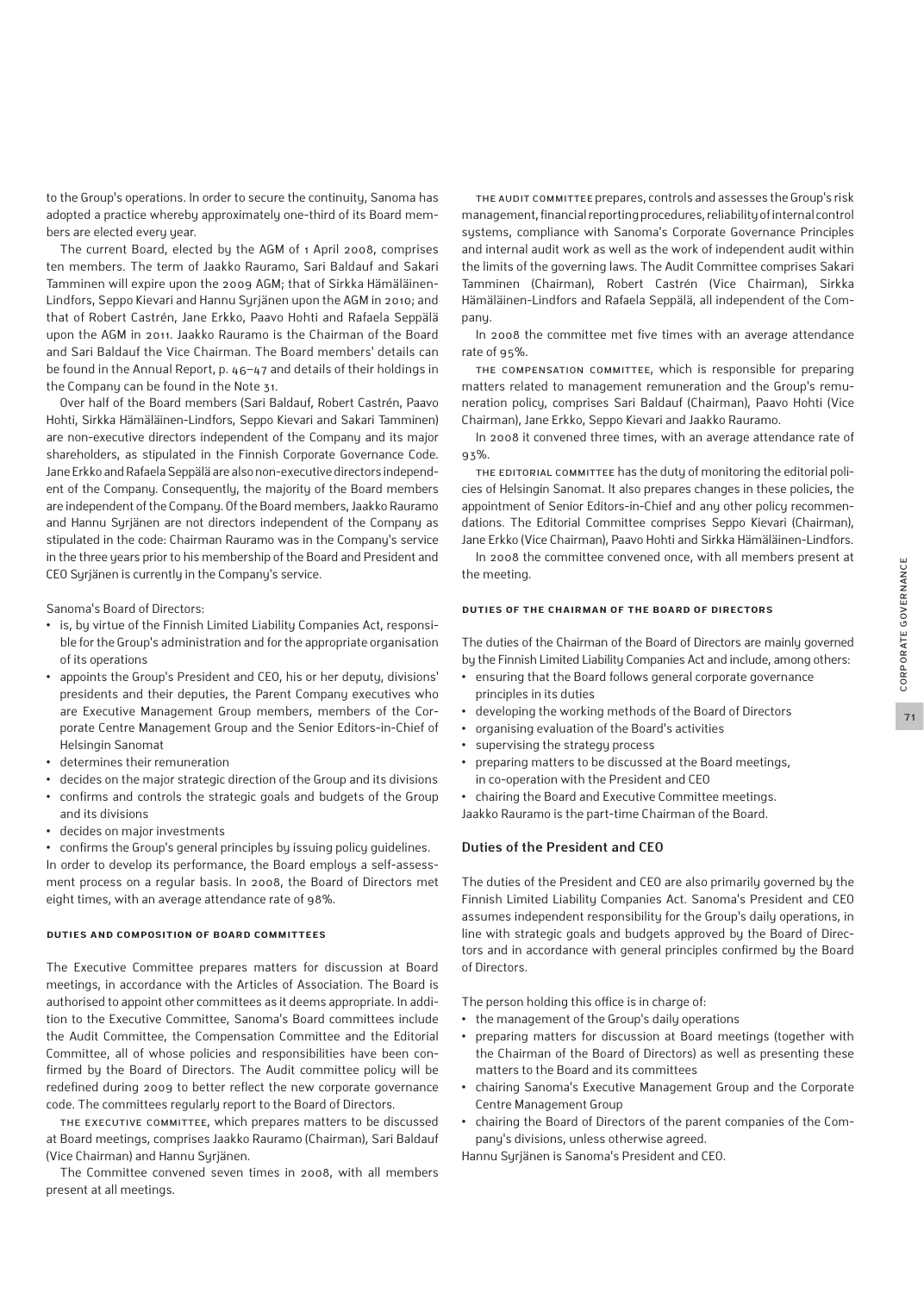#### **Organisation of Group's management**

In line with Sanoma's Corporate Governance Principles, the Sanoma **Executive Management Group** (EMG) prepares matters to be discussed at Board meetings, co-ordinates the Group's management and acts as the highest decision-making body of the divisions.

The EMG comprises the President and CEO of Sanoma Corporation, the CFO of Sanoma Corporation and the divisions' presidents. The CVs of the EMG members are presented in the Annual Report, p. 48–49, and their shareholdings in Note 31.

The Corporate Centre supports the Group's divisions. Directors of the Corporate Centre report to the President and CEO. The **Corporate Centre Management Group** (CCMG) comprises, in addition to President and CEO and CFO, the directors of Group Legal Affairs, Group Strategic Development, Group Treasury and Group Human Resources. The CCMG prepares matters to be discussed at EMG meetings. The CVs of the CCMG members are presented in the Annual Report, p. 50, and their shareholdings in Note 31.

#### **Remuneration**

The AGM determines Board remuneration. In accordance with the Compensation Committee's proposal, the Board of Directors approves remuneration and benefits payable to the President and CEO and other senior executives. In total, the senior management includes Sanoma's Board, the President and CEO, members of the Executive Management Group and those in the Corporate Centre Management Group.

In 2008, Sanoma's senior management received a total of EUR 4.9 million (2007: EUR 4.2 million) in remuneration. This amount includes only the remuneration and benefits paid to these persons for their duties during the financial year in question. An itemised statement of the remuneration paid can be found in Note 31. More detailed information on the management's relationships and connections to the Sanoma Group is provided in Note 30.

The remuneration to auditors is presented in Note 6.

#### **Board remuneration**

The AGM of 2008 confirmed the following monthly compensation for the Board of Directors:

- **•** Chairman: EUR 8,500
- **•** Vice Chairman: EUR 6,500
- **•** Members: EUR 5,500.

In addition, a fee of EUR 1,000 is paid for each Committee meeting. No fees are paid for attending the Board meetings.

Board members involved in Sanoma's stock option schemes include Jaakko Rauramo (Chairman), Hannu Syrjänen (President and CEO) and Seppo Kievari.

#### **Remuneration of the President and CEO and other senior executives**

In 2008, President and CEO Hannu Syrjänen received EUR 947,700 (2007: EUR 870,300) in remuneration, bonuses and other benefits.

The President and CEO and other senior executives do not receive separate remuneration for their management group membership or other internal management positions, such as Board memberships in Group companies.

In addition to the remuneration and benefits paid to the President and CEO and other senior executives (so-called general wage), they receive bonuses according to the short-term incentive plan approved by the Sanoma Board of Directors. For 2008, the bonuses will be determined on the basis of achieving strategic objectives, especially objectives related to profitability and growth. The maximum bonus for the President and CEO is 7 months' general wage, and for other senior executives it is 5–6 months' general wage.

Most senior management members are part of the Sanoma's stock option schemes. These stock options schemes are part of the Group's incentive and commitment programme. Stock options are distributed by the Sanoma Board of Directors. President and CEO holds 50,000 2001C, 50,000 2004A, 50,000 2004B, 50,000 2004C, 60,000 2007 and 60,000 2008 stock options. Details of the President and CEO's and other senior executives' holdings can be found in the Note 31.

The President and CEO's service is subject to a six-month period of notice (both from the President and the Company), and his severance pay equals 18 months of his salary, unless the agreement is ended because of gross procedure by the President and CEO. If the agreement ends due to a takeover bid, severance pay is the equivalent of 30 months' salary. The severance pay is subject to a fixed-term non-competition clause.

According to his executive contract, Hannu Syrjänen will retire at the age of 60, unless it is specifically agreed otherwise, and his pension will amount to some 60% of his average salary from the last ten full calendar years.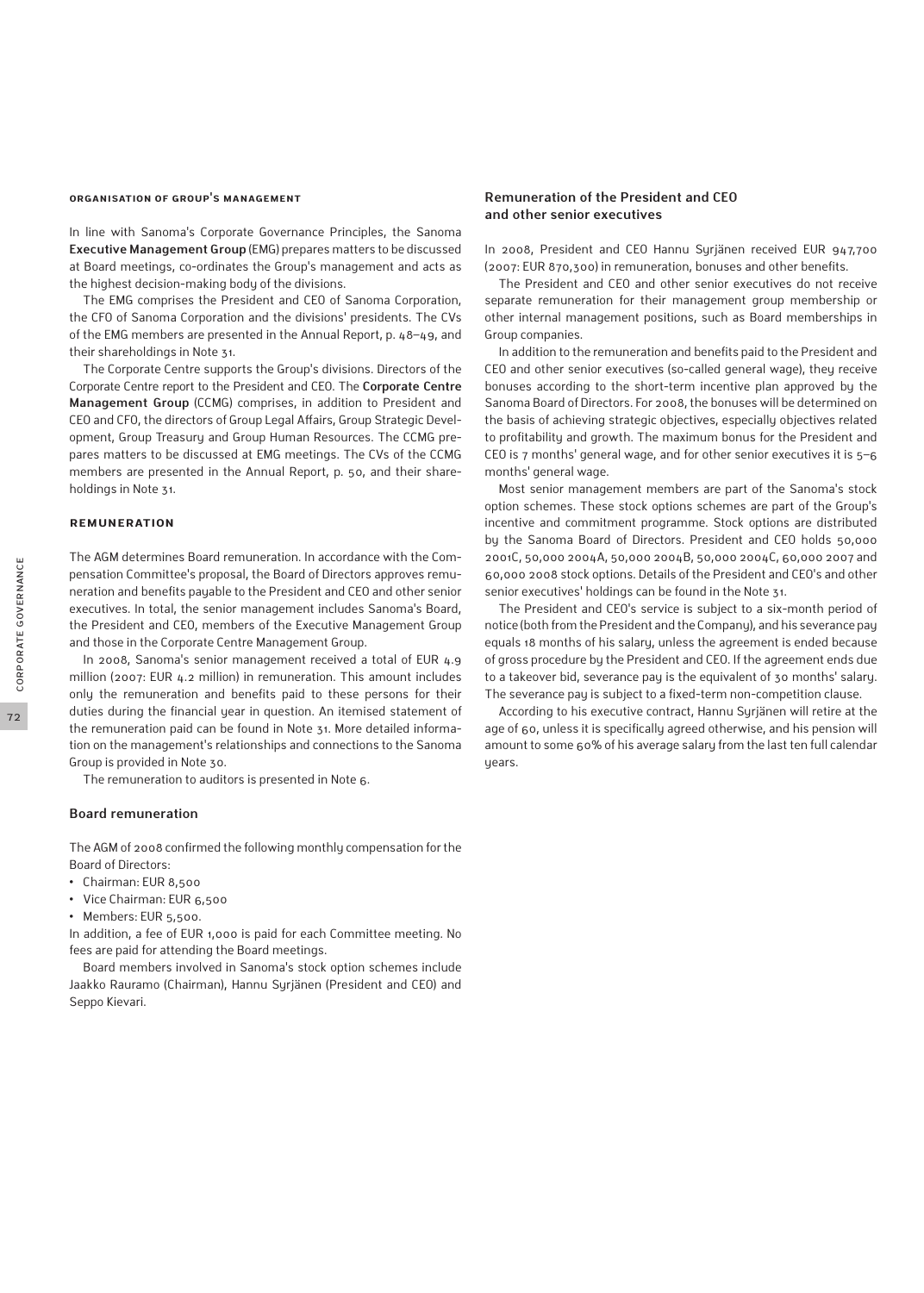#### **Insider regulations**

Those included in Sanoma's public insider register comprise, by law, the Chairman of the Board of Directors, other Board members, the President and CEO, her/his deputy, the company auditor, the auditor in charge, and the deputy auditor. Based on a decision made by Sanoma's Board of Directors, the Executive Management Group and Corporate Centre Management Group members as well as the Board secretary are also included in the public insider register on other criteria.

Persons who, due to the nature of their work, regularly receive con fidential information that can have an effect on the price of a Sanoma security \* have been included in the company-specific insider register. These persons include, among others, those responsible for the most important businesses, finance, treasury, legal matters, strategy, devel opment and communications, as well as the secretaries to the senior executives.

Sanoma's Insider Regulations comply with the Insider Guidelines issued by the NASDAQ OMX Helsinki insider regulations. According to Sanoma's regulations, insiders should trade in company securities at the time when the marketplace has as complete information as possible on circumstances affecting the company's share value.

In addition to permanent insider registers, Sanoma has projectspecific registers as described in the NASDAQ OMX Helsinki insider rules.

According to Sanoma's Insider Regulations, an insider may not use inside information in order to obtain material benefit for her-/himself or another party by disposing of or purchasing Sanoma securities on her/ his or the other party's behalf, or by counselling, directly or indirectly, the other party on trading in said security, nor disclose inside informa tion to the other party unless this forms part of the normal performance of the insider's job, profession or duties.

Insiders may not trade in a Sanoma security for 14 days prior to the disclosure of the Group's Interim Report or the disclosure of the Year-End Result. Sanoma recommends that insiders do not buy or sell the same Sanoma securities within six months. Sanoma also recommends that they time their orders to buy, sell, or otherwise transact Sanoma securities, if possible, within 28 days following the disclosure of the company's statutory financial information subject to regular reporting requirements (Year-End Result and Interim Reports).

Euroclear Finland Ltd. maintains Sanoma Corporation's insider register. The information on insider holdings and changes therein is updated daily

on the Group's website.<br>\* Sanoma securities refer to shares in a Sanoma Group company and *securities entitling to said shares pursuant to the Securities Markets Act (convertible bonds, warrants, stock options, bonds with warrants, and subscription rights). As defined in the Securities Markets Act, securi ties entitling to said shares stand for standardised options and futures referred to in the Act on Trading in Standardised Options and Futures (1 §, Chapter 10 of SMA), derivative contracts comparable to them (1 a §, Chapter 10 of SMA), and other derivative contracts (1 b §, Chapter 10 of SMA) whose underlying instruments are the above-mentioned securi ties and a depository receipt carrying entitlement to securities.*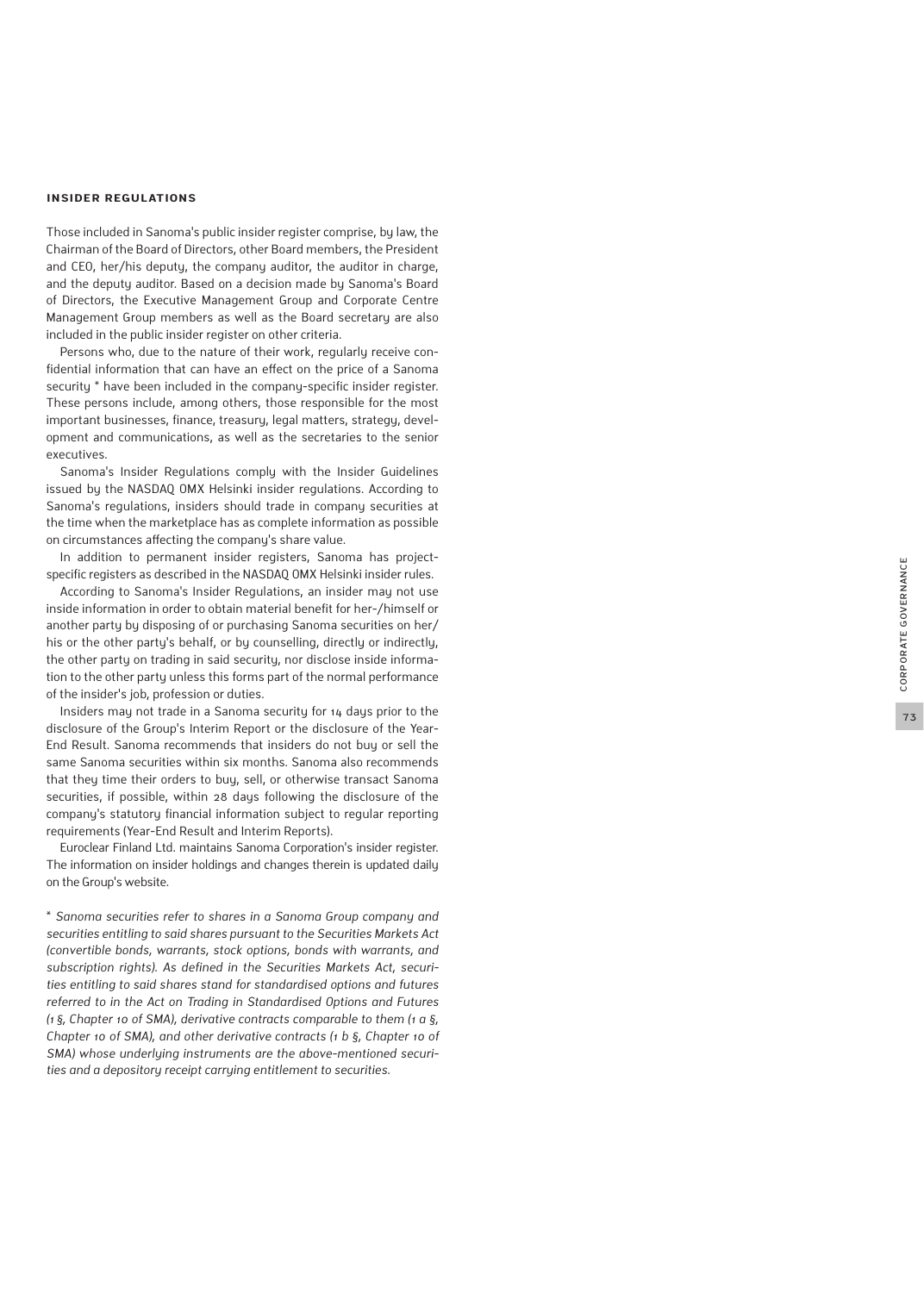# Risk management

#### **Risk management**

Managing business risks and the opportunities associated with them is included in the daily responsibilities of Sanoma's management. The management takes calculated risks in order to ensure that the Company develops its business as successfully as possible.

The following sections illustrate the most significant risks for Sanoma, those that could have a negative impact on Sanoma's business activities, operations' performance, or financial status if realised. The risks are divided into those relating to the industry and those that could affect the Group's business.

#### **Risks related to the industry**

#### **Economic trends**

Normal business risks associated with the industry relate to developments in media advertising and consumer spending. Media advertising is sensitive to economic fluctuations. Therefore, the general economic conditions of the countries in which the Group conducts operations and the economic trends of the industry influence Sanoma's business activities and operational performance.

A quarter of Sanoma's net sales is derived from media advertising. The rapid weakening of media advertising and consumer confidence will affect the Group's results. Newspaper and TV advertising react fastest to changes in media advertising expenditure. Sanoma's diversified operations in various fields of media in 20 European countries balance the effects of market fluctuations.

Sanoma's business areas are not exposed to any significant political risks.

#### **Technological development and changes in consumer preferences**

Rapid technological development, the diversifying use of the internet and changes in consumer preferences have an impact on the development of the media sector. At the same time, the supply of digital content services is growing and becoming more focused. Technological development and changes in consumer behaviour may also affect the choices of advertisers regarding the communication channels utilised.

| Cost item                                                                           | Cost, EUR million | Of total costs, % | Of net sales, % |
|-------------------------------------------------------------------------------------|-------------------|-------------------|-----------------|
| Materials and services                                                              | 1 3 6 7 . 4       | 47.3%             | 45.1%           |
| Paper costs                                                                         | 148.7             | 5.1%              | 4.9%            |
| Other (such as transportation,<br>purchased printing services and royalty payments) | 1 2 1 8 . 7       | 42.2%             | 40.2%           |
| Personnel expenses                                                                  | 702.8             | 24.3%             | 23.2%           |
| Other operating expenses                                                            | 588.8             | 20.4%             | 19.4%           |
| Advertising and marketing                                                           | 201.4             | 7.0%              | 6.6%            |
| Rent payments                                                                       | 80.4              | 2.8%              | 2.7%            |
| Office and ICT expenses                                                             | 85.7              | 3.0%              | 2.8%            |
| Others                                                                              | 221.2             | 7.7%              | 7.3%            |
| Depreciation and impairment losses                                                  | 231.9             | 8.0%              | 7.7%            |
| <b>Total</b>                                                                        | 2890.9            | 100.0%            | 95.4%           |

following table.

The bulk of Sanoma's costs relates to personnel, advertising and marketing and paper. Changes in personnel expenses have the greatest single impact on Sanoma's total costs. For example, a 1% change in personnel expenses equates to EUR 7.0 million per annum, and a 1% change in

Key factors influencing total costs and net sales are presented in the

paper costs constitutes EUR 1.5 million per annum.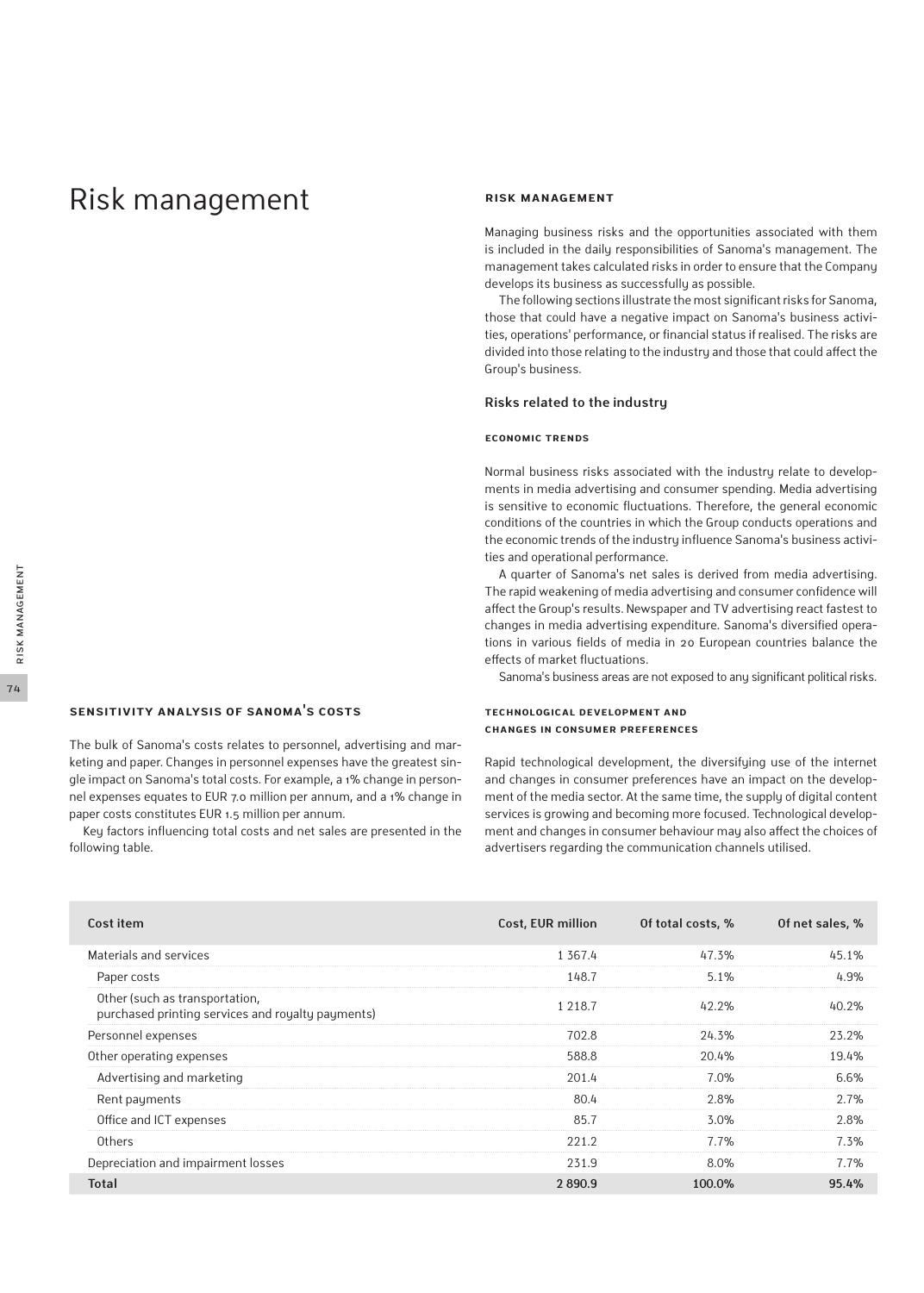Sanoma closely monitors technological development and changes in consumer preferences, and collaborates with technology companies to develop new products and services to meet these changes for both its consumer and advertising customers. Technological development also generates new opportunities for process development and in new digital business activities for multimedia companies such as Sanoma. The strong development of online operations has also been chosen as one of the focus areas in Sanoma's strategy.

The wide array of products and services offered by the Group reduces the risks posed by technological development and changes in consumer preferences.

#### **Risks related to the Group's business**

#### **Intellectual Property Rights**

Key Intellectual Property Rights (IPRs) with regard to Sanoma's products and services are the copyrights, publishing rights, trademarks, business names, domains, know-how, and e-business-related patents and utility models owned and licensed by the Group.

The acquisition, management and exploitation of Intellectual Property Rights involve risks associated with the continuity of rights and their insufficient protection or outside violations. The risk of unauthorised use of Intellectual Property Rights increases with the digitalisation of media.

Sanoma manages these rights in accordance with the Group-wide Intellectual Property Rights policy and procedures. Because of the application of appropriate protection, no material risks arise in relation to the Group's Intellectual Property Rights.

#### **Information systems**

The functioning and reliability of a number of ICT systems are integral aspects of the Group's business. These systems include newspaper and magazine subscription, advertising and delivery systems, as well as various production control and customer relations management systems. Risks related to information systems may arise in connection with the confidentiality, integrity or availability of information. These can be divided into physical risks (fire, sabotage and equipment breakdown) and logical risks (related to data security, employees and software failure).

Sanoma has carried out an assessment of the risks related to ICT systems and specified the system protection levels and the required backup systems. It has also established separate continuity plans for the systems critical to the Group.

#### **Acquisitions and investments**

In recent years, Sanoma has grown vigorously through acquisitions. Acquisitions may include a risk of the Group becoming affected by partial new market and operational environment risks in countries in which Sanoma has not previously had significant operations. The acquisitions also include risks related to integration of the new business, retention of key personnel and achieving the targets set for operations.

As a result of acquisitions, the consolidated balance sheet on 31 December 2008 included about EUR 1.9 billion in goodwill, publishing rights and other intangible assets, most of which is related to magazine operations. In accordance with the International Financial Reporting Standards (IFRS), instead of goodwill being amortised regularly, it is tested for impairment on an annual basis, or whenever there is any indication of impairment. The impairment losses on goodwill and other tangible assets for 2008 totalled EUR 83.8 million (2007: EUR 1.3 million), and there were no indicators of other impairment losses.

Regarding risks associated with investment decisions, the Sanoma Corporate Governance Principles specify the approval procedures for investments and acquisitions. The Group's M&A Investment Policy defines the general principles of mergers and acquisitions. Various administrative bodies discuss investments when addressing strategies, action plans and budgets. Final investment decisions are made on the basis of specific proposals, in accordance with authorisations governing approval of investments. A proposal for a major investment is submitted for the purpose of decision-making and monitoring, providing information on its grounds and ROI calculations.

#### **Personnel**

The Group's successful performance depends on its personnel, and their willingness to develop their competencies, as well as on their skills in developing appealing products and services in accordance with customer needs. Since Sanoma employs numerous professionals, it is estimated that the end of one key person's employment would not have an adverse effect on the Group's result or its ability to carry out its strategy. Recruiting and retaining skilled and motivated staff may become more difficult in the years to come as a result of, e.g., changes in the age structure of a population and intensifying competition for personnel resources.

Sanoma is responding to these challenges by continuously improving its employee reward systems, in-house training programmes and opportunities for job rotation, among other things. In an effort to prepare for job market changes due to the ageing population, the Group has implemented e.g. successor plans.

### **Exceptional circumstances related to employees or other matters**

It is possible that Sanoma's business operations will be affected by labour disputes. These disturbances may be caused by strikes among the Group's own employees or by work stoppages or, for example, labour disputes affecting the Group's suppliers.

Paper used in printed products is the single most important raw material of the Group. Paper purchases account for roughly 5% of annual Group expenses. The Group's divisions produce a wide variety of prints with diverse paper grades. Despite its centralised paper purchases, Sanoma manages risks associated with raw material availability and prices by buying paper from several suppliers, on the basis of framework agreements valid for about 12 months. Good relations with paper suppliers also ensure that the Group receives paper in special circumstances.

#### **Financial risks**

Sanoma is exposed to interest rate, currency, liquidity and credit risks. The Group has a strong, steady and predictable cash flow, which substantially reduces liquidity risks. Sanoma manages its long-term financial risks by maintaining a financial structure equivalent to a good credit rating, with the aim of ensuring sources of low cost financing. Meeting this aim is based on close co-operation within the Group, operating with several banks and actively monitoring developments in the financial market.

The Group mainly operates in the euro area, which essentially reduces the influence of currency risks. A more detailed description of the Group's financial risk management can be found in Note 26.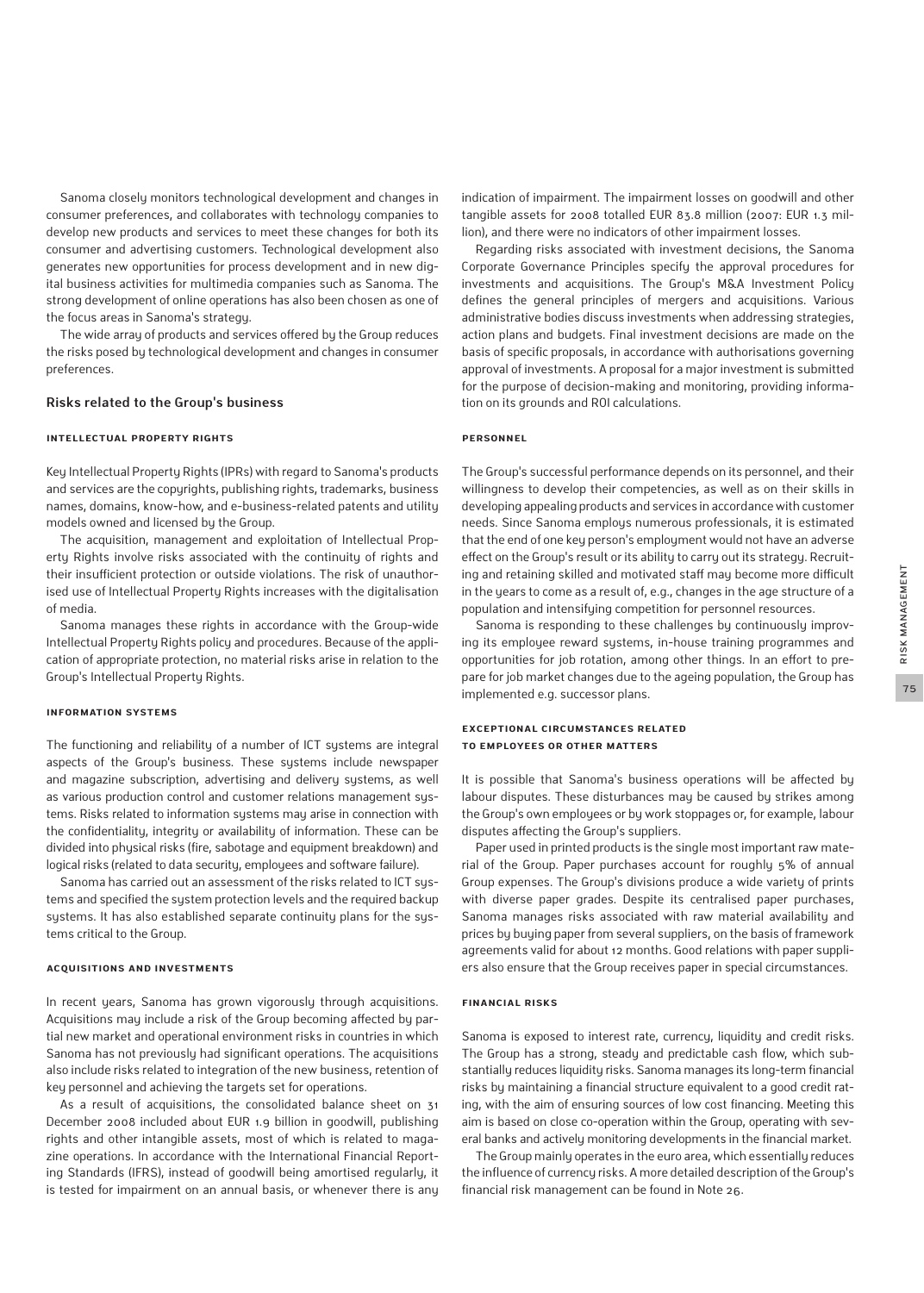#### **Group internal control systems, internal audit and external audit**

The Sanoma Board of Directors confirms Group goals, responsibilities and control principles, and monitoring methods to manage major, identified risks.

The Group's financial performance is monitored on a monthly basis using a Group-wide operational planning and reporting system, which includes divisions' management letters, the actualised income statements, balance sheets and key performance indicators, as well as forecasts for the current financial year and the rolling 12 months.

Each year the Board of Directors elects the Audit Committee from among its members, which prepares, controls and assesses the Group's risk management, financial reporting procedures, independent audit and internal audit work, the reliability of internal control systems, and compliance with Sanoma's Corporate Governance Principles, in accordance with the policy confirmed by the Board of Directors. All Board members may attend Audit Committee meetings if they so wish. The Audit committee policy will be redefined during 2009 to reflect the new Corporate Governance Code, effective as of 1 January 2009.

Group Internal Audit Services reports direct to Sanoma's President and CEO and co-operates with the Group and division management, the Audit Committee, and the Group's auditors. It is responsible for internal audits involving assessment of the adequacy and efficiency of risk management, internal control and governance processes. The scope of Group Internal Audit Services covers all of the Group's organisational levels and subsidiaries. The department's operations are steered by Sanoma's Corporate Governance Principles and internal audit policy issued by the Audit Committee. The Audit Committee confirms the annual internal audit plan.

In 2008, KPMG Oy Ab, a firm of Authorised Public Accountants, acted as Sanoma's auditor in charge and received a total of EUR 2.8 million in remuneration, of which the statutory audit accounted for EUR 1.4 million. Other remuneration was paid to auditors for example for circulation audits in countries with no official national circulation audit in place and for consulting services related to matters such as taxation and corporate transactions.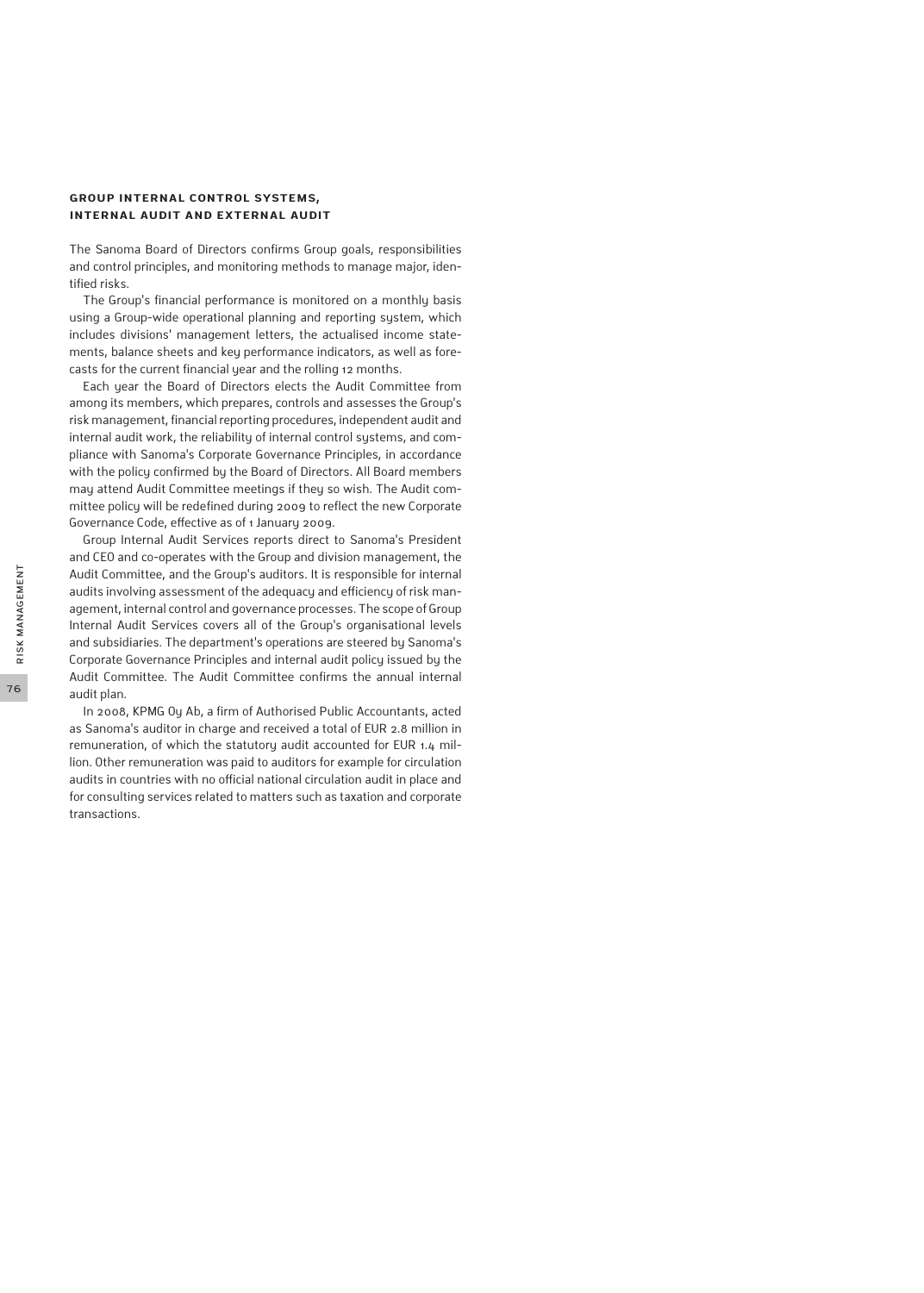# Investing in Sanoma

# **Annual General Meeting**

Sanoma Corporation's Annual General Meeting of Shareholders (AGM) will be held on Wednesday 1 April 2009 at 2:00 pm (Finnish time) in the Congress Wing of the Helsinki Fair Centre (Messuaukio 1, 00520 Helsinki).

#### **Notice of the AGM**

Notice of the AGM is published in at least one widely circulated newspaper. The meeting agenda is included in the notice. Notice of the meeting and the Board proposals are also published as a Stock Exchange Release and on the Group's website.

In accordance with the Finnish Limited Liability Companies Act, a shareholder shall have the right to have a matter falling within the competence of the General Meeting dealt with by the General Meeting, if the shareholder so demands in writing from the Board of Directors well in advance of the meeting, so that the matter can be mentioned in the notice.

### **Attending the AGM**

Shareholders owning Sanoma shares on Friday 20 March 2009 are welcome to attend the AGM.

#### **Registration**

Shareholders wishing to attend and to use their voting rights are kindly requested to register by 4:15 pm (Finnish time) on Wednesday 25 March 2009. Registration can be made at Sanoma.com, by phone +358 105 19 5021, via email yhtiokokous@sanoma.com, or by fax +358 105 19 5058. Regarding the nominee registered shareholders, the respective regulations are applied.

Shareholders wishing to attend the AGM are requested to register within the time specified in the notice. Shareholders not able to participate in the AGM may appoint an authorised representative or statutory representative. Shareholders are requested to submit possible proxies within the registration time limit to:

Sanoma Corporation AGM P.O. Box 1229 00101 Helsinki Finland.

# **Dividend**

The Board of Directors proposes to the AGM that a dividend of EUR 0.90 per share should be paid for 2008. All shareholders registered on the Company's list of shareholders on the record date of 6 April 2009 are entitled to a dividend. The shareholders list is maintained by Euroclear Finland Ltd (former Nordic Central Securities Depository Ltd). In Finland, the dividend payment date will be 15 April 2009. Outside Finland, the actual dividend payment date will be determined by the practices of the intermediary banks transferring the payments.

#### **Sanoma's financial reporting during 2009**

The Group's Interim Reports in 2009 will be published:

- **•** Interim Report January−March on Thursday 7 May, approximately at 11 am (Finnish time)
- **•** Interim Report January−June on Thursday 6 August, approximately at 11 am (Finnish time)
- **•** Interim Report January−September on Friday 6 November, approximately at 8:30 am (Finnish time).

The Annual Report and Interim Reports are available in Finnish and English. Publications can be viewed online at Sanoma.com. Printed version of the Annual Report can be ordered via email communications@ sanoma.com or by phone +358 105 19 5062.

Shareholders can also order Sanoma's Interim Reports and other releases via email at Sanoma.com.

#### **Changes in contact information**

Euroclear Finland Ltd maintains a list of Company shares and shareholders and a list of holders of option rights. Shareholders and holders of option rights who wish to make changes to their personal and contact information are kindly asked to contact their own account operator directly. Sanoma cannot make these changes.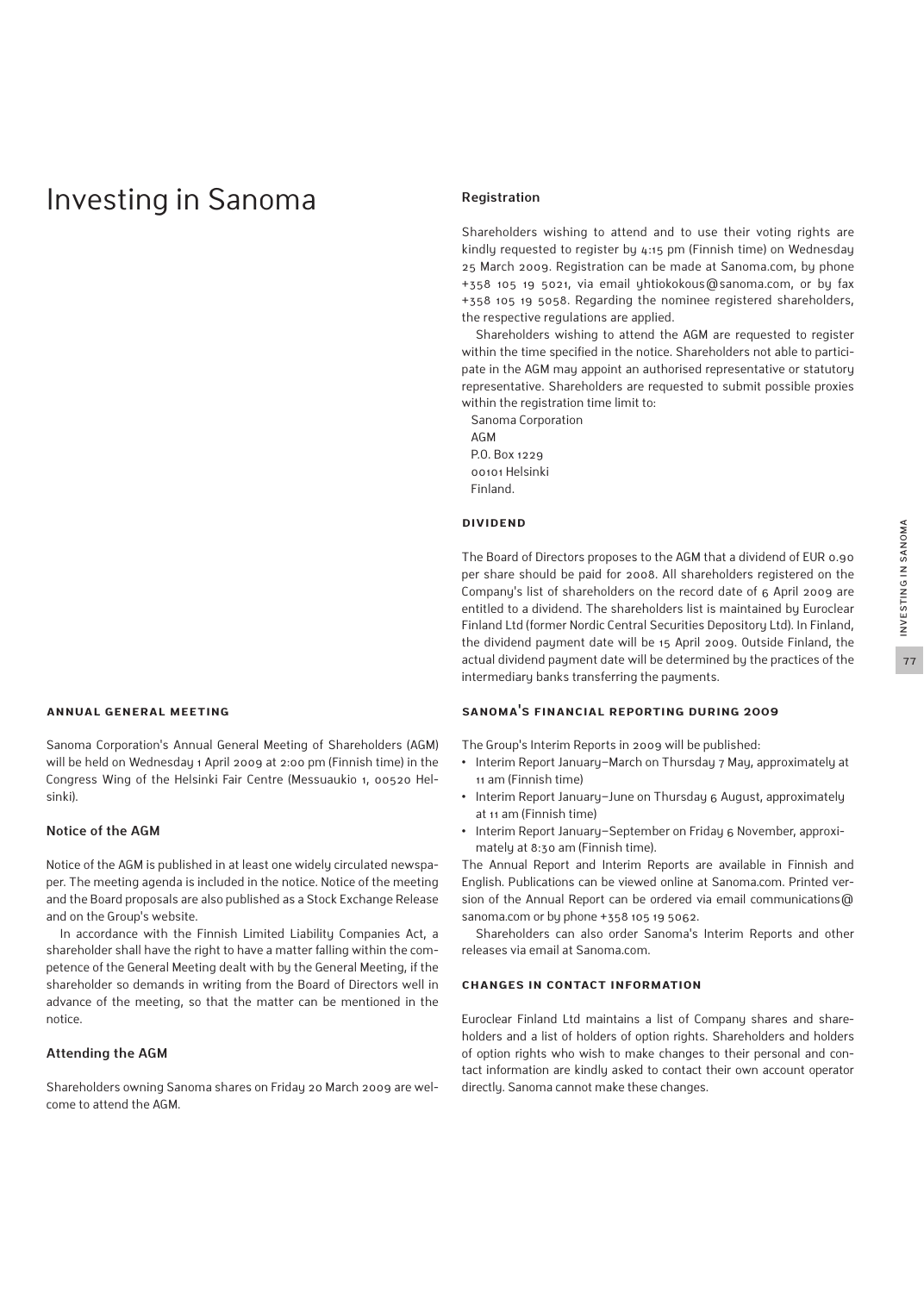# Releases 2008

#### **Stock Exchange and Press Releases 2008**

| 3.1   | SanomaWSOY's Share Capital Increased                                                               |
|-------|----------------------------------------------------------------------------------------------------|
| 9.1   | Sanoma Magazines Sells R.C.V. Entertainment to Entertainment One                                   |
| 7.2   | SanomaWSOY to Cancel Its Treasury Shares                                                           |
| 7.2   | Anu Nissinen Appointed President of SWelcom                                                        |
| 7.2   | SanomaWSOY's Year-End Statement 2007                                                               |
| 7.2   | SanomaWSOY's Notice of Annual General Meeting                                                      |
| 7.2   | SanomaWSOY Renamed Sanoma                                                                          |
| 18.2  | SanomaWSOY's Share Capital Increased                                                               |
| 27.2  | The List of SanomaWSOY's Releases in 2007                                                          |
| 5.3   | SanomaWSOY's Annual Report 2007 Published                                                          |
| 1.4   | Decisions of SanomaWSOY's Annual General Meeting                                                   |
| 2.4   | SanomaWSOY to Continue Purchases of Own Shares                                                     |
| 9.4   | Three New Directors Appointed to SanomaWS0Y Corporate Centre                                       |
| 25.4  | Sanoma Magazines Acquires Russian Publishing House Lux Media                                       |
| 28.4  | Sanoma Magazines International to Acquire Net Info in Bulgaria                                     |
| 9.5   | Interim Report 1 January-31 March 2008                                                             |
| 21.5  | SanomaWSOY's Share Capital Increased                                                               |
| 26.6  | Exercises with SanomaWSOY's Stock Options                                                          |
| 29.7  | Merja Karhapää Appointed Chief Legal Officer of SanomaWSOY and Secretary to the Board of Directors |
| 31.7  | SanomaWSOY's Interim Report 1 January-30 June 2008                                                 |
| 13.8  | Exercises with SanomaWSOY's Stock Options                                                          |
| 13.8  | Sanoma Uitgevers Acquires Auto Trader                                                              |
| 27.8  | Development Plans for SanomaWSOY's Keimola Land Area Finalised                                     |
| 1.10  | Sanoma Brand Combines the Ten-Year Old Group                                                       |
| 8.10  | Exercises with Sanoma's Stock Options                                                              |
| 16.10 | Sanoma Applies for Listing of 2004B Stock Options on NASDAQ OMX Helsinki                           |
| 24.10 | Rautakirja's President Erkki Järvinen Takes up New Responsibilities                                |
| 31.10 | Interim Report 1 January-30 September 2008                                                         |
| 31.10 | Sanoma's Financial Reporting During 2009                                                           |
| 13.11 | Exercises with Sanoma's Stock Options                                                              |
| 19.12 | Sanoma Issues Fourth Stock Option Scheme                                                           |

19.12 Timo Mänty Appointed President of Rautakirja

Press releases in grey

Releases can be found at Sanoma.com.

Sanoma announced on 2 April 2008 that it will continue the repurchases of own shares. The Company has authorised a brokerage company to communicate the acquisitions. Releases related to these share buybacks can be read on NASDAQ OMX Nordic website at Nasdaqomxnordic.com/news/. The authorisation to repurchase own shares is valid until the Annual General Meeting of 2009.

78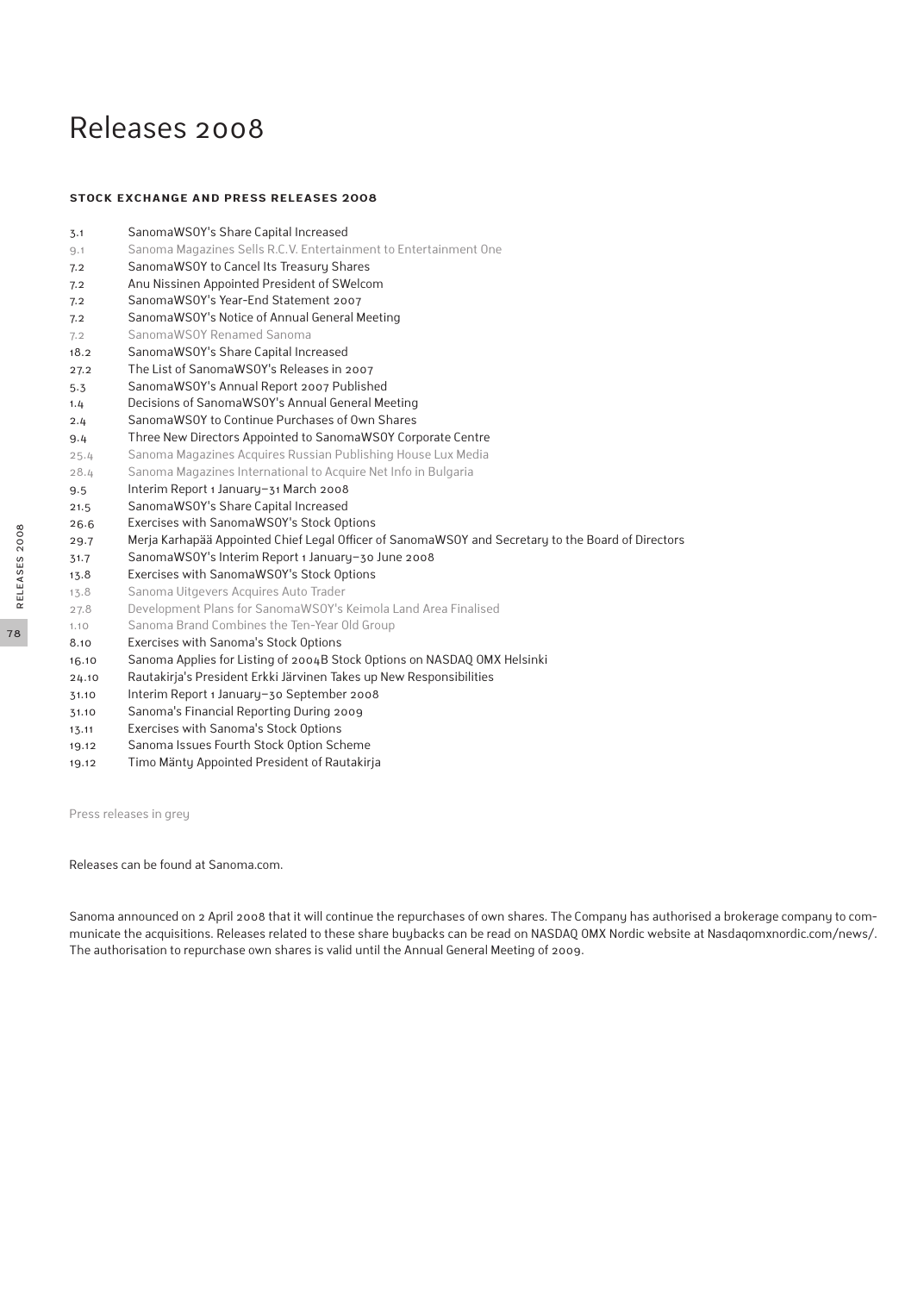# Analyst coverage of Sanoma

#### **Carnegie Investment Bank, Finland Branch**

Tuomas Ratilainen tel. +358 9 6187 1235 tuomas.ratilainen@carnegie.fi Carnegie.fi

#### **Crédit Agricole Cheuvreux Nordic**

Niklas Kristoffersson tel. +46 8 723 5174 nkristoffersson@cheuvreux.com Cheuvreux.com

### **Danske Markets Equities**

Panu Laitinmäki tel. +358 10 236 4867 panu.laitinmaki@danskebank.com Danskeequities.com

**Deutsche Bank, Helsinki Branch**  Manu Rimpelä tel. +358 9 2525 2550 manu.rimpela@db.com Db.com

#### **eQ Bank**

Bengt Dahlström tel. +358 9 6817 8610 bengt.dahlstrom@eq.fi Eq.fi

# **Evli Bank**

Mikko Ervasti tel. +358 9 4766 9314 mikko.ervasti@evli.com Evli.com

# **Exane BNP Paribas**

Andrea Beneventi tel. +44 207 039 9509 andrea.beneventi@exanebnpparibas.com Exane.com

# **E. Öhman J:or Securities Finland**

Teemu Vainio tel. +358 9 8866 6038 teemu.vainio@ohmangroup.fi Ohman.se

#### **FIM**

Mark Mattila tel. +358 9 6134 6398 mark.mattila@fim.com Fim.com

# **Handelsbanken Capital Markets**

Maria Wikström tel. +358 10 444 2425 mawi05@handelsbanken.se Handelsbanken.com/capitalmarkets

#### **Nordea**

Sami Sarkamies tel. +358 9 165 59928 sami.sarkamies@nordea.com Nordea.com/markets

# **Pohjola Bank**

Kimmo Stenvall tel. +358 10 252 4561 kimmo.stenvall@pohjola.fi Pohjola.fi

#### **SEB Enskilda**

Mika Koskinen tel. +358 9 6162 8718 mika.koskinen@enskilda.fi Sebenskilda.se

Jutta Rahikainen tel. +358 9 6162 8713 jutta.rahikainen@enskilda.fi Sebenskilda.se